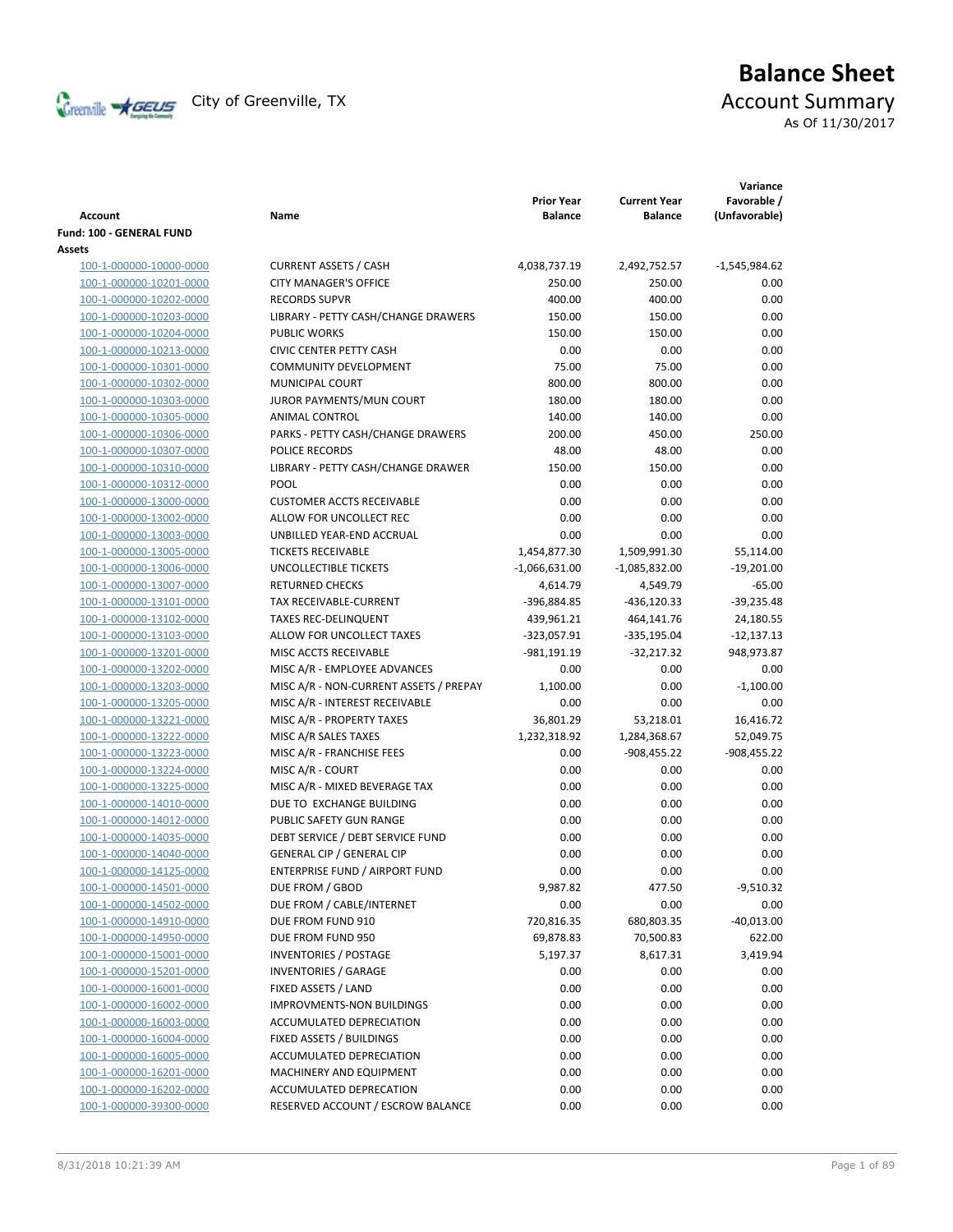**Variance**

|                                                    |                                             | <b>Prior Year</b>          | <b>Current Year</b> | Favorable /     |
|----------------------------------------------------|---------------------------------------------|----------------------------|---------------------|-----------------|
| <b>Account</b>                                     | Name                                        | <b>Balance</b>             | <b>Balance</b>      | (Unfavorable)   |
| 100-1-000000-91030-0000                            | 4A-EDC                                      | 0.00                       | 0.00                | 0.00            |
| 100-1-000000-91410-0000                            | <b>INVENTORY / MATERIALS &amp; SUPPLIES</b> | 0.00                       | 0.00                | 0.00            |
| 100-1-000000-91410-0700                            | <b>INVENTORY / PAPER STOCK</b>              | 0.00                       | 0.00                | 0.00            |
| 100-1-000000-91430-0000                            | NON-CURRENT ASSETS / PREPAYMENTS            | 0.00                       | 0.00                | 0.00            |
|                                                    | <b>Total Assets:</b>                        | 5,249,069.12               | 3,774,394.18        | $-1,474,674.94$ |
|                                                    |                                             |                            |                     |                 |
| Liability                                          |                                             |                            |                     |                 |
| 100-1-000000-20101-0000                            | <b>ACCOUNTS PAYABLE</b>                     | $-15,533.40$               | 63.00               | $-15,596.40$    |
| 100-1-000000-20102-0000                            | <b>CREDIT CARD PAYABLE</b>                  | 0.00                       | 0.00                | 0.00            |
| 100-1-000000-20103-0000                            | <b>ACCRUED ACCOUNTS PAYABLE</b>             | 29,682.60                  | 29,682.60           | 0.00            |
| 100-1-000000-20114-0000                            | <b>INVESTMENT ADVISORY FEES</b>             | 0.00                       | 0.00                | 0.00            |
| 100-1-000000-20115-0000                            | PD EMP COMMISSION                           | 810.70                     | 96.16               | 714.54          |
| 100-1-000000-20116-0000                            | POLICE DONATIONS                            | 16,387.21                  | 15,065.16           | 1,322.05        |
| 100-1-000000-20117-0000                            | <b>FIRE DONATIONS</b>                       | 10,566.16                  | 11,850.92           | $-1,284.76$     |
| 100-1-000000-20118-0000                            | <b>COMBAT CHALLENGE</b>                     | 6,361.27                   | 804.06              | 5,557.21        |
| 100-1-000000-20119-0000                            | <b>CEMETERIES DONATIONS</b>                 | 61.79                      | 61.79               | 0.00            |
| 100-1-000000-20120-0000                            | <b>LIBRARY DONATIONS</b>                    | 18,610.79                  | 13,431.10           | 5,179.69        |
| 100-1-000000-20121-0000                            | ANIMAL SHELTER DONATIONS                    | 640.85                     | 890.85              | $-250.00$       |
| 100-1-000000-20122-0000                            | PARKS DONATIONS                             | 4,500.00                   | 1,716.03            | 2,783.97        |
| 100-1-000000-20125-0000                            | SALES TAX PAYABLE / IN THE CITY             | 8.58                       | 4.00                | 4.58            |
| 100-1-000000-20127-0000                            | STATE COURT COST/FEE PAYB                   | 38,790.83                  | 48,443.92           | $-9,653.09$     |
| 100-1-000000-20128-0000                            | SEATBELT&CHILD RESTRAINT                    | 6,553.80                   | 7,877.91            | $-1,324.11$     |
| 100-1-000000-20129-0000                            | MUNICIPAL COURT CLEARING                    | 524.00                     | 316.10              | 207.90          |
| 100-1-000000-20130-0000                            | <b>3RD PARTY FTA FEE PAYABLE</b>            | 329.26                     | 125.92              | 203.34          |
| 100-1-000000-20131-0000                            | REFUNDS / OVERPAYMENTS                      | $-123.70$                  | $-122.70$           | $-1.00$         |
| 100-1-000000-20132-0000                            | <b>COURT COLL AGENCY FEES</b>               | 1,427.01                   | 402.58              | 1,024.43        |
| 100-1-000000-20136-0000                            | <b>ATTORNEY COLLECTION FEES</b>             | 0.00                       | 0.00                | 0.00            |
| 100-1-000000-20137-0000                            | PLAT FILING FEES PAYABLE                    | 20,016.74                  | 24,688.74           | $-4,672.00$     |
| 100-1-000000-20138-0000                            | COMMUNITY DEV TRUST ACCT                    | 1,528.50                   | 1,533.50            | $-5.00$         |
| 100-1-000000-20139-0000                            | RETAINAGES PAYABLE                          | 0.00                       | 0.00                | 0.00            |
| 100-1-000000-20141-0000                            | <b>TELEPHONE CLEARING</b>                   | 10,515.52                  | 5,827.24            | 4,688.28        |
| 100-1-000000-20143-0000                            | POLICE PROPERTY ROOM CLEARING               | 10,775.99                  | 10,775.99           | 0.00            |
| 100-1-000000-20146-0000                            | MAIN ST / FARMERS MRKT RESALE               | 209.12                     | $-0.88$             | 210.00          |
| 100-1-000000-20147-0000                            | YMCA REGISTRATIONS                          | 0.00                       | 0.00                | 0.00            |
| 100-1-000000-20155-0000                            | MAIN STREET - DONATIONS                     | 2,152.62                   | 2,827.52            | $-674.90$       |
| 100-1-000000-20160-0000                            | <b>UNAPPLIED CREDIT</b>                     | 0.00                       | 0.00                | 0.00            |
| 100-1-000000-20201-0000                            | <b>DEFERRED REVENUE</b>                     | 0.00                       | 0.00                | 0.00            |
| 100-1-000000-20203-0000                            | DEFERRED TAX REVENUE                        | $-301,658.75$              | -328,850.81         | 27,192.06       |
| 100-1-000000-20204-0000                            | DEFERRED TICKET REVENUE                     | 323,539.30                 | 353,466.30          | $-29,927.00$    |
| 100-1-000000-21040-0000                            | DUE TO / GENERAL CIP FUND                   | 0.00                       | 0.00                | 0.00            |
| 100-1-000000-21201-0000                            | DUE TO / CENTRAL SERVICE FUND               | 0.00                       | 0.00                | 0.00            |
|                                                    | DUE TO / ELECTRIC OPERATING FUND            | 0.00                       | 0.00                | 0.00            |
| 100-1-000000-21401-0000<br>100-1-000000-21506-0000 | DUE TO / 4A-EDC                             |                            |                     | 40.63           |
| 100-1-000000-21507-0000                            |                                             | 2,052.51<br>$-158, 139.04$ | 2,011.88            |                 |
|                                                    | DUE TO / BOARD OF DEVELOPMENT               |                            | -158,139.04         | 0.00            |
| 100-1-000000-22001-0000                            | SALARIES PAYABLE                            | 490,669.47                 | 562,350.41          | $-71,680.94$    |
| 100-1-000000-23001-0000                            | CAPITAL LEASE PAYABLE                       | 0.00                       | 0.00                | 0.00            |
| 100-1-000000-23101-0000                            | CAPITAL LEASE PAYABLE                       | 0.00                       | 0.00                | 0.00            |
| 100-1-000000-24001-0000                            | O/S CHECKS PAYABLE                          | 0.00                       | 0.00                | 0.00            |
| 100-1-000000-24004-0000                            | INTEREST PAYABLE ON DEP                     | 0.00                       | 0.00                | 0.00            |
| 100-1-000000-24007-0000                            | <b>BILLED DEPOSITS SUSPENSE</b>             | 0.00                       | 0.00                | 0.00            |
| 100-1-000000-24008-0000                            | <b>CUSTOMER DEPOSITS / ANIMAL SHELTER</b>   | 0.00                       | 0.00                | 0.00            |
| 100-1-000000-24009-0000                            | LIBRARY MEETING ROOM DEPOSITS               | 501.20                     | 616.20              | $-115.00$       |
| 100-1-000000-24010-0000                            | <b>CIVIC CENTER DEPOSITS</b>                | 0.00                       | 0.00                | 0.00            |
| 100-1-000000-24011-0000                            | <b>AUDITORIUM DEPOSITS</b>                  | 0.00                       | 0.00                | 0.00            |
| 100-1-000000-26001-0000                            | <b>COMPENSATED ABSENCES PAY</b>             | 0.00                       | 0.00                | 0.00            |
| 100-1-000000-29000-0000                            | MISC LIABILITY - GREENVILLE ENERGY LLC      | 0.00                       | 0.00                | 0.00            |
| 100-1-000000-29001-0000                            | RESALE                                      | 0.00                       | 0.00                | 0.00            |
| 100-1-000000-29300-0000                            | <b>ENCUMBRANCE SUMMARY</b>                  | 0.00                       | 0.00                | 0.00            |
| 100-1-000000-29400-0000                            | RESERVED ACCOUNT / ENCUMBRANCES             | 0.00                       | 0.00                | 0.00            |
|                                                    |                                             |                            |                     |                 |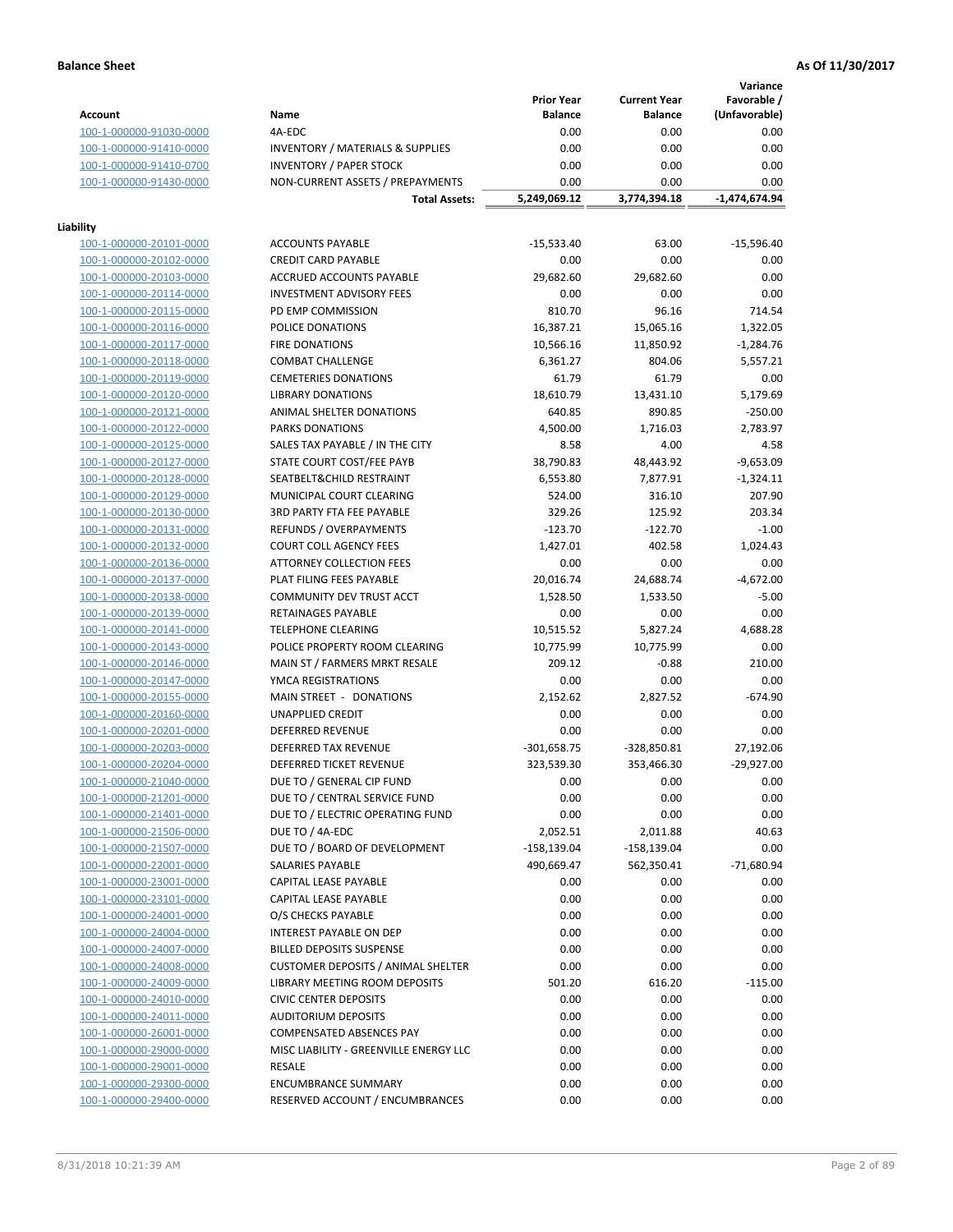| Account                               | Name                                                     | <b>Prior Year</b><br><b>Balance</b> | <b>Current Year</b><br><b>Balance</b> | Variance<br>Favorable /<br>(Unfavorable) |
|---------------------------------------|----------------------------------------------------------|-------------------------------------|---------------------------------------|------------------------------------------|
| 100-1-000000-29400-0900               | RESERVED ACCOUNT / ENCUMBRANCES                          | 0.00                                | 0.00                                  | 0.00                                     |
| 100-1-000000-92190-1202               | <b>LABORATORY CLEARING</b>                               | 0.00                                | 0.00                                  | 0.00                                     |
| 100-1-000000-92191-0000               | <b>SPONSORS - PARKS</b>                                  | 0.00                                | 0.00                                  | 0.00                                     |
| 100-1-000000-92200-0000               | <b>MISCELLANEOUS LIABILITIES</b>                         | 0.00                                | 0.00                                  | 0.00                                     |
| 100-1-000000-92270-1600               | <b>CREDIT CARD FEES PAYABLE</b>                          | 0.00                                | 0.00                                  | 0.00                                     |
|                                       | <b>Total Liability:</b>                                  | 521,760.93                          | 607,816.45                            | $-86,055.52$                             |
| <b>Equity</b>                         |                                                          |                                     |                                       |                                          |
| 100-1-000000-39000-0000               | UNRESERVED-FUND BALANCE                                  | 6,221,851.32                        | 5,189,230.97                          | $-1,032,620.35$                          |
|                                       | <b>Total Beginning Equity:</b>                           | 6,221,851.32                        | 5,189,230.97                          | $-1,032,620.35$                          |
| <b>Total Revenue</b>                  |                                                          | 2,423,885.61                        | 2,563,091.84                          | 139,206.23                               |
| <b>Total Expense</b>                  |                                                          | 3,918,428.69                        | 4,585,744.94                          | $-667,316.25$                            |
| <b>Revenues Over/(Under) Expenses</b> |                                                          | $-1,494,543.08$                     | $-2,022,653.10$                       | $-528,110.02$                            |
|                                       | <b>Total Equity and Current Surplus (Deficit):</b>       | 4,727,308.24                        | 3,166,577.87                          | $-1,560,730.37$                          |
|                                       | Total Liabilities, Equity and Current Surplus (Deficit): | 5,249,069.17                        | 3,774,394.32                          | $-1,474,674.85$                          |
|                                       | *** FUND 100 OUT OF BALANCE ***                          | $-0.05$                             | $-0.14$                               | $-0.09$                                  |

**\*\*\*Warning: Account Authorization is turned on. Please run the Unauthorized Account Listing Report to see if you are out of balance due to missing accounts \*\*\***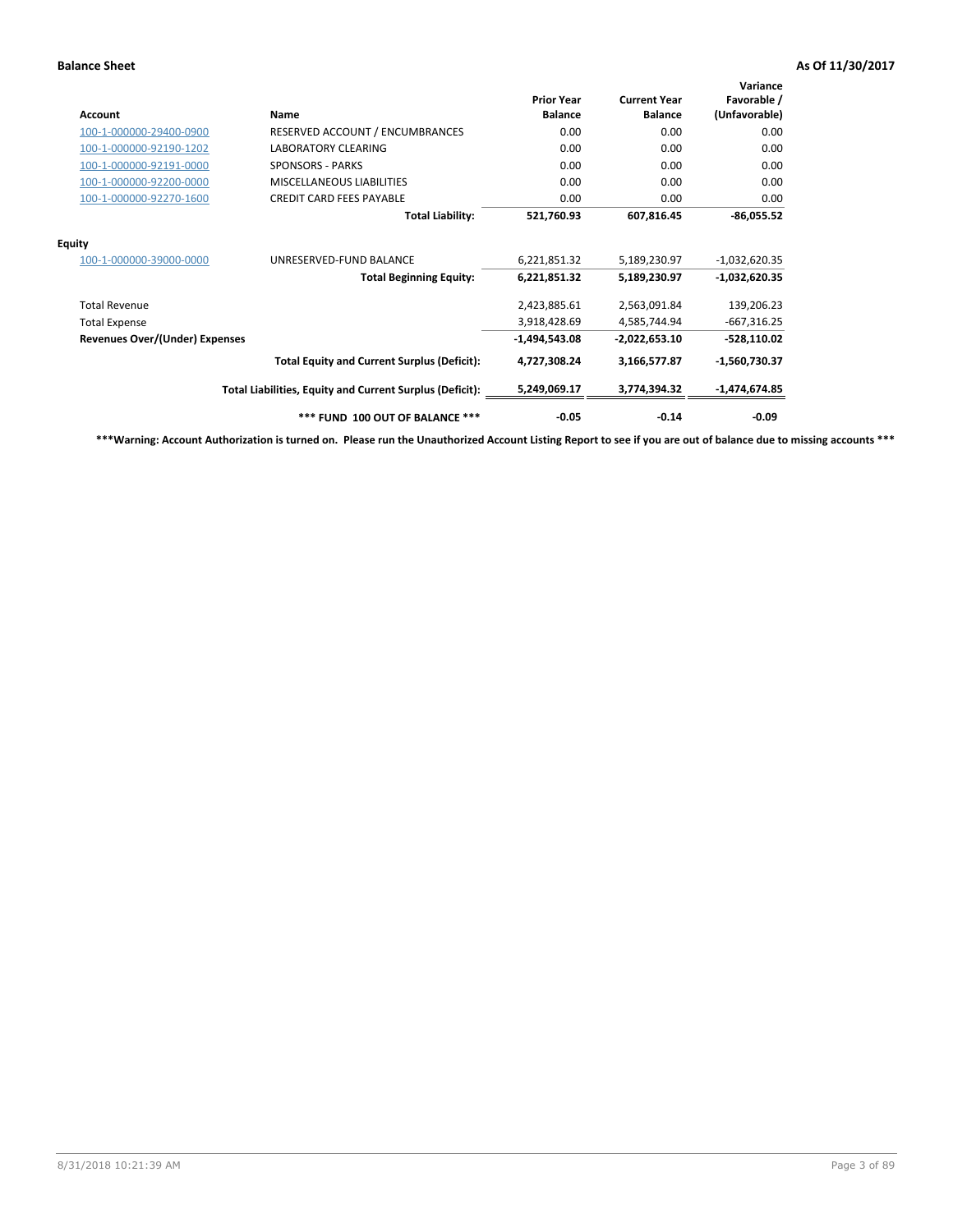| <b>Account</b>                                            | Name                                                     | <b>Prior Year</b><br><b>Balance</b> | <b>Current Year</b><br><b>Balance</b> | Variance<br>Favorable /<br>(Unfavorable) |
|-----------------------------------------------------------|----------------------------------------------------------|-------------------------------------|---------------------------------------|------------------------------------------|
| <b>Fund: 101 - MUNICIPAL COURT BUILDING SECURITY FEES</b> |                                                          |                                     |                                       |                                          |
| Assets                                                    |                                                          |                                     |                                       |                                          |
| 101-1-000000-10000-0000                                   | <b>CURRENT ASSETS / CASH</b>                             | 41,239.76                           | 50,010.46                             | 8,770.70                                 |
| 101-1-000000-13201-0000                                   | MISC ACCTS RECEIVABLE                                    | 0.00                                | 0.00                                  | 0.00                                     |
| 101-1-000000-13203-0000                                   | NON-CURRENT ASSETS / PREPAYMENTS                         | 0.00                                | 0.00                                  | 0.00                                     |
| 101-1-000000-13205-0000                                   | <b>INTEREST RECEIVABLE</b>                               | 0.00                                | 0.00                                  | 0.00                                     |
|                                                           | <b>Total Assets:</b>                                     | 41,239.76                           | 50,010.46                             | 8,770.70                                 |
| Liability                                                 |                                                          |                                     |                                       |                                          |
| 101-1-000000-20101-0000                                   | <b>ACCOUNTS PAYABLE</b>                                  | 0.00                                | 0.00                                  | 0.00                                     |
| 101-1-000000-20102-0000                                   | <b>CREDIT CARD PAYABLE</b>                               | 0.00                                | 0.00                                  | 0.00                                     |
| 101-1-000000-20103-0000                                   | <b>ACCRUED ACCOUNTS PAYABLE</b>                          | 0.00                                | 0.00                                  | 0.00                                     |
| 101-1-000000-29300-0000                                   | <b>ENCUMBRANCE SUMMARY</b>                               | 0.00                                | 0.00                                  | 0.00                                     |
| 101-1-000000-29400-0000                                   | RESERVED ACCOUNT / ENCUMBRANCES                          | 0.00                                | 0.00                                  | 0.00                                     |
|                                                           | <b>Total Liability:</b>                                  | 0.00                                | 0.00                                  | 0.00                                     |
| Equity                                                    |                                                          |                                     |                                       |                                          |
| 101-1-000000-39000-0000                                   | UNRESERVED-FUND BALANCE                                  | 40,094.13                           | 48,740.74                             | 8,646.61                                 |
|                                                           | <b>Total Beginning Equity:</b>                           | 40,094.13                           | 48.740.74                             | 8,646.61                                 |
| <b>Total Revenue</b>                                      |                                                          | 1,151.54                            | 1,271.18                              | 119.64                                   |
| <b>Total Expense</b>                                      |                                                          | 5.91                                | 1.46                                  | 4.45                                     |
| <b>Revenues Over/(Under) Expenses</b>                     |                                                          | 1,145.63                            | 1,269.72                              | 124.09                                   |
|                                                           | <b>Total Equity and Current Surplus (Deficit):</b>       | 41.239.76                           | 50.010.46                             | 8,770.70                                 |
|                                                           | Total Liabilities, Equity and Current Surplus (Deficit): | 41,239.76                           | 50,010.46                             | 8,770.70                                 |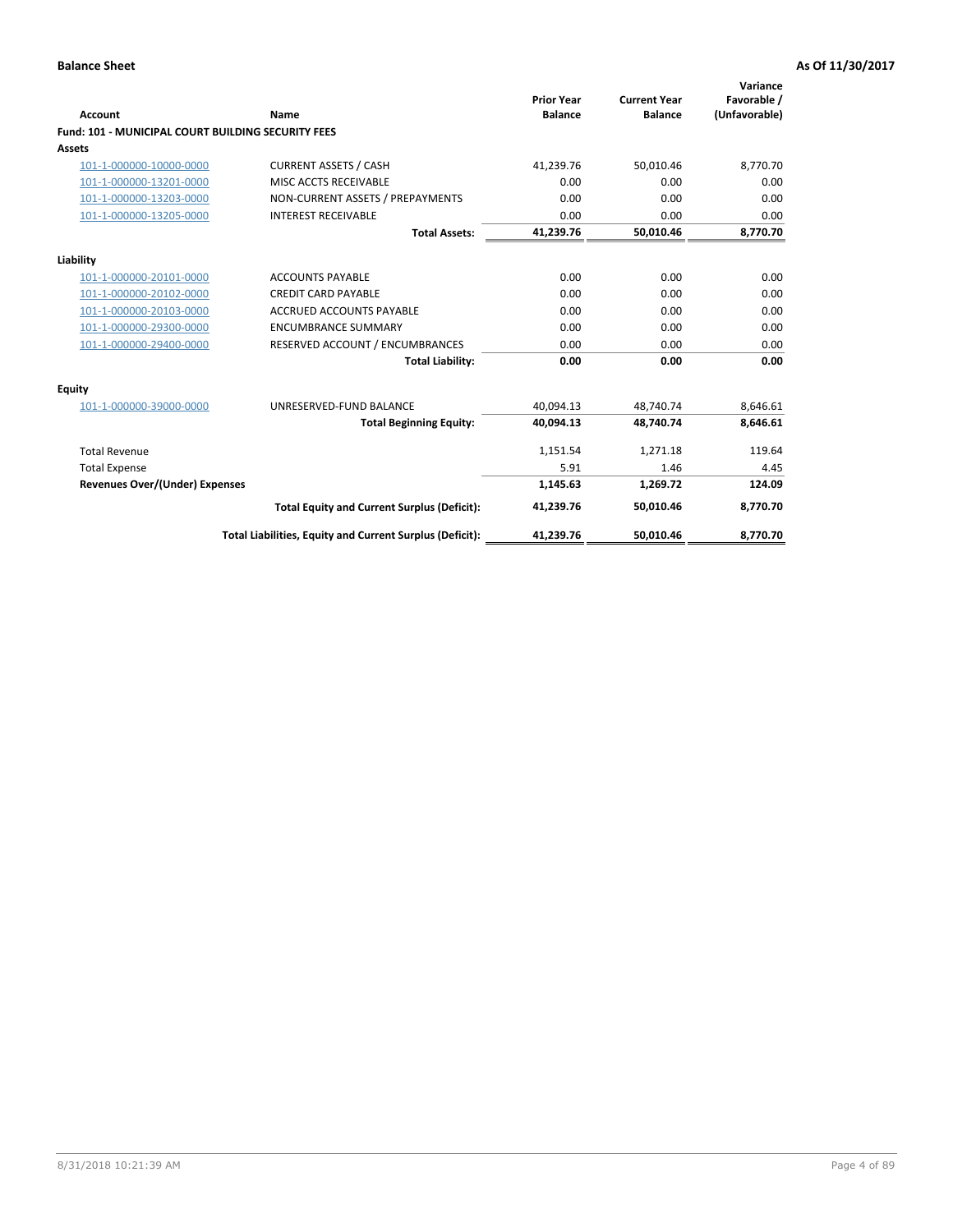| <b>Account</b>                               | Name                                                     | <b>Prior Year</b><br><b>Balance</b> | <b>Current Year</b><br><b>Balance</b> | Variance<br>Favorable /<br>(Unfavorable) |
|----------------------------------------------|----------------------------------------------------------|-------------------------------------|---------------------------------------|------------------------------------------|
| <b>Fund: 102 - MUNICIPAL COURT TECH FUND</b> |                                                          |                                     |                                       |                                          |
| Assets                                       |                                                          |                                     |                                       |                                          |
| 102-1-000000-10000-0000                      | <b>CURRENT ASSETS / CASH</b>                             | 12,053.10                           | 24,101.46                             | 12,048.36                                |
| 102-1-000000-13201-0000                      | MISC ACCTS RECEIVABLE                                    | 0.00                                | 0.00                                  | 0.00                                     |
|                                              | <b>Total Assets:</b>                                     | 12,053.10                           | 24,101.46                             | 12,048.36                                |
| Liability                                    |                                                          |                                     |                                       |                                          |
| 102-1-000000-20101-0000                      | <b>ACCOUNTS PAYABLE</b>                                  | 0.00                                | 0.00                                  | 0.00                                     |
| 102-1-000000-20102-0000                      | <b>CREDIT CARD PAYABLE</b>                               | 0.00                                | 0.00                                  | 0.00                                     |
| 102-1-000000-20103-0000                      | <b>ACCRUED ACCOUNTS PAYABLE</b>                          | 0.00                                | 0.00                                  | 0.00                                     |
| 102-1-000000-23001-0000                      | <b>CAPITAL LEASE PAYABLE</b>                             | 0.00                                | 0.00                                  | 0.00                                     |
| 102-1-000000-23101-0000                      | <b>CAPITAL LEASE PAYABLE</b>                             | 0.00                                | 0.00                                  | 0.00                                     |
| 102-1-000000-29300-0000                      | <b>ENCUMBRANCE SUMMARY</b>                               | 0.00                                | 0.00                                  | 0.00                                     |
| 102-1-000000-29400-0000                      | RESERVED ACCOUNT / ENCUMBRANCES                          | 0.00                                | 0.00                                  | 0.00                                     |
|                                              | <b>Total Liability:</b>                                  | 0.00                                | 0.00                                  | 0.00                                     |
| Equity                                       |                                                          |                                     |                                       |                                          |
| 102-1-000000-39000-0000                      | UNRESERVED-FUND BALANCE                                  | 10,478.37                           | 22,395.61                             | 11,917.24                                |
|                                              | <b>Total Beginning Equity:</b>                           | 10,478.37                           | 22,395.61                             | 11,917.24                                |
| <b>Total Revenue</b>                         |                                                          | 1,576.36                            | 1,706.53                              | 130.17                                   |
| <b>Total Expense</b>                         |                                                          | 1.63                                | 0.68                                  | 0.95                                     |
| <b>Revenues Over/(Under) Expenses</b>        |                                                          | 1,574.73                            | 1,705.85                              | 131.12                                   |
|                                              | <b>Total Equity and Current Surplus (Deficit):</b>       | 12,053.10                           | 24,101.46                             | 12,048.36                                |
|                                              | Total Liabilities, Equity and Current Surplus (Deficit): | 12,053.10                           | 24,101.46                             | 12,048.36                                |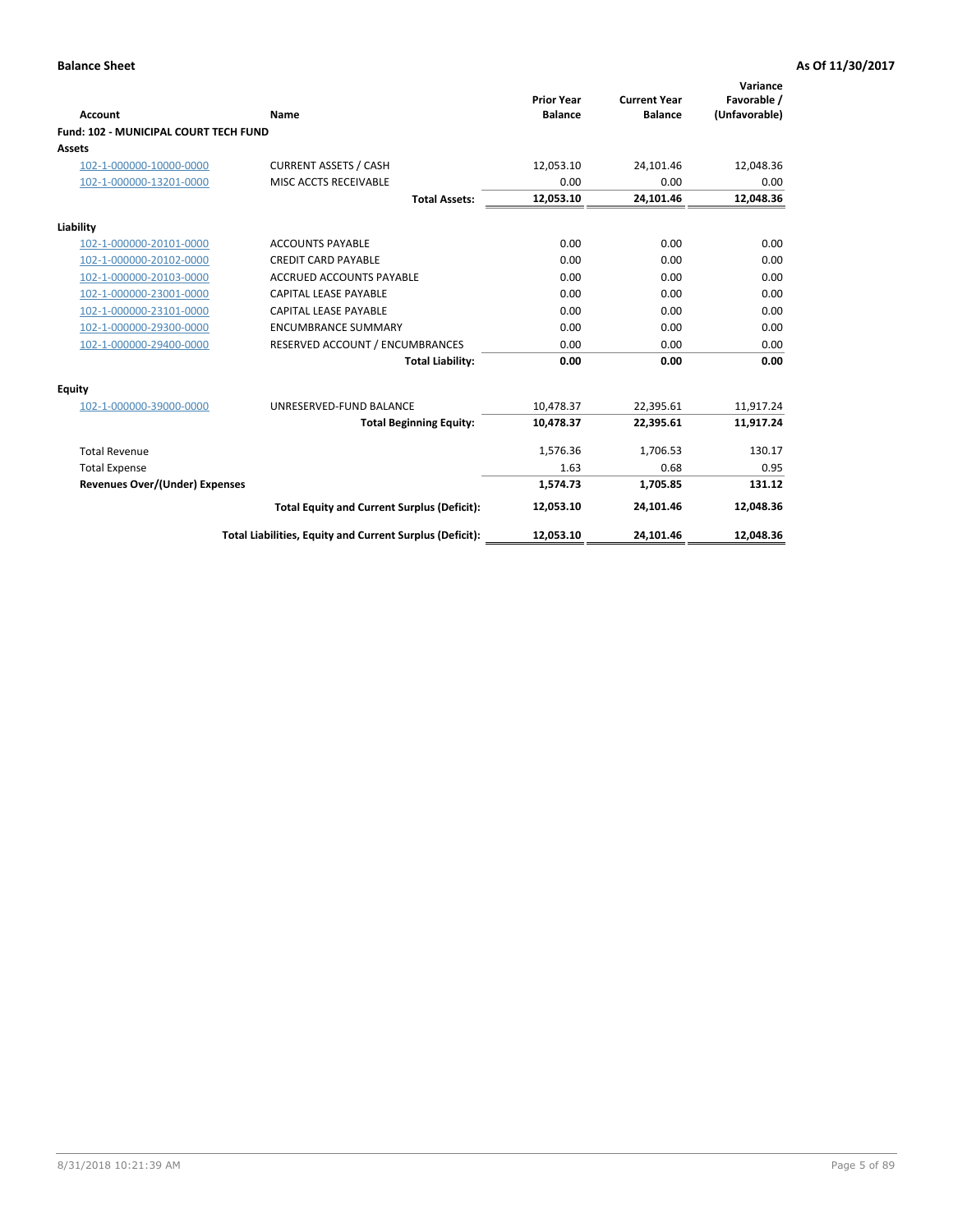| <b>Account</b>                                       | Name                                                     | <b>Prior Year</b><br><b>Balance</b> | <b>Current Year</b><br><b>Balance</b> | Variance<br>Favorable /<br>(Unfavorable) |
|------------------------------------------------------|----------------------------------------------------------|-------------------------------------|---------------------------------------|------------------------------------------|
| <b>Fund: 103 - MUNICIPAL COURT CHILD SAFETY FUND</b> |                                                          |                                     |                                       |                                          |
| <b>Assets</b>                                        |                                                          |                                     |                                       |                                          |
| 103-1-000000-10000-0000                              | <b>CURRENT ASSETS / CASH</b>                             | 10,336.12                           | 12,025.06                             | 1,688.94                                 |
| 103-1-000000-13201-0000                              | MISC ACCTS RECEIVABLE                                    | 0.00                                | 0.00                                  | 0.00                                     |
| 103-1-000000-13203-0000                              | NON-CURRENT ASSETS / PREPAYMENTS                         | 0.00                                | 0.00                                  | 0.00                                     |
| 103-1-000000-13205-0000                              | <b>INTEREST RECEIVABLE</b>                               | 0.00                                | 0.00                                  | 0.00                                     |
|                                                      | <b>Total Assets:</b>                                     | 10,336.12                           | 12,025.06                             | 1,688.94                                 |
| Liability                                            |                                                          |                                     |                                       |                                          |
| 103-1-000000-20101-0000                              | <b>ACCOUNTS PAYABLE</b>                                  | 0.00                                | 0.00                                  | 0.00                                     |
| 103-1-000000-20103-0000                              | <b>ACCRUED ACCOUNTS PAYABLE</b>                          | 0.00                                | 0.00                                  | 0.00                                     |
|                                                      | <b>Total Liability:</b>                                  | 0.00                                | 0.00                                  | 0.00                                     |
| Equity                                               |                                                          |                                     |                                       |                                          |
| 103-1-000000-39000-0000                              | UNRESERVED-FUND BALANCE                                  | 9,909.90                            | 19,143.89                             | 9,233.99                                 |
|                                                      | <b>Total Beginning Equity:</b>                           | 9,909.90                            | 19,143.89                             | 9,233.99                                 |
| <b>Total Revenue</b>                                 |                                                          | 427.82                              | 420.85                                | $-6.97$                                  |
| <b>Total Expense</b>                                 |                                                          | 1.60                                | 7,539.68                              | $-7,538.08$                              |
| Revenues Over/(Under) Expenses                       |                                                          | 426.22                              | $-7,118.83$                           | $-7,545.05$                              |
|                                                      | <b>Total Equity and Current Surplus (Deficit):</b>       | 10,336.12                           | 12,025.06                             | 1,688.94                                 |
|                                                      | Total Liabilities, Equity and Current Surplus (Deficit): | 10,336.12                           | 12,025.06                             | 1.688.94                                 |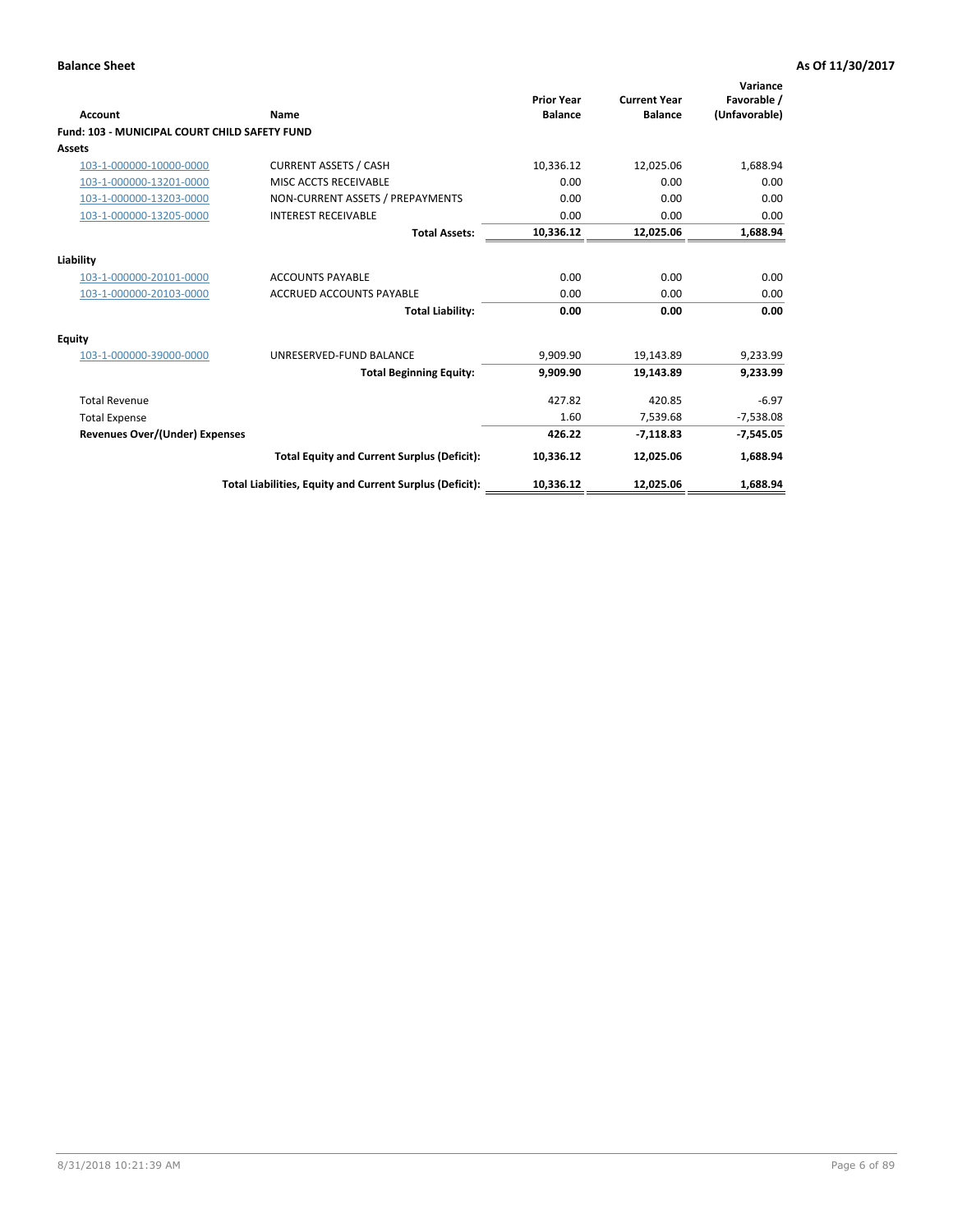|                                           |                                                          | <b>Prior Year</b> | <b>Current Year</b> | Variance<br>Favorable / |
|-------------------------------------------|----------------------------------------------------------|-------------------|---------------------|-------------------------|
| Account                                   | Name                                                     | <b>Balance</b>    | <b>Balance</b>      | (Unfavorable)           |
| <b>Fund: 110 - EXCHANGE BUILDING FUND</b> |                                                          |                   |                     |                         |
| <b>Assets</b>                             |                                                          |                   |                     |                         |
| 110-1-000000-10000-0000                   | <b>CURRENT ASSETS / CASH</b>                             | $-533,357.14$     | $-533,019.77$       | 337.37                  |
| 110-1-000000-13201-0000                   | MISC ACCTS RECEIVABLE                                    | 0.00              | 0.00                | 0.00                    |
| 110-1-000000-13203-0000                   | NON-CURRENT ASSETS / PREPAYMENTS                         | 0.00              | 0.00                | 0.00                    |
| 110-1-000000-13205-0000                   | <b>INTEREST RECEIVABLE</b>                               | 0.00              | 0.00                | 0.00                    |
| 110-1-000000-14100-0000                   | DUE FROM FUND 100                                        | 0.00              | 0.00                | 0.00                    |
| 110-1-000000-16001-0000                   | FIXED ASSETS / LAND                                      | 0.00              | 0.00                | 0.00                    |
| 110-1-000000-16002-0000                   | <b>IMPROVMENTS-NON BUILDINGS</b>                         | 0.00              | 0.00                | 0.00                    |
| 110-1-000000-16003-0000                   | ACCUMULATED DEPRECIATION                                 | 0.00              | 0.00                | 0.00                    |
| 110-1-000000-16004-0000                   | <b>FIXED ASSETS / BUILDINGS</b>                          | 0.00              | 0.00                | 0.00                    |
| 110-1-000000-16005-0000                   | ACCUMULATED DEPRECIATION                                 | 0.00              | 0.00                | 0.00                    |
| 110-1-000000-16201-0000                   | MACHINERY AND EQUIPMENT                                  | 0.00              | 0.00                | 0.00                    |
| 110-1-000000-16202-0000                   | ACCUMULATED DEPRECATION                                  | 0.00              | 0.00                | 0.00                    |
| 110-1-000000-16301-0000                   | FIXED ASSETS / C W I P                                   | 0.00              | 0.00                | 0.00                    |
|                                           | <b>Total Assets:</b>                                     | $-533,357.14$     | -533,019.77         | 337.37                  |
| Liability                                 |                                                          |                   |                     |                         |
| 110-1-000000-20101-0000                   | <b>ACCOUNTS PAYABLE</b>                                  | 0.00              | 0.00                | 0.00                    |
| 110-1-000000-20102-0000                   | <b>CREDIT CARD PAYABLE</b>                               | 0.00              | 0.00                | 0.00                    |
| 110-1-000000-20103-0000                   | <b>ACCRUED ACCOUNTS PAYABLE</b>                          | 0.00              | 0.00                | 0.00                    |
| 110-1-000000-20109-0000                   | MISCELLANEOUS LIABILITIES                                | 0.00              | 0.00                | 0.00                    |
| 110-1-000000-20110-0000                   | REVENUE BONDS PAYABLE                                    | 0.00              | 0.00                | 0.00                    |
| 110-1-000000-20112-0000                   | ACCRUED INTEREST PAYABLE                                 | 0.00              | 0.00                | 0.00                    |
| 110-1-000000-20141-0000                   | <b>TELEPHONE CLEARING</b>                                | 0.00              | 0.00                | 0.00                    |
| 110-1-000000-20160-0000                   | <b>UNAPPLIED CREDIT</b>                                  | 0.00              | 0.00                | 0.00                    |
| 110-1-000000-20201-0000                   | <b>DEFERRED REVENUE</b>                                  | 0.00              | 0.00                | 0.00                    |
| 110-1-000000-21001-0000                   | <b>GENERAL FUND / GENERAL FUND</b>                       | 0.00              | 0.00                | 0.00                    |
| 110-1-000000-22001-0000                   | <b>SALARIES PAYABLE</b>                                  | 0.00              | 0.00                | 0.00                    |
| 110-1-000000-22002-0000                   | VACATION/SICK PAYABLE                                    | 0.00              | 0.00                | 0.00                    |
| 110-1-000000-26001-0000                   | <b>OBLIG FOR COMP ABSENCES</b>                           | 0.00              | 0.00                | 0.00                    |
| 110-1-000000-26102-0000                   | REVENUE BONDS PAYABLE                                    | 0.00              | 0.00                | 0.00                    |
| 110-1-000000-27001-0000                   | <b>CONTRIBUTED CAPITAL</b>                               | 0.00              | 0.00                | 0.00                    |
| 110-1-000000-29300-0000                   | <b>ENCUMBRANCE SUMMARY</b>                               | 0.00              | 0.00                | 0.00                    |
| 110-1-000000-29400-0100                   | RESERVED ACCOUNT / ENCUMBRANCES                          | 0.00              | 0.00                | 0.00                    |
|                                           | <b>Total Liability:</b>                                  | 0.00              | 0.00                | 0.00                    |
| Equity                                    |                                                          |                   |                     |                         |
| 110-1-000000-39000-0000                   | UNRESERVED-FUND BALANCE                                  | 0.00              | 0.00                | 0.00                    |
| <u>110-1-000000-39100-0000</u>            | UNRESERVED-RET. EARNINGS                                 | $-533,357.14$     | -533,019.77         | 337.37                  |
|                                           | <b>Total Beginning Equity:</b>                           | $-533,357.14$     | -533,019.77         | 337.37                  |
|                                           |                                                          |                   |                     |                         |
| <b>Total Revenue</b>                      |                                                          | 0.00              | 0.00                | 0.00                    |
| <b>Total Expense</b>                      |                                                          | 0.00              | 0.00                | 0.00                    |
| <b>Revenues Over/(Under) Expenses</b>     |                                                          | 0.00              | 0.00                | 0.00                    |
|                                           | <b>Total Equity and Current Surplus (Deficit):</b>       | $-533,357.14$     | -533,019.77         | 337.37                  |
|                                           | Total Liabilities, Equity and Current Surplus (Deficit): | $-533,357.14$     | -533,019.77         | 337.37                  |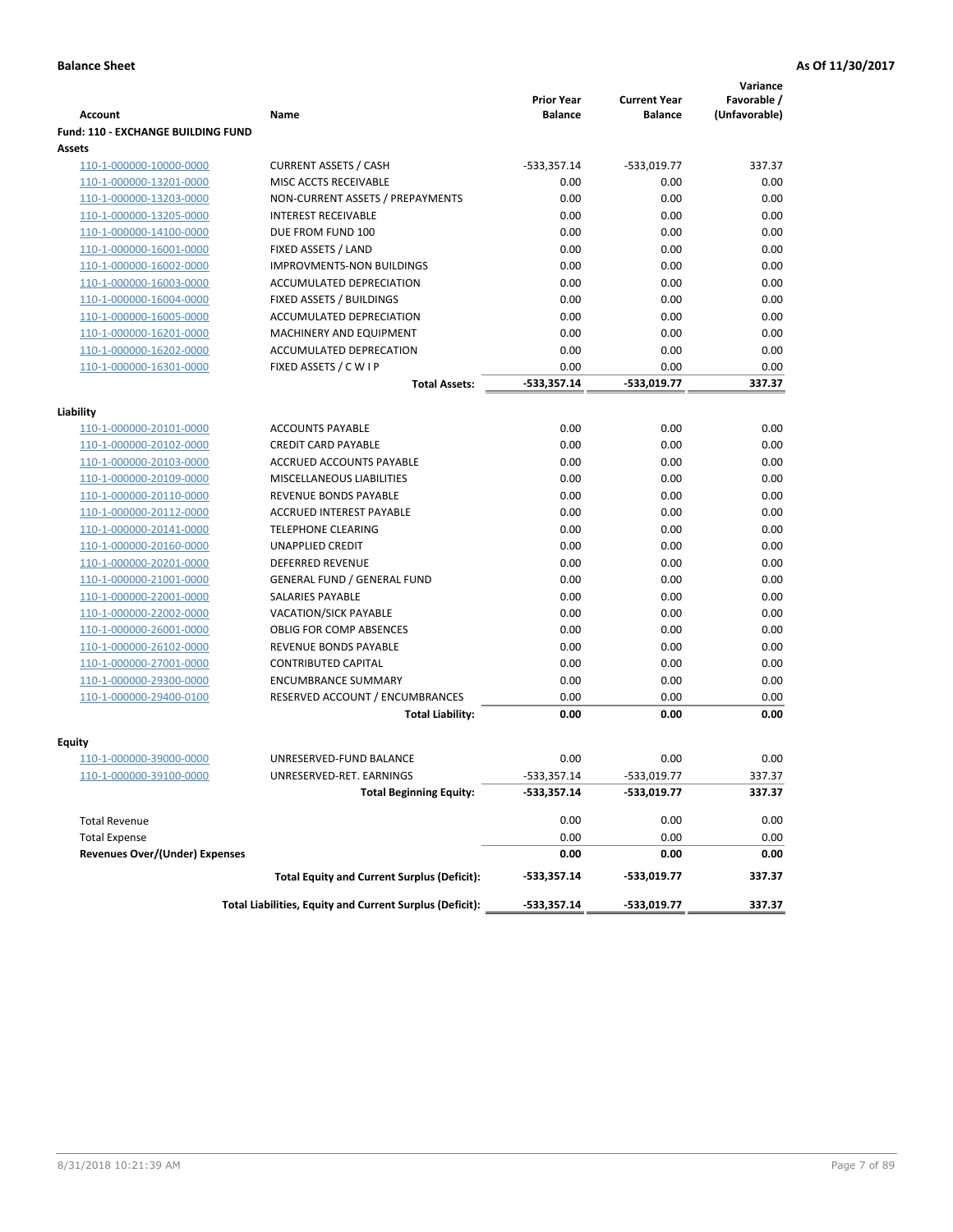|                                        |                                                          | <b>Prior Year</b> | <b>Current Year</b> | Variance<br>Favorable / |
|----------------------------------------|----------------------------------------------------------|-------------------|---------------------|-------------------------|
| <b>Account</b>                         | Name                                                     | <b>Balance</b>    | <b>Balance</b>      | (Unfavorable)           |
| Fund: 111 - RECREATION ACTIVITIES FUND |                                                          |                   |                     |                         |
| Assets                                 |                                                          |                   |                     |                         |
| 111-1-000000-10000-0000                | <b>CURRENT ASSETS / CASH</b>                             | $-26,878.18$      | $-13,102.98$        | 13,775.20               |
| 111-1-000000-10313-0000                | <b>CHANGE DRAWER - PARK CONCESSIONS</b>                  | 250.00            | 0.00                | $-250.00$               |
| 111-1-000000-13201-0000                | MISC ACCTS RECEIVABLE                                    | 0.00              | 0.00                | 0.00                    |
| 111-1-000000-13205-0000                | <b>INTEREST RECEIVABLE</b>                               | 0.00              | 0.00                | 0.00                    |
|                                        | <b>Total Assets:</b>                                     | $-26,628.18$      | $-13,102.98$        | 13,525.20               |
| Liability                              |                                                          |                   |                     |                         |
| 111-1-000000-20101-0000                | <b>ACCOUNTS PAYABLE</b>                                  | 0.00              | 0.00                | 0.00                    |
| 111-1-000000-20102-0000                | <b>CREDIT CARD PAYABLE</b>                               | 0.00              | 0.00                | 0.00                    |
| 111-1-000000-20103-0000                | <b>ACCRUED ACCOUNTS PAYABLE</b>                          | 0.00              | 0.00                | 0.00                    |
| 111-1-000000-20125-0000                | SALES TAX PAYABLE / IN THE CITY                          | 0.00              | 10.48               | $-10.48$                |
| 111-1-000000-20160-0000                | <b>UNAPPLIED CREDIT</b>                                  | 0.00              | 0.00                | 0.00                    |
| 111-1-000000-20201-0000                | <b>DEFERRED REVENUE</b>                                  | 0.00              | 0.00                | 0.00                    |
| 111-1-000000-22001-0000                | <b>SALARIES PAYABLE</b>                                  | 0.00              | 0.00                | 0.00                    |
| 111-1-000000-29300-0000                | <b>ENCUMBRANCE SUMMARY</b>                               | 0.00              | 0.00                | 0.00                    |
| 111-1-000000-29400-0100                | RESERVED ACCOUNT / ENCUMBRANCES                          | 0.00              | 0.00                | 0.00                    |
|                                        | <b>Total Liability:</b>                                  | 0.00              | 10.48               | $-10.48$                |
| Equity                                 |                                                          |                   |                     |                         |
| 111-1-000000-39000-0000                | UNRESERVED-FUND BALANCE                                  | $-21,137.22$      | $-13,054.13$        | 8,083.09                |
| 111-1-000000-39100-0000                | UNRESERVED-RET. EARNINGS                                 | 0.00              | 0.00                | 0.00                    |
|                                        | <b>Total Beginning Equity:</b>                           | $-21,137.22$      | $-13,054.13$        | 8,083.09                |
| <b>Total Revenue</b>                   |                                                          | 21,946.02         | 13,844.44           | $-8,101.58$             |
| <b>Total Expense</b>                   |                                                          | 27,436.98         | 13,903.77           | 13,533.21               |
| <b>Revenues Over/(Under) Expenses</b>  |                                                          | $-5.490.96$       | $-59.33$            | 5.431.63                |
|                                        | <b>Total Equity and Current Surplus (Deficit):</b>       | $-26,628.18$      | $-13,113.46$        | 13,514.72               |
|                                        | Total Liabilities, Equity and Current Surplus (Deficit): | $-26,628.18$      | $-13,102.98$        | 13,525.20               |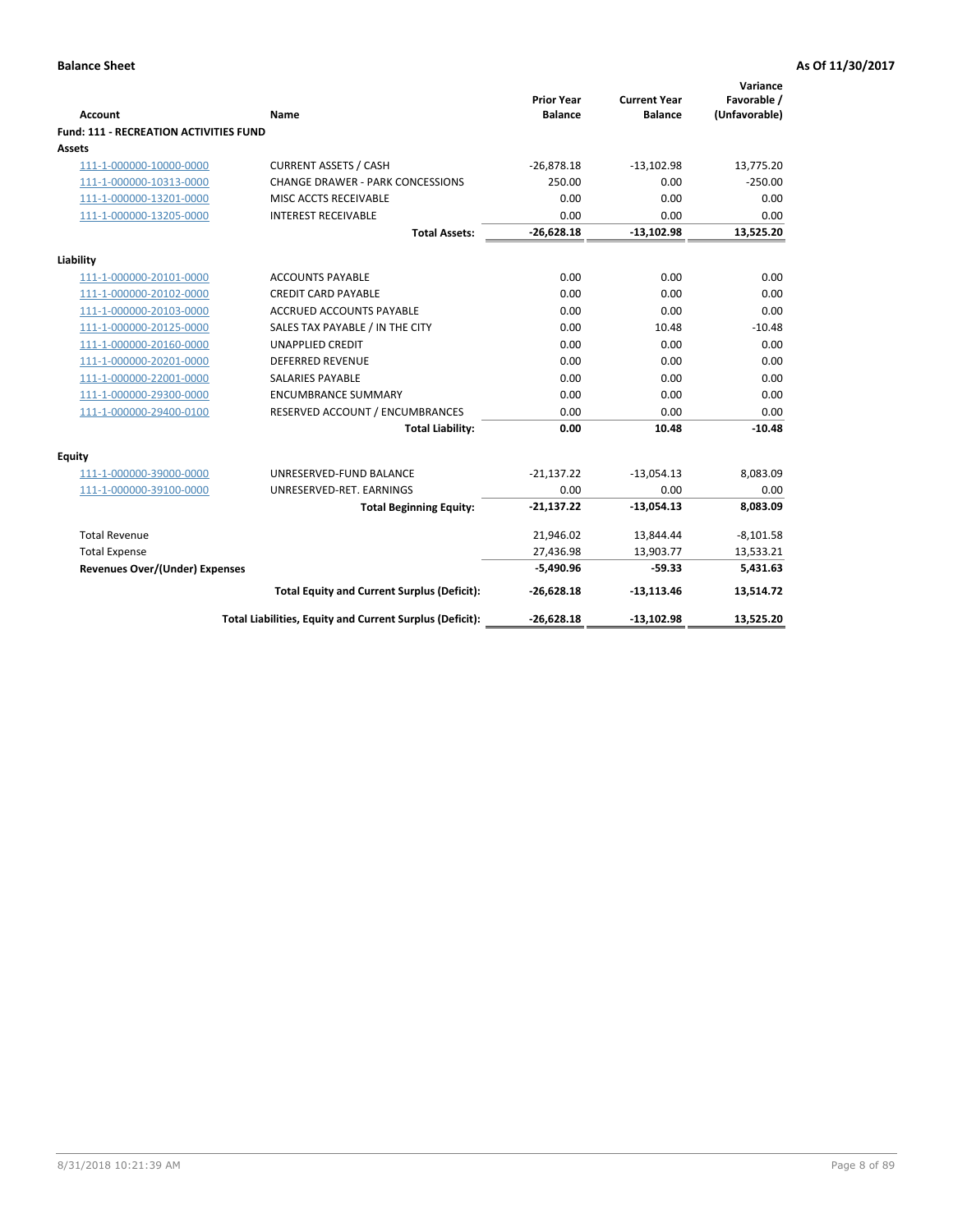|                                       |                                                          |                                     |                                       | Variance                     |
|---------------------------------------|----------------------------------------------------------|-------------------------------------|---------------------------------------|------------------------------|
| <b>Account</b>                        | Name                                                     | <b>Prior Year</b><br><b>Balance</b> | <b>Current Year</b><br><b>Balance</b> | Favorable /<br>(Unfavorable) |
| Fund: 112 - GUN RANGE FUND            |                                                          |                                     |                                       |                              |
| <b>Assets</b>                         |                                                          |                                     |                                       |                              |
| 112-1-000000-10000-0000               | <b>CURRENT ASSETS / CASH</b>                             | 26,217.70                           | 24,041.10                             | $-2,176.60$                  |
| 112-1-000000-13201-0000               | MISC ACCTS RECEIVABLE                                    | 0.00                                | 0.00                                  | 0.00                         |
|                                       | <b>Total Assets:</b>                                     | 26,217.70                           | 24,041.10                             | $-2,176.60$                  |
| Liability                             |                                                          |                                     |                                       |                              |
| 112-1-000000-20101-0000               | <b>ACCOUNTS PAYABLE</b>                                  | 0.00                                | 0.00                                  | 0.00                         |
| 112-1-000000-20103-0000               | <b>ACCRUED ACCOUNTS PAYABLE</b>                          | 0.00                                | 0.00                                  | 0.00                         |
| 112-1-000000-20160-0000               | <b>UNAPPLIED CREDIT</b>                                  | 0.00                                | 0.00                                  | 0.00                         |
| 112-1-000000-21001-0000               | <b>GENERAL FUND / GENERAL FUND</b>                       | 0.00                                | 0.00                                  | 0.00                         |
| 112-1-000000-29300-0000               | <b>ENCUMBRANCE SUMMARY</b>                               | 0.00                                | 0.00                                  | 0.00                         |
| 112-1-000000-29400-0100               | RESERVED ACCOUNT / ENCUMBRANCES                          | 0.00                                | 0.00                                  | 0.00                         |
|                                       | <b>Total Liability:</b>                                  | 0.00                                | 0.00                                  | 0.00                         |
| Equity                                |                                                          |                                     |                                       |                              |
| 112-1-000000-39000-0000               | UNRESERVED-FUND BALANCE                                  | 26,256.56                           | 29,489.10                             | 3,232.54                     |
| 112-1-000000-39100-0000               | UNRESERVED-RET. EARNINGS                                 | 0.00                                | 0.00                                  | 0.00                         |
|                                       | <b>Total Beginning Equity:</b>                           | 26,256.56                           | 29,489.10                             | 3,232.54                     |
| <b>Total Revenue</b>                  |                                                          | 104.97                              | 63.63                                 | $-41.34$                     |
| <b>Total Expense</b>                  |                                                          | 143.83                              | 5,511.63                              | $-5,367.80$                  |
| <b>Revenues Over/(Under) Expenses</b> |                                                          | $-38.86$                            | $-5,448.00$                           | $-5,409.14$                  |
|                                       | <b>Total Equity and Current Surplus (Deficit):</b>       | 26,217.70                           | 24,041.10                             | $-2,176.60$                  |
|                                       | Total Liabilities, Equity and Current Surplus (Deficit): | 26,217.70                           | 24,041.10                             | $-2,176.60$                  |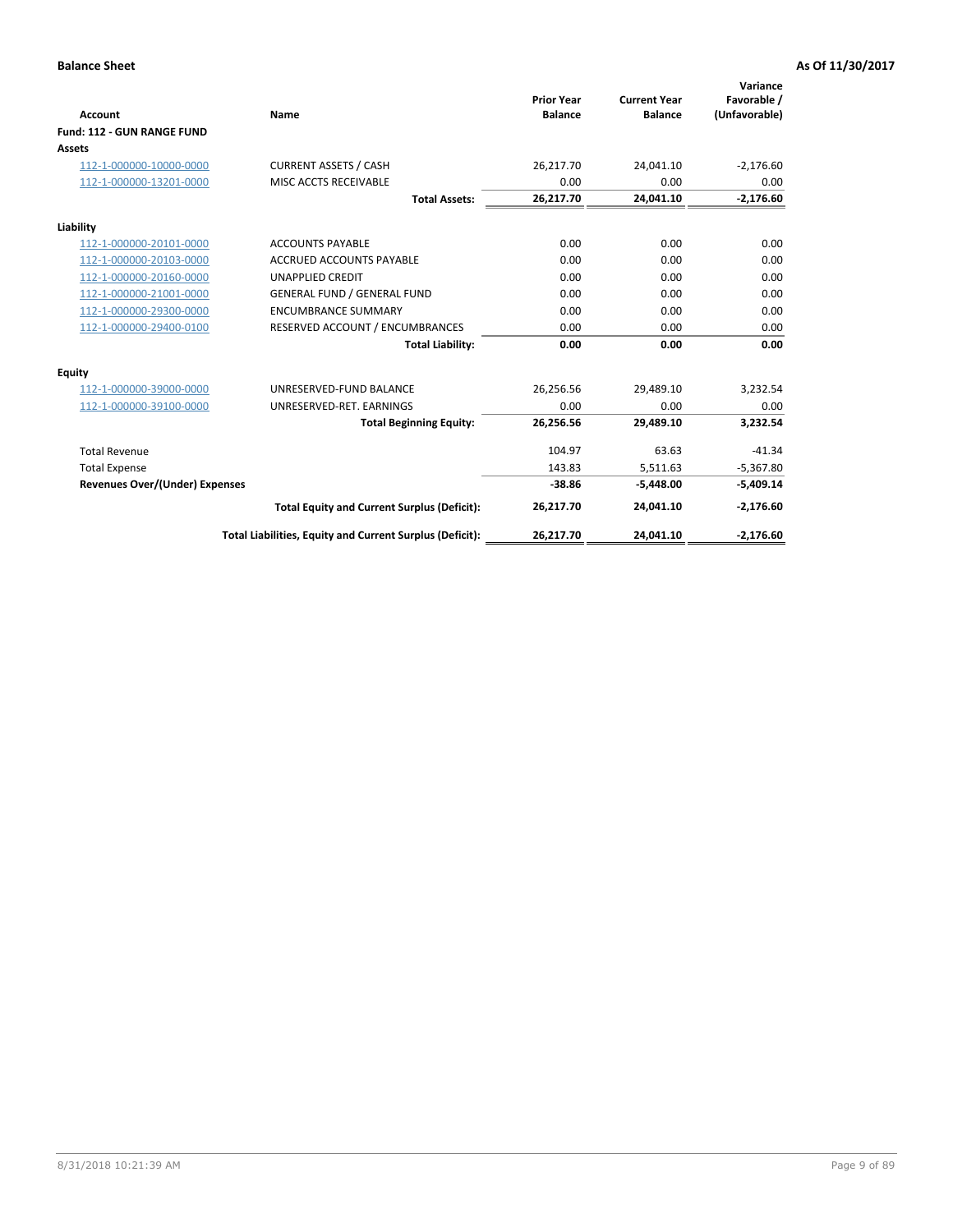| <b>Account</b>                               | Name                                                     | <b>Prior Year</b><br><b>Balance</b> | <b>Current Year</b><br><b>Balance</b> | Variance<br>Favorable /<br>(Unfavorable) |
|----------------------------------------------|----------------------------------------------------------|-------------------------------------|---------------------------------------|------------------------------------------|
| Fund: 113 - HOTEL / MOTEL OCCUPANCY TAX FUND |                                                          |                                     |                                       |                                          |
| Assets                                       |                                                          |                                     |                                       |                                          |
| 113-1-000000-10000-0000                      | <b>CURRENT ASSETS / CASH</b>                             | 471,014.45                          | 609,152.17                            | 138,137.72                               |
| 113-1-000000-13101-0000                      | TAX RECEIVABLE-CURRENT                                   | 0.00                                | 0.00                                  | 0.00                                     |
| 113-1-000000-13201-0000                      | MISC ACCTS RECEIVABLE                                    | 0.00                                | 0.00                                  | 0.00                                     |
| 113-1-000000-13202-0000                      | <b>EMPLOYEE ADVANCES</b>                                 | 0.00                                | 0.00                                  | 0.00                                     |
| 113-1-000000-13203-0000                      | NON-CURRENT ASSETS / PREPAYMENTS                         | 0.00                                | 0.00                                  | 0.00                                     |
| 113-1-000000-13205-0000                      | <b>INTEREST RECEIVABLE</b>                               | 0.00                                | 0.00                                  | 0.00                                     |
|                                              | <b>Total Assets:</b>                                     | 471,014.45                          | 609,152.17                            | 138,137.72                               |
|                                              |                                                          |                                     |                                       |                                          |
| Liability                                    |                                                          |                                     |                                       |                                          |
| 113-1-000000-20101-0000                      | <b>ACCOUNTS PAYABLE</b>                                  | 0.00<br>0.00                        | 0.00                                  | 0.00<br>0.00                             |
| 113-1-000000-20102-0000                      | <b>CREDIT CARD PAYABLE</b>                               |                                     | 0.00                                  |                                          |
| 113-1-000000-20103-0000                      | ACCRUED ACCOUNTS PAYABLE                                 | 0.00                                | 0.00                                  | 0.00                                     |
| 113-1-000000-20144-0000                      | SPECIAL EVENT DONATIONS                                  | 0.00                                | $-1,046.65$                           | 1,046.65                                 |
| 113-1-000000-22001-0000                      | <b>SALARIES PAYABLE</b>                                  | 1,622.86                            | 1,673.24                              | $-50.38$                                 |
| 113-1-000000-24001-0000                      | O/S CHECKS PAYABLE                                       | 0.00                                | 0.00                                  | 0.00                                     |
| 113-1-000000-29300-0000                      | <b>ENCUMBRANCE SUMMARY</b>                               | 0.00                                | 0.00                                  | 0.00                                     |
| 113-1-000000-29400-0100                      | RESERVED ACCOUNT / ENCUMBRANCES                          | 0.00                                | 0.00                                  | 0.00                                     |
|                                              | <b>Total Liability:</b>                                  | 1,622.86                            | 626.59                                | 996.27                                   |
| Equity                                       |                                                          |                                     |                                       |                                          |
| 113-1-000000-39000-0000                      | UNRESERVED-FUND BALANCE                                  | 417,432.34                          | 616,628.89                            | 199,196.55                               |
|                                              | <b>Total Beginning Equity:</b>                           | 417,432.34                          | 616,628.89                            | 199,196.55                               |
| <b>Total Revenue</b>                         |                                                          | 115,829.35                          | 119,690.73                            | 3,861.38                                 |
| <b>Total Expense</b>                         |                                                          | 63,870.10                           | 127,794.04                            | $-63,923.94$                             |
| Revenues Over/(Under) Expenses               |                                                          | 51,959.25                           | $-8,103.31$                           | $-60,062.56$                             |
|                                              | <b>Total Equity and Current Surplus (Deficit):</b>       | 469,391.59                          | 608,525.58                            | 139,133.99                               |
|                                              | Total Liabilities, Equity and Current Surplus (Deficit): | 471,014.45                          | 609,152.17                            | 138,137.72                               |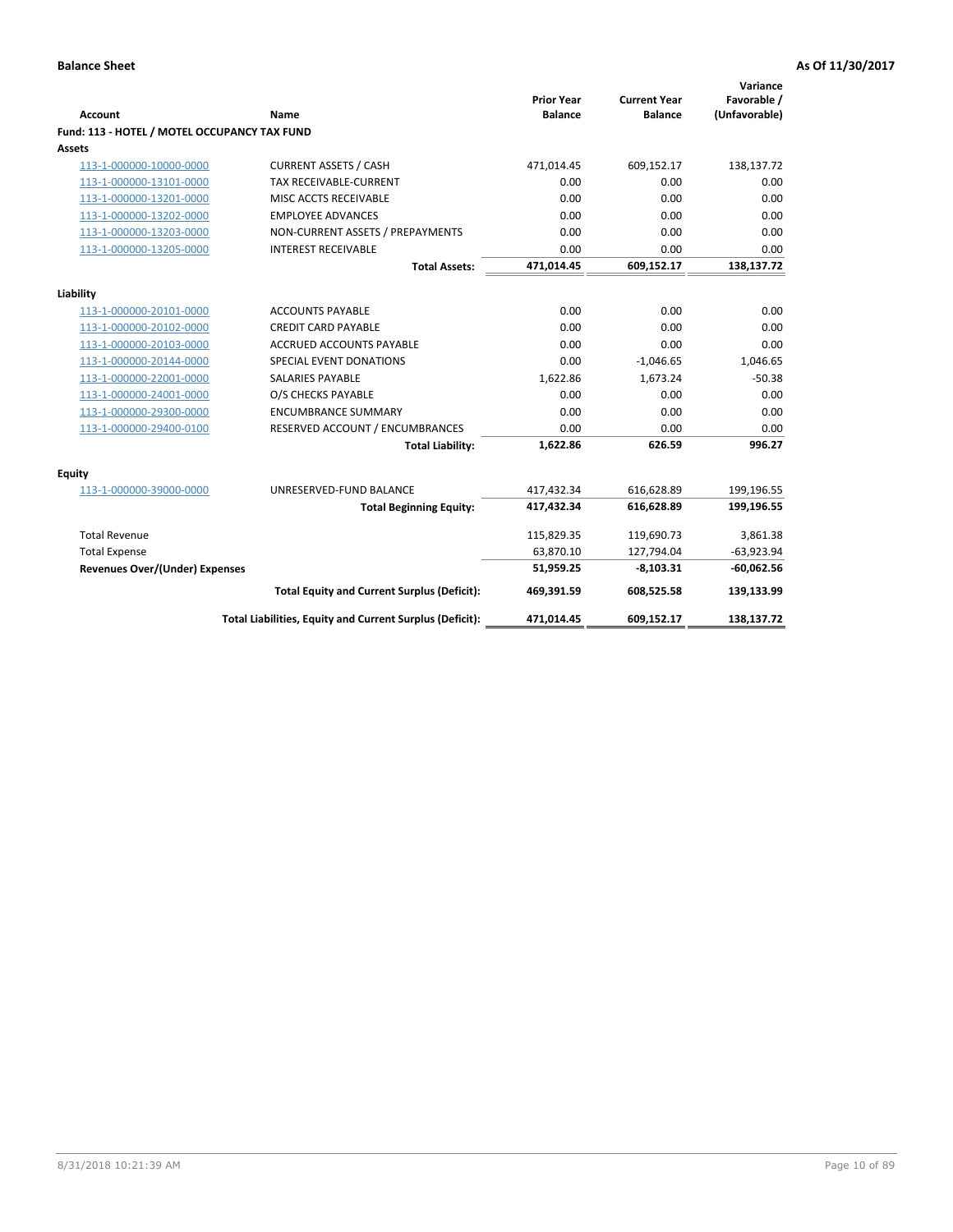| <b>Account</b>                                     | Name                                                     | <b>Prior Year</b><br><b>Balance</b> | <b>Current Year</b><br><b>Balance</b> | Variance<br>Favorable /<br>(Unfavorable) |
|----------------------------------------------------|----------------------------------------------------------|-------------------------------------|---------------------------------------|------------------------------------------|
| <b>Fund: 114 - VENUE MANAGEMENT FUND</b><br>Assets |                                                          |                                     |                                       |                                          |
| 114-1-000000-10000-0000                            | <b>CURRENT ASSETS / CASH</b>                             | $-193,185.26$                       | $-225,791.87$                         | $-32,606.61$                             |
| 114-1-000000-10311-0000                            | CASH / PETTY CASH/CHANGE DRAWERS                         | 200.00                              | 200.00                                | 0.00                                     |
| 114-1-000000-13201-0000                            | MISC ACCTS RECEIVABLE                                    | 0.00                                | 0.00                                  | 0.00                                     |
| 114-1-000000-13203-0000                            | NON-CURRENT ASSETS / PREPAYMENTS                         | 0.00                                | 0.00                                  | 0.00                                     |
| 114-1-000000-13205-0000                            | <b>INTEREST RECEIVABLE</b>                               | 0.00                                | 0.00                                  | 0.00                                     |
|                                                    | <b>Total Assets:</b>                                     | $-192,985.26$                       | $-225,591.87$                         | $-32,606.61$                             |
| Liability                                          |                                                          |                                     |                                       |                                          |
| 114-1-000000-20101-0000                            | <b>ACCOUNTS PAYABLE</b>                                  | 0.00                                | $-5,075.00$                           | 5,075.00                                 |
| 114-1-000000-20102-0000                            | <b>CREDIT CARD PAYABLE</b>                               | 0.00                                | 0.00                                  | 0.00                                     |
| 114-1-000000-20103-0000                            | <b>ACCRUED ACCOUNTS PAYABLE</b>                          | 0.00                                | 0.00                                  | 0.00                                     |
| 114-1-000000-20125-0000                            | SALES TAX PAYABLE / IN THE CITY                          | 0.00                                | 0.00                                  | 0.00                                     |
| 114-1-000000-20144-0000                            | SPECIAL EVENT DONATIONS                                  | 0.00                                | $-27,843.08$                          | 27,843.08                                |
| 114-1-000000-20150-0000                            | <b>TICKET SALE SHARING</b>                               | 8,717.00                            | 77,740.25                             | $-69,023.25$                             |
| 114-1-000000-20151-0000                            | <b>SOUND &amp; LIGHTING</b>                              | 0.00                                | 0.00                                  | 0.00                                     |
| 114-1-000000-20160-0000                            | <b>UNAPPLIED CREDIT</b>                                  | 0.00                                | 0.00                                  | 0.00                                     |
| 114-1-000000-20201-0000                            | <b>DEFERRED REVENUE</b>                                  | 0.00                                | 0.00                                  | 0.00                                     |
| 114-1-000000-22001-0000                            | <b>SALARIES PAYABLE</b>                                  | 1,082.08                            | 1,129.52                              | $-47.44$                                 |
| 114-1-000000-24010-0000                            | <b>CIVIC CENTER DEPOSITS</b>                             | 6,270.00                            | 5,100.00                              | 1,170.00                                 |
| 114-1-000000-24012-0000                            | <b>AUDITORIUM DEPOSITS</b>                               | 3,500.00                            | 6,500.00                              | $-3,000.00$                              |
| 114-1-000000-29300-0000                            | <b>ENCUMBRANCE SUMMARY</b>                               | 0.00                                | 0.00                                  | 0.00                                     |
| 114-1-000000-29400-0000                            | RESERVED ACCOUNT / ENCUMBRANCES                          | 0.00                                | 0.00                                  | 0.00                                     |
|                                                    | <b>Total Liability:</b>                                  | 19,569.08                           | 57,551.69                             | $-37,982.61$                             |
| Equity                                             |                                                          |                                     |                                       |                                          |
| 114-1-000000-39000-0000                            | UNRESERVED-FUND BALANCE                                  | $-196,531.63$                       | $-275,832.77$                         | $-79,301.14$                             |
|                                                    | <b>Total Beginning Equity:</b>                           | $-196,531.63$                       | $-275,832.77$                         | $-79,301.14$                             |
| <b>Total Revenue</b>                               |                                                          | 66,092.48                           | 54,168.80                             | $-11,923.68$                             |
| <b>Total Expense</b>                               |                                                          | 82,115.19                           | 61,479.59                             | 20,635.60                                |
| <b>Revenues Over/(Under) Expenses</b>              |                                                          | $-16,022.71$                        | $-7,310.79$                           | 8,711.92                                 |
|                                                    | <b>Total Equity and Current Surplus (Deficit):</b>       | $-212,554.34$                       | $-283,143.56$                         | -70,589.22                               |
|                                                    | Total Liabilities, Equity and Current Surplus (Deficit): | $-192,985.26$                       | $-225,591.87$                         | $-32.606.61$                             |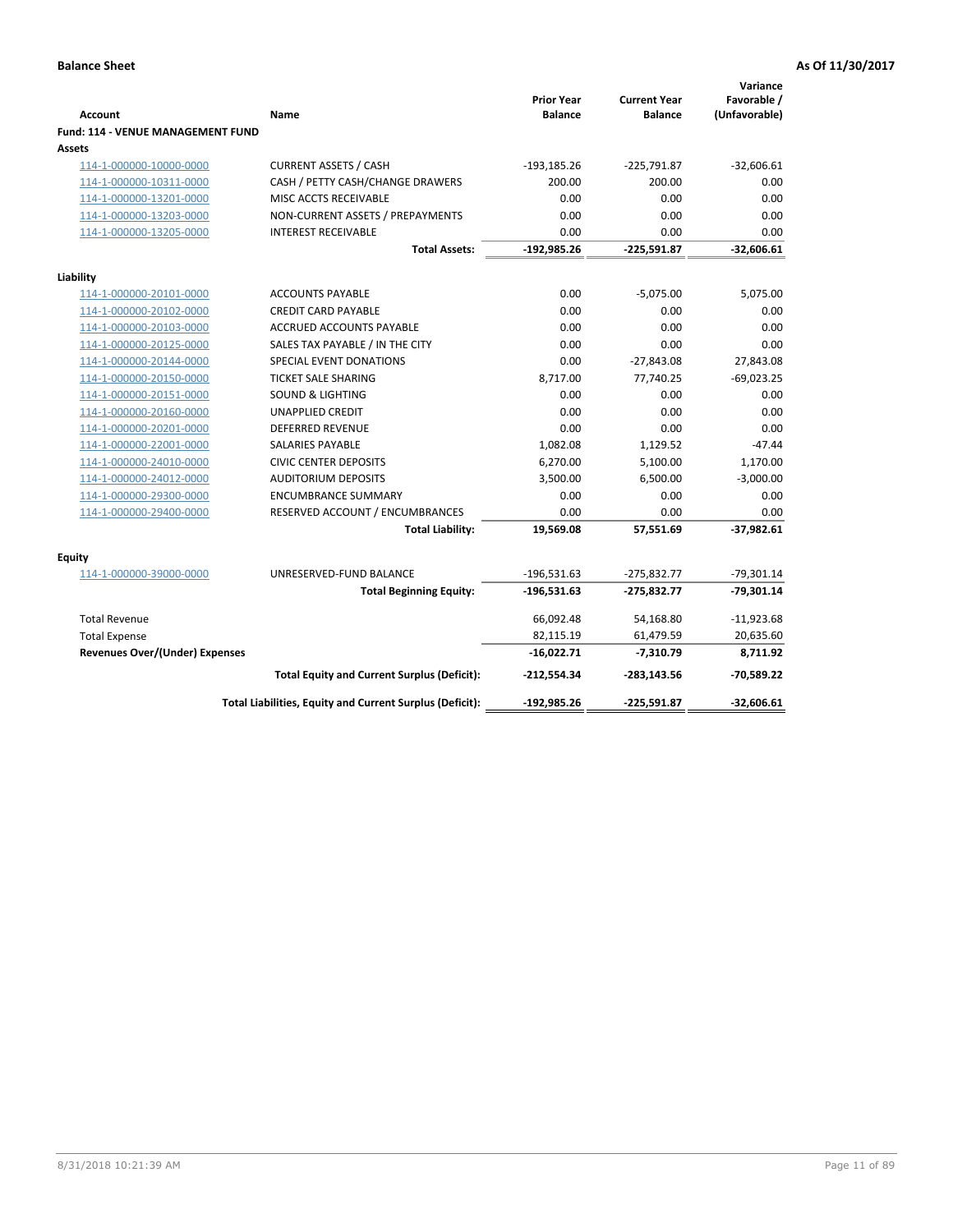| <b>Account</b>                        | <b>Name</b>                                              | <b>Prior Year</b><br><b>Balance</b> | <b>Current Year</b><br><b>Balance</b> | Variance<br>Favorable /<br>(Unfavorable) |
|---------------------------------------|----------------------------------------------------------|-------------------------------------|---------------------------------------|------------------------------------------|
| Fund: 115 - TIRZ FUND                 |                                                          |                                     |                                       |                                          |
| <b>Assets</b>                         |                                                          |                                     |                                       |                                          |
| 115-1-000000-10000-0000               | <b>CURRENT ASSETS / CASH</b>                             | 0.00                                | 0.00                                  | 0.00                                     |
| 115-1-000000-13101-0000               | <b>TAX RECEIVABLE-CURRENT</b>                            | 0.00                                | 0.00                                  | 0.00                                     |
| 115-1-000000-13102-0000               | <b>TAXES REC-DELINQUENT</b>                              | 0.00                                | 0.00                                  | 0.00                                     |
| 115-1-000000-13103-0000               | ALLOW FOR UNCOLLECT TAXES                                | 0.00                                | 0.00                                  | 0.00                                     |
| 115-1-000000-13201-0000               | MISC ACCTS RECEIVABLE                                    | 0.00                                | 0.00                                  | 0.00                                     |
| 115-1-000000-13205-0000               | <b>INTEREST RECEIVABLE</b>                               | 0.00                                | 0.00                                  | 0.00                                     |
|                                       | <b>Total Assets:</b>                                     | 0.00                                | 0.00                                  | 0.00                                     |
| Liability                             |                                                          |                                     |                                       |                                          |
| 115-1-000000-20101-0000               | <b>ACCOUNTS PAYABLE</b>                                  | 0.00                                | 0.00                                  | 0.00                                     |
| 115-1-000000-20103-0000               | <b>ACCRUED ACCOUNTS PAYABLE</b>                          | 0.00                                | 0.00                                  | 0.00                                     |
| 115-1-000000-20203-0000               | <b>DEFERRED TAX REVENUE</b>                              | 0.00                                | 0.00                                  | 0.00                                     |
| 115-1-000000-29300-0000               | <b>ENCUMBRANCE SUMMARY</b>                               | 0.00                                | 0.00                                  | 0.00                                     |
| 115-1-000000-29400-0100               | RESERVED ACCOUNT / ENCUMBRANCES                          | 0.00                                | 0.00                                  | 0.00                                     |
|                                       | <b>Total Liability:</b>                                  | 0.00                                | 0.00                                  | 0.00                                     |
| <b>Equity</b>                         |                                                          |                                     |                                       |                                          |
| 115-1-000000-39000-0000               | UNRESERVED-FUND BALANCE                                  | 0.00                                | 0.00                                  | 0.00                                     |
| 115-1-000000-39100-0000               | UNRESERVED-RET. EARNINGS                                 | 0.00                                | 0.00                                  | 0.00                                     |
|                                       | <b>Total Beginning Equity:</b>                           | 0.00                                | 0.00                                  | 0.00                                     |
| <b>Total Revenue</b>                  |                                                          | 0.00                                | 0.00                                  | 0.00                                     |
| <b>Total Expense</b>                  |                                                          | 0.00                                | 0.00                                  | 0.00                                     |
| <b>Revenues Over/(Under) Expenses</b> |                                                          | 0.00                                | 0.00                                  | 0.00                                     |
|                                       | <b>Total Equity and Current Surplus (Deficit):</b>       | 0.00                                | 0.00                                  | 0.00                                     |
|                                       | Total Liabilities, Equity and Current Surplus (Deficit): | 0.00                                | 0.00                                  | 0.00                                     |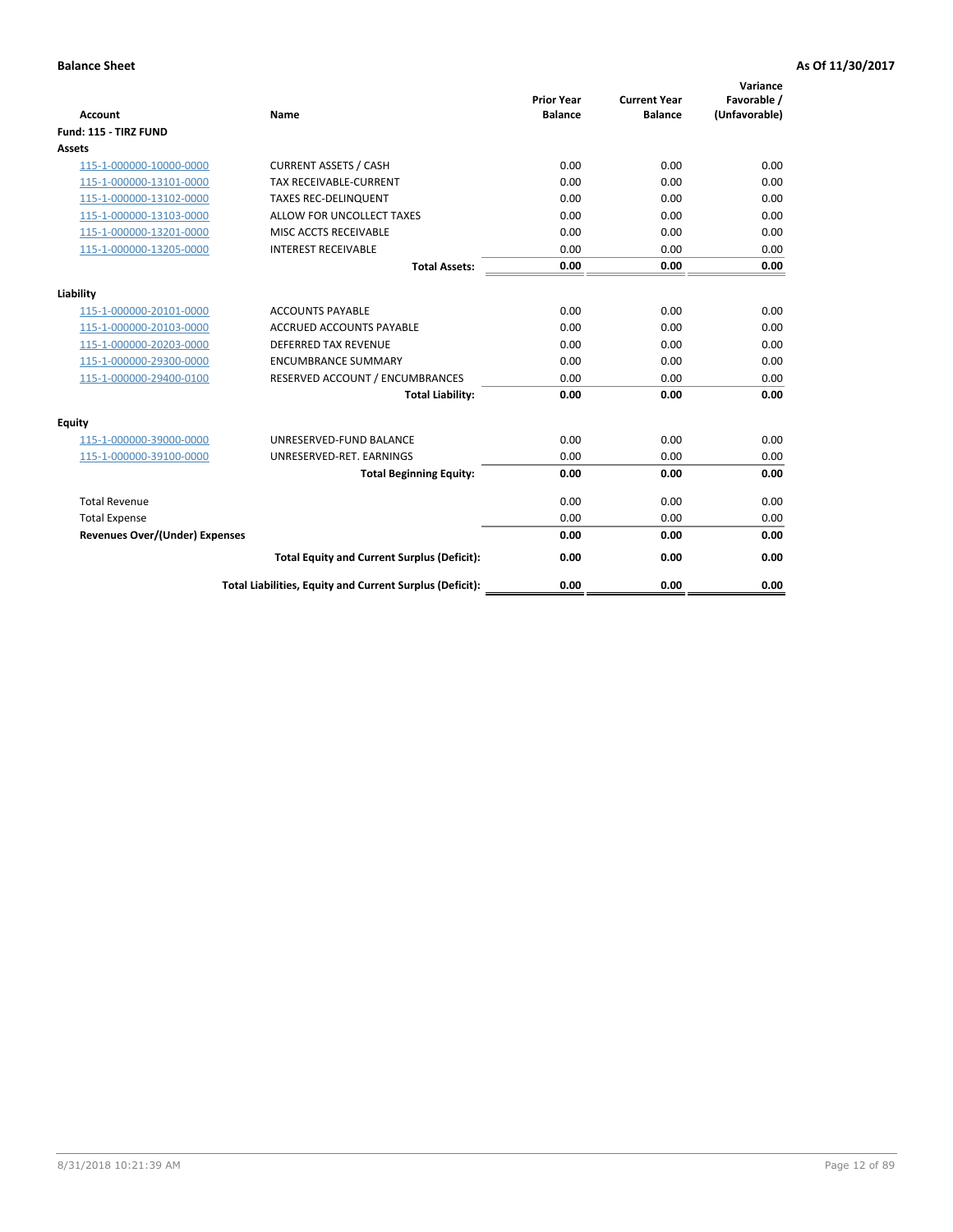| <b>Account</b>                        | Name                                                     | <b>Prior Year</b><br><b>Balance</b> | <b>Current Year</b><br><b>Balance</b> | Variance<br>Favorable /<br>(Unfavorable) |
|---------------------------------------|----------------------------------------------------------|-------------------------------------|---------------------------------------|------------------------------------------|
| Fund: 116 - ROADWAY IMPACT FEE 1      |                                                          |                                     |                                       |                                          |
| Assets                                |                                                          |                                     |                                       |                                          |
| 116-1-000000-10000-0000               | <b>CURRENT ASSETS / CASH</b>                             | 13,106.86                           | 13,132.27                             | 25.41                                    |
| 116-1-000000-13201-0000               | MISC ACCTS RECEIVABLE                                    | 0.00                                | 0.00                                  | 0.00                                     |
| 116-1-000000-13205-0000               | <b>INTEREST RECEIVABLE</b>                               | 0.00                                | 0.00                                  | 0.00                                     |
|                                       | <b>Total Assets:</b>                                     | 13,106.86                           | 13,132.27                             | 25.41                                    |
| Liability                             |                                                          |                                     |                                       |                                          |
| 116-1-000000-20101-0000               | <b>ACCOUNTS PAYABLE</b>                                  | 0.00                                | 0.00                                  | 0.00                                     |
| 116-1-000000-20103-0000               | <b>ACCRUED ACCOUNTS PAYABLE</b>                          | 0.00                                | 0.00                                  | 0.00                                     |
|                                       | <b>Total Liability:</b>                                  | 0.00                                | 0.00                                  | 0.00                                     |
| Equity                                |                                                          |                                     |                                       |                                          |
| 116-1-000000-39000-0000               | UNRESERVED-FUND BALANCE                                  | 0.00                                | 0.00                                  | 0.00                                     |
| 116-1-000000-39100-0000               | UNRESERVED-RET. EARNINGS                                 | 13,121.26                           | 13,136.26                             | 15.00                                    |
|                                       | <b>Total Beginning Equity:</b>                           | 13,121.26                           | 13,136.26                             | 15.00                                    |
| <b>Total Revenue</b>                  |                                                          | $-12.49$                            | $-3.59$                               | 8.90                                     |
| <b>Total Expense</b>                  |                                                          | 1.91                                | 0.40                                  | 1.51                                     |
| <b>Revenues Over/(Under) Expenses</b> |                                                          | $-14.40$                            | $-3.99$                               | 10.41                                    |
|                                       | <b>Total Equity and Current Surplus (Deficit):</b>       | 13,106.86                           | 13,132.27                             | 25.41                                    |
|                                       | Total Liabilities, Equity and Current Surplus (Deficit): | 13,106.86                           | 13,132.27                             | 25.41                                    |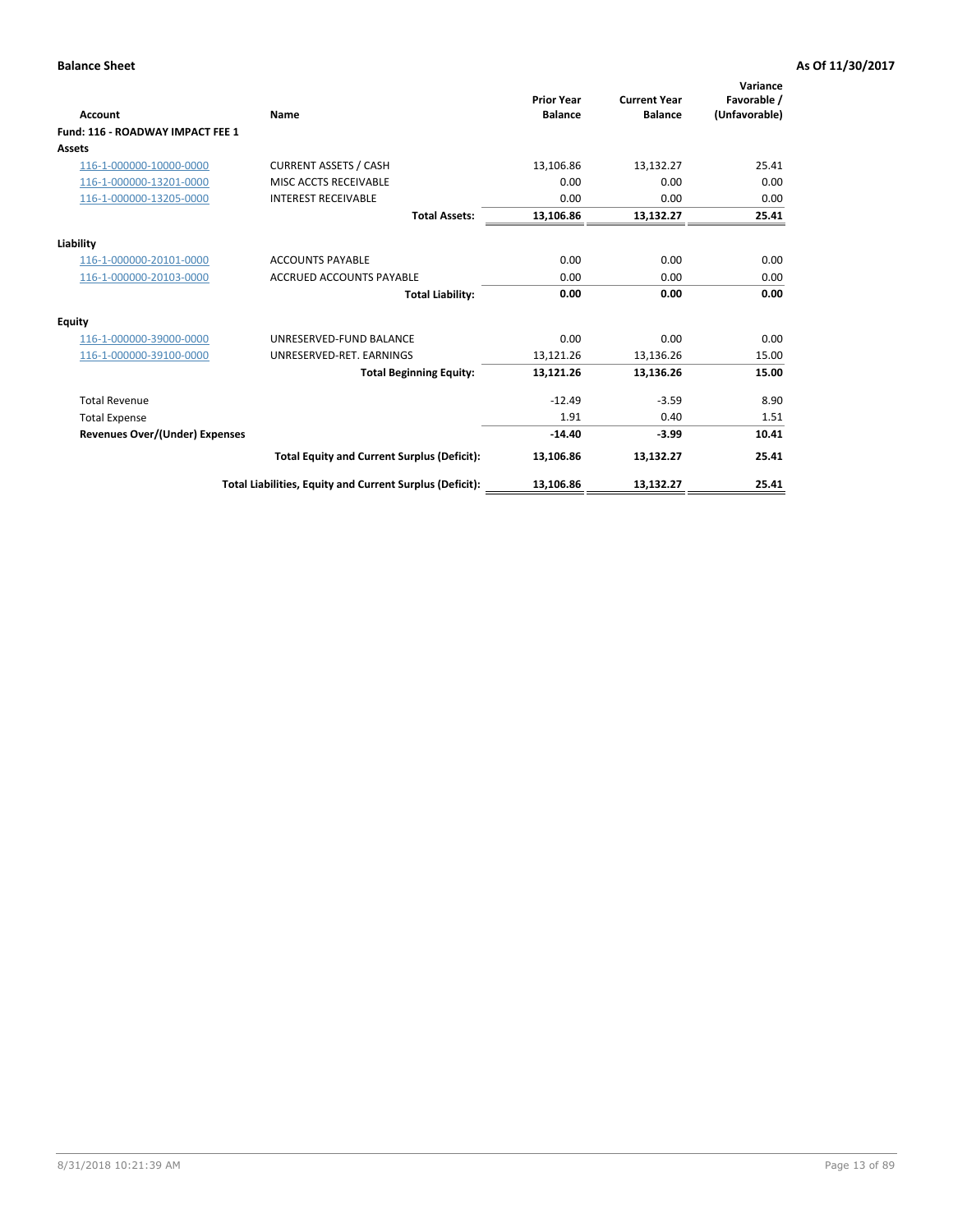| <b>Account</b>                        | Name                                                     | <b>Prior Year</b><br><b>Balance</b> | <b>Current Year</b><br><b>Balance</b> | Variance<br>Favorable /<br>(Unfavorable) |
|---------------------------------------|----------------------------------------------------------|-------------------------------------|---------------------------------------|------------------------------------------|
| Fund: 117 - ROADWAY IMPACT FEE 2      |                                                          |                                     |                                       |                                          |
| Assets                                |                                                          |                                     |                                       |                                          |
| 117-1-000000-10000-0000               | <b>CURRENT ASSETS / CASH</b>                             | 64.71                               | 64.86                                 | 0.15                                     |
| 117-1-000000-13201-0000               | MISC ACCTS RECEIVABLE                                    | 0.00                                | 0.00                                  | 0.00                                     |
| 117-1-000000-13205-0000               | <b>INTEREST RECEIVABLE</b>                               | 0.00                                | 0.00                                  | 0.00                                     |
|                                       | <b>Total Assets:</b>                                     | 64.71                               | 64.86                                 | 0.15                                     |
| Liability                             |                                                          |                                     |                                       |                                          |
| 117-1-000000-20101-0000               | <b>ACCOUNTS PAYABLE</b>                                  | 0.00                                | 0.00                                  | 0.00                                     |
| 117-1-000000-20103-0000               | <b>ACCRUED ACCOUNTS PAYABLE</b>                          | 0.00                                | 0.00                                  | 0.00                                     |
|                                       | <b>Total Liability:</b>                                  | 0.00                                | 0.00                                  | 0.00                                     |
| <b>Equity</b>                         |                                                          |                                     |                                       |                                          |
| 117-1-000000-39000-0000               | UNRESERVED-FUND BALANCE                                  | 0.00                                | 0.00                                  | 0.00                                     |
| 117-1-000000-39100-0000               | UNRESERVED-RET, EARNINGS                                 | 64.77                               | 64.88                                 | 0.11                                     |
|                                       | <b>Total Beginning Equity:</b>                           | 64.77                               | 64.88                                 | 0.11                                     |
| <b>Total Revenue</b>                  |                                                          | $-0.06$                             | $-0.02$                               | 0.04                                     |
| <b>Total Expense</b>                  |                                                          | 0.00                                | 0.00                                  | 0.00                                     |
| <b>Revenues Over/(Under) Expenses</b> |                                                          | $-0.06$                             | $-0.02$                               | 0.04                                     |
|                                       | <b>Total Equity and Current Surplus (Deficit):</b>       | 64.71                               | 64.86                                 | 0.15                                     |
|                                       | Total Liabilities, Equity and Current Surplus (Deficit): | 64.71                               | 64.86                                 | 0.15                                     |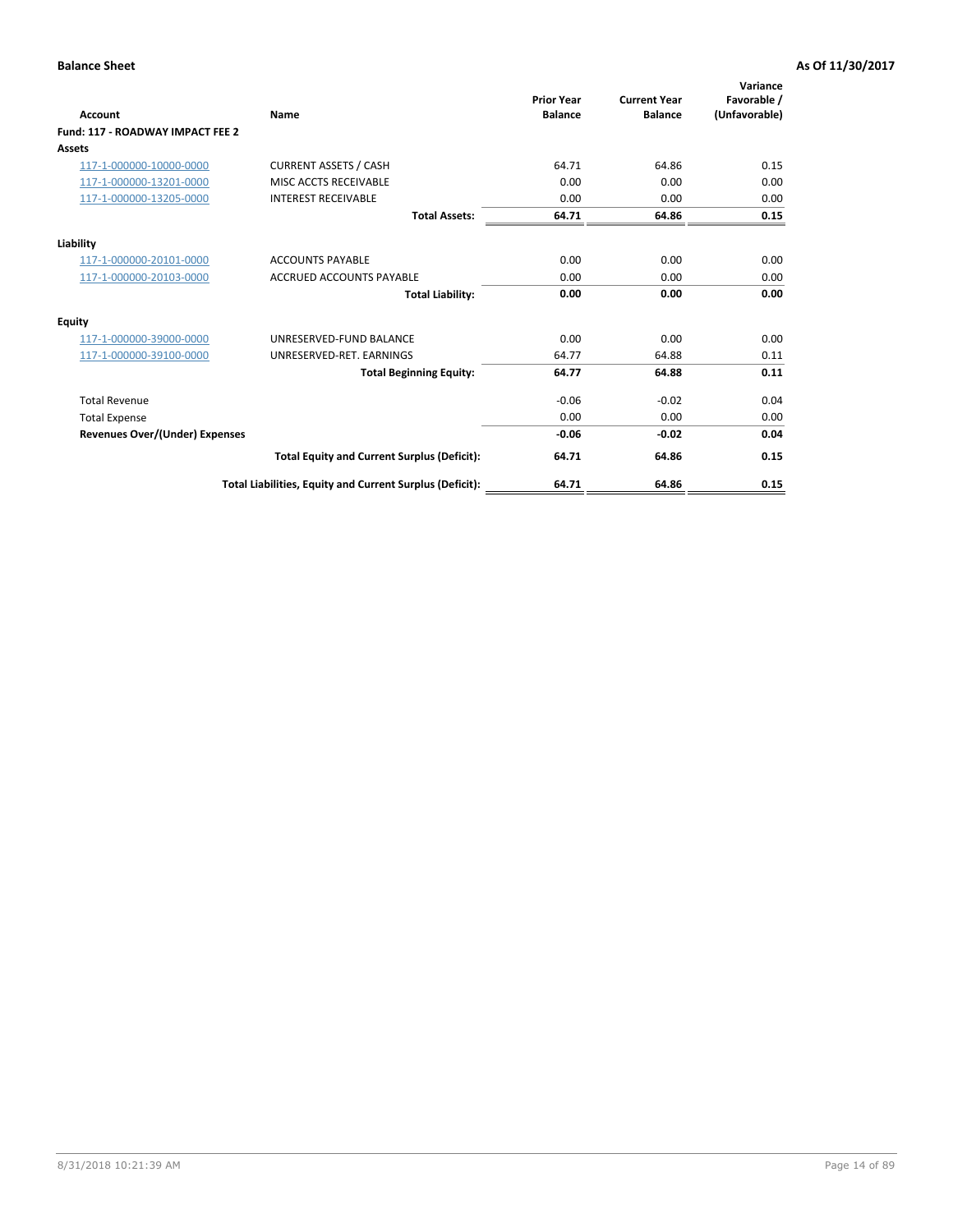| <b>Account</b>                          | <b>Name</b>                                              | <b>Prior Year</b><br><b>Balance</b> | <b>Current Year</b><br><b>Balance</b> | Variance<br>Favorable /<br>(Unfavorable) |
|-----------------------------------------|----------------------------------------------------------|-------------------------------------|---------------------------------------|------------------------------------------|
| <b>Fund: 118 - ROADWAY IMPACT FEE 3</b> |                                                          |                                     |                                       |                                          |
| Assets                                  |                                                          |                                     |                                       |                                          |
| 118-1-000000-10000-0000                 | <b>CURRENT ASSETS / CASH</b>                             | 109.80                              | 110.07                                | 0.27                                     |
| 118-1-000000-13201-0000                 | MISC ACCTS RECEIVABLE                                    | 0.00                                | 0.00                                  | 0.00                                     |
| 118-1-000000-13205-0000                 | <b>INTEREST RECEIVABLE</b>                               | 0.00                                | 0.00                                  | 0.00                                     |
|                                         | <b>Total Assets:</b>                                     | 109.80                              | 110.07                                | 0.27                                     |
| Liability                               |                                                          |                                     |                                       |                                          |
| 118-1-000000-20101-0000                 | <b>ACCOUNTS PAYABLE</b>                                  | 0.00                                | 0.00                                  | 0.00                                     |
| 118-1-000000-20103-0000                 | <b>ACCRUED ACCOUNTS PAYABLE</b>                          | 0.00                                | 0.00                                  | 0.00                                     |
|                                         | <b>Total Liability:</b>                                  | 0.00                                | 0.00                                  | 0.00                                     |
| <b>Equity</b>                           |                                                          |                                     |                                       |                                          |
| 118-1-000000-39000-0000                 | UNRESERVED-FUND BALANCE                                  | 0.00                                | 0.00                                  | 0.00                                     |
| 118-1-000000-39100-0000                 | UNRESERVED-RET, EARNINGS                                 | 109.92                              | 110.10                                | 0.18                                     |
|                                         | <b>Total Beginning Equity:</b>                           | 109.92                              | 110.10                                | 0.18                                     |
| <b>Total Revenue</b>                    |                                                          | $-0.10$                             | $-0.03$                               | 0.07                                     |
| <b>Total Expense</b>                    |                                                          | 0.02                                | 0.00                                  | 0.02                                     |
| <b>Revenues Over/(Under) Expenses</b>   |                                                          | $-0.12$                             | $-0.03$                               | 0.09                                     |
|                                         | <b>Total Equity and Current Surplus (Deficit):</b>       | 109.80                              | 110.07                                | 0.27                                     |
|                                         | Total Liabilities, Equity and Current Surplus (Deficit): | 109.80                              | 110.07                                | 0.27                                     |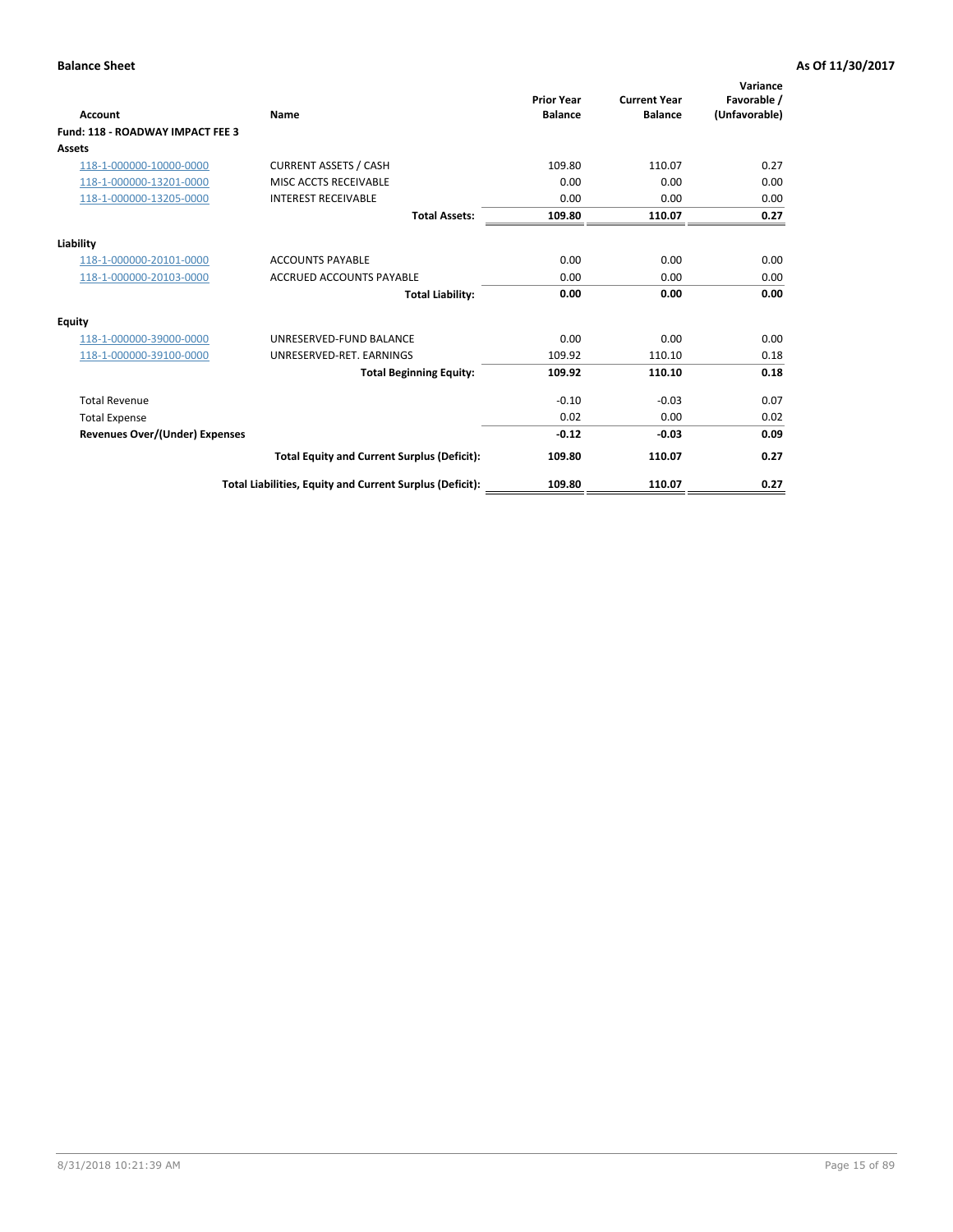| Account                               | Name                                                     | <b>Prior Year</b><br><b>Balance</b> | <b>Current Year</b><br><b>Balance</b> | Variance<br>Favorable /<br>(Unfavorable) |
|---------------------------------------|----------------------------------------------------------|-------------------------------------|---------------------------------------|------------------------------------------|
| Fund: 119 - ROADWAY IMPACT FEE 4      |                                                          |                                     |                                       |                                          |
| Assets                                |                                                          |                                     |                                       |                                          |
| 119-1-000000-10000-0000               | <b>CURRENT ASSETS / CASH</b>                             | 4.63                                | 4.63                                  | 0.00                                     |
| 119-1-000000-13201-0000               | MISC ACCTS RECEIVABLE                                    | 0.00                                | 0.00                                  | 0.00                                     |
| 119-1-000000-13205-0000               | <b>INTEREST RECEIVABLE</b>                               | 0.00                                | 0.00                                  | 0.00                                     |
|                                       | <b>Total Assets:</b>                                     | 4.63                                | 4.63                                  | 0.00                                     |
| Liability                             |                                                          |                                     |                                       |                                          |
| 119-1-000000-20101-0000               | <b>ACCOUNTS PAYABLE</b>                                  | 0.00                                | 0.00                                  | 0.00                                     |
| 119-1-000000-20103-0000               | <b>ACCRUED ACCOUNTS PAYABLE</b>                          | 0.00                                | 0.00                                  | 0.00                                     |
|                                       | <b>Total Liability:</b>                                  | 0.00                                | 0.00                                  | 0.00                                     |
| Equity                                |                                                          |                                     |                                       |                                          |
| 119-1-000000-39000-0000               | UNRESERVED-FUND BALANCE                                  | 0.00                                | 0.00                                  | 0.00                                     |
| 119-1-000000-39100-0000               | UNRESERVED-RET. EARNINGS                                 | 4.63                                | 4.63                                  | 0.00                                     |
|                                       | <b>Total Beginning Equity:</b>                           | 4.63                                | 4.63                                  | 0.00                                     |
| <b>Total Revenue</b>                  |                                                          | 0.00                                | 0.00                                  | 0.00                                     |
| <b>Total Expense</b>                  |                                                          | 0.00                                | 0.00                                  | 0.00                                     |
| <b>Revenues Over/(Under) Expenses</b> |                                                          | 0.00                                | 0.00                                  | 0.00                                     |
|                                       | <b>Total Equity and Current Surplus (Deficit):</b>       | 4.63                                | 4.63                                  | 0.00                                     |
|                                       | Total Liabilities, Equity and Current Surplus (Deficit): | 4.63                                | 4.63                                  | 0.00                                     |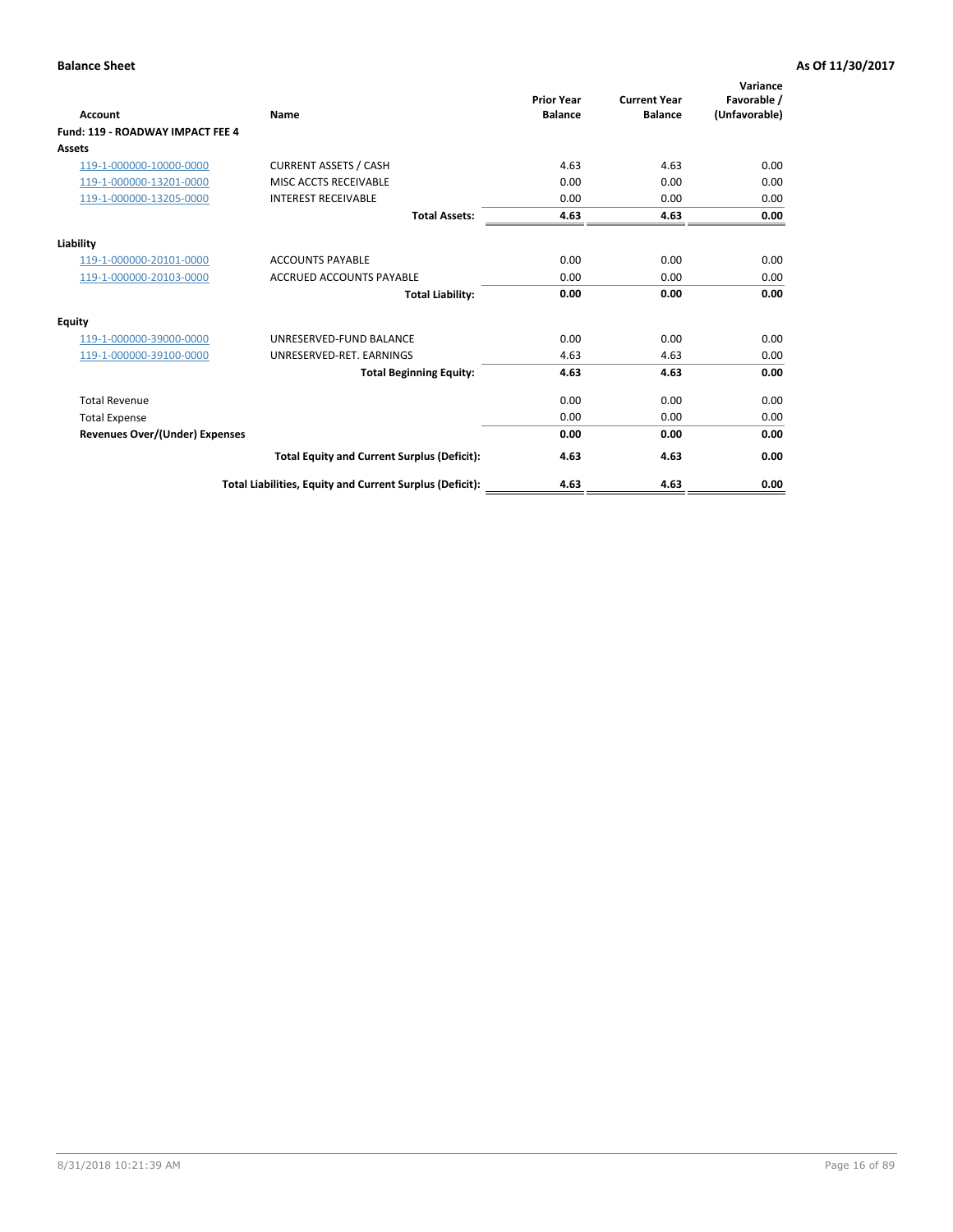| Account                                                  | Name                                                     | <b>Prior Year</b><br><b>Balance</b> | <b>Current Year</b><br><b>Balance</b> | Variance<br>Favorable /<br>(Unfavorable) |
|----------------------------------------------------------|----------------------------------------------------------|-------------------------------------|---------------------------------------|------------------------------------------|
| <b>Fund: 120 - BROWNSFIELD HAZARDOUS WASTE EPA GRANT</b> |                                                          |                                     |                                       |                                          |
| <b>Assets</b>                                            |                                                          |                                     |                                       |                                          |
| 120-1-000000-10000-0000                                  | <b>CURRENT ASSETS / CASH</b>                             | 0.00                                | 0.00                                  | 0.00                                     |
| 120-1-000000-13201-0000                                  | MISC ACCTS RECEIVABLE                                    | 0.00                                | 0.00                                  | 0.00                                     |
|                                                          | <b>Total Assets:</b>                                     | 0.00                                | 0.00                                  | 0.00                                     |
| Liability                                                |                                                          |                                     |                                       |                                          |
| 120-1-000000-20101-0000                                  | <b>ACCOUNTS PAYABLE</b>                                  | 0.00                                | 0.00                                  | 0.00                                     |
| 120-1-000000-20102-0000                                  | <b>CREDIT CARD PAYABLE</b>                               | 0.00                                | 0.00                                  | 0.00                                     |
| 120-1-000000-20902-0000                                  | <b>DEFERRED GRANT REVENUE</b>                            | 0.00                                | 0.00                                  | 0.00                                     |
| 120-1-000000-29300-0000                                  | <b>ENCUMBRANCE SUMMARY</b>                               | 0.00                                | 0.00                                  | 0.00                                     |
| 120-1-000000-29400-0000                                  | RESERVED ACCOUNT / ENCUMBRANCES                          | 0.00                                | 0.00                                  | 0.00                                     |
|                                                          | <b>Total Liability:</b>                                  | 0.00                                | 0.00                                  | 0.00                                     |
| <b>Equity</b>                                            |                                                          |                                     |                                       |                                          |
| 120-1-000000-39000-0000                                  | UNRESERVED-FUND BALANCE                                  | 0.00                                | 0.00                                  | 0.00                                     |
|                                                          | <b>Total Beginning Equity:</b>                           | 0.00                                | 0.00                                  | 0.00                                     |
| <b>Total Revenue</b>                                     |                                                          | 0.00                                | 0.00                                  | 0.00                                     |
| <b>Total Expense</b>                                     |                                                          | 0.00                                | 0.00                                  | 0.00                                     |
| <b>Revenues Over/(Under) Expenses</b>                    |                                                          | 0.00                                | 0.00                                  | 0.00                                     |
|                                                          | <b>Total Equity and Current Surplus (Deficit):</b>       | 0.00                                | 0.00                                  | 0.00                                     |
|                                                          | Total Liabilities, Equity and Current Surplus (Deficit): | 0.00                                | 0.00                                  | 0.00                                     |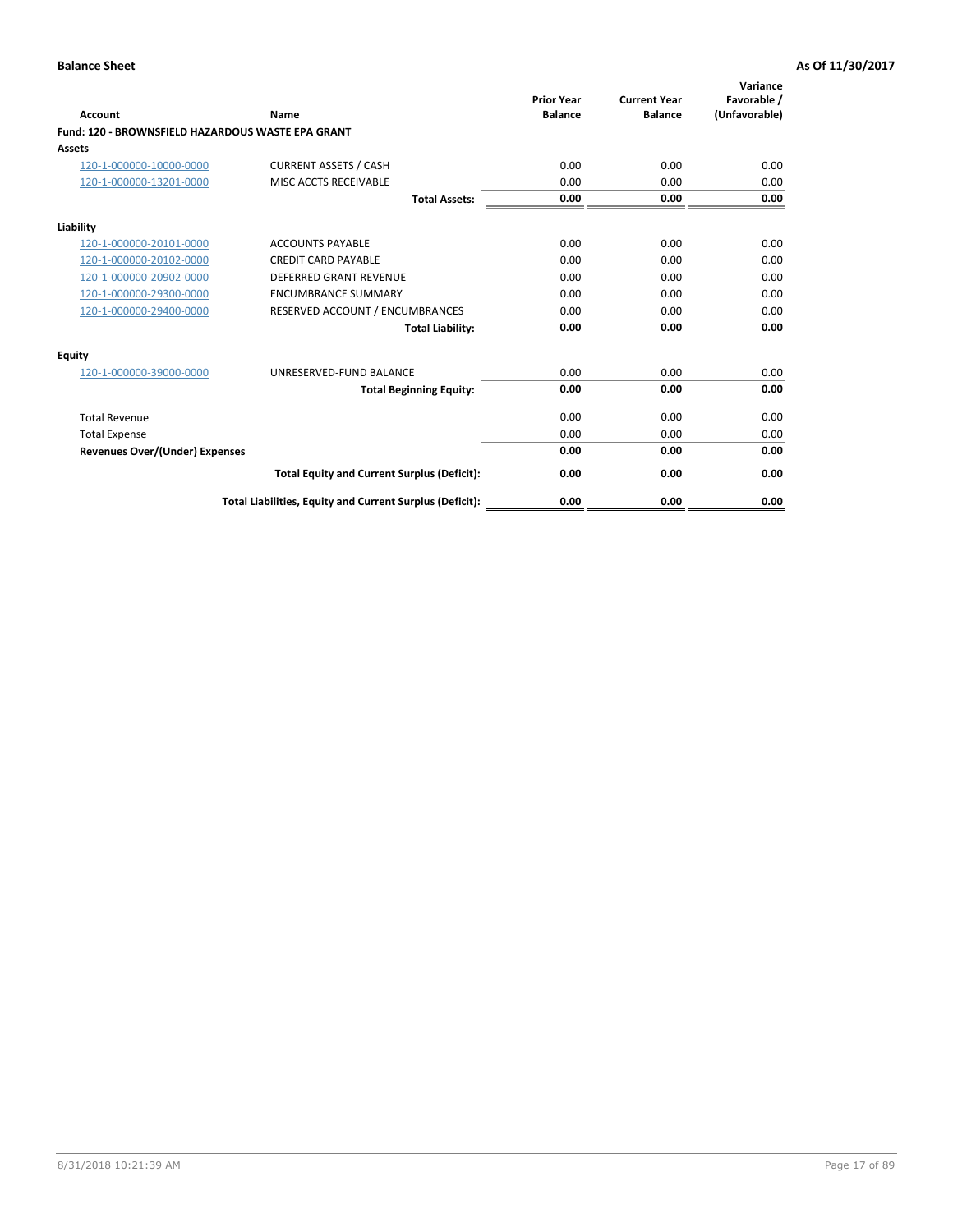| Account                                     | Name                                                     | <b>Prior Year</b><br><b>Balance</b> | <b>Current Year</b><br><b>Balance</b> | Variance<br>Favorable /<br>(Unfavorable) |
|---------------------------------------------|----------------------------------------------------------|-------------------------------------|---------------------------------------|------------------------------------------|
| Fund: 121 - BROWNSFIELD PETROLEUM EPA GRANT |                                                          |                                     |                                       |                                          |
| <b>Assets</b>                               |                                                          |                                     |                                       |                                          |
| 121-1-000000-10000-0000                     | <b>CURRENT ASSETS / CASH</b>                             | 0.00                                | 0.00                                  | 0.00                                     |
| 121-1-000000-13201-0000                     | MISC ACCTS RECEIVABLE                                    | 0.00                                | 0.00                                  | 0.00                                     |
|                                             | <b>Total Assets:</b>                                     | 0.00                                | 0.00                                  | 0.00                                     |
| Liability                                   |                                                          |                                     |                                       |                                          |
| 121-1-000000-20101-0000                     | <b>ACCOUNTS PAYABLE</b>                                  | 0.00                                | 0.00                                  | 0.00                                     |
| 121-1-000000-20102-0000                     | <b>CREDIT CARD PAYABLE</b>                               | 0.00                                | 0.00                                  | 0.00                                     |
| 121-1-000000-20103-0000                     | <b>ACCRUED ACCOUNTS PAYABLE</b>                          | 0.00                                | 0.00                                  | 0.00                                     |
| 121-1-000000-20902-0000                     | DEFERRED GRANT REVENUE                                   | 0.00                                | 0.00                                  | 0.00                                     |
| 121-1-000000-29300-0000                     | <b>ENCUMBRANCE SUMMARY</b>                               | 0.00                                | 0.00                                  | 0.00                                     |
| 121-1-000000-29400-0000                     | RESERVED ACCOUNT / ENCUMBRANCES                          | 0.00                                | 0.00                                  | 0.00                                     |
|                                             | <b>Total Liability:</b>                                  | 0.00                                | 0.00                                  | 0.00                                     |
| <b>Equity</b>                               |                                                          |                                     |                                       |                                          |
| 121-1-000000-39000-0000                     | UNRESERVED-FUND BALANCE                                  | 0.00                                | 0.00                                  | 0.00                                     |
|                                             | <b>Total Beginning Equity:</b>                           | 0.00                                | 0.00                                  | 0.00                                     |
| <b>Total Revenue</b>                        |                                                          | 0.00                                | 0.00                                  | 0.00                                     |
| <b>Total Expense</b>                        |                                                          | 0.00                                | 0.00                                  | 0.00                                     |
| <b>Revenues Over/(Under) Expenses</b>       |                                                          | 0.00                                | 0.00                                  | 0.00                                     |
|                                             | <b>Total Equity and Current Surplus (Deficit):</b>       | 0.00                                | 0.00                                  | 0.00                                     |
|                                             | Total Liabilities, Equity and Current Surplus (Deficit): | 0.00                                | 0.00                                  | 0.00                                     |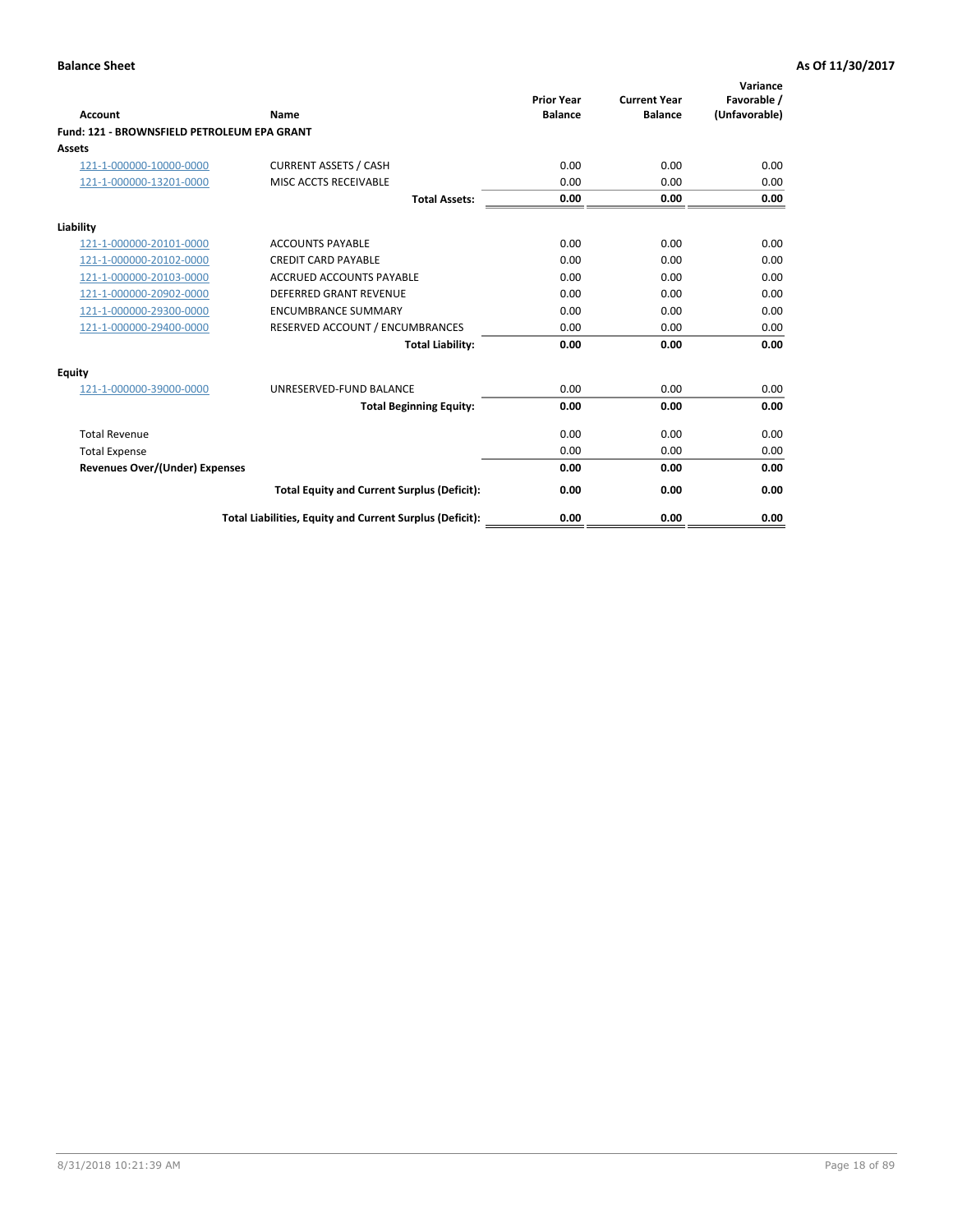| <b>Account</b>                                     | Name                                                     | <b>Prior Year</b><br><b>Balance</b> | <b>Current Year</b><br><b>Balance</b> | Variance<br>Favorable /<br>(Unfavorable) |
|----------------------------------------------------|----------------------------------------------------------|-------------------------------------|---------------------------------------|------------------------------------------|
| Fund: 122 - COPS HIRING PROGRAM GRANT 2010UMWX0308 |                                                          |                                     |                                       |                                          |
| Assets                                             |                                                          |                                     |                                       |                                          |
| 122-1-000000-10000-0000                            | <b>CURRENT ASSETS / CASH</b>                             | 0.00                                | 0.00                                  | 0.00                                     |
| 122-1-000000-13201-0000                            | MISC ACCTS RECEIVABLE                                    | 0.00                                | 0.00                                  | 0.00                                     |
|                                                    | <b>Total Assets:</b>                                     | 0.00                                | 0.00                                  | 0.00                                     |
| Liability                                          |                                                          |                                     |                                       |                                          |
| 122-1-000000-20101-0000                            | <b>ACCOUNTS PAYABLE</b>                                  | 0.00                                | 0.00                                  | 0.00                                     |
| 122-1-000000-20102-0000                            | <b>CREDIT CARD PAYABLE</b>                               | 0.00                                | 0.00                                  | 0.00                                     |
| 122-1-000000-20103-0000                            | <b>ACCRUED ACCOUNTS PAYABLE</b>                          | 0.00                                | 0.00                                  | 0.00                                     |
| 122-1-000000-20902-0000                            | <b>DEFERRED GRANT REVENUE</b>                            | 0.00                                | 0.00                                  | 0.00                                     |
|                                                    | <b>Total Liability:</b>                                  | 0.00                                | 0.00                                  | 0.00                                     |
| Equity                                             |                                                          |                                     |                                       |                                          |
| 122-1-000000-39000-0000                            | UNRESERVED-FUND BALANCE                                  | 0.00                                | 0.00                                  | 0.00                                     |
|                                                    | <b>Total Beginning Equity:</b>                           | 0.00                                | 0.00                                  | 0.00                                     |
| <b>Total Revenue</b>                               |                                                          | 0.00                                | 0.00                                  | 0.00                                     |
| <b>Total Expense</b>                               |                                                          | 0.00                                | 0.00                                  | 0.00                                     |
| <b>Revenues Over/(Under) Expenses</b>              |                                                          | 0.00                                | 0.00                                  | 0.00                                     |
|                                                    | <b>Total Equity and Current Surplus (Deficit):</b>       | 0.00                                | 0.00                                  | 0.00                                     |
|                                                    | Total Liabilities, Equity and Current Surplus (Deficit): | 0.00                                | 0.00                                  | 0.00                                     |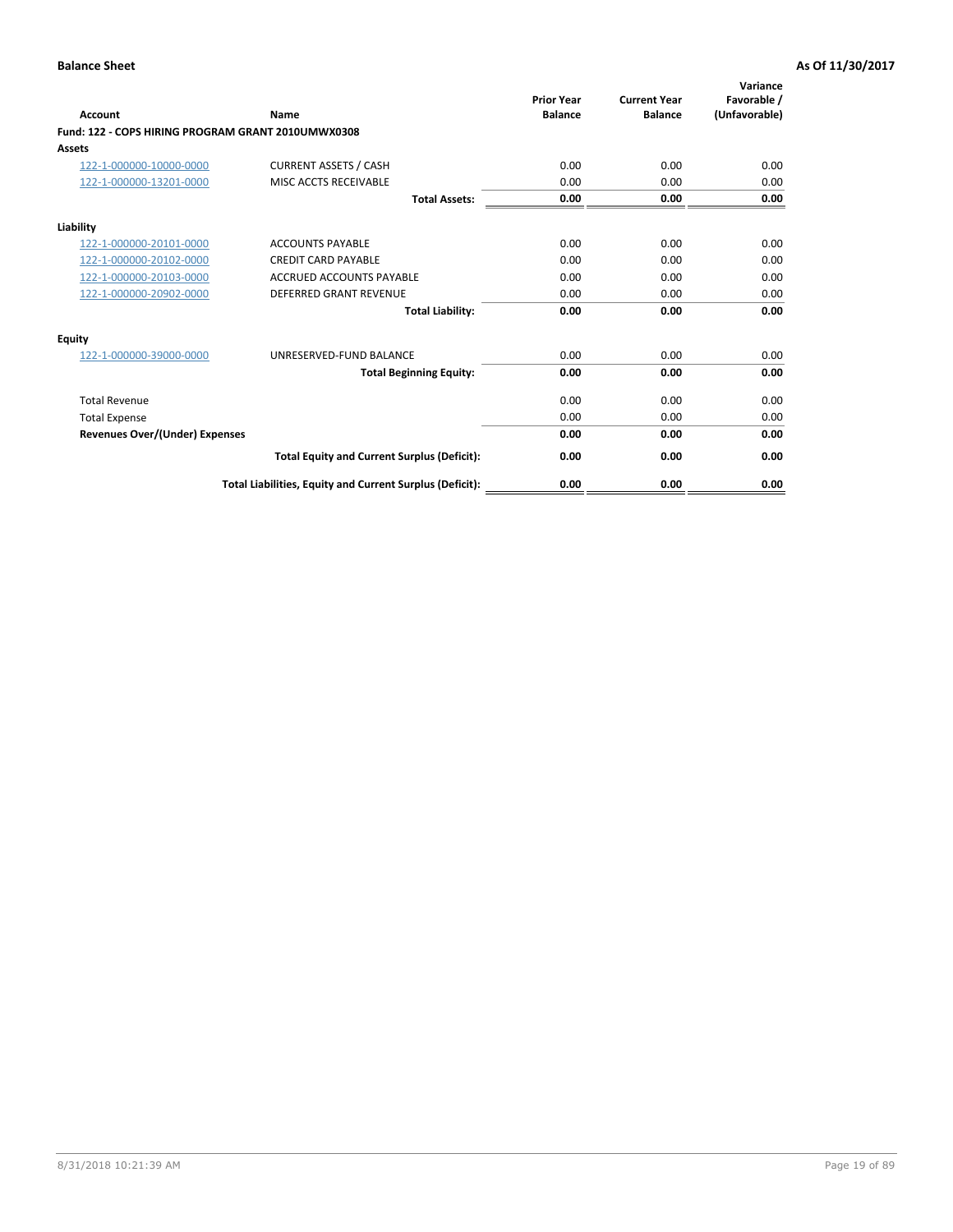| Account                        | Name                                                           | <b>Prior Year</b><br><b>Balance</b> | <b>Current Year</b><br><b>Balance</b> | Variance<br>Favorable /<br>(Unfavorable) |
|--------------------------------|----------------------------------------------------------------|-------------------------------------|---------------------------------------|------------------------------------------|
|                                | Fund: 123 - PTRAIN - POLICE REIMBURSEMENT GRANTS & CONT EDUCAT |                                     |                                       |                                          |
| Assets                         |                                                                |                                     |                                       |                                          |
| 123-1-000000-10000-0000        | <b>CURRENT ASSETS / CASH</b>                                   | 6,200.80                            | 9,187.75                              | 2,986.95                                 |
| 123-1-000000-13201-0000        | MISC ACCTS RECEIVABLE                                          | 0.00                                | 0.00                                  | 0.00                                     |
|                                | <b>Total Assets:</b>                                           | 6,200.80                            | 9,187.75                              | 2,986.95                                 |
| Liability                      |                                                                |                                     |                                       |                                          |
| 123-1-000000-20101-0000        | <b>ACCOUNTS PAYABLE</b>                                        | 0.00                                | 0.00                                  | 0.00                                     |
| 123-1-000000-20102-0000        | <b>CREDIT CARD PAYABLE</b>                                     | 0.00                                | 0.00                                  | 0.00                                     |
| 123-1-000000-20103-0000        | <b>ACCRUED ACCOUNTS PAYABLE</b>                                | 0.00                                | 0.00                                  | 0.00                                     |
|                                | <b>Total Liability:</b>                                        | 0.00                                | 0.00                                  | 0.00                                     |
| Equity                         |                                                                |                                     |                                       |                                          |
| 123-1-000000-39000-0000        | UNRESERVED-FUND BALANCE                                        | 6,800.59                            | 9,790.68                              | 2,990.09                                 |
|                                | <b>Total Beginning Equity:</b>                                 | 6,800.59                            | 9,790.68                              | 2,990.09                                 |
| <b>Total Revenue</b>           |                                                                | $-6.14$                             | $-2.64$                               | 3.50                                     |
| <b>Total Expense</b>           |                                                                | 593.65                              | 600.29                                | $-6.64$                                  |
| Revenues Over/(Under) Expenses |                                                                | $-599.79$                           | $-602.93$                             | $-3.14$                                  |
|                                | <b>Total Equity and Current Surplus (Deficit):</b>             | 6,200.80                            | 9,187.75                              | 2,986.95                                 |
|                                | Total Liabilities, Equity and Current Surplus (Deficit):       | 6,200.80                            | 9,187.75                              | 2,986.95                                 |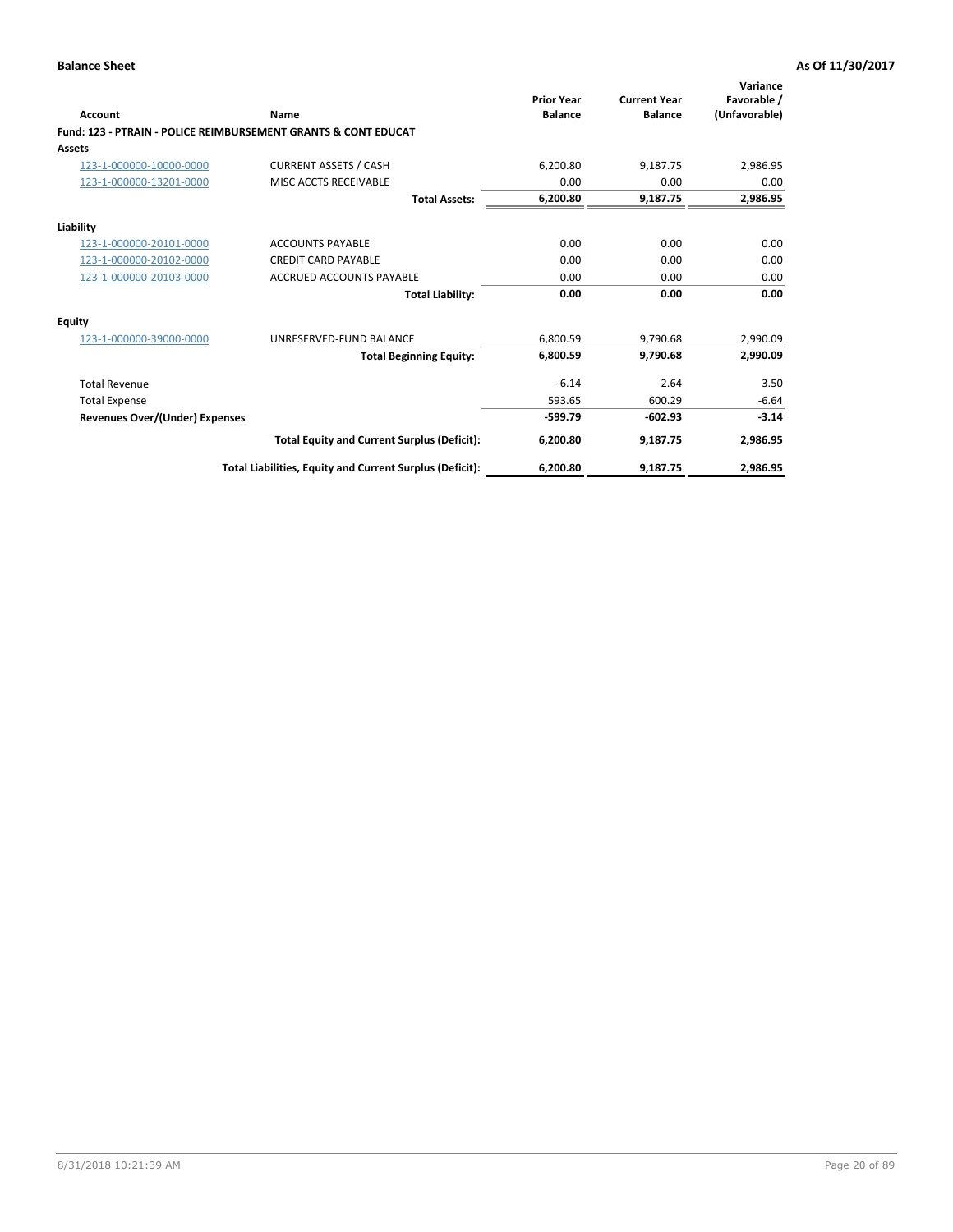|                                      |                                                          | <b>Prior Year</b> | <b>Current Year</b> | Variance<br>Favorable / |
|--------------------------------------|----------------------------------------------------------|-------------------|---------------------|-------------------------|
| <b>Account</b>                       | Name                                                     | <b>Balance</b>    | <b>Balance</b>      | (Unfavorable)           |
| <b>Fund: 124 - FIRE HAZMAT GRANT</b> |                                                          |                   |                     |                         |
| <b>Assets</b>                        |                                                          |                   |                     |                         |
| 124-1-000000-10000-0000              | <b>CURRENT ASSETS / CASH</b>                             | 0.00              | 0.00                | 0.00                    |
| 124-1-000000-13201-0000              | MISC ACCTS RECEIVABLE                                    | 0.00              | 0.00                | 0.00                    |
| 124-1-000000-13205-0000              | <b>INTEREST RECEIVABLE</b>                               | 0.00              | 0.00                | 0.00                    |
|                                      | <b>Total Assets:</b>                                     | 0.00              | 0.00                | 0.00                    |
| Liability                            |                                                          |                   |                     |                         |
| 124-1-000000-20101-0000              | <b>ACCOUNTS PAYABLE</b>                                  | 0.00              | 0.00                | 0.00                    |
| 124-1-000000-20102-0000              | <b>CREDIT CARD PAYABLE</b>                               | 0.00              | 0.00                | 0.00                    |
| 124-1-000000-20902-0000              | <b>DEFERRED GRANT REVENUE</b>                            | 0.00              | 0.00                | 0.00                    |
| 124-1-000000-21001-0000              | <b>GENERAL FUND / GENERAL FUND</b>                       | 0.00              | 0.00                | 0.00                    |
| 124-1-000000-29300-0000              | <b>ENCUMBRANCE SUMMARY</b>                               | 0.00              | 0.00                | 0.00                    |
| 124-1-000000-29400-0000              | RESERVED ACCOUNT / ENCUMBRANCES                          | 0.00              | 0.00                | 0.00                    |
|                                      | <b>Total Liability:</b>                                  | 0.00              | 0.00                | 0.00                    |
| <b>Equity</b>                        |                                                          |                   |                     |                         |
| 124-1-000000-39000-0000              | UNRESERVED-FUND BALANCE                                  | 0.00              | 0.00                | 0.00                    |
|                                      | <b>Total Beginning Equity:</b>                           | 0.00              | 0.00                | 0.00                    |
| <b>Total Revenue</b>                 |                                                          | 0.00              | 0.00                | 0.00                    |
| <b>Total Expense</b>                 |                                                          | 0.00              | 0.00                | 0.00                    |
| Revenues Over/(Under) Expenses       |                                                          | 0.00              | 0.00                | 0.00                    |
|                                      | <b>Total Equity and Current Surplus (Deficit):</b>       | 0.00              | 0.00                | 0.00                    |
|                                      | Total Liabilities, Equity and Current Surplus (Deficit): | 0.00              | 0.00                | 0.00                    |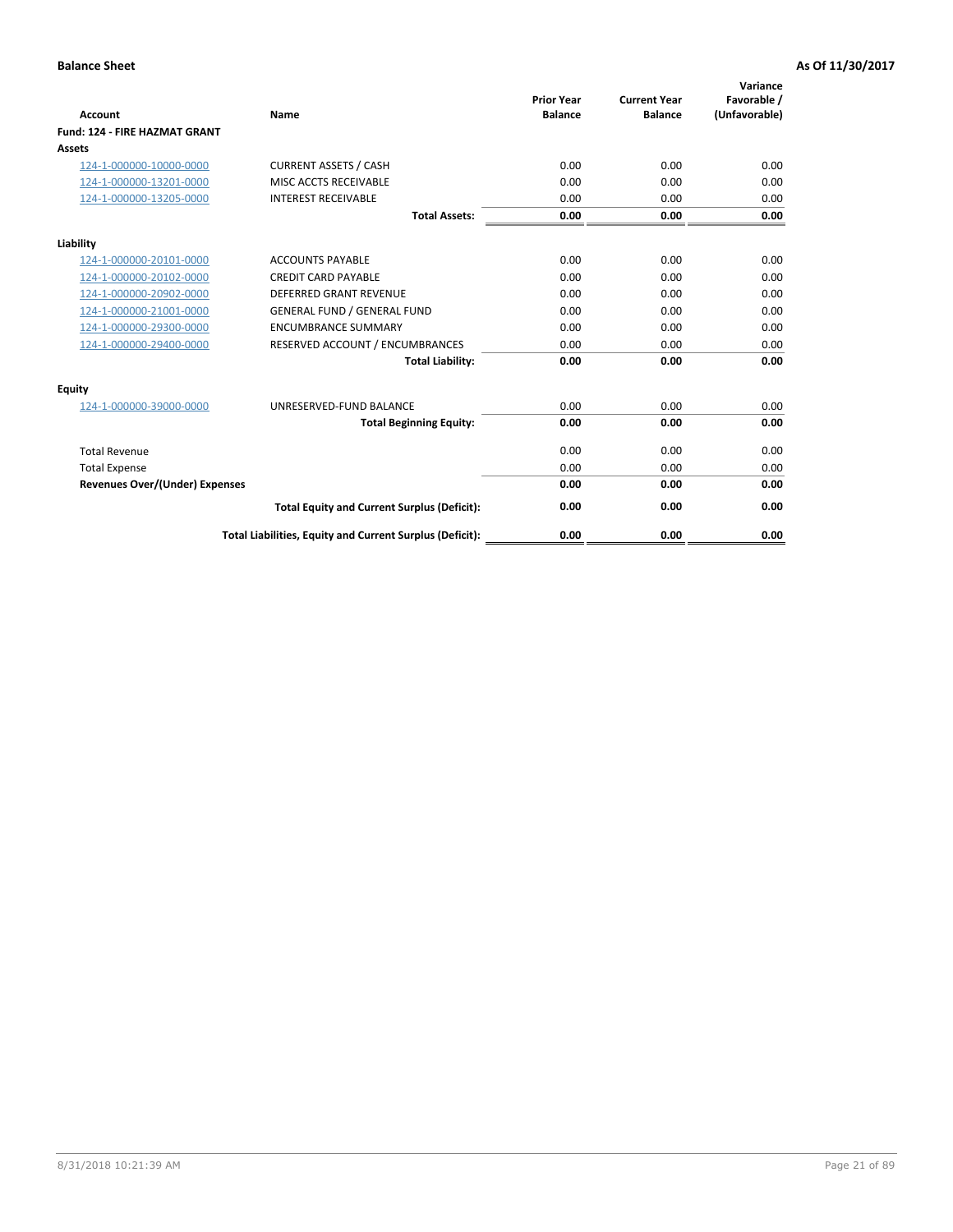| Account                                                   | Name                                                     | <b>Prior Year</b><br><b>Balance</b> | <b>Current Year</b><br><b>Balance</b> | Variance<br>Favorable /<br>(Unfavorable) |
|-----------------------------------------------------------|----------------------------------------------------------|-------------------------------------|---------------------------------------|------------------------------------------|
| <b>Fund: 125 - TRAINING &amp; HUMANITIES TEXAS GRANTS</b> |                                                          |                                     |                                       |                                          |
| <b>Assets</b>                                             |                                                          |                                     |                                       |                                          |
| 125-1-000000-10000-0000                                   | <b>CURRENT ASSETS / CASH</b>                             | 0.00                                | 0.00                                  | 0.00                                     |
| 125-1-000000-13205-0000                                   | <b>INTEREST RECEIVABLE</b>                               | 0.00                                | 0.00                                  | 0.00                                     |
|                                                           | <b>Total Assets:</b>                                     | 0.00                                | 0.00                                  | 0.00                                     |
| Liability                                                 |                                                          |                                     |                                       |                                          |
| 125-1-000000-20101-0000                                   | <b>ACCOUNTS PAYABLE</b>                                  | 0.00                                | 0.00                                  | 0.00                                     |
| 125-1-000000-20102-0000                                   | <b>CREDIT CARD PAYABLE</b>                               | 0.00                                | 0.00                                  | 0.00                                     |
| 125-1-000000-20103-0000                                   | <b>ACCRUED ACCOUNTS PAYABLE</b>                          | 0.00                                | 0.00                                  | 0.00                                     |
| 125-1-000000-20902-0000                                   | DEFERRED GRANT REVENUE                                   | 0.00                                | 0.00                                  | 0.00                                     |
| 125-1-000000-29300-0000                                   | <b>ENCUMBRANCE SUMMARY</b>                               | 0.00                                | 0.00                                  | 0.00                                     |
| 125-1-000000-29400-0000                                   | RESERVED ACCOUNT / ENCUMBRANCES                          | 0.00                                | 0.00                                  | 0.00                                     |
|                                                           | <b>Total Liability:</b>                                  | 0.00                                | 0.00                                  | 0.00                                     |
| <b>Equity</b>                                             |                                                          |                                     |                                       |                                          |
| 125-1-000000-39000-0000                                   | UNRESERVED-FUND BALANCE                                  | 0.00                                | 0.00                                  | 0.00                                     |
|                                                           | <b>Total Beginning Equity:</b>                           | 0.00                                | 0.00                                  | 0.00                                     |
| <b>Total Revenue</b>                                      |                                                          | 0.00                                | 0.00                                  | 0.00                                     |
| <b>Total Expense</b>                                      |                                                          | 0.00                                | 0.00                                  | 0.00                                     |
| <b>Revenues Over/(Under) Expenses</b>                     |                                                          | 0.00                                | 0.00                                  | 0.00                                     |
|                                                           | <b>Total Equity and Current Surplus (Deficit):</b>       | 0.00                                | 0.00                                  | 0.00                                     |
|                                                           | Total Liabilities, Equity and Current Surplus (Deficit): | 0.00                                | 0.00                                  | 0.00                                     |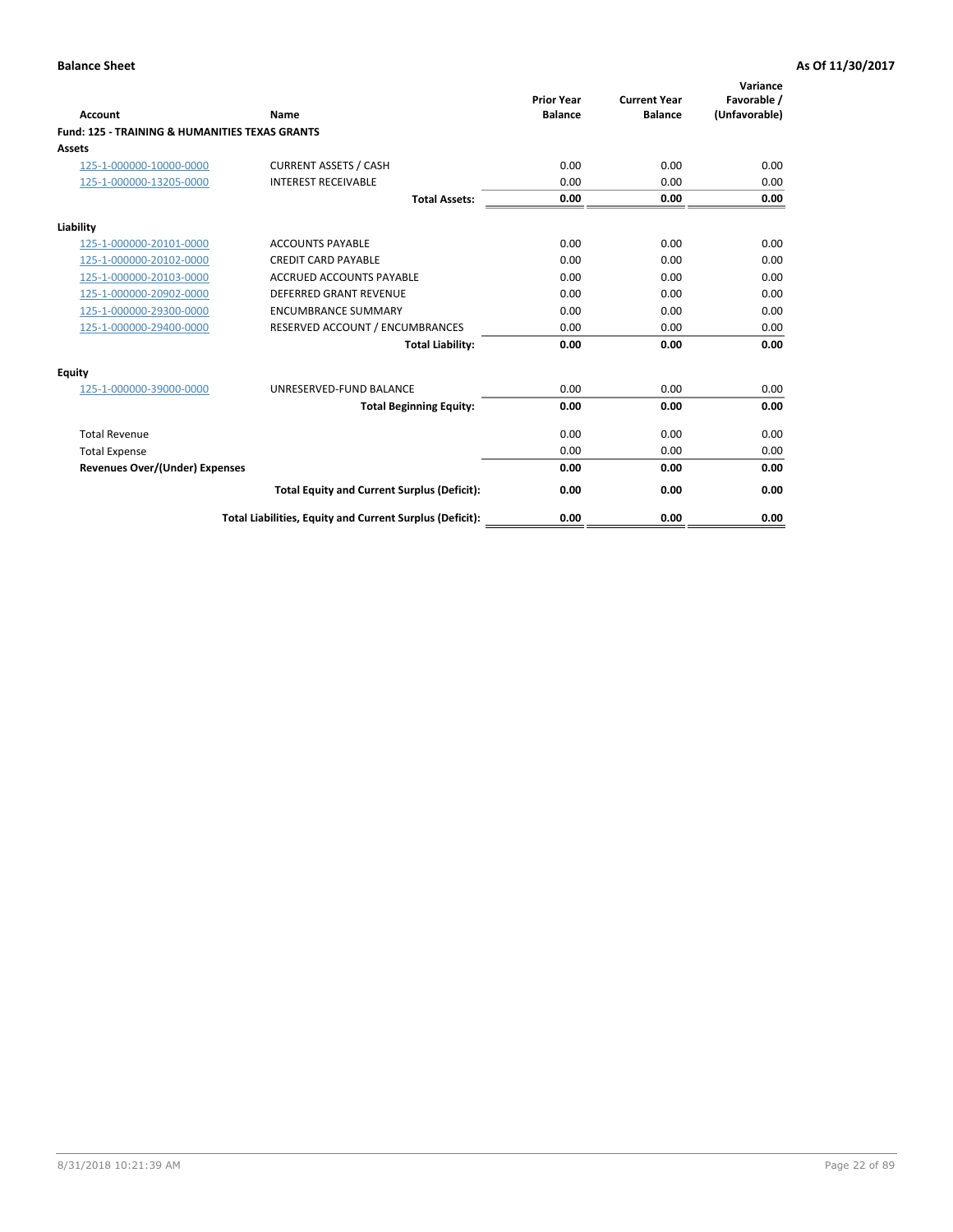| Account                                | Name                                                     | <b>Prior Year</b><br><b>Balance</b> | <b>Current Year</b><br><b>Balance</b> | Variance<br>Favorable /<br>(Unfavorable) |
|----------------------------------------|----------------------------------------------------------|-------------------------------------|---------------------------------------|------------------------------------------|
| <b>Fund: 126 - TIFMAS MOBILIZATION</b> |                                                          |                                     |                                       |                                          |
| Assets                                 |                                                          |                                     |                                       |                                          |
| 126-1-000000-10000-0000                | <b>CURRENT ASSETS / CASH</b>                             | $-421.74$                           | $-521.73$                             | $-99.99$                                 |
| 126-1-000000-13201-0000                | MISC ACCTS RECEIVABLE                                    | 0.00                                | 0.00                                  | 0.00                                     |
|                                        | <b>Total Assets:</b>                                     | $-421.74$                           | $-521.73$                             | $-99.99$                                 |
| Liability                              |                                                          |                                     |                                       |                                          |
| 126-1-000000-20101-0000                | <b>ACCOUNTS PAYABLE</b>                                  | 0.00                                | 0.00                                  | 0.00                                     |
| 126-1-000000-20102-0000                | <b>CREDIT CARD PAYABLE</b>                               | 0.00                                | 0.00                                  | 0.00                                     |
| 126-1-000000-39100-0000                | UNRESERVED-RET. EARNINGS                                 | 0.00                                | 0.00                                  | 0.00                                     |
|                                        | <b>Total Liability:</b>                                  | 0.00                                | 0.00                                  | 0.00                                     |
| Equity                                 |                                                          |                                     |                                       |                                          |
| 126-1-000000-39000-0000                | UNRESERVED-FUND BALANCE                                  | $-421.74$                           | $-521.73$                             | $-99.99$                                 |
|                                        | <b>Total Beginning Equity:</b>                           | $-421.74$                           | $-521.73$                             | $-99.99$                                 |
| <b>Total Revenue</b>                   |                                                          | 0.00                                | 0.00                                  | 0.00                                     |
| <b>Total Expense</b>                   |                                                          | 0.00                                | 0.00                                  | 0.00                                     |
| Revenues Over/(Under) Expenses         |                                                          | 0.00                                | 0.00                                  | 0.00                                     |
|                                        | <b>Total Equity and Current Surplus (Deficit):</b>       | $-421.74$                           | $-521.73$                             | $-99.99$                                 |
|                                        | Total Liabilities, Equity and Current Surplus (Deficit): | $-421.74$                           | $-521.73$                             | $-99.99$                                 |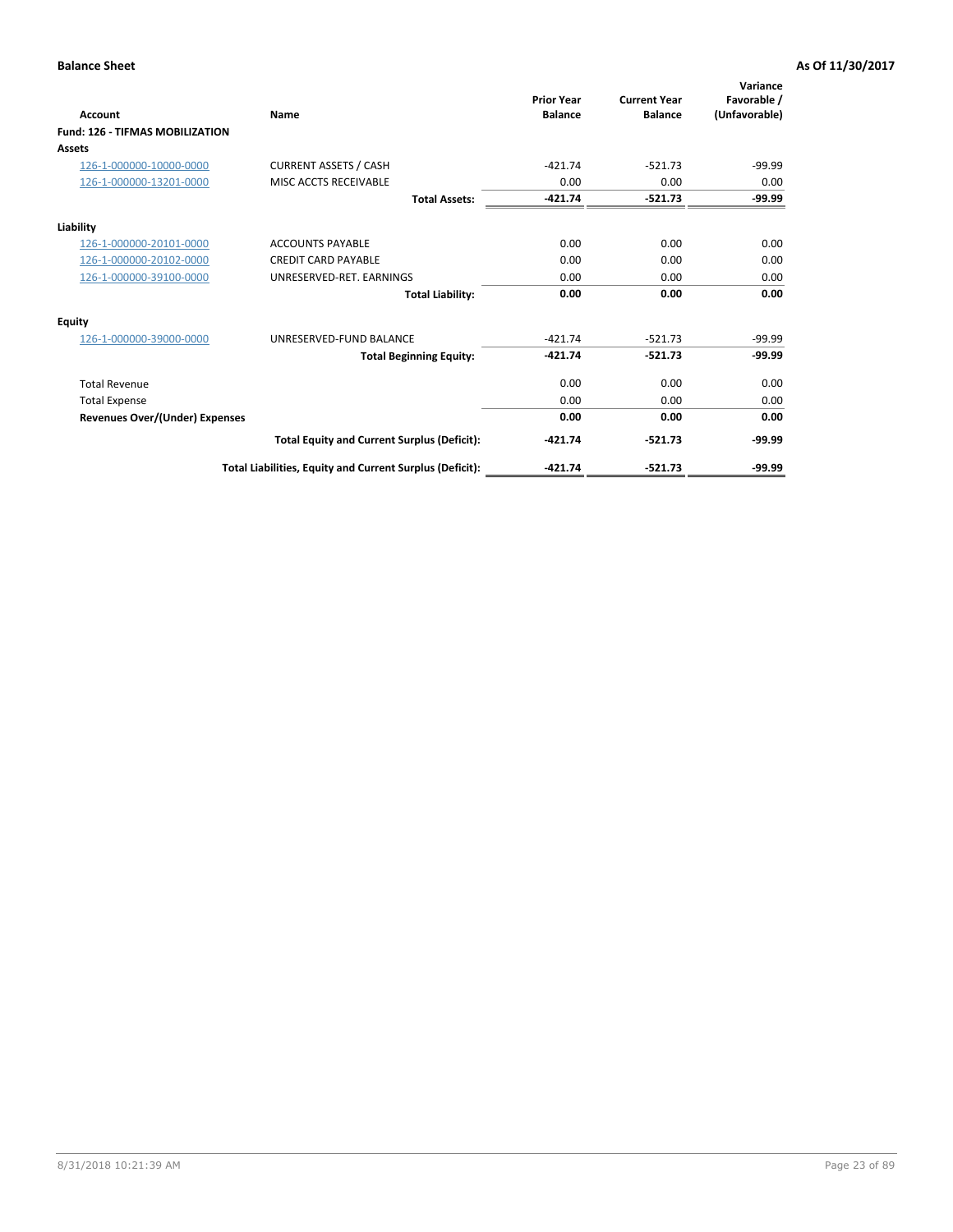| <b>Account</b>                        | Name                                                     | <b>Prior Year</b><br><b>Balance</b> | <b>Current Year</b><br><b>Balance</b> | Variance<br>Favorable /<br>(Unfavorable) |
|---------------------------------------|----------------------------------------------------------|-------------------------------------|---------------------------------------|------------------------------------------|
| Fund: 127 - FIRE GRANT                |                                                          |                                     |                                       |                                          |
| Assets                                |                                                          |                                     |                                       |                                          |
| 127-1-000000-10000-0000               | <b>CURRENT ASSETS / CASH</b>                             | 0.00                                | 0.00                                  | 0.00                                     |
| 127-1-000000-13201-0000               | MISC ACCTS RECEIVABLE                                    | 0.00                                | 0.00                                  | 0.00                                     |
|                                       | <b>Total Assets:</b>                                     | 0.00                                | 0.00                                  | 0.00                                     |
| Liability                             |                                                          |                                     |                                       |                                          |
| 127-1-000000-20101-0000               | <b>ACCOUNTS PAYABLE</b>                                  | 0.00                                | 0.00                                  | 0.00                                     |
|                                       | <b>Total Liability:</b>                                  | 0.00                                | 0.00                                  | 0.00                                     |
| <b>Equity</b>                         |                                                          |                                     |                                       |                                          |
| 127-1-000000-39000-0000               | UNRESERVED-FUND BALANCE                                  | 0.00                                | 0.00                                  | 0.00                                     |
|                                       | <b>Total Beginning Equity:</b>                           | 0.00                                | 0.00                                  | 0.00                                     |
| <b>Total Revenue</b>                  |                                                          | 0.00                                | 0.00                                  | 0.00                                     |
| <b>Total Expense</b>                  |                                                          | 0.00                                | 0.00                                  | 0.00                                     |
| <b>Revenues Over/(Under) Expenses</b> |                                                          | 0.00                                | 0.00                                  | 0.00                                     |
|                                       | <b>Total Equity and Current Surplus (Deficit):</b>       | 0.00                                | 0.00                                  | 0.00                                     |
|                                       | Total Liabilities, Equity and Current Surplus (Deficit): | 0.00                                | 0.00                                  | 0.00                                     |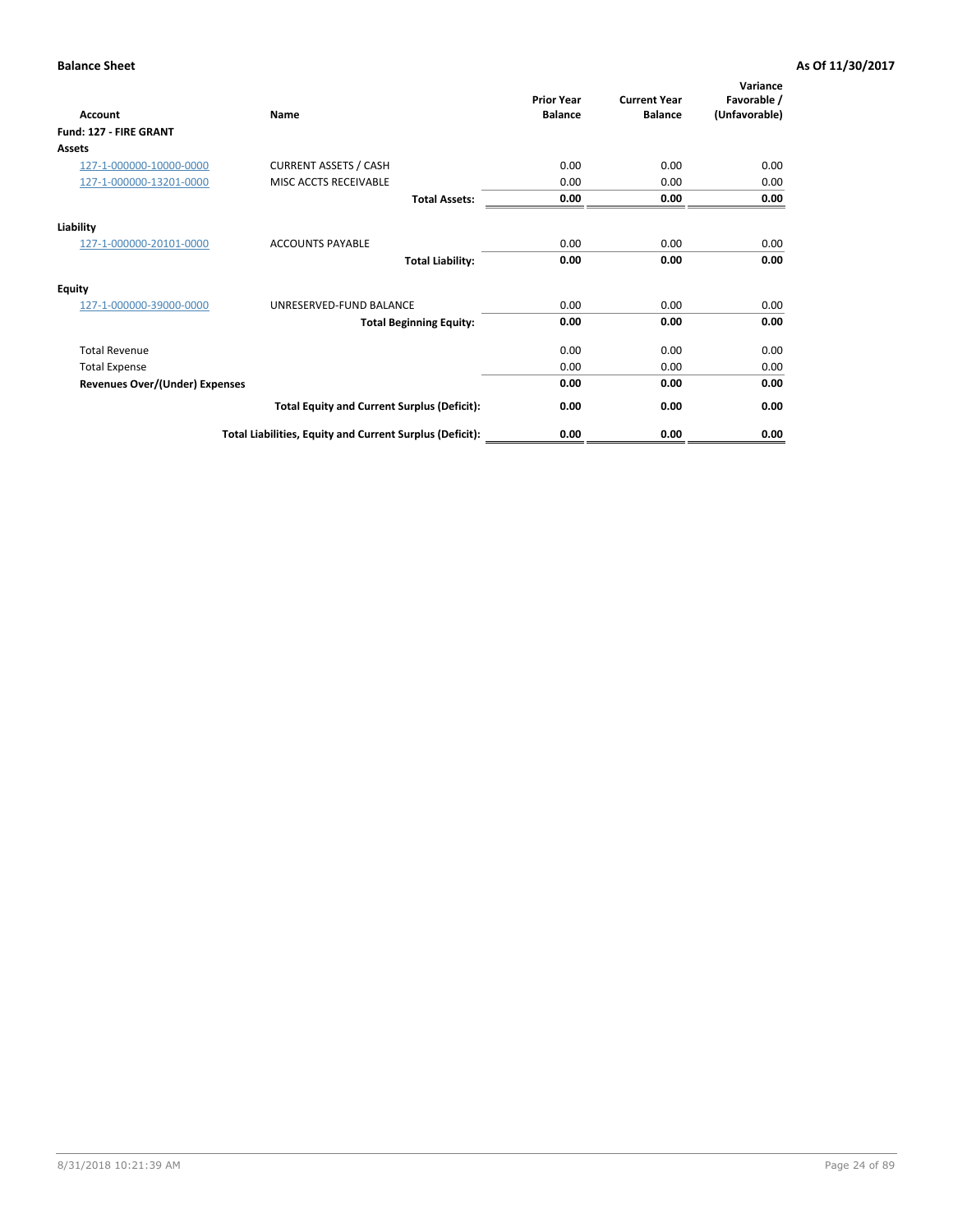| <b>Account</b>                        | Name                                                     | <b>Prior Year</b><br><b>Balance</b> | <b>Current Year</b><br><b>Balance</b> | Variance<br>Favorable /<br>(Unfavorable) |
|---------------------------------------|----------------------------------------------------------|-------------------------------------|---------------------------------------|------------------------------------------|
| Fund: 140 - DEBT SERVICE FUND         |                                                          |                                     |                                       |                                          |
| Assets                                |                                                          |                                     |                                       |                                          |
| 140-1-000000-10000-0000               | <b>CURRENT ASSETS / CASH</b>                             | 1,183,146.79                        | 1,232,348.09                          | 49,201.30                                |
| 140-1-000000-12101-0000               | <b>BOND ISSUANCE COSTS</b>                               | 0.00                                | 0.00                                  | 0.00                                     |
| 140-1-000000-13101-0000               | <b>TAX RECEIVABLE-CURRENT</b>                            | $-246,348.14$                       | $-239,992.71$                         | 6,355.43                                 |
| 140-1-000000-13102-0000               | <b>TAXES REC-DELINQUENT</b>                              | 174,109.84                          | 192,237.61                            | 18,127.77                                |
| 140-1-000000-13103-0000               | ALLOW FOR UNCOLLECT TAXES                                | $-128,974.29$                       | $-137,812.38$                         | $-8,838.09$                              |
| 140-1-000000-13203-0000               | NON-CURRENT ASSETS / PREPAYMENTS                         | 0.00                                | 0.00                                  | 0.00                                     |
| 140-1-000000-13205-0000               | <b>INTEREST RECEIVABLE</b>                               | 0.00                                | 0.00                                  | 0.00                                     |
| 140-1-000000-13221-0000               | MISC A/R - PROPERTY TAXES                                | 21,186.25                           | 29,013.48                             | 7,827.23                                 |
|                                       | <b>Total Assets:</b>                                     | 1,003,120.45                        | 1,075,794.09                          | 72,673.64                                |
| Liability                             |                                                          |                                     |                                       |                                          |
| 140-1-000000-20101-0000               | <b>ACCOUNTS PAYABLE</b>                                  | 0.00                                | 0.00                                  | 0.00                                     |
| 140-1-000000-20102-0000               | <b>CREDIT CARD PAYABLE</b>                               | 0.00                                | 0.00                                  | 0.00                                     |
| 140-1-000000-20103-0000               | ACCRUED ACCOUNTS PAYABLE                                 | 0.00                                | 0.00                                  | 0.00                                     |
| 140-1-000000-20108-0000               | <b>MATURED BONDS PAYABLE</b>                             | 0.00                                | 0.00                                  | 0.00                                     |
| 140-1-000000-20111-0000               | MATURED INTEREST PAYABLE                                 | 0.00                                | 0.00                                  | 0.00                                     |
| 140-1-000000-20112-0000               | <b>ACCRUED INTEREST PAYABLE</b>                          | 0.00                                | 0.00                                  | 0.00                                     |
| 140-1-000000-20203-0000               | <b>DEFERRED TAX REVENUE</b>                              | $-211,421.13$                       | $-195,776.02$                         | $-15,645.11$                             |
| 140-1-000000-21001-0000               | <b>GENERAL FUND / GENERAL FUND</b>                       | 0.00                                | 0.00                                  | 0.00                                     |
| 140-1-000000-21040-0000               | DUE TO / GENERAL CIP FUND                                | 0.00                                | 0.00                                  | 0.00                                     |
| 140-1-000000-29300-0000               | <b>ENCUMBRANCE SUMMARY</b>                               | 0.00                                | 0.00                                  | 0.00                                     |
| 140-1-000000-29400-0000               | RESERVED ACCOUNT / ENCUMBRANCES                          | 0.00                                | 0.00                                  | 0.00                                     |
|                                       | <b>Total Liability:</b>                                  | $-211,421.13$                       | $-195,776.02$                         | $-15,645.11$                             |
| Fquity                                |                                                          |                                     |                                       |                                          |
| 140-1-000000-39000-0000               | UNRESERVED-FUND BALANCE                                  | 608,660.37                          | 680,422.24                            | 71,761.87                                |
|                                       | <b>Total Beginning Equity:</b>                           | 608,660.37                          | 680,422.24                            | 71,761.87                                |
| <b>Total Revenue</b>                  |                                                          | 606,006.30                          | 596,273.04                            | $-9,733.26$                              |
| <b>Total Expense</b>                  |                                                          | 125.09                              | 5,125.17                              | $-5,000.08$                              |
| <b>Revenues Over/(Under) Expenses</b> |                                                          | 605,881.21                          | 591,147.87                            | $-14,733.34$                             |
|                                       | <b>Total Equity and Current Surplus (Deficit):</b>       | 1,214,541.58                        | 1,271,570.11                          | 57,028.53                                |
|                                       | Total Liabilities, Equity and Current Surplus (Deficit): | 1,003,120.45                        | 1,075,794.09                          | 72,673.64                                |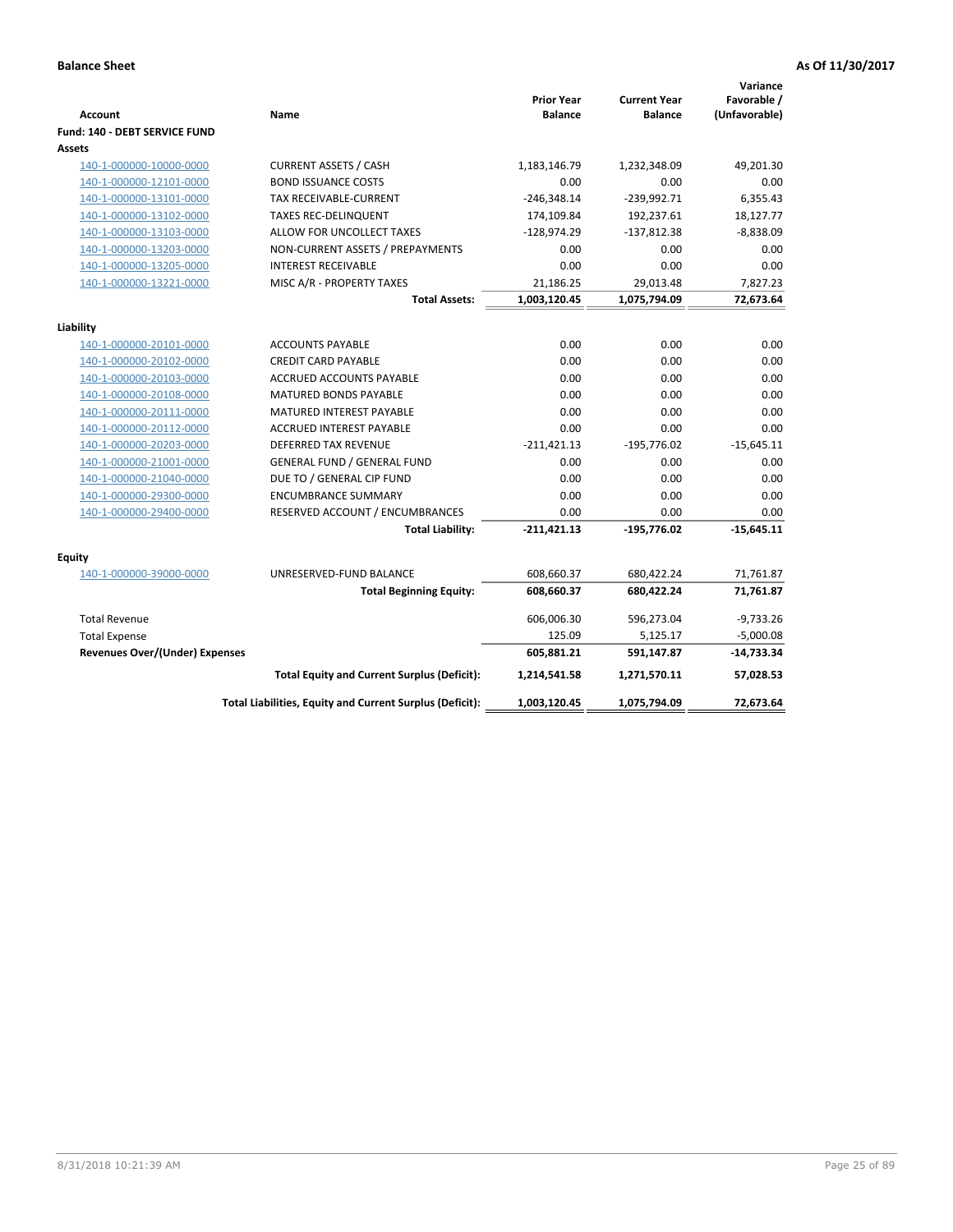|                                              |                                                          |                   |                     | Variance        |
|----------------------------------------------|----------------------------------------------------------|-------------------|---------------------|-----------------|
|                                              |                                                          | <b>Prior Year</b> | <b>Current Year</b> | Favorable /     |
| <b>Account</b>                               | Name                                                     | <b>Balance</b>    | <b>Balance</b>      | (Unfavorable)   |
| Fund: 160 - GENERAL CAPITAL IMPROVEMENT FUND |                                                          |                   |                     |                 |
| <b>Assets</b>                                |                                                          |                   |                     |                 |
| 160-1-000000-10000-0000                      | <b>CURRENT ASSETS / CASH</b>                             | 2,094,953.94      | 429,762.74          | $-1,665,191.20$ |
| 160-1-000000-11402-0000                      | 2002 CO'S                                                | 283,762.31        | 245,103.39          | $-38,658.92$    |
| 160-1-000000-11514-0000                      | EXCHANGE BLDG - TX DAILY ACCOUNT 1157                    | 2,261,724.48      | 218,882.87          | $-2,042,841.61$ |
| 160-1-000000-11517-0000                      | <b>EXCHANGE BLDG - TX TERM</b>                           | 0.00              | 0.00                | 0.00            |
| 160-1-000000-11520-0000                      | <b>CERTIFICATES OF DEPOSIT</b>                           | 300,000.00        | 0.00                | $-300,000.00$   |
| 160-1-000000-11602-0000                      | 2001 CO                                                  | 88,019.21         | 0.00                | $-88,019.21$    |
| 160-1-000000-11603-0000                      | 2001-A CO'S                                              | 73,475.81         | 74,066.71           | 590.90          |
| 160-1-000000-13201-0000                      | MISC ACCTS RECEIVABLE                                    | 0.00              | 0.00                | 0.00            |
| 160-1-000000-13205-0000                      | <b>INTEREST RECEIVABLE</b>                               | 0.00              | 0.00                | 0.00            |
| 160-1-000000-14035-0000                      | DEBT SERVICE / DEBT SERVICE FUND                         | 0.00              | 0.00                | 0.00            |
|                                              | <b>Total Assets:</b>                                     | 5,101,935.75      | 967,815.71          | -4,134,120.04   |
| Liability                                    |                                                          |                   |                     |                 |
|                                              |                                                          | 0.00              |                     |                 |
| 160-1-000000-20101-0000                      | <b>ACCOUNTS PAYABLE</b>                                  |                   | $-13,257.50$        | 13,257.50       |
| 160-1-000000-20102-0000                      | <b>CREDIT CARD PAYABLE</b>                               | 0.00              | 0.00                | 0.00            |
| 160-1-000000-20103-0000                      | ACCRUED ACCOUNTS PAYABLE                                 | 0.00              | 0.00<br>0.00        | 0.00            |
| 160-1-000000-20113-0000                      | <b>DEVELOPERS ESCROW</b>                                 | 0.00              |                     | 0.00            |
| 160-1-000000-20139-0000                      | RETAINAGES PAYABLE                                       | 67,927.55         | 121,512.80          | $-53,585.25$    |
| 160-1-000000-20902-0000                      | <b>DEFERRED GRANT REVENUE</b>                            | 0.00              | 0.00                | 0.00            |
| 160-1-000000-21001-0000                      | <b>GENERAL FUND / GENERAL FUND</b>                       | 0.00              | 0.00                | 0.00            |
| 160-1-000000-21035-0000                      | DEBT SERVICE / DUE TO DEBT SERVICE                       | 0.00              | 0.00                | 0.00            |
| 160-1-000000-21101-0000                      | ENTERPRISE / WTR/WWTR UTILITY FUND                       | 0.00              | 0.00                | 0.00            |
| 160-1-000000-29300-0000                      | <b>ENCUMBRANCE SUMMARY</b>                               | 0.00              | 0.00                | 0.00            |
| 160-1-000000-29400-0100                      | RESERVED ACCOUNT / ENCUMBRANCES                          | 0.00              | 0.00                | 0.00            |
|                                              | <b>Total Liability:</b>                                  | 67,927.55         | 108,255.30          | $-40,327.75$    |
| <b>Equity</b>                                |                                                          |                   |                     |                 |
| 160-1-000000-39000-0000                      | UNRESERVED-FUND BALANCE                                  | 5,383,540.33      | 365,973.09          | $-5,017,567.24$ |
|                                              | <b>Total Beginning Equity:</b>                           | 5,383,540.33      | 365,973.09          | -5,017,567.24   |
|                                              |                                                          |                   |                     |                 |
| <b>Total Revenue</b>                         |                                                          | 346,963.10        | 518,595.32          | 171,632.22      |
| <b>Total Expense</b>                         |                                                          | 696,495.23        | 25,008.00           | 671,487.23      |
| Revenues Over/(Under) Expenses               |                                                          | $-349,532.13$     | 493,587.32          | 843,119.45      |
|                                              | <b>Total Equity and Current Surplus (Deficit):</b>       | 5,034,008.20      | 859,560.41          | $-4,174,447.79$ |
|                                              | Total Liabilities, Equity and Current Surplus (Deficit): | 5,101,935.75      | 967,815.71          | $-4,134,120.04$ |
|                                              |                                                          |                   |                     |                 |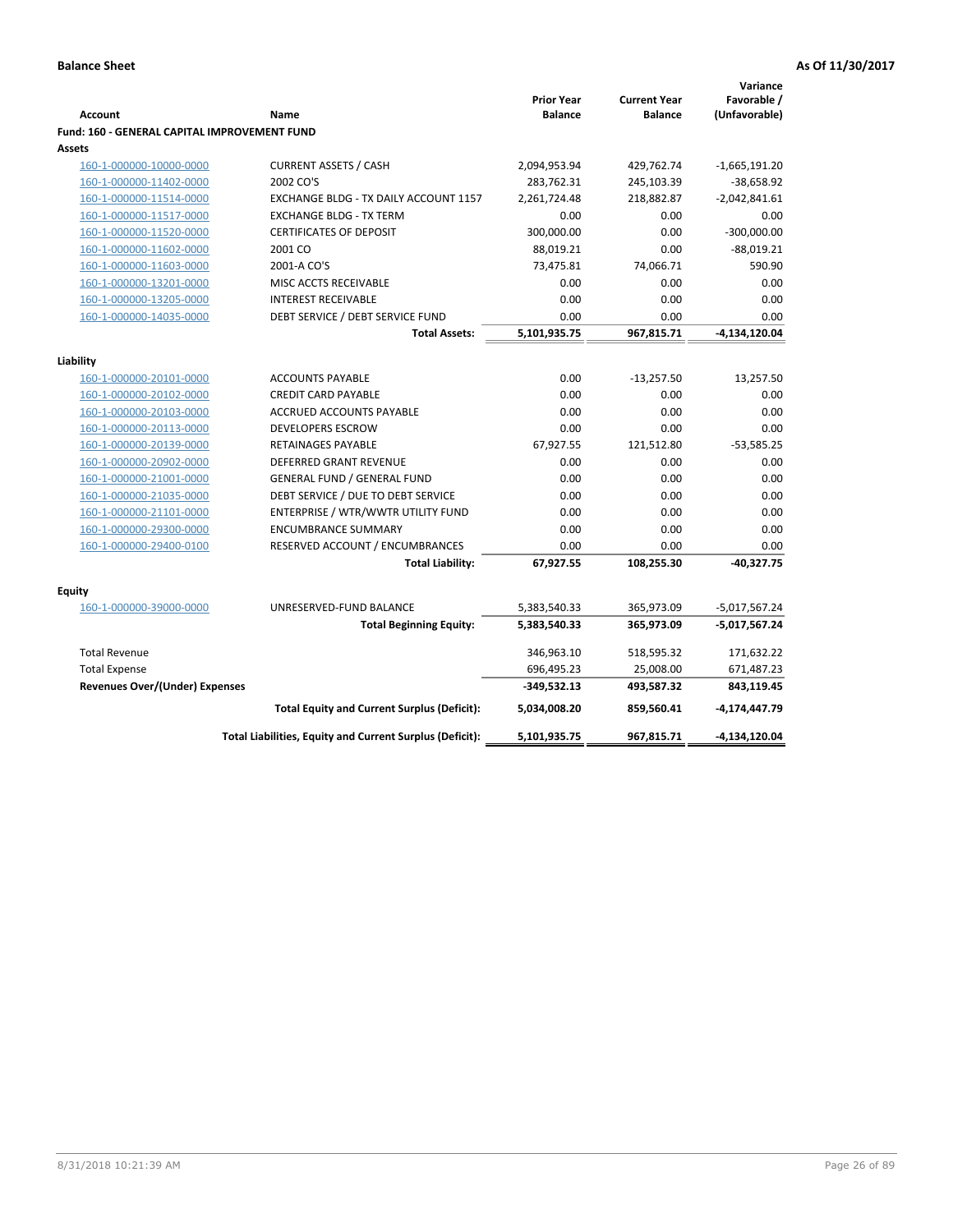| <b>Account</b>                              | Name                                                     | <b>Prior Year</b><br><b>Balance</b> | <b>Current Year</b><br><b>Balance</b> | Variance<br>Favorable /<br>(Unfavorable) |
|---------------------------------------------|----------------------------------------------------------|-------------------------------------|---------------------------------------|------------------------------------------|
| <b>Fund: 161 - STREET CONSTRUCTION FUND</b> |                                                          |                                     |                                       |                                          |
| <b>Assets</b>                               |                                                          |                                     |                                       |                                          |
| 161-1-000000-10000-0000                     | <b>CURRENT ASSETS / CASH</b>                             | 844,151.21                          | 845,842.75                            | 1,691.54                                 |
| 161-1-000000-11003-0000                     | 2010 CO'S                                                | 0.00                                | 0.00                                  | 0.00                                     |
| 161-1-000000-13205-0000                     | <b>INTEREST RECEIVABLE</b>                               | 0.00                                | 0.00                                  | 0.00                                     |
| 161-1-000000-14035-0000                     | DEBT SERVICE / DEBT SERVICE FUND                         | 0.00                                | 0.00                                  | 0.00                                     |
|                                             | <b>Total Assets:</b>                                     | 844,151.21                          | 845,842.75                            | 1,691.54                                 |
| Liability                                   |                                                          |                                     |                                       |                                          |
| 161-1-000000-20101-0000                     | <b>ACCOUNTS PAYABLE</b>                                  | 0.00                                | 0.00                                  | 0.00                                     |
| 161-1-000000-20102-0000                     | <b>CREDIT CARD PAYABLE</b>                               | 0.00                                | 0.00                                  | 0.00                                     |
| 161-1-000000-20103-0000                     | <b>ACCRUED ACCOUNTS PAYABLE</b>                          | 0.00                                | 0.00                                  | 0.00                                     |
| 161-1-000000-20139-0000                     | <b>RETAINAGES PAYABLE</b>                                | 0.00                                | 0.00                                  | 0.00                                     |
| 161-1-000000-21001-0000                     | <b>GENERAL FUND / GENERAL FUND</b>                       | 0.00                                | 0.00                                  | 0.00                                     |
| 161-1-000000-21035-0000                     | DEBT SERVICE / DUE TO DEBT SERVICE                       | 0.00                                | 0.00                                  | 0.00                                     |
| 161-1-000000-29300-0000                     | <b>ENCUMBRANCE SUMMARY</b>                               | 0.00                                | 0.00                                  | 0.00                                     |
| 161-1-000000-29400-0100                     | RESERVED ACCOUNT / ENCUMBRANCES                          | 0.00                                | 0.00                                  | 0.00                                     |
|                                             | <b>Total Liability:</b>                                  | 0.00                                | 0.00                                  | 0.00                                     |
| <b>Equity</b>                               |                                                          |                                     |                                       |                                          |
| 161-1-000000-39000-0000                     | UNRESERVED-FUND BALANCE                                  | 844,983.85                          | 846,099.12                            | 1,115.27                                 |
|                                             | <b>Total Beginning Equity:</b>                           | 844,983.85                          | 846,099.12                            | 1,115.27                                 |
| <b>Total Revenue</b>                        |                                                          | $-804.44$                           | $-231.14$                             | 573.30                                   |
| <b>Total Expense</b>                        |                                                          | 28.20                               | 25.23                                 | 2.97                                     |
| Revenues Over/(Under) Expenses              |                                                          | $-832.64$                           | $-256.37$                             | 576.27                                   |
|                                             | <b>Total Equity and Current Surplus (Deficit):</b>       | 844,151.21                          | 845,842.75                            | 1,691.54                                 |
|                                             | Total Liabilities, Equity and Current Surplus (Deficit): | 844,151.21                          | 845,842.75                            | 1,691.54                                 |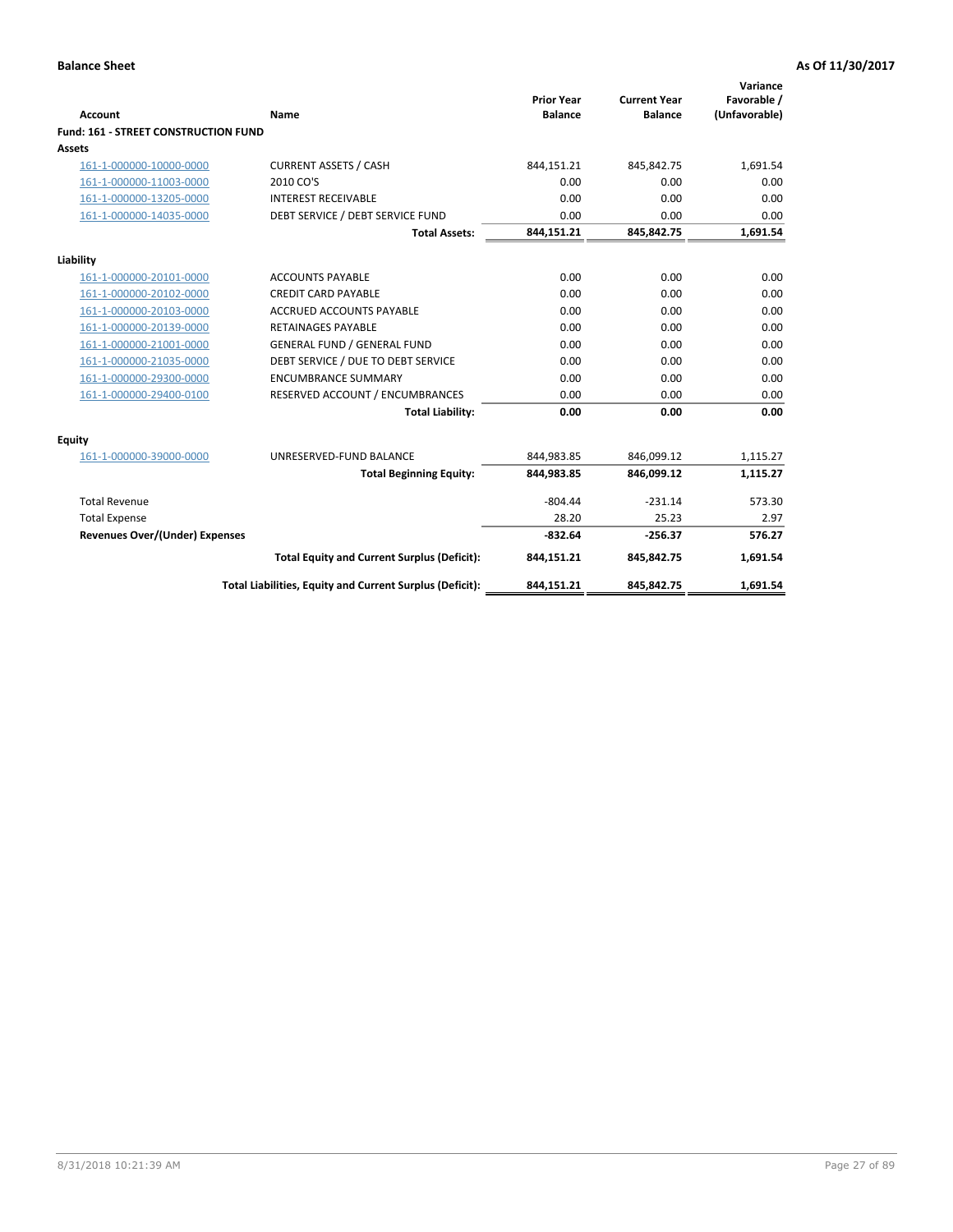|                                                 |                                                          | <b>Prior Year</b><br><b>Balance</b> | <b>Current Year</b> | Variance<br>Favorable / |
|-------------------------------------------------|----------------------------------------------------------|-------------------------------------|---------------------|-------------------------|
| <b>Account</b>                                  | Name                                                     |                                     | <b>Balance</b>      | (Unfavorable)           |
| <b>Fund: 162 - GRAHAM PARK RENOVATIONS FUND</b> |                                                          |                                     |                     |                         |
| <b>Assets</b>                                   |                                                          |                                     |                     |                         |
| 162-1-000000-10000-0000                         | <b>CURRENT ASSETS / CASH</b>                             | 0.00                                | 0.00                | 0.00                    |
| 162-1-000000-13201-0000                         | MISC ACCTS RECEIVABLE                                    | 0.00                                | 0.00                | 0.00                    |
|                                                 | <b>Total Assets:</b>                                     | 0.00                                | 0.00                | 0.00                    |
| Liability                                       |                                                          |                                     |                     |                         |
| 162-1-000000-20101-0000                         | <b>ACCOUNTS PAYABLE</b>                                  | 0.00                                | 0.00                | 0.00                    |
| 162-1-000000-20139-0000                         | <b>RETAINAGES PAYABLE</b>                                | 0.00                                | 0.00                | 0.00                    |
| 162-1-000000-20202-0000                         | <b>DEFERRED REVENUE</b>                                  | 0.00                                | 0.00                | 0.00                    |
| 162-1-000000-29300-0000                         | <b>ENCUMBRANCE SUMMARY</b>                               | 0.00                                | 0.00                | 0.00                    |
| 162-1-000000-29400-0000                         | RESERVED ACCOUNT / ENCUMBRANCES                          | 0.00                                | 0.00                | 0.00                    |
|                                                 | <b>Total Liability:</b>                                  | 0.00                                | 0.00                | 0.00                    |
| Equity                                          |                                                          |                                     |                     |                         |
| 162-1-000000-39000-0000                         | UNRESERVED-FUND BALANCE                                  | 0.00                                | 0.00                | 0.00                    |
|                                                 | <b>Total Beginning Equity:</b>                           | 0.00                                | 0.00                | 0.00                    |
| <b>Total Revenue</b>                            |                                                          | 0.00                                | 0.00                | 0.00                    |
| <b>Total Expense</b>                            |                                                          | 0.00                                | 0.00                | 0.00                    |
| Revenues Over/(Under) Expenses                  |                                                          | 0.00                                | 0.00                | 0.00                    |
|                                                 | <b>Total Equity and Current Surplus (Deficit):</b>       | 0.00                                | 0.00                | 0.00                    |
|                                                 | Total Liabilities, Equity and Current Surplus (Deficit): | 0.00                                | 0.00                | 0.00                    |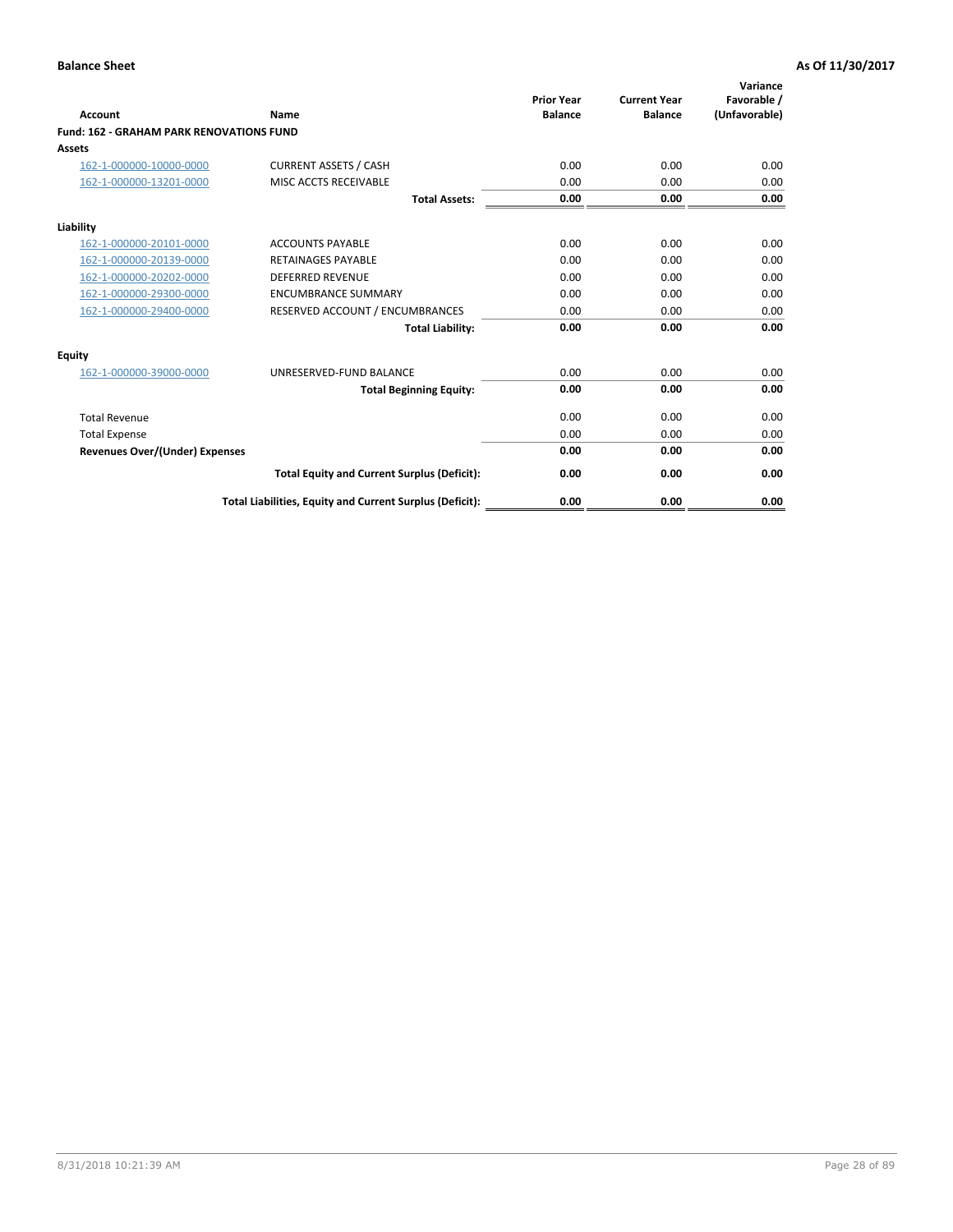|                                              |                                                          | <b>Prior Year</b> | <b>Current Year</b> | Variance<br>Favorable / |
|----------------------------------------------|----------------------------------------------------------|-------------------|---------------------|-------------------------|
| <b>Account</b>                               | Name                                                     | <b>Balance</b>    | <b>Balance</b>      | (Unfavorable)           |
| <b>Fund: 163 - SECO STIMULAS BLOCK GRANT</b> |                                                          |                   |                     |                         |
| Assets                                       |                                                          |                   |                     |                         |
| 163-1-000000-10000-0000                      | <b>CURRENT ASSETS / CASH</b>                             | 0.00              | 0.00                | 0.00                    |
| 163-1-000000-13201-0000                      | MISC ACCTS RECEIVABLE                                    | 0.00              | 0.00                | 0.00                    |
| 163-1-000000-13205-0000                      | <b>INTEREST RECEIVABLE</b>                               | 0.00              | 0.00                | 0.00                    |
|                                              | <b>Total Assets:</b>                                     | 0.00              | 0.00                | 0.00                    |
| Liability                                    |                                                          |                   |                     |                         |
| 163-1-000000-20101-0000                      | <b>ACCOUNTS PAYABLE</b>                                  | 0.00              | 0.00                | 0.00                    |
| 163-1-000000-20102-0000                      | <b>CREDIT CARD PAYABLE</b>                               | 0.00              | 0.00                | 0.00                    |
| 163-1-000000-20103-0000                      | <b>ACCRUED ACCOUNTS PAYABLE</b>                          | 0.00              | 0.00                | 0.00                    |
| 163-1-000000-20139-0000                      | <b>RETAINAGES PAYABLE</b>                                | 0.00              | 0.00                | 0.00                    |
| 163-1-000000-20902-0000                      | <b>DEFERRED GRANT REVENUE</b>                            | 0.00              | 0.00                | 0.00                    |
| 163-1-000000-29300-0000                      | <b>ENCUMBRANCE SUMMARY</b>                               | 0.00              | 0.00                | 0.00                    |
| 163-1-000000-29400-0100                      | RESERVED ACCOUNT / ENCUMBRANCES                          | 0.00              | 0.00                | 0.00                    |
|                                              | <b>Total Liability:</b>                                  | 0.00              | 0.00                | 0.00                    |
| <b>Equity</b>                                |                                                          |                   |                     |                         |
| 163-1-000000-39000-0000                      | UNRESERVED-FUND BALANCE                                  | 0.00              | 0.00                | 0.00                    |
|                                              | <b>Total Beginning Equity:</b>                           | 0.00              | 0.00                | 0.00                    |
| <b>Total Revenue</b>                         |                                                          | 0.00              | 0.00                | 0.00                    |
| <b>Total Expense</b>                         |                                                          | 0.00              | 0.00                | 0.00                    |
| Revenues Over/(Under) Expenses               |                                                          | 0.00              | 0.00                | 0.00                    |
|                                              | <b>Total Equity and Current Surplus (Deficit):</b>       | 0.00              | 0.00                | 0.00                    |
|                                              | Total Liabilities, Equity and Current Surplus (Deficit): | 0.00              | 0.00                | 0.00                    |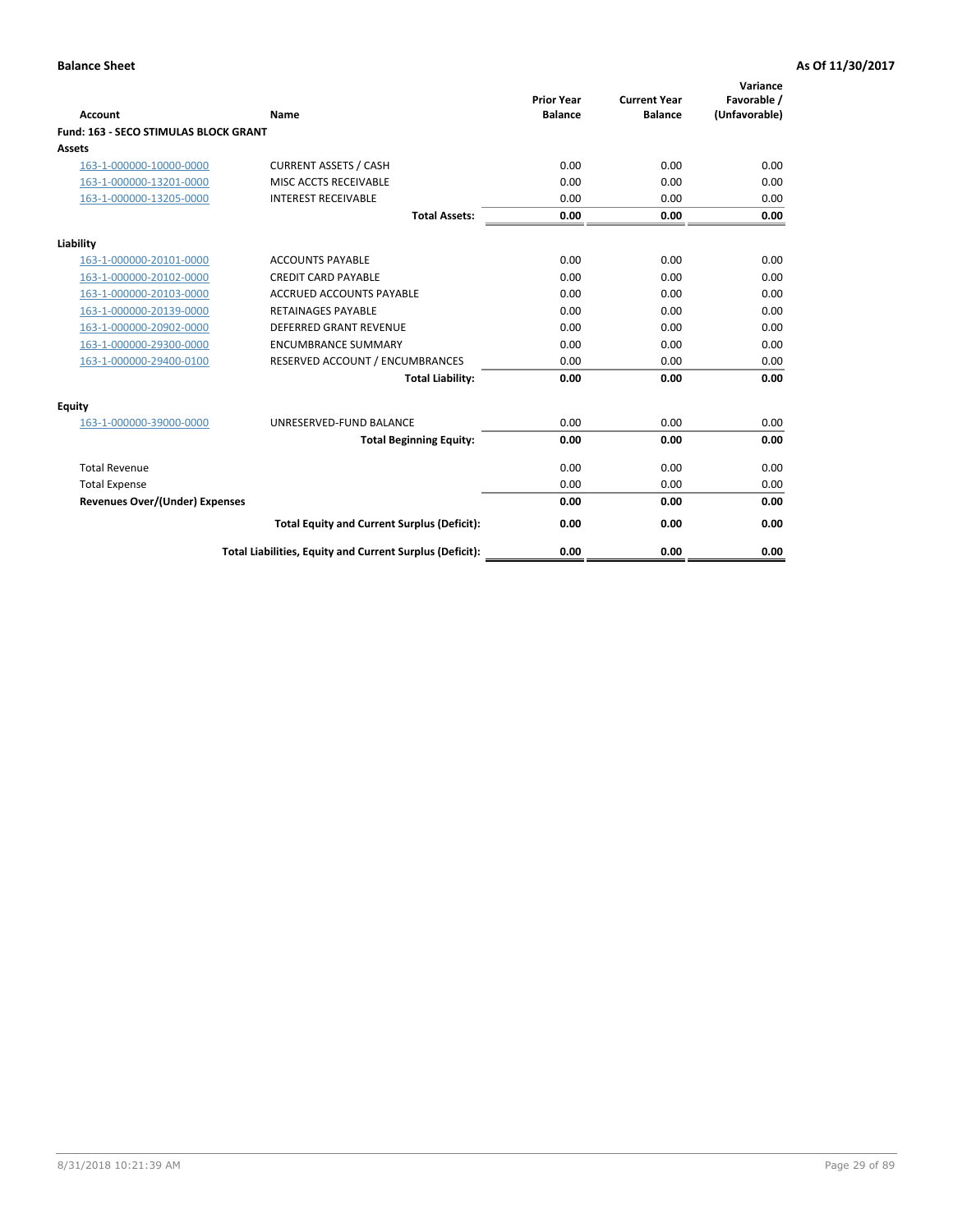| <b>Account</b>                        | <b>Name</b>                                              | <b>Prior Year</b><br><b>Balance</b> | <b>Current Year</b><br><b>Balance</b> | Variance<br>Favorable /<br>(Unfavorable) |
|---------------------------------------|----------------------------------------------------------|-------------------------------------|---------------------------------------|------------------------------------------|
| Fund: 164 - 2013 CO CAPITAL FUND      |                                                          |                                     |                                       |                                          |
| Assets                                |                                                          |                                     |                                       |                                          |
| 164-1-000000-10000-0000               | <b>CURRENT ASSETS / CASH</b>                             | 0.00                                | 31,647.51                             | 31,647.51                                |
| 164-1-000000-11508-0000               | 2013 CO'S PROJ CONST                                     | 28,798.56                           | 1,989.21                              | $-26,809.35$                             |
| 164-1-000000-11509-0000               | 2013 CO'S DEBT SERVICE                                   | 4,728.43                            | 0.00                                  | $-4,728.43$                              |
| 164-1-000000-13205-0000               | <b>INTEREST RECEIVABLE</b>                               | 0.00                                | 0.00                                  | 0.00                                     |
| 164-1-000000-14035-0000               | DEBT SERVICE / DEBT SERVICE FUND                         | 0.00                                | 0.00                                  | 0.00                                     |
|                                       | <b>Total Assets:</b>                                     | 33,526.99                           | 33,636.72                             | 109.73                                   |
| Liability                             |                                                          |                                     |                                       |                                          |
| 164-1-000000-20101-0000               | <b>ACCOUNTS PAYABLE</b>                                  | 0.00                                | 0.00                                  | 0.00                                     |
| 164-1-000000-20102-0000               | <b>CREDIT CARD PAYABLE</b>                               | 0.00                                | 0.00                                  | 0.00                                     |
| 164-1-000000-20103-0000               | <b>ACCRUED ACCOUNTS PAYABLE</b>                          | 0.00                                | 0.00                                  | 0.00                                     |
| 164-1-000000-20139-0000               | <b>RETAINAGES PAYABLE</b>                                | 0.00                                | 0.00                                  | 0.00                                     |
| 164-1-000000-21001-0000               | <b>GENERAL FUND / GENERAL FUND</b>                       | 0.00                                | 0.00                                  | 0.00                                     |
| 164-1-000000-21035-0000               | DEBT SERVICE / DUE TO DEBT SERVICE                       | 0.00                                | 0.00                                  | 0.00                                     |
| 164-1-000000-29300-0000               | <b>ENCUMBRANCE SUMMARY</b>                               | 0.00                                | 0.00                                  | 0.00                                     |
| 164-1-000000-29400-0100               | RESERVED ACCOUNT / ENCUMBRANCES                          | 0.00                                | 0.00                                  | 0.00                                     |
|                                       | <b>Total Liability:</b>                                  | 0.00                                | 0.00                                  | 0.00                                     |
| Equity                                |                                                          |                                     |                                       |                                          |
| 164-1-000000-39000-0000               | UNRESERVED-FUND BALANCE                                  | 33,501.36                           | 33,642.76                             | 141.40                                   |
|                                       | <b>Total Beginning Equity:</b>                           | 33,501.36                           | 33,642.76                             | 141.40                                   |
| <b>Total Revenue</b>                  |                                                          | 25.63                               | $-5.10$                               | $-30.73$                                 |
| <b>Total Expense</b>                  |                                                          | 0.00                                | 0.94                                  | $-0.94$                                  |
| <b>Revenues Over/(Under) Expenses</b> |                                                          | 25.63                               | $-6.04$                               | $-31.67$                                 |
|                                       | <b>Total Equity and Current Surplus (Deficit):</b>       | 33,526.99                           | 33,636.72                             | 109.73                                   |
|                                       | Total Liabilities, Equity and Current Surplus (Deficit): | 33,526.99                           | 33.636.72                             | 109.73                                   |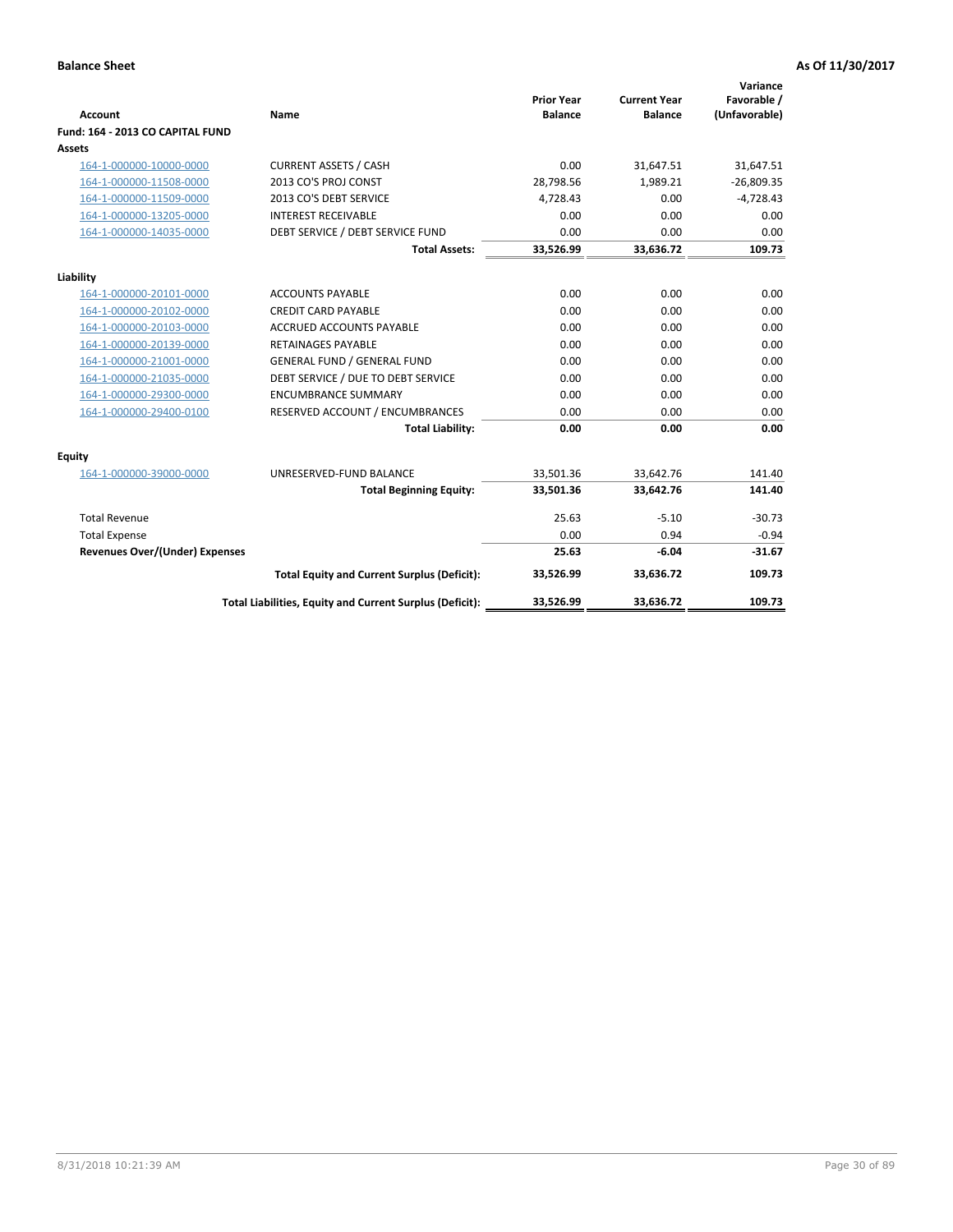| <b>Account</b>                        | Name                                                     | <b>Prior Year</b><br><b>Balance</b> | <b>Current Year</b><br><b>Balance</b> | Variance<br>Favorable /<br>(Unfavorable) |
|---------------------------------------|----------------------------------------------------------|-------------------------------------|---------------------------------------|------------------------------------------|
| Fund: 165 - 2014 GO FUND              |                                                          |                                     |                                       |                                          |
| Assets                                |                                                          |                                     |                                       |                                          |
| 165-1-000000-10000-0000               | <b>CURRENT ASSETS / CASH</b>                             | $-1,861,870.01$                     | $-8,613.63$                           | 1,853,256.38                             |
| 165-1-000000-11003-0000               | 2010 CO'S                                                | 0.00                                | 0.00                                  | 0.00                                     |
| 165-1-000000-11202-0000               | 2014 GO STREET BONDS                                     | 0.00                                | 0.00                                  | 0.00                                     |
| 165-1-000000-11511-0000               | <b>2015 GO PROJECT CONSTRUCTION</b>                      | 2,007,790.87                        | 765,587.61                            | $-1,242,203.26$                          |
| 165-1-000000-11520-0000               | <b>CERTIFICATES OF DEPOSIT</b>                           | 0.00                                | 0.00                                  | 0.00                                     |
| 165-1-000000-11530-0000               | <b>TexasTERM CP</b>                                      | 3,000,000.00                        | 0.00                                  | $-3,000,000.00$                          |
| 165-1-000000-13201-0000               | MISC ACCTS RECEIVABLE                                    | 0.00                                | 0.00                                  | 0.00                                     |
| 165-1-000000-13205-0000               | <b>INTEREST RECEIVABLE</b>                               | 0.00                                | 0.00                                  | 0.00                                     |
| 165-1-000000-14035-0000               | DEBT SERVICE / DEBT SERVICE FUND                         | 0.00                                | 0.00                                  | 0.00                                     |
|                                       | <b>Total Assets:</b>                                     | 3,145,920.86                        | 756,973.98                            | $-2,388,946.88$                          |
| Liability                             |                                                          |                                     |                                       |                                          |
| 165-1-000000-20101-0000               | <b>ACCOUNTS PAYABLE</b>                                  | 0.00                                | 0.00                                  | 0.00                                     |
| 165-1-000000-20102-0000               | <b>CREDIT CARD PAYABLE</b>                               | 0.00                                | 0.00                                  | 0.00                                     |
| 165-1-000000-20103-0000               | <b>ACCRUED ACCOUNTS PAYABLE</b>                          | 0.00                                | 0.00                                  | 0.00                                     |
| 165-1-000000-20139-0000               | RETAINAGES PAYABLE                                       | 243,289.11                          | 0.00                                  | 243,289.11                               |
| 165-1-000000-21001-0000               | <b>GENERAL FUND / GENERAL FUND</b>                       | 0.00                                | 0.00                                  | 0.00                                     |
| 165-1-000000-21035-0000               | DEBT SERVICE / DUE TO DEBT SERVICE                       | 0.00                                | 0.00                                  | 0.00                                     |
| 165-1-000000-29300-0000               | <b>ENCUMBRANCE SUMMARY</b>                               | 0.00                                | 0.00                                  | 0.00                                     |
| 165-1-000000-29400-0100               | RESERVED ACCOUNT / ENCUMBRANCES                          | 0.00                                | 0.00                                  | 0.00                                     |
|                                       | <b>Total Liability:</b>                                  | 243,289.11                          | 0.00                                  | 243,289.11                               |
| <b>Equity</b>                         |                                                          |                                     |                                       |                                          |
| 165-1-000000-39000-0000               | UNRESERVED-FUND BALANCE                                  | 3,846,902.24                        | 755,496.40                            | $-3,091,405.84$                          |
|                                       | <b>Total Beginning Equity:</b>                           | 3,846,902.24                        | 755,496.40                            | $-3,091,405.84$                          |
| <b>Total Revenue</b>                  |                                                          | 5,713.61                            | 1,477.58                              | $-4,236.03$                              |
| <b>Total Expense</b>                  |                                                          | 949,984.10                          | 0.00                                  | 949,984.10                               |
| <b>Revenues Over/(Under) Expenses</b> |                                                          | -944,270.49                         | 1,477.58                              | 945,748.07                               |
|                                       | <b>Total Equity and Current Surplus (Deficit):</b>       | 2,902,631.75                        | 756,973.98                            | $-2,145,657.77$                          |
|                                       | Total Liabilities, Equity and Current Surplus (Deficit): | 3,145,920.86                        | 756,973.98                            | -2,388,946.88                            |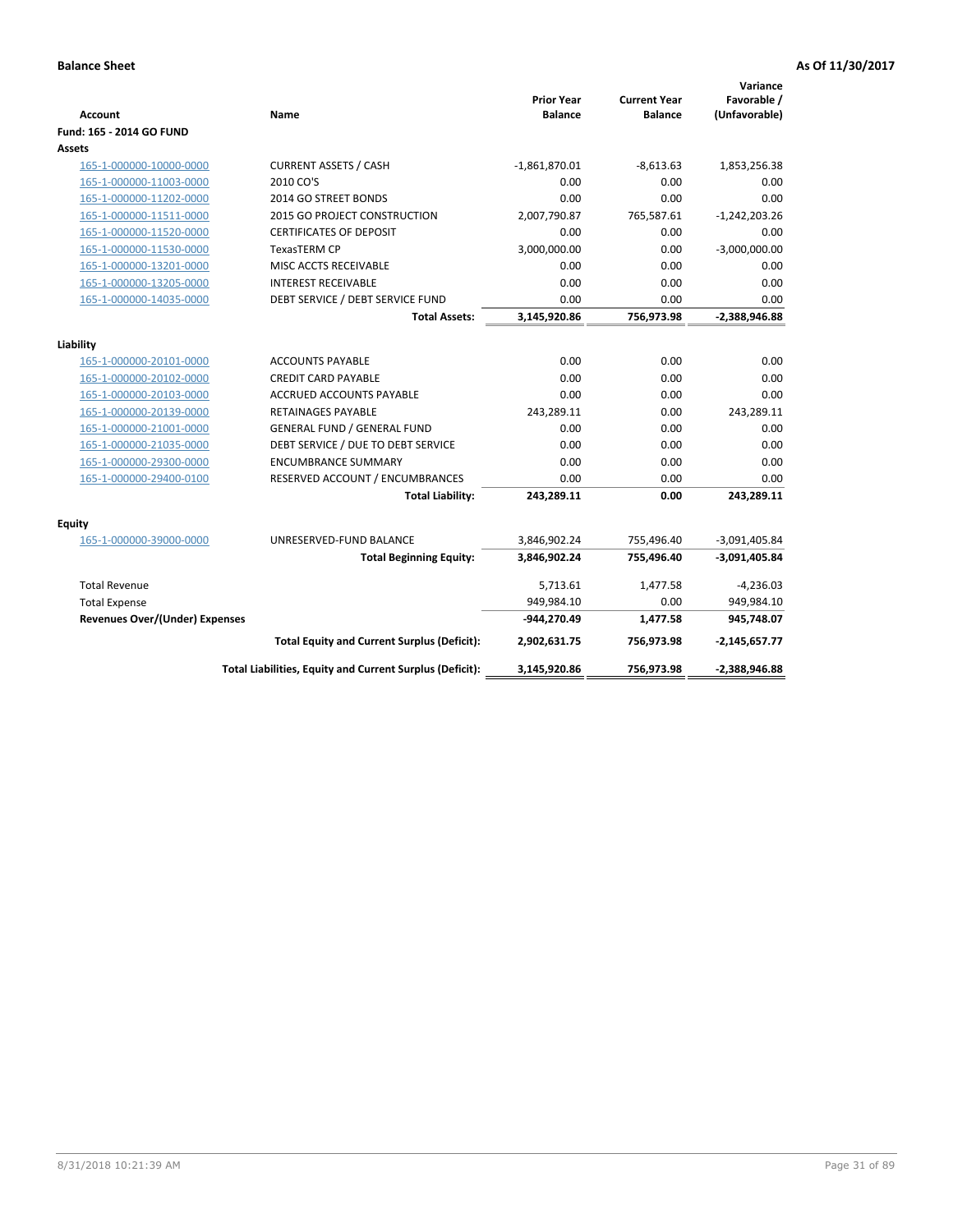| Account                                               | Name                                                     | <b>Prior Year</b><br><b>Balance</b> | <b>Current Year</b><br><b>Balance</b> | Variance<br>Favorable /<br>(Unfavorable) |
|-------------------------------------------------------|----------------------------------------------------------|-------------------------------------|---------------------------------------|------------------------------------------|
| Fund: 170 - LAW ENFORCEMENT GRANT - CAPITAL PURCHASES |                                                          |                                     |                                       |                                          |
| <b>Assets</b>                                         |                                                          |                                     |                                       |                                          |
| 170-1-000000-10000-0000                               | <b>CURRENT ASSETS / CASH</b>                             | 194.66                              | 194.66                                | 0.00                                     |
| 170-1-000000-13201-0000                               | MISC ACCTS RECEIVABLE                                    | 0.00                                | 0.00                                  | 0.00                                     |
|                                                       | <b>Total Assets:</b>                                     | 194.66                              | 194.66                                | 0.00                                     |
| Liability                                             |                                                          |                                     |                                       |                                          |
| 170-1-000000-20101-0000                               | <b>ACCOUNTS PAYABLE</b>                                  | 0.00                                | 0.00                                  | 0.00                                     |
| 170-1-000000-20102-0000                               | <b>CREDIT CARD PAYABLE</b>                               | 0.00                                | 0.00                                  | 0.00                                     |
| 170-1-000000-20103-0000                               | <b>ACCRUED ACCOUNTS PAYABLE</b>                          | 0.00                                | 0.00                                  | 0.00                                     |
| 170-1-000000-20902-0000                               | <b>DEFERRED GRANT REVENUE</b>                            | 0.00                                | 0.00                                  | 0.00                                     |
| 170-1-000000-21001-0000                               | <b>GENERAL FUND / GENERAL FUND</b>                       | 0.00                                | 0.00                                  | 0.00                                     |
| 170-1-000000-24004-0000                               | <b>INTEREST PAYABLE ON DEP</b>                           | 0.00                                | 0.00                                  | 0.00                                     |
| 170-1-000000-29300-0000                               | <b>ENCUMBRANCE SUMMARY</b>                               | 0.00                                | 0.00                                  | 0.00                                     |
| 170-1-000000-29400-0000                               | RESERVED ACCOUNT / ENCUMBRANCES                          | 0.00                                | 0.00                                  | 0.00                                     |
|                                                       | <b>Total Liability:</b>                                  | 0.00                                | 0.00                                  | 0.00                                     |
| <b>Equity</b>                                         |                                                          |                                     |                                       |                                          |
| 170-1-000000-39000-0000                               | UNRESERVED-FUND BALANCE                                  | 194.66                              | 194.66                                | 0.00                                     |
|                                                       | <b>Total Beginning Equity:</b>                           | 194.66                              | 194.66                                | 0.00                                     |
| <b>Total Revenue</b>                                  |                                                          | 0.00                                | 0.00                                  | 0.00                                     |
| <b>Total Expense</b>                                  |                                                          | 0.00                                | 0.00                                  | 0.00                                     |
| <b>Revenues Over/(Under) Expenses</b>                 |                                                          | 0.00                                | 0.00                                  | 0.00                                     |
|                                                       | <b>Total Equity and Current Surplus (Deficit):</b>       | 194.66                              | 194.66                                | 0.00                                     |
|                                                       | Total Liabilities, Equity and Current Surplus (Deficit): | 194.66                              | 194.66                                | 0.00                                     |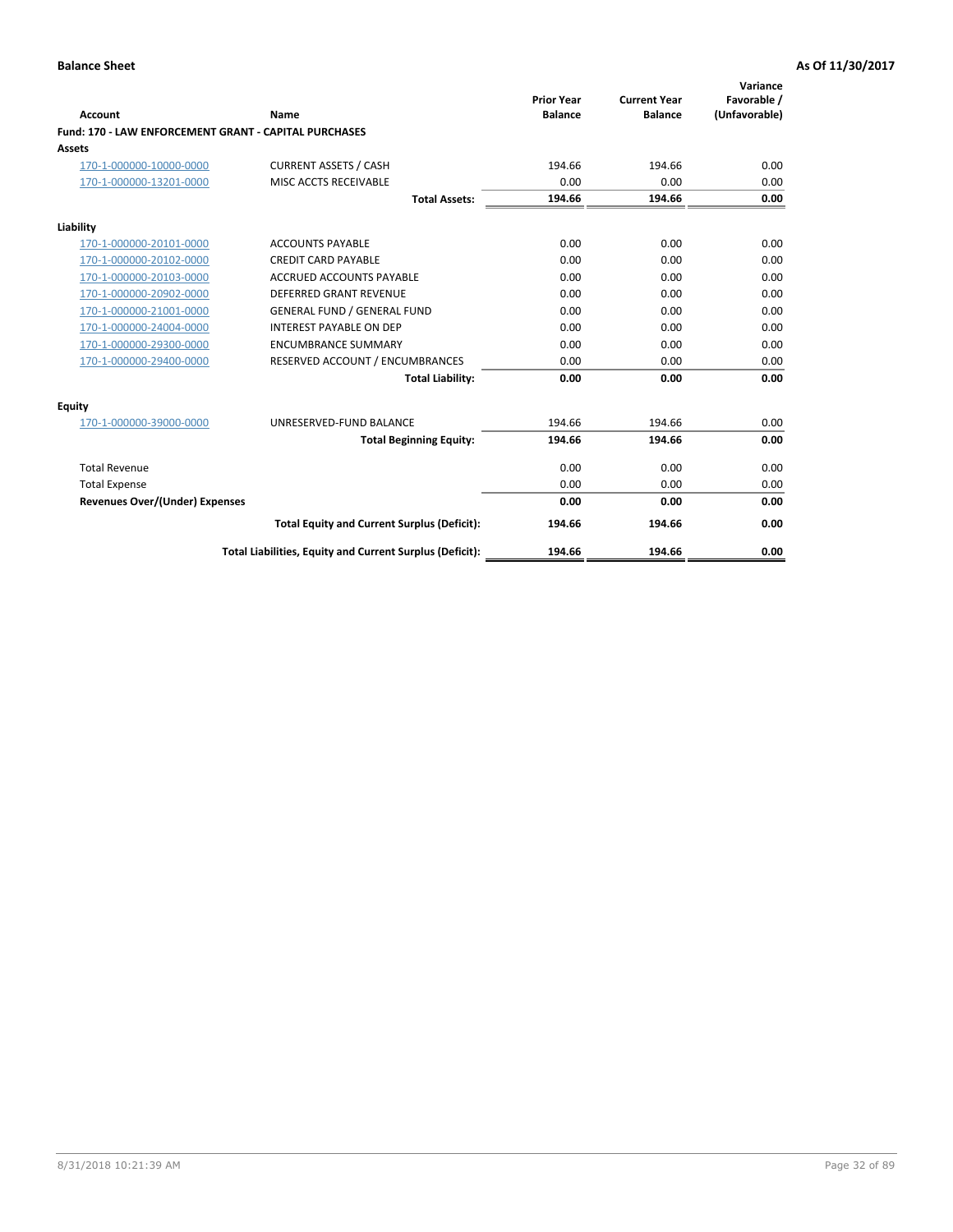| Account                                        | Name                                                     | <b>Prior Year</b><br><b>Balance</b> | <b>Current Year</b><br><b>Balance</b> | Variance<br>Favorable /<br>(Unfavorable) |
|------------------------------------------------|----------------------------------------------------------|-------------------------------------|---------------------------------------|------------------------------------------|
| <b>Fund: 171 - MAIN STREET SPECIAL REVENUE</b> |                                                          |                                     |                                       |                                          |
| <b>Assets</b>                                  |                                                          |                                     |                                       |                                          |
| 171-1-000000-10000-0000                        | <b>CURRENT ASSETS / CASH</b>                             | 32,308.28                           | 32,500.28                             | 192.00                                   |
| 171-1-000000-13201-0000                        | MISC ACCTS RECEIVABLE                                    | 0.00                                | 0.00                                  | 0.00                                     |
| 171-1-000000-13205-0000                        | <b>INTEREST RECEIVABLE</b>                               | 0.00                                | 0.00                                  | 0.00                                     |
|                                                | <b>Total Assets:</b>                                     | 32.308.28                           | 32.500.28                             | 192.00                                   |
| Liability                                      |                                                          |                                     |                                       |                                          |
| 171-1-000000-20101-0000                        | <b>ACCOUNTS PAYABLE</b>                                  | 0.00                                | 0.00                                  | 0.00                                     |
| 171-1-000000-20102-0000                        | <b>CREDIT CARD PAYABLE</b>                               | 0.00                                | 0.00                                  | 0.00                                     |
| 171-1-000000-20103-0000                        | <b>ACCRUED ACCOUNTS PAYABLE</b>                          | 0.00                                | 0.00                                  | 0.00                                     |
| 171-1-000000-20139-0000                        | <b>RETAINAGES PAYABLE</b>                                | 0.00                                | 0.00                                  | 0.00                                     |
| 171-1-000000-20902-0000                        | DEFERRED GRANT REVENUE                                   | 0.00                                | 0.00                                  | 0.00                                     |
| 171-1-000000-29300-0000                        | <b>ENCUMBRANCE SUMMARY</b>                               | 0.00                                | 0.00                                  | 0.00                                     |
| 171-1-000000-29400-0100                        | RESERVED ACCOUNT / ENCUMBRANCES                          | 0.00                                | 0.00                                  | 0.00                                     |
|                                                | <b>Total Liability:</b>                                  | 0.00                                | 0.00                                  | 0.00                                     |
| <b>Equity</b>                                  |                                                          |                                     |                                       |                                          |
| 171-1-000000-39000-0000                        | UNRESERVED-FUND BALANCE                                  | 37,308.28                           | 35,933.28                             | $-1,375.00$                              |
|                                                | <b>Total Beginning Equity:</b>                           | 37,308.28                           | 35,933.28                             | $-1,375.00$                              |
| <b>Total Revenue</b>                           |                                                          | 0.00                                | 0.00                                  | 0.00                                     |
| <b>Total Expense</b>                           |                                                          | 5,000.00                            | 3,433.00                              | 1,567.00                                 |
| Revenues Over/(Under) Expenses                 |                                                          | $-5,000.00$                         | $-3,433.00$                           | 1,567.00                                 |
|                                                | <b>Total Equity and Current Surplus (Deficit):</b>       | 32,308.28                           | 32,500.28                             | 192.00                                   |
|                                                | Total Liabilities, Equity and Current Surplus (Deficit): | 32,308.28                           | 32,500.28                             | 192.00                                   |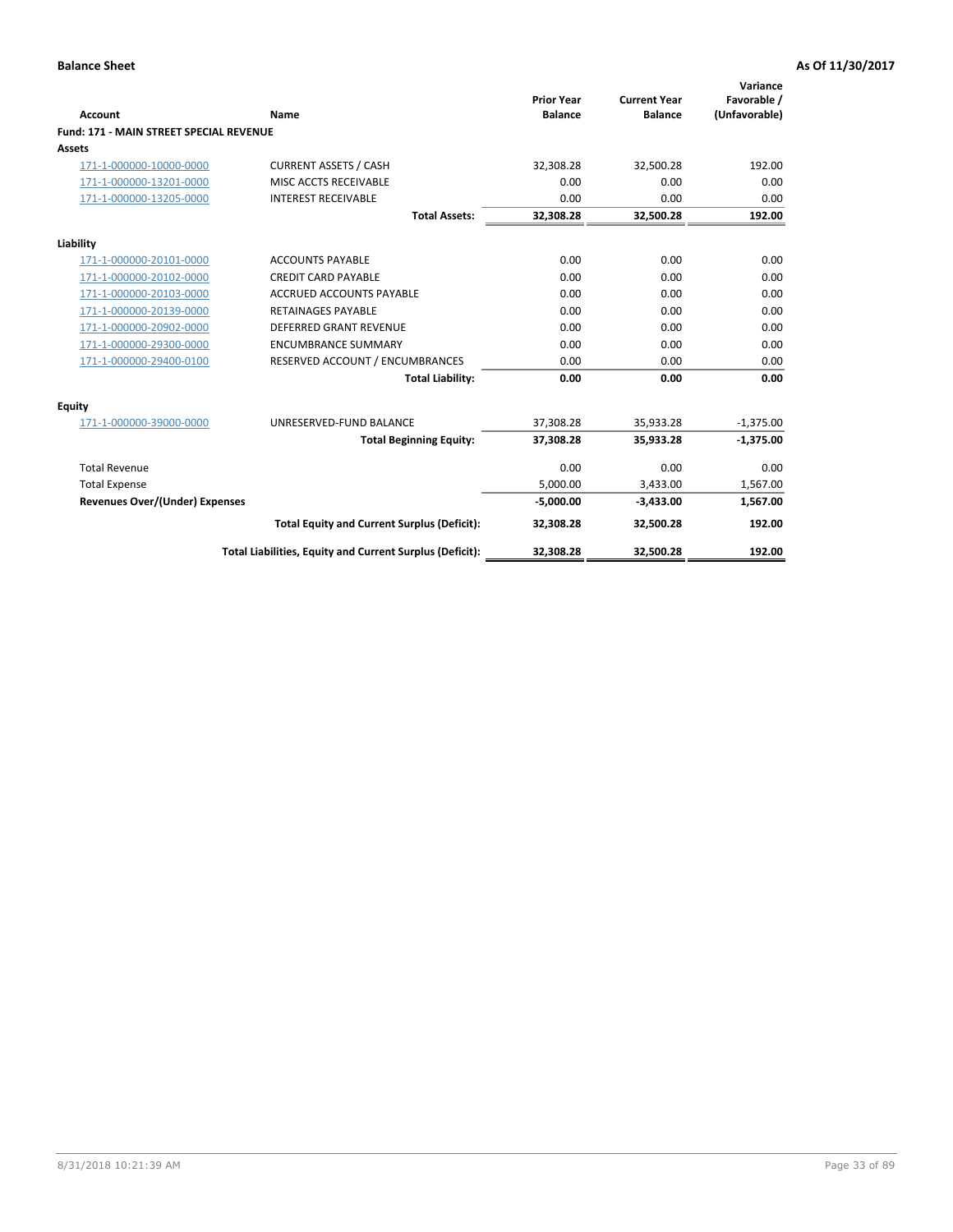|                                       |                                                          |                                     |                                       | Variance                     |
|---------------------------------------|----------------------------------------------------------|-------------------------------------|---------------------------------------|------------------------------|
| <b>Account</b>                        | Name                                                     | <b>Prior Year</b><br><b>Balance</b> | <b>Current Year</b><br><b>Balance</b> | Favorable /<br>(Unfavorable) |
| <b>Fund: 172 - MINOR GRANTS FUND</b>  |                                                          |                                     |                                       |                              |
| <b>Assets</b>                         |                                                          |                                     |                                       |                              |
| 172-1-000000-10000-0000               | <b>CURRENT ASSETS / CASH</b>                             | 1,550.93                            | 493.86                                | $-1,057.07$                  |
| 172-1-000000-13201-0000               | MISC ACCTS RECEIVABLE                                    | 0.00                                | 0.00                                  | 0.00                         |
| 172-1-000000-13205-0000               | <b>INTEREST RECEIVABLE</b>                               | 0.00                                | 0.00                                  | 0.00                         |
|                                       | <b>Total Assets:</b>                                     | 1,550.93                            | 493.86                                | $-1,057.07$                  |
| Liability                             |                                                          |                                     |                                       |                              |
| 172-1-000000-20101-0000               | <b>ACCOUNTS PAYABLE</b>                                  | 0.00                                | 0.00                                  | 0.00                         |
| 172-1-000000-20102-0000               | <b>CREDIT CARD PAYABLE</b>                               | 0.00                                | 0.00                                  | 0.00                         |
| 172-1-000000-20103-0000               | <b>ACCRUED ACCOUNTS PAYABLE</b>                          | 0.00                                | 0.00                                  | 0.00                         |
| 172-1-000000-20902-0000               | DEFERRED GRANT REVENUE                                   | 0.00                                | 0.00                                  | 0.00                         |
| 172-1-000000-29300-0000               | <b>ENCUMBRANCE SUMMARY</b>                               | 0.00                                | 0.00                                  | 0.00                         |
| 172-1-000000-29400-0000               | RESERVED ACCOUNT / ENCUMBRANCES                          | 0.00                                | 0.00                                  | 0.00                         |
|                                       | <b>Total Liability:</b>                                  | 0.00                                | 0.00                                  | 0.00                         |
| <b>Equity</b>                         |                                                          |                                     |                                       |                              |
| 172-1-000000-39000-0000               | UNRESERVED-FUND BALANCE                                  | 2,962.31                            | 493.86                                | $-2,468.45$                  |
|                                       | <b>Total Beginning Equity:</b>                           | 2,962.31                            | 493.86                                | $-2,468.45$                  |
| <b>Total Revenue</b>                  |                                                          | 530.25                              | 0.00                                  | $-530.25$                    |
| <b>Total Expense</b>                  |                                                          | 1,941.63                            | 0.00                                  | 1,941.63                     |
| <b>Revenues Over/(Under) Expenses</b> |                                                          | $-1,411.38$                         | 0.00                                  | 1,411.38                     |
|                                       | <b>Total Equity and Current Surplus (Deficit):</b>       | 1,550.93                            | 493.86                                | $-1,057.07$                  |
|                                       | Total Liabilities, Equity and Current Surplus (Deficit): | 1,550.93                            | 493.86                                | $-1,057.07$                  |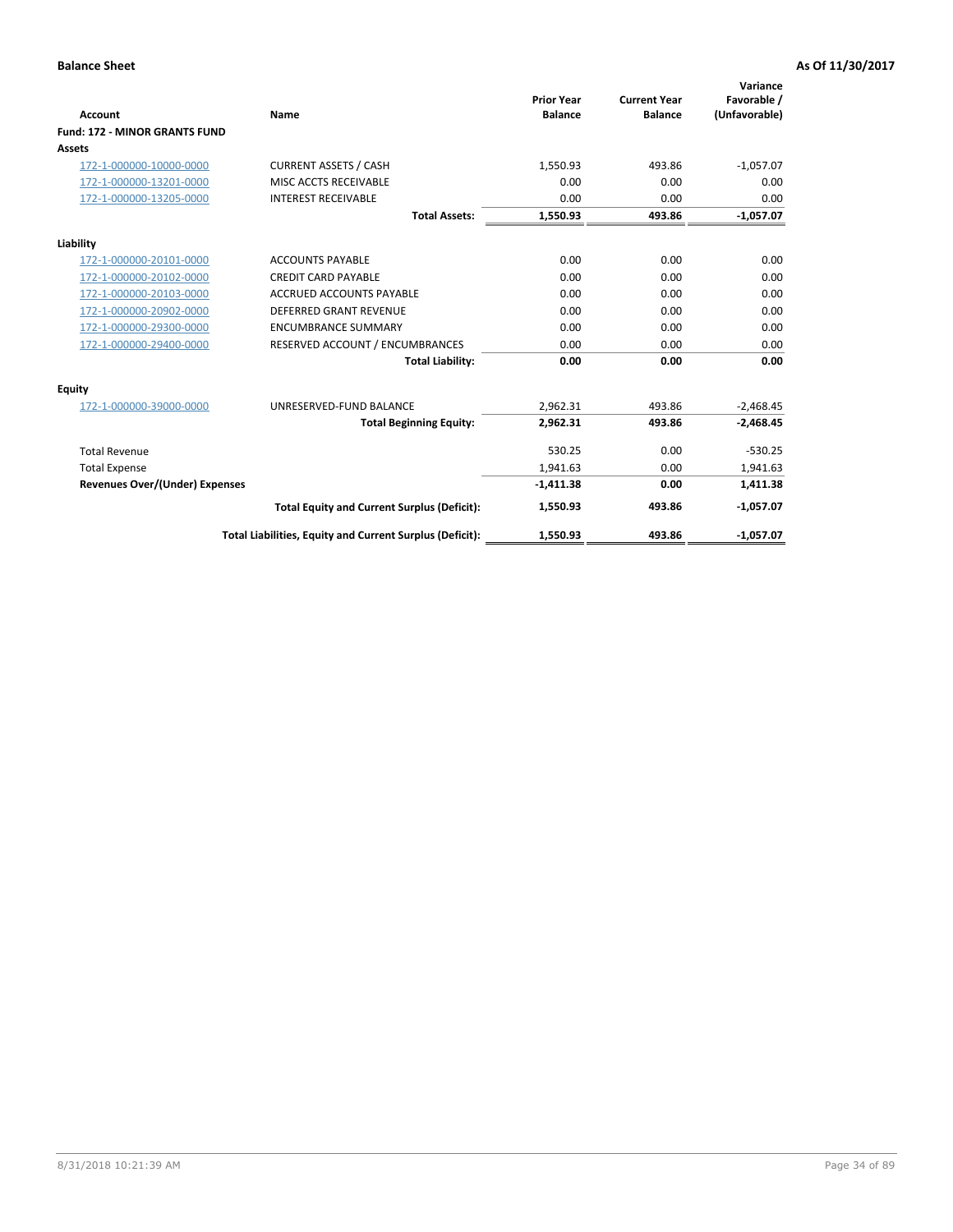| <b>Account</b>                         | <b>Name</b>                                              | <b>Prior Year</b><br><b>Balance</b> | <b>Current Year</b><br><b>Balance</b> | Variance<br>Favorable /<br>(Unfavorable) |
|----------------------------------------|----------------------------------------------------------|-------------------------------------|---------------------------------------|------------------------------------------|
| <b>Fund: 173 - FL YOUNG FOUNDATION</b> |                                                          |                                     |                                       |                                          |
| Assets                                 |                                                          |                                     |                                       |                                          |
| 173-1-000000-10000-0000                | <b>CURRENT ASSETS / CASH</b>                             | 0.00                                | 0.00                                  | 0.00                                     |
| 173-1-000000-13201-0000                | MISC ACCTS RECEIVABLE                                    | 0.00                                | 0.00                                  | 0.00                                     |
|                                        | <b>Total Assets:</b>                                     | 0.00                                | 0.00                                  | 0.00                                     |
| Liability                              |                                                          |                                     |                                       |                                          |
| 173-1-000000-20101-0000                | <b>ACCOUNTS PAYABLE</b>                                  | 0.00                                | 0.00                                  | 0.00                                     |
| 173-1-000000-20102-0000                | <b>CREDIT CARD PAYABLE</b>                               | 0.00                                | 0.00                                  | 0.00                                     |
| 173-1-000000-20902-0000                | <b>DEFERRED GRANT REVENUE</b>                            | 0.00                                | 0.00                                  | 0.00                                     |
| 173-1-000000-29300-0000                | <b>ENCUMBRANCE SUMMARY</b>                               | 0.00                                | 0.00                                  | 0.00                                     |
| 173-1-000000-29400-0000                | RESERVED ACCOUNT / ENCUMBRANCES                          | 0.00                                | 0.00                                  | 0.00                                     |
|                                        | <b>Total Liability:</b>                                  | 0.00                                | 0.00                                  | 0.00                                     |
| Equity                                 |                                                          |                                     |                                       |                                          |
| 173-1-000000-39000-0000                | UNRESERVED-FUND BALANCE                                  | 0.00                                | 0.00                                  | 0.00                                     |
|                                        | <b>Total Beginning Equity:</b>                           | 0.00                                | 0.00                                  | 0.00                                     |
| <b>Total Revenue</b>                   |                                                          | 0.00                                | 0.00                                  | 0.00                                     |
| <b>Total Expense</b>                   |                                                          | 0.00                                | 0.00                                  | 0.00                                     |
| <b>Revenues Over/(Under) Expenses</b>  |                                                          | 0.00                                | 0.00                                  | 0.00                                     |
|                                        | <b>Total Equity and Current Surplus (Deficit):</b>       | 0.00                                | 0.00                                  | 0.00                                     |
|                                        | Total Liabilities, Equity and Current Surplus (Deficit): | 0.00                                | 0.00                                  | 0.00                                     |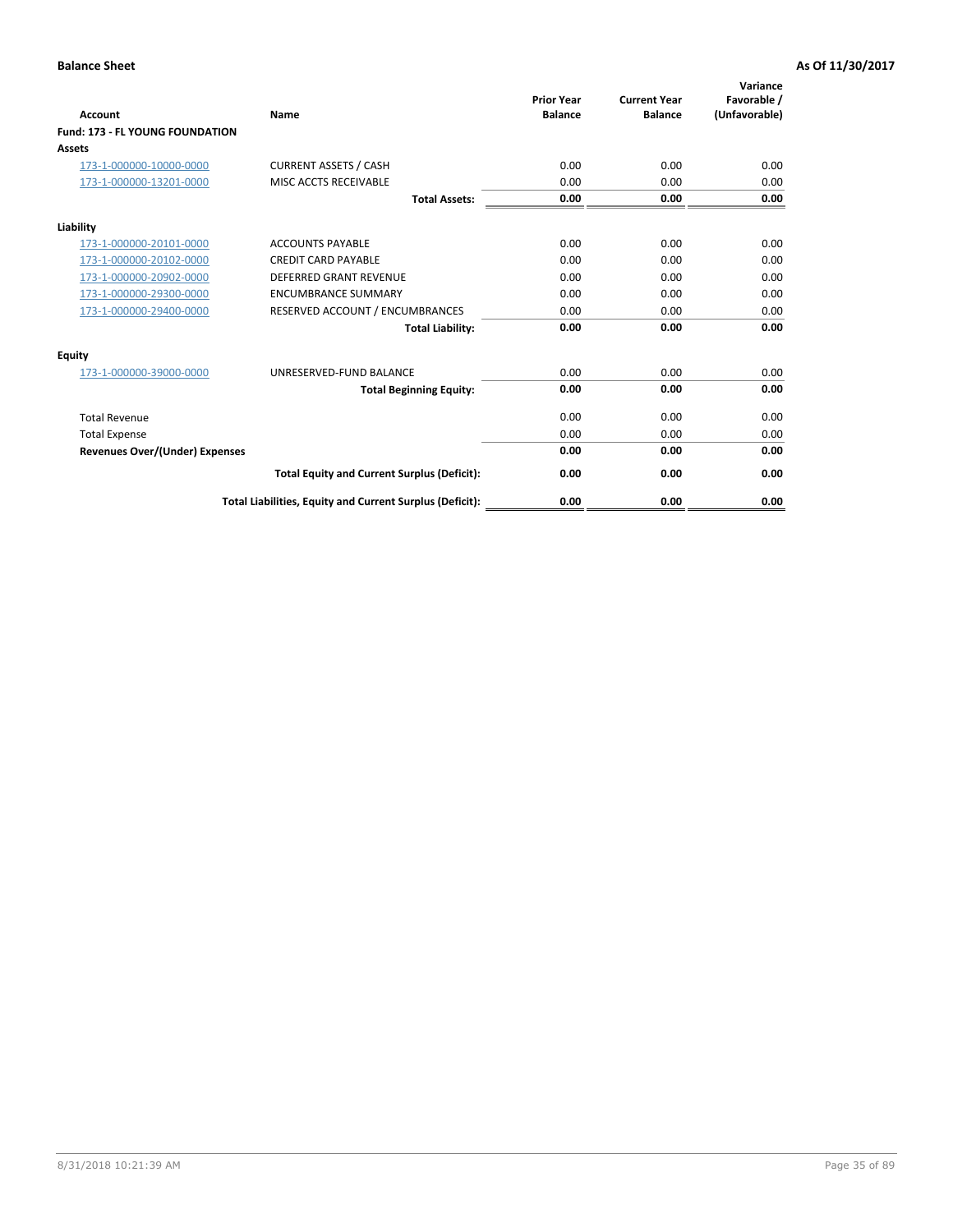| <b>Account</b>                        | Name                                                     | <b>Prior Year</b><br><b>Balance</b> | <b>Current Year</b><br><b>Balance</b> | Variance<br>Favorable /<br>(Unfavorable) |
|---------------------------------------|----------------------------------------------------------|-------------------------------------|---------------------------------------|------------------------------------------|
| Fund: 174 - FEMA GRANT                |                                                          |                                     |                                       |                                          |
| Assets                                |                                                          |                                     |                                       |                                          |
| 174-1-000000-10000-0000               | <b>CURRENT ASSETS / CASH</b>                             | 1.08                                | 1.08                                  | 0.00                                     |
| 174-1-000000-13201-0000               | MISC ACCTS RECEIVABLE                                    | 0.00                                | 0.00                                  | 0.00                                     |
| 174-1-000000-13205-0000               | <b>INTEREST RECEIVABLE</b>                               | 0.00                                | 0.00                                  | 0.00                                     |
|                                       | <b>Total Assets:</b>                                     | 1.08                                | 1.08                                  | 0.00                                     |
| Liability                             |                                                          |                                     |                                       |                                          |
| 174-1-000000-20101-0000               | <b>ACCOUNTS PAYABLE</b>                                  | 0.00                                | 0.00                                  | 0.00                                     |
| 174-1-000000-20102-0000               | <b>CREDIT CARD PAYABLE</b>                               | 0.00                                | 0.00                                  | 0.00                                     |
| 174-1-000000-20103-0000               | <b>ACCRUED ACCOUNTS PAYABLE</b>                          | 0.00                                | 0.00                                  | 0.00                                     |
| 174-1-000000-20902-0000               | <b>DEFERRED GRANT REVENUE</b>                            | 0.00                                | 0.00                                  | 0.00                                     |
| 174-1-000000-29300-0000               | <b>ENCUMBRANCE SUMMARY</b>                               | 0.00                                | 0.00                                  | 0.00                                     |
| 174-1-000000-29400-0000               | RESERVED ACCOUNT / ENCUMBRANCES                          | 0.00                                | 0.00                                  | 0.00                                     |
|                                       | <b>Total Liability:</b>                                  | 0.00                                | 0.00                                  | 0.00                                     |
| <b>Equity</b>                         |                                                          |                                     |                                       |                                          |
| 174-1-000000-39000-0000               | UNRESERVED-FUND BALANCE                                  | 1.08                                | 1.08                                  | 0.00                                     |
|                                       | <b>Total Beginning Equity:</b>                           | 1.08                                | 1.08                                  | 0.00                                     |
| <b>Total Revenue</b>                  |                                                          | 0.00                                | 0.00                                  | 0.00                                     |
| <b>Total Expense</b>                  |                                                          | 0.00                                | 0.00                                  | 0.00                                     |
| <b>Revenues Over/(Under) Expenses</b> |                                                          | 0.00                                | 0.00                                  | 0.00                                     |
|                                       | <b>Total Equity and Current Surplus (Deficit):</b>       | 1.08                                | 1.08                                  | 0.00                                     |
|                                       | Total Liabilities, Equity and Current Surplus (Deficit): | 1.08                                | 1.08                                  | 0.00                                     |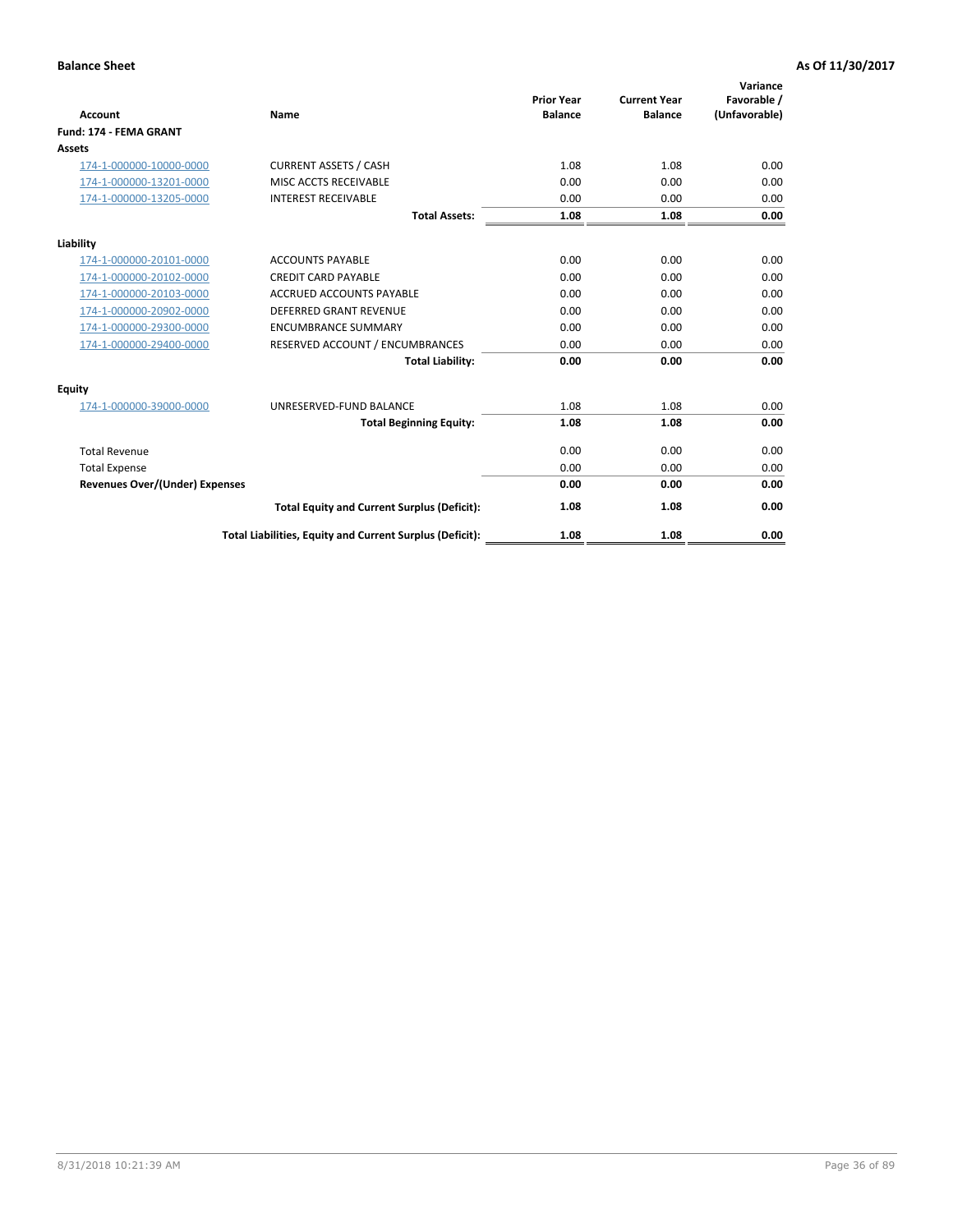|                                            |                                                          | <b>Prior Year</b> | <b>Current Year</b> | Variance<br>Favorable / |
|--------------------------------------------|----------------------------------------------------------|-------------------|---------------------|-------------------------|
| <b>Account</b>                             | Name                                                     | <b>Balance</b>    | <b>Balance</b>      | (Unfavorable)           |
| Fund: 175 - JUSTICE ASSISTANCE GRANT - JAG |                                                          |                   |                     |                         |
| <b>Assets</b>                              |                                                          |                   |                     |                         |
| 175-1-000000-10000-0000                    | <b>CURRENT ASSETS / CASH</b>                             | 30.65             | 30.65               | 0.00                    |
| 175-1-000000-13201-0000                    | MISC ACCTS RECEIVABLE                                    | 0.00              | 0.00                | 0.00                    |
|                                            | <b>Total Assets:</b>                                     | 30.65             | 30.65               | 0.00                    |
| Liability                                  |                                                          |                   |                     |                         |
| 175-1-000000-20101-0000                    | <b>ACCOUNTS PAYABLE</b>                                  | 0.00              | 0.00                | 0.00                    |
| 175-1-000000-20102-0000                    | <b>CREDIT CARD PAYABLE</b>                               | 0.00              | 0.00                | 0.00                    |
| 175-1-000000-20902-0000                    | <b>DEFERRED GRANT REVENUE</b>                            | 0.00              | 0.00                | 0.00                    |
| 175-1-000000-29300-0000                    | <b>ENCUMBRANCE SUMMARY</b>                               | 0.00              | 0.00                | 0.00                    |
| 175-1-000000-29400-0000                    | RESERVED ACCOUNT / ENCUMBRANCES                          | 0.00              | 0.00                | 0.00                    |
|                                            | <b>Total Liability:</b>                                  | 0.00              | 0.00                | 0.00                    |
| Equity                                     |                                                          |                   |                     |                         |
| 175-1-000000-39000-0000                    | UNRESERVED-FUND BALANCE                                  | 30.65             | 30.65               | 0.00                    |
|                                            | <b>Total Beginning Equity:</b>                           | 30.65             | 30.65               | 0.00                    |
| <b>Total Revenue</b>                       |                                                          | 6,165.00          | 0.00                | $-6,165.00$             |
| <b>Total Expense</b>                       |                                                          | 6,165.00          | 0.00                | 6,165.00                |
| <b>Revenues Over/(Under) Expenses</b>      |                                                          | 0.00              | 0.00                | 0.00                    |
|                                            | <b>Total Equity and Current Surplus (Deficit):</b>       | 30.65             | 30.65               | 0.00                    |
|                                            | Total Liabilities, Equity and Current Surplus (Deficit): | 30.65             | 30.65               | 0.00                    |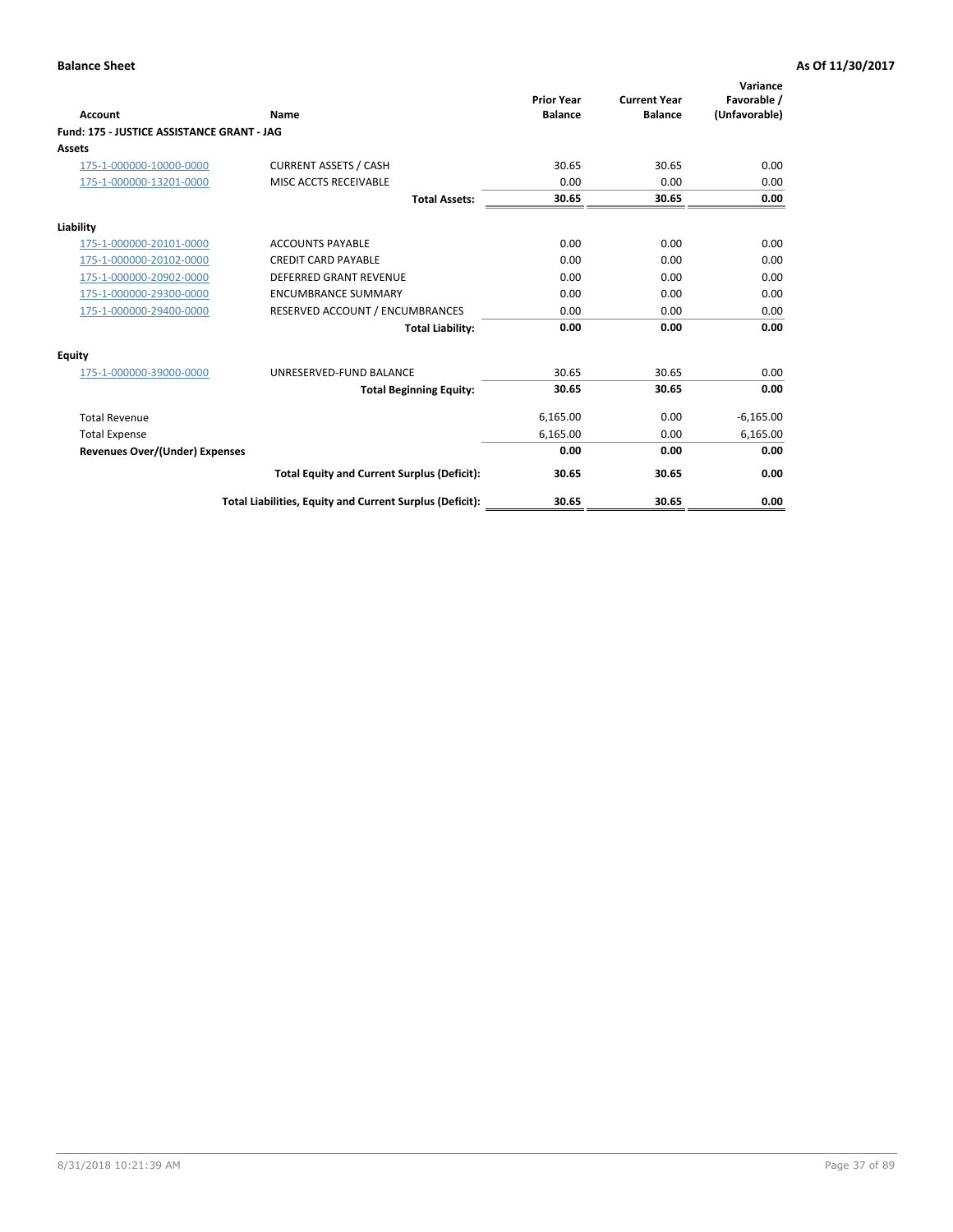|                                       |                                                          | <b>Prior Year</b> | <b>Current Year</b> | Variance<br>Favorable / |
|---------------------------------------|----------------------------------------------------------|-------------------|---------------------|-------------------------|
| <b>Account</b>                        | Name                                                     | <b>Balance</b>    | <b>Balance</b>      | (Unfavorable)           |
| <b>Fund: 176 - HOME GRANT FUND</b>    |                                                          |                   |                     |                         |
| <b>Assets</b>                         |                                                          |                   |                     |                         |
| 176-1-000000-10000-0000               | <b>CURRENT ASSETS / CASH</b>                             | 0.00              | 0.00                | 0.00                    |
| 176-1-000000-13201-0000               | MISC ACCTS RECEIVABLE                                    | 0.00              | 0.00                | 0.00                    |
| 176-1-000000-13205-0000               | <b>INTEREST RECEIVABLE</b>                               | 0.00              | 0.00                | 0.00                    |
|                                       | <b>Total Assets:</b>                                     | 0.00              | 0.00                | 0.00                    |
| Liability                             |                                                          |                   |                     |                         |
| 176-1-000000-20101-0000               | <b>ACCOUNTS PAYABLE</b>                                  | 0.00              | 0.00                | 0.00                    |
| 176-1-000000-20102-0000               | <b>CREDIT CARD PAYABLE</b>                               | 0.00              | 0.00                | 0.00                    |
| 176-1-000000-20103-0000               | <b>ACCRUED ACCOUNTS PAYABLE</b>                          | 0.00              | 0.00                | 0.00                    |
| 176-1-000000-20902-0000               | DEFERRED GRANT REVENUE                                   | 0.00              | 0.00                | 0.00                    |
| 176-1-000000-29300-0000               | <b>ENCUMBRANCE SUMMARY</b>                               | 0.00              | 0.00                | 0.00                    |
| 176-1-000000-29400-0000               | RESERVED ACCOUNT / ENCUMBRANCES                          | 0.00              | 0.00                | 0.00                    |
|                                       | <b>Total Liability:</b>                                  | 0.00              | 0.00                | 0.00                    |
| <b>Equity</b>                         |                                                          |                   |                     |                         |
| 176-1-000000-39000-0000               | UNRESERVED-FUND BALANCE                                  | 0.00              | 0.00                | 0.00                    |
|                                       | <b>Total Beginning Equity:</b>                           | 0.00              | 0.00                | 0.00                    |
| <b>Total Revenue</b>                  |                                                          | 0.00              | 0.00                | 0.00                    |
| <b>Total Expense</b>                  |                                                          | 0.00              | 0.00                | 0.00                    |
| <b>Revenues Over/(Under) Expenses</b> |                                                          | 0.00              | 0.00                | 0.00                    |
|                                       | <b>Total Equity and Current Surplus (Deficit):</b>       | 0.00              | 0.00                | 0.00                    |
|                                       | Total Liabilities, Equity and Current Surplus (Deficit): | 0.00              | 0.00                | 0.00                    |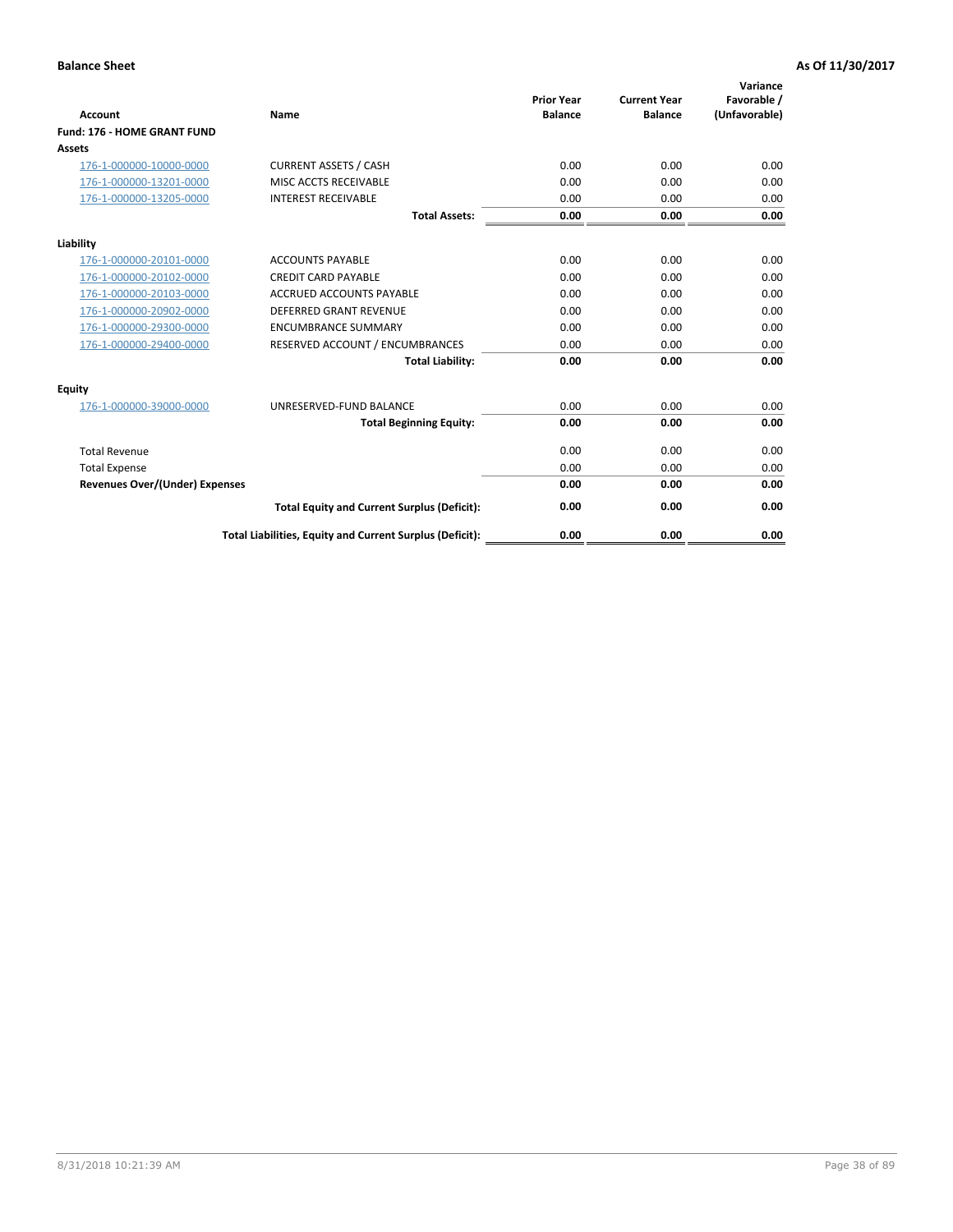| Account                                        | Name                                                     | <b>Prior Year</b><br><b>Balance</b> | <b>Current Year</b><br><b>Balance</b> | Variance<br>Favorable /<br>(Unfavorable) |
|------------------------------------------------|----------------------------------------------------------|-------------------------------------|---------------------------------------|------------------------------------------|
| <b>Fund: 177 - SAFE ROUTES TO SCHOOL GRANT</b> |                                                          |                                     |                                       |                                          |
| <b>Assets</b>                                  |                                                          |                                     |                                       |                                          |
| 177-1-000000-10000-0000                        | <b>CURRENT ASSETS / CASH</b>                             | 0.02                                | 0.02                                  | 0.00                                     |
| 177-1-000000-13201-0000                        | MISC ACCTS RECEIVABLE                                    | 0.00                                | 0.00                                  | 0.00                                     |
| 177-1-000000-13205-0000                        | <b>INTEREST RECEIVABLE</b>                               | 0.00                                | 0.00                                  | 0.00                                     |
|                                                | <b>Total Assets:</b>                                     | 0.02                                | 0.02                                  | 0.00                                     |
| Liability                                      |                                                          |                                     |                                       |                                          |
| 177-1-000000-20101-0000                        | <b>ACCOUNTS PAYABLE</b>                                  | 0.00                                | 0.00                                  | 0.00                                     |
| 177-1-000000-20102-0000                        | <b>CREDIT CARD PAYABLE</b>                               | 0.00                                | 0.00                                  | 0.00                                     |
| 177-1-000000-20139-0000                        | <b>RETAINAGES PAYABLE</b>                                | 0.00                                | 0.00                                  | 0.00                                     |
| 177-1-000000-20902-0000                        | <b>DEFERRED GRANT REVENUE</b>                            | 0.00                                | 0.00                                  | 0.00                                     |
|                                                | <b>Total Liability:</b>                                  | 0.00                                | 0.00                                  | 0.00                                     |
| Equity                                         |                                                          |                                     |                                       |                                          |
| 177-1-000000-39000-0000                        | UNRESERVED-FUND BALANCE                                  | 0.02                                | 0.02                                  | 0.00                                     |
|                                                | <b>Total Beginning Equity:</b>                           | 0.02                                | 0.02                                  | 0.00                                     |
| <b>Total Revenue</b>                           |                                                          | 0.00                                | 0.00                                  | 0.00                                     |
| <b>Total Expense</b>                           |                                                          | 0.00                                | 0.00                                  | 0.00                                     |
| <b>Revenues Over/(Under) Expenses</b>          |                                                          | 0.00                                | 0.00                                  | 0.00                                     |
|                                                | <b>Total Equity and Current Surplus (Deficit):</b>       | 0.02                                | 0.02                                  | 0.00                                     |
|                                                | Total Liabilities, Equity and Current Surplus (Deficit): | 0.02                                | 0.02                                  | 0.00                                     |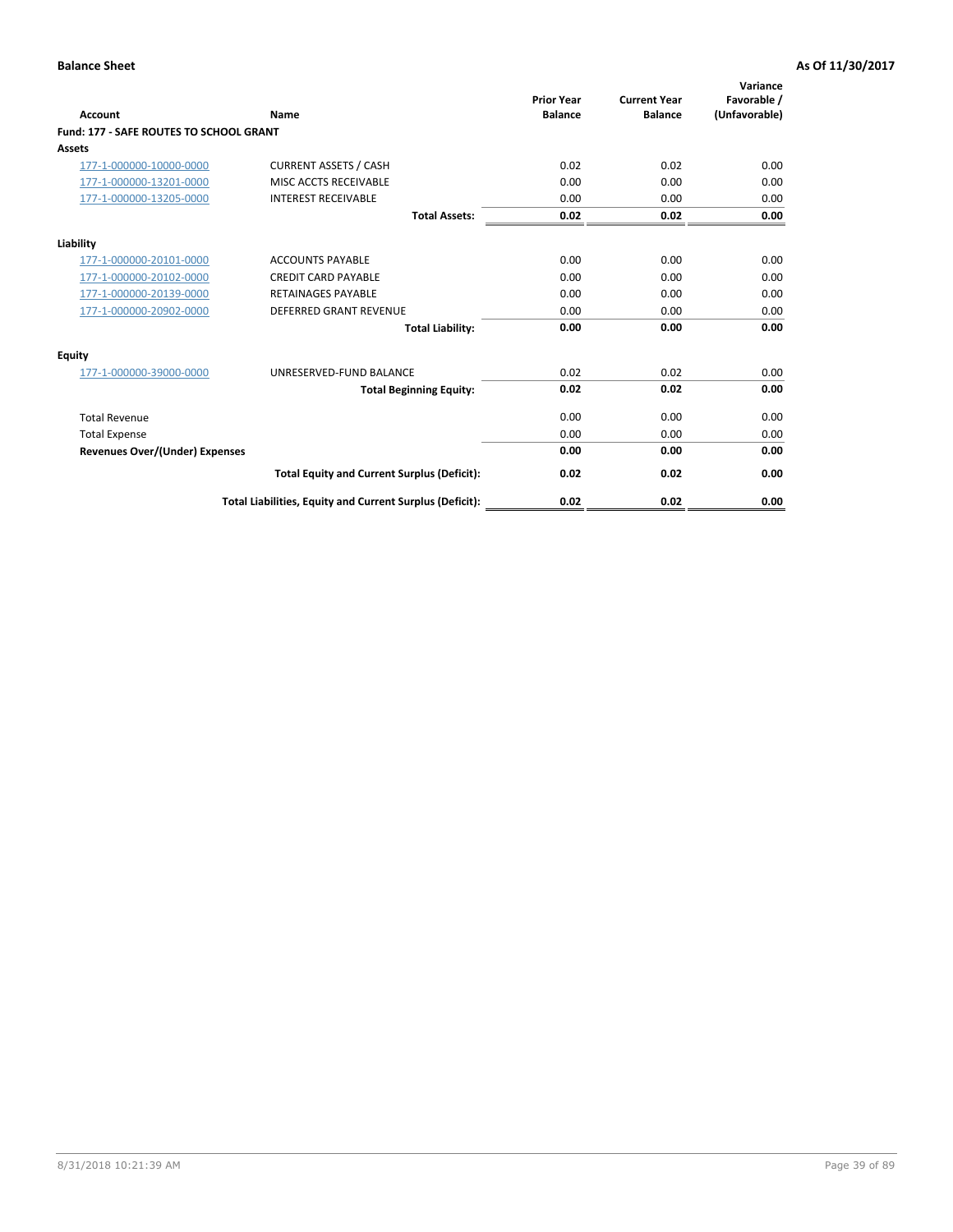| <b>Account</b>                                         | Name                                                     | <b>Prior Year</b><br><b>Balance</b> | <b>Current Year</b><br><b>Balance</b> | Variance<br>Favorable /<br>(Unfavorable) |
|--------------------------------------------------------|----------------------------------------------------------|-------------------------------------|---------------------------------------|------------------------------------------|
| Fund: 190 - FIXED ASSETS                               |                                                          |                                     |                                       |                                          |
| Assets                                                 |                                                          |                                     |                                       |                                          |
| 190-1-000000-10000-0000                                | <b>CURRENT ASSETS / CASH</b>                             | 0.00                                | 4,781,218.73                          | 4,781,218.73                             |
| 190-1-000000-16001-0000                                | FIXED ASSETS / LAND                                      | 4,307,194.43                        | 4,301,719.07                          | $-5,475.36$                              |
| 190-1-000000-16002-0000                                | FIXED ASSETS / IMPROVMENTS-NON BUILDI                    | 8,469,732.94                        | 9,547,720.27                          | 1,077,987.33                             |
| 190-1-000000-16003-0000                                | ACCUM DEPR / IMPROVEMENTS- NON BUIL                      | $-3,726,578.80$                     | -4,009,937.54                         | -283,358.74                              |
| 190-1-000000-16004-0000                                | FIXED ASSETS / BUILDINGS                                 | 23,546,304.14                       | 17,535,682.21                         | $-6,010,621.93$                          |
| 190-1-000000-16005-0000                                | <b>ACCUM DEPR / BUILDINGS</b>                            | $-8,088,355.86$                     | $-6,682,343.79$                       | 1,406,012.07                             |
| 190-1-000000-16109-0000                                | FIXED ASSETS / INFRASTRUCTURE                            | 36,030,072.95                       | 39,600,292.98                         | 3,570,220.03                             |
| 190-1-000000-16110-0000                                | ACCUM DEPR / INFRASTRUCTURE                              | $-16,666,333.14$                    | $-17,212,975.22$                      | $-546,642.08$                            |
| 190-1-000000-16201-0000                                | FIXED ASSETS / MACHINERY AND EQUIPMEN                    | 6,025,139.41                        | 6,435,884.14                          | 410,744.73                               |
| 190-1-000000-16202-0000                                | ACCUM DEPR / MACHINERY AND EQUIPMEI                      | -4,273,806.33                       | -4,533,779.36                         | -259,973.03                              |
| 190-1-000000-16205-0000                                | FIXED ASSETS / SEIZURE FUNDED VEHICLES                   | 109,736.85                          | 109,736.85                            | 0.00                                     |
| 190-1-000000-16206-0000                                | ACCUM DEPR / SEIZURE FUNDED VEHICLES                     | $-76,797.54$                        | $-86,047.91$                          | $-9,250.37$                              |
| 190-1-000000-16301-0000                                | FIXED ASSETS / C W I P                                   | 5,434,233.92                        | 7,494,769.94                          | 2,060,536.02                             |
|                                                        | <b>Total Assets:</b>                                     | 51,090,542.97                       | 57,281,940.37                         | 6,191,397.40                             |
| Liability                                              |                                                          |                                     |                                       |                                          |
| 190-1-000000-20101-0000                                | <b>ACCOUNTS PAYABLE</b>                                  | 0.00                                | 0.00                                  | 0.00                                     |
| 190-1-000000-20102-0000                                | <b>CREDIT CARD PAYABLE</b>                               | 0.00                                | 0.00                                  | 0.00                                     |
| 190-1-000000-27001-0000                                | CONTRIBUTED CAPITAL / DEVELOPERS                         | 7,196,125.29                        | 7,196,125.29                          | 0.00                                     |
| 190-1-000000-27101-0000                                | INVESTMENT IN GFA / GENERAL FUND                         | 2,194,657.07                        | 2,194,657.07                          | 0.00                                     |
| 190-1-000000-27102-0000                                | SPECIAL REVENUE FUNDS                                    | 4,861,998.29                        | 4,861,998.29                          | 0.00                                     |
| 190-1-000000-27103-0000                                | <b>GENERAL CIP FUND</b>                                  | 55,066,479.06                       | 62,287,009.22                         | -7,220,530.16                            |
| 190-1-000000-27104-0000                                | PROPRIETARY FUNDS                                        | 13,885,324.34                       | 13,885,324.34                         | 0.00                                     |
| 190-1-000000-27105-0000                                | <b>INTERNAL SERVICE FUNDS</b>                            | 0.00                                | 0.00                                  | 0.00                                     |
| 190-1-000000-27106-0000                                | <b>EXPENDABLE TRUST FUNDS</b>                            | 0.00                                | 0.00                                  | 0.00                                     |
| 190-1-000000-27107-0000                                | INVESTMENT IN GFA / SEIZURE FUNDS                        | 127,680.68                          | 127,680.68                            | 0.00                                     |
| 190-1-000000-27108-0000                                | INVESTMENT IN GFA / FIRE DEPARTMEN                       | 0.00                                | 0.00                                  | 0.00                                     |
| 190-1-000000-27109-0000                                | PARKS & RECREATION DEPT                                  | 0.00                                | 0.00                                  | 0.00                                     |
|                                                        | INVESTMENT IN GFA / 4A EDC                               | 524,560.49                          | 524,560.49                            | 0.00                                     |
| 190-1-000000-27110-0000                                |                                                          |                                     |                                       | 0.00                                     |
| 190-1-000000-27201-0000                                | CAFR USE / MUNICIPAL BUILDINGS                           | 1,862,037.81                        | 1,862,037.81                          |                                          |
| 190-1-000000-27202-0000                                | CAFR USE / OTHER GENERAL GOVERNMEN                       | 363,987.04                          | 363,987.04                            | 0.00                                     |
| 190-1-000000-27203-0000                                | CAFR USE / POLICE PROTECTION                             | 1,742,383.46                        | 1,742,383.46                          | 0.00                                     |
| 190-1-000000-27204-0000                                | CAFR USE / FIRE PROTECTION                               | 2,609,936.84                        | 2,609,936.84                          | 0.00                                     |
| 190-1-000000-27205-0000                                | CAFR USE / PUBLIC WORKS                                  | 2,509,263.59                        | 2,509,263.59                          | 0.00                                     |
| 190-1-000000-27206-0000                                | CAFR USE / LIBRARIES                                     | 2,147,054.00                        | 2,147,054.00                          | 0.00                                     |
| 190-1-000000-27207-0000                                | CAFR USE / RECREATION                                    | 4,153,623.63                        | 4,153,623.63                          | 0.00                                     |
| 190-1-000000-27208-0000                                | CAFR USE / CEMETERY                                      | 246,894.00                          | 246,894.00                            | 0.00                                     |
| 190-1-000000-27209-0000                                | CAFR USE / EXCHANGE BUILDING                             | 6,053,703.29                        | 6,053,703.29                          | 0.00                                     |
| 190-1-000000-27210-0000                                | CAFR USE / INVESTMENT IN GFA                             | -21,688,883.66                      | $-21,688,883.66$                      | 0.00                                     |
| 190-1-000000-27301-0000                                | DONATIONS/GRANTS                                         | 2,092,706.06                        | 2,478,141.06                          | -385,435.00                              |
|                                                        | <b>Total Liability:</b>                                  | 85,949,531.28                       | 93,555,496.44                         | -7,605,965.16                            |
| <b>Equity</b>                                          |                                                          |                                     |                                       |                                          |
| 190-1-000000-39000-0000                                | UNRESERVED-FUND BALANCE                                  | -34,858,988.31                      | -36,273,556.07                        | $-1,414,567.76$                          |
|                                                        | <b>Total Beginning Equity:</b>                           | -34,858,988.31                      | -36,273,556.07                        | -1,414,567.76                            |
|                                                        |                                                          |                                     |                                       |                                          |
| <b>Total Expense</b><br>Revenues Over/(Under) Expenses |                                                          | 0.00<br>0.00                        | 0.00<br>0.00                          | 0.00<br>0.00                             |
|                                                        | <b>Total Equity and Current Surplus (Deficit):</b>       | -34,858,988.31                      | -36,273,556.07                        | -1,414,567.76                            |
|                                                        |                                                          |                                     |                                       |                                          |
|                                                        | Total Liabilities, Equity and Current Surplus (Deficit): | 51,090,542.97                       | 57,281,940.37                         | 6,191,397.40                             |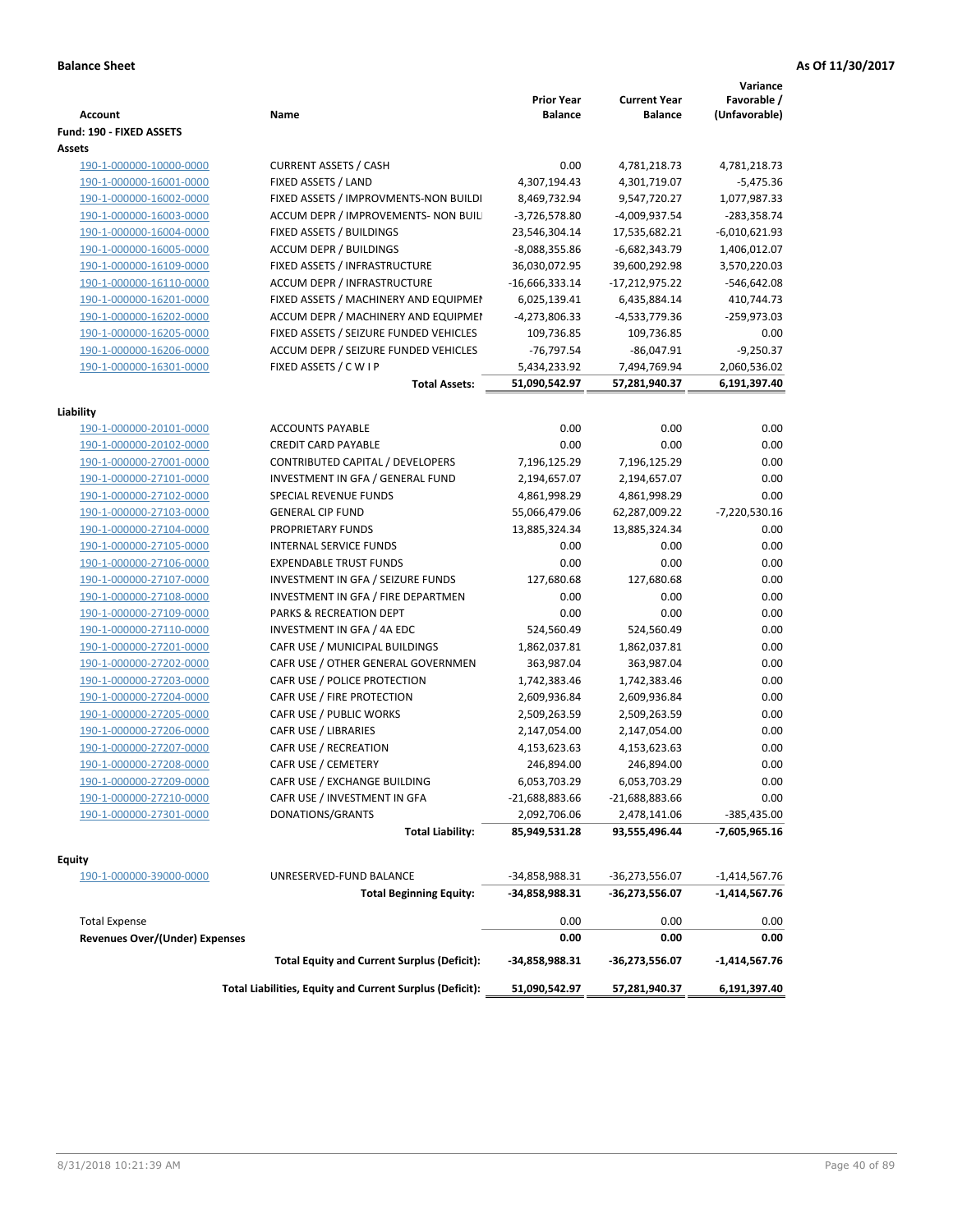| <b>Account</b>                 | Name                                                     | <b>Prior Year</b><br><b>Balance</b> | <b>Current Year</b><br><b>Balance</b> | Variance<br>Favorable /<br>(Unfavorable) |
|--------------------------------|----------------------------------------------------------|-------------------------------------|---------------------------------------|------------------------------------------|
| <b>Fund: 191 - DEBT</b>        |                                                          |                                     |                                       |                                          |
| <b>Assets</b>                  |                                                          |                                     |                                       |                                          |
| 191-1-000000-12101-0000        | <b>BOND ISSUANCE COSTS</b>                               | 0.00                                | 0.00                                  | 0.00                                     |
| 191-1-000000-12201-0000        | DEFERRED CHARGES / BOND DISCOUNT                         | $-1,044,044.26$                     | $-1,016,547.95$                       | 27,496.31                                |
| 191-1-000000-14101-0000        | WTR/WWTR UTILITY FUND                                    | 0.00                                | 0.00                                  | 0.00                                     |
| 191-1-000000-17101-0000        | LONG-TERM DEBT / AMT TO BE PROVIDE                       | 4,610,016.37                        | 453,446.27                            | $-4,156,570.10$                          |
|                                | <b>Total Assets:</b>                                     | 3,565,972.11                        | $-563, 101.68$                        | -4,129,073.79                            |
| Liability                      |                                                          |                                     |                                       |                                          |
| 191-1-000000-20102-0000        | <b>CREDIT CARD PAYABLE</b>                               | 0.00                                | 0.00                                  | 0.00                                     |
| 191-1-000000-22002-0000        | VACATION/SICK PAYABLE                                    | 1,631,580.90                        | 1,548,415.51                          | 83,165.39                                |
| 191-1-000000-26001-0000        | <b>COMPENSATED ABSENCES PAY</b>                          | 1,574,930.61                        | 1,574,354.03                          | 576.58                                   |
| 191-1-000000-26003-0000        | EXCESS SALES TAX DUE TO STATE OF TEXAS                   | 3,223,783.60                        | 3,045,688.20                          | 178,095.40                               |
| 191-1-000000-26101-0000        | <b>GENERAL OBLIG BONDS PAY</b>                           | 37,819,000.00                       | 33,926,000.00                         | 3,893,000.00                             |
| 191-1-000000-26103-0000        | DEFERRED LOSS/DEFEASEMENT                                | $-843,796.95$                       | 71,619.09                             | $-915,416.04$                            |
| 191-1-000000-26104-0000        | <b>ACCRETED INTEREST</b>                                 | 165,929.14                          | 164,196.41                            | 1,732.73                                 |
| 191-1-000000-26105-0000        | INV NET OF RELATED DEBT                                  | -34,384,329.59                      | -34,384,329.59                        | 0.00                                     |
| 191-1-000000-26106-0000        | <b>RESTRICTED DEBT SERVICE</b>                           | 621,308.00                          | 621,308.00                            | 0.00                                     |
|                                | <b>Total Liability:</b>                                  | 9,808,405.71                        | 6,567,251.65                          | 3,241,154.06                             |
| Equity                         |                                                          |                                     |                                       |                                          |
| 191-1-000000-39000-0000        | UNRESERVED-FUND BALANCE                                  | $-6,242,433.60$                     | $-7,130,353.33$                       | -887,919.73                              |
|                                | <b>Total Beginning Equity:</b>                           | $-6,242,433.60$                     | $-7,130,353.33$                       | $-887,919.73$                            |
| <b>Total Expense</b>           |                                                          | 0.00                                | 0.00                                  | 0.00                                     |
| Revenues Over/(Under) Expenses |                                                          | 0.00                                | 0.00                                  | 0.00                                     |
|                                | <b>Total Equity and Current Surplus (Deficit):</b>       | $-6,242,433.60$                     | $-7,130,353.33$                       | $-887,919.73$                            |
|                                | Total Liabilities, Equity and Current Surplus (Deficit): | 3,565,972.11                        | $-563, 101.68$                        | -4,129,073.79                            |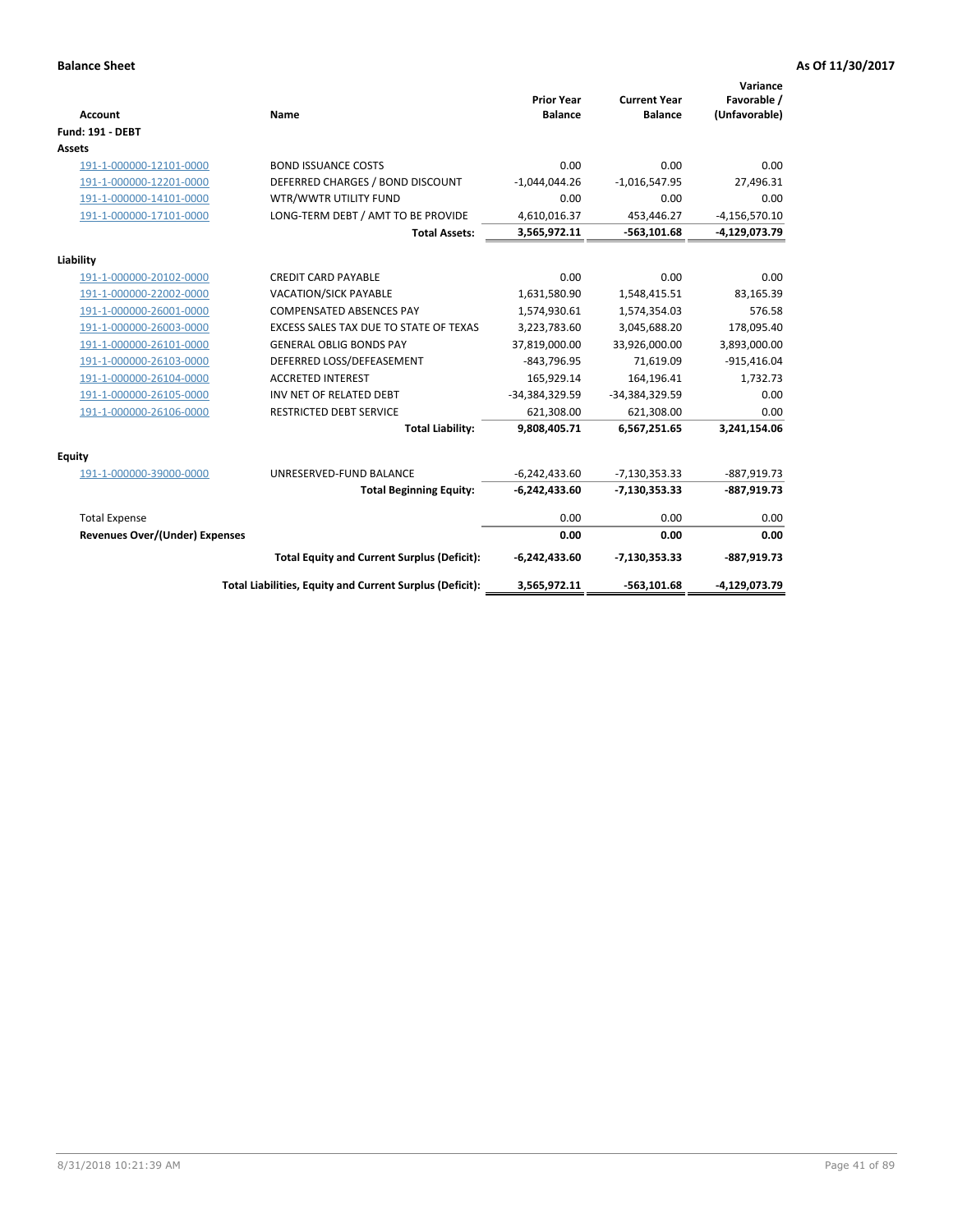|                                                    |                                                                      | <b>Prior Year</b> | <b>Current Year</b>    | Variance<br>Favorable / |
|----------------------------------------------------|----------------------------------------------------------------------|-------------------|------------------------|-------------------------|
| <b>Account</b>                                     | Name                                                                 | <b>Balance</b>    | <b>Balance</b>         | (Unfavorable)           |
| Fund: 192 - PAYROLL CLEARING<br>Assets             |                                                                      |                   |                        |                         |
| 192-1-000000-10000-0000                            | <b>CURRENT ASSETS / CASH</b>                                         | 460,563.68        | 406,863.39             | $-53,700.29$            |
| 192-1-000000-13201-0000                            | MISC ACCTS RECEIVABLE                                                | 1,482.18          | 0.00                   | $-1,482.18$             |
| 192-1-000000-13203-0000                            | NON-CURRENT ASSETS / PREPAYMENTS                                     | 0.00              | 0.00                   | 0.00                    |
| 192-1-000000-13205-0000                            | <b>INTEREST RECEIVABLE</b>                                           | 0.00              | 0.00                   | 0.00                    |
|                                                    | <b>Total Assets:</b>                                                 | 462,045.86        | 406,863.39             | $-55,182.47$            |
|                                                    |                                                                      |                   |                        |                         |
| Liability                                          |                                                                      |                   |                        |                         |
| 192-1-000000-20101-0000                            | <b>ACCOUNTS PAYABLE</b>                                              | $-7,436.78$       | 39,043.66              | $-46,480.44$            |
| 192-1-000000-20102-0000                            | <b>CREDIT CARD PAYABLE</b>                                           | 0.00              | 0.00                   | 0.00                    |
| 192-1-000000-20103-0000                            | ACCRUED ACCOUNTS PAYABLE<br>SALARIES PAYABLE                         | 0.00<br>0.00      | 0.00<br>0.00           | 0.00<br>0.00            |
| 192-1-000000-22001-0000<br>192-1-000000-22002-0000 | VACATION/SICK PAYABLE                                                | 0.00              | 0.00                   | 0.00                    |
| 192-1-000000-22101-0000                            | TAXES - FEDERAL WITHHOLDING                                          | 0.00              | 0.00                   | 0.00                    |
| 192-1-000000-22102-0000                            | <b>TAXES - FICA</b>                                                  | 0.00              | 0.00                   | 0.00                    |
| 192-1-000000-22103-0000                            | <b>TAXES - MEDICARE</b>                                              | 0.00              | 0.00                   | 0.00                    |
| 192-1-000000-22201-0000                            | <b>INS - AFLAC</b>                                                   | 9,398.54          | $-112.97$              | 9,511.51                |
| 192-1-000000-22202-0000                            | <b>INS - LIFE INSURANCE</b>                                          | 0.00              | 0.00                   | 0.00                    |
| 192-1-000000-22203-0000                            | INS - CITY EMPLOYEE PORTION                                          | 0.00              | 0.00                   | 0.00                    |
| 192-1-000000-22204-0000                            | INS - GEUS EMPLOYEE PORTION                                          | 0.00              | 0.00                   | 0.00                    |
| 192-1-000000-22205-0000                            | INS - CITY EMPL-FLEXCARD                                             | 19,919.40         | $-8,077.24$            | 27,996.64               |
| 192-1-000000-22206-0000                            | INS - CITY EMPL-DEPENDENT CARE                                       | 0.00              | 0.00                   | 0.00                    |
| 192-1-000000-22207-0000                            | INS - GEUS EMPL-HEALTH CARE                                          | 0.00              | 0.00                   | 0.00                    |
| 192-1-000000-22208-0000                            | INS - AMERICAN FIDELITY                                              | 0.00              | 0.00                   | 0.00                    |
| 192-1-000000-22209-0000                            | INS - GEUS EMPL-DEPENDENT CARE                                       | 0.00              | 0.00                   | 0.00                    |
| 192-1-000000-22210-0000                            | INS - CITY EMPLOYEE - OPT OU                                         | 0.00              | 0.00                   | 0.00                    |
| 192-1-000000-22211-0000                            | INS - GEUS EMP - OPT OU                                              | 0.00              | 0.00                   | 0.00                    |
| 192-1-000000-22212-0000                            | <b>INS - VISION PLAN</b>                                             | $-3,342.71$       | $-133.61$              | $-3,209.10$             |
| 192-1-000000-22213-0000                            | INS - AIG CRITICAL CARE                                              | 0.00              | 0.00                   | 0.00                    |
| 192-1-000000-22214-0000                            | INS - AIG ACCIDENT                                                   | 0.00              | 0.00                   | 0.00                    |
| 192-1-000000-22215-0000                            | INS - ALLSTATE CANCER                                                | 0.00              | 0.00                   | 0.00                    |
| 192-1-000000-22216-0000                            | INS - CRITICAL ILLNESS/CHARTIS                                       | 0.00              | 0.00                   | 0.00                    |
| 192-1-000000-22217-0000                            | INS - MUTUAL OF OMAHA                                                | 1,728.84          | $-7,108.65$            | 8,837.49                |
| 192-1-000000-22218-0000                            | INS - TX LIFE                                                        | $-798.81$         | $-18.32$               | $-780.49$               |
| 192-1-000000-22219-0000                            | <b>INS - NEW YORK LIFE</b>                                           | 35.00             | $-5.00$                | 40.00                   |
| 192-1-000000-22220-0000                            | INS - AFLAC CRITICAL INSURANCE                                       | 490.70            | $-102.02$              | 592.72                  |
| 192-1-000000-22223-0000                            | INS - DENTAL PLAN                                                    | 713.73            | $-9,121.57$            | 9,835.30                |
| 192-1-000000-22301-0000                            | <b>RETIREMENT - TMRS</b>                                             | 372,881.48        | 413,563.31             | $-40,681.83$            |
| 192-1-000000-22302-0000                            | RETIREMENT - F R & R                                                 | 50,684.68         | $-13,843.17$           | 64,527.85               |
| 192-1-000000-22303-0000                            | RETIREMENT - NATIONWIDE / PEBSCO                                     | 10,988.29         | $-1,504.38$            | 12,492.67               |
| 192-1-000000-22304-0000                            | RETIREMENT - 401 ICMA RETIREMENT                                     | 0.00              | 0.00                   | 0.00                    |
| 192-1-000000-22305-0000                            | RETIREMENT - VANTAGE CARE PRE-TAX RSP                                | 0.00              | 0.00                   | 0.00                    |
| 192-1-000000-22401-0000                            | <b>GARNISHMENT - TAX LEVY</b>                                        | 0.00              | 0.00                   | 0.00                    |
| 192-1-000000-22402-0000                            | <b>GARNISHMENT - CHILD SUPPORT</b>                                   | 0.00              | 0.00                   | 0.00                    |
| 192-1-000000-22403-0000                            | <b>GARNISHMENT - CHAPTER 13</b><br><b>GARNISHMENT - STUDENT LOAN</b> | 0.00              | 0.00                   | 0.00                    |
| 192-1-000000-22404-0000<br>192-1-000000-22501-0000 |                                                                      | 0.00              | 0.00                   | 0.00                    |
| 192-1-000000-22502-0000                            | <b>CHARITY PAYABLE</b><br>UNITED WAY                                 | 317.00<br>192.50  | $-309.00$<br>$-189.50$ | 626.00<br>382.00        |
| 192-1-000000-22503-0000                            | AMERICAN CANCER SOCIETY                                              | 0.00              | 0.00                   | 0.00                    |
| 192-1-000000-22601-0000                            | PR DEDUCT - SAVINGS BOND                                             | 0.00              | 0.00                   | 0.00                    |
| 192-1-000000-22602-0000                            | PR DEDUCT - CREDIT UNION                                             | 5,953.50          | $-5,402.50$            | 11,356.00               |
| 192-1-000000-22603-0000                            | PR DEDUCT - PRE PAID LEGAL FEE                                       | 142.50            | 184.35                 | $-41.85$                |
| 192-1-000000-22604-0000                            | PR DEDUCT - AUTO LEASE AGREEMENT                                     | 0.00              | 0.00                   | 0.00                    |
| 192-1-000000-22605-0000                            | PR DEDUCT - YMCA                                                     | 178.00            | 0.00                   | 178.00                  |
| 192-1-000000-22606-0000                            | PR DEDUCT - GAC                                                      | 0.00              | 0.00                   | 0.00                    |
| 192-1-000000-22607-0000                            | PR DEDUCT - WEIGHT WATCHERS                                          | 0.00              | 0.00                   | 0.00                    |
| 192-1-000000-22608-0000                            | PR DEDUCT - HUNT REG-FITNESS CTR                                     | 0.00              | 0.00                   | 0.00                    |
| 192-1-000000-22609-0000                            | PR DEDUCT - MISCELLANEOUS                                            | 0.00              | 0.00                   | 0.00                    |
|                                                    |                                                                      |                   |                        |                         |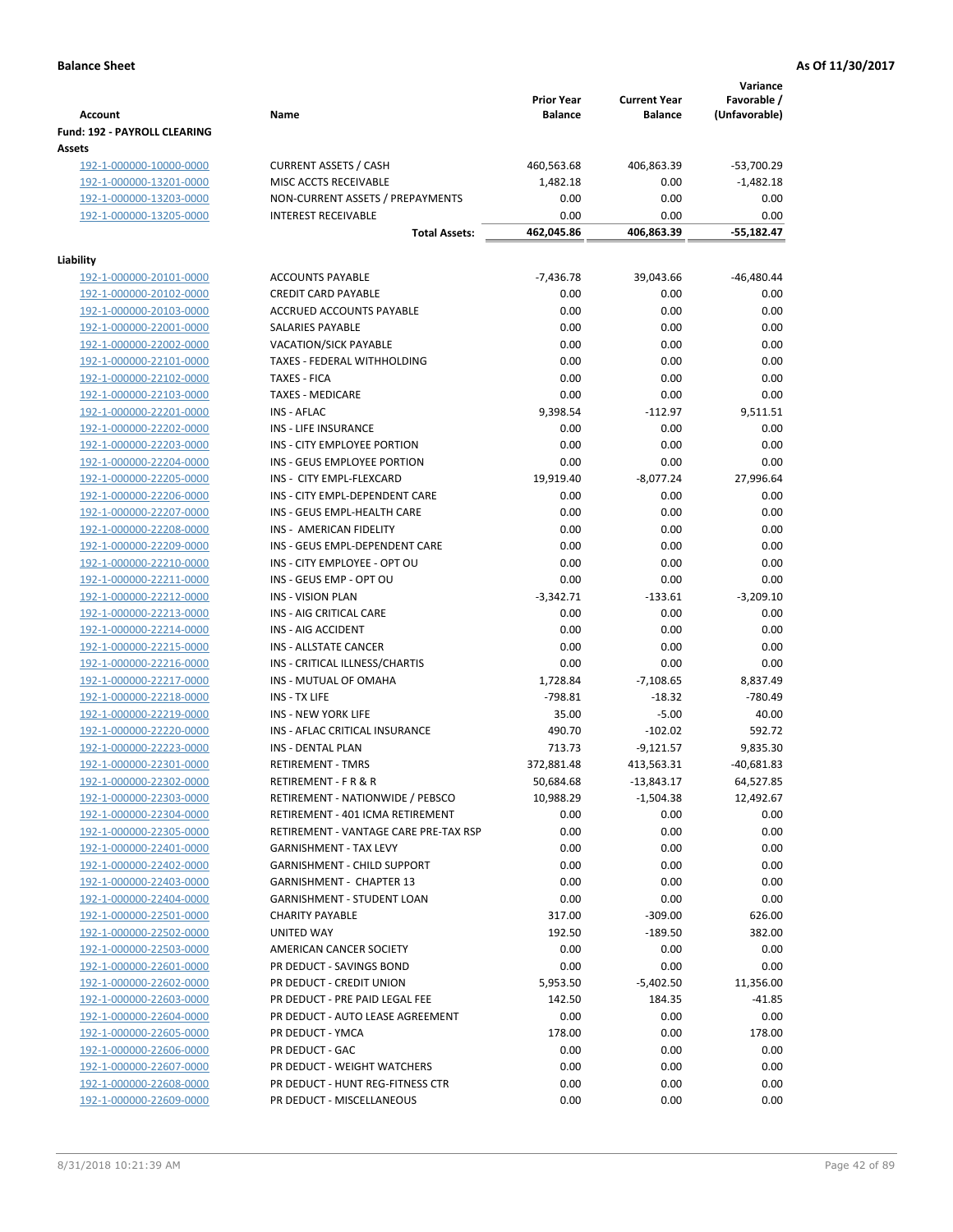| Account                 | Name                                                     | <b>Prior Year</b><br><b>Balance</b> | <b>Current Year</b><br><b>Balance</b> | Variance<br>Favorable /<br>(Unfavorable) |
|-------------------------|----------------------------------------------------------|-------------------------------------|---------------------------------------|------------------------------------------|
| 192-1-000000-22610-0000 | PR DEDUCT - MISC REIMB                                   | 0.00                                | 0.00                                  | 0.00                                     |
| 192-1-000000-22611-0000 | PR DEDUCT - GOLF COURSE FEES                             | 0.00                                | 0.00                                  | 0.00                                     |
| 192-1-000000-22612-0000 | PR DEDUCT - WEARING APPAREL                              | 0.00                                | 0.00                                  | 0.00                                     |
| 192-1-000000-22613-0000 | PR DEDUCT - SNAP FITNESS                                 | 0.00                                | 0.00                                  | 0.00                                     |
|                         | <b>Total Liability:</b>                                  | 462,045.86                          | 406,863.39                            | 55,182.47                                |
| Equity                  |                                                          |                                     |                                       |                                          |
| 192-1-000000-39000-0000 | UNRESERVED-FUND BALANCE                                  | 0.00                                | 0.00                                  | 0.00                                     |
|                         | <b>Total Beginning Equity:</b>                           | 0.00                                | 0.00                                  | 0.00                                     |
|                         | <b>Total Equity and Current Surplus (Deficit):</b>       | 0.00                                | 0.00                                  | 0.00                                     |
|                         | Total Liabilities, Equity and Current Surplus (Deficit): | 462,045.86                          | 406,863.39                            | $-55,182.47$                             |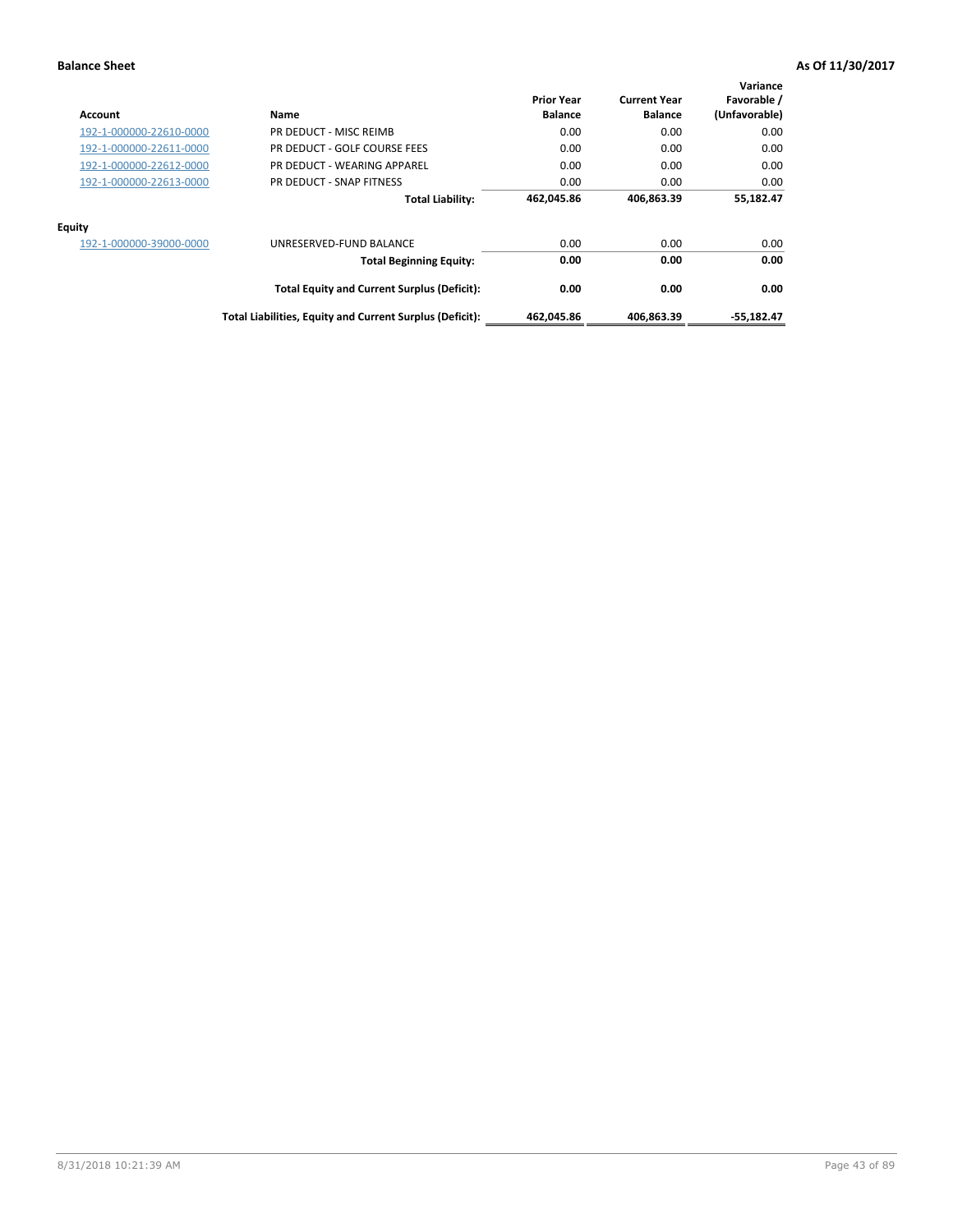|                                     |                                       |                         |                         | Variance              |
|-------------------------------------|---------------------------------------|-------------------------|-------------------------|-----------------------|
|                                     |                                       | <b>Prior Year</b>       | <b>Current Year</b>     | Favorable /           |
| <b>Account</b>                      | Name                                  | <b>Balance</b>          | <b>Balance</b>          | (Unfavorable)         |
| Fund: 200 - WATER / WASTEWATER FUND |                                       |                         |                         |                       |
| Assets                              |                                       |                         |                         |                       |
| 200-2-000000-10000-0000             | <b>CURRENT ASSETS / CASH</b>          | 5,750,393.93            | 4,265,314.15            | $-1,485,079.78$       |
| 200-2-000000-12101-0000             | <b>BOND ISSUANCE COSTS</b>            | 0.00                    | 0.00                    | 0.00                  |
| 200-2-000000-12201-0000             | DEFERRED CHARGES / BOND DISCOUNT      | $-40,463.35$            | $-35,109.18$            | 5,354.17              |
| 200-2-000000-13000-0000             | <b>CUSTOMER ACCTS RECEIVABLE</b>      | 416,005.41              | 381,039.91              | $-34,965.50$          |
| 200-2-000000-13001-0000             | NON CURRENT CUSTOMER ACCTS RECEIVAE   | 161,745.56              | 180,709.12              | 18,963.56             |
| 200-2-000000-13002-0000             | ALLOW FOR UNCOLLECT REC               | $-180,628.30$           | $-173,530.63$           | 7,097.67              |
| 200-2-000000-13003-0000             | UNBILLED YEAR-END ACCRUAL             | 993,472.42              | 1,046,691.01            | 53,218.59             |
| 200-2-000000-13004-0000             | <b>WASTE HAULER RECEIVABLE</b>        | 29,160.60               | 36,864.10               | 7,703.50              |
| 200-2-000000-13007-0000             | <b>RETURNED CHECKS</b>                | 0.00                    | 0.00                    | 0.00                  |
| 200-2-000000-13010-0000             | <b>CADDO MILLS</b>                    | 0.00                    | 0.00                    | 0.00                  |
| 200-2-000000-13201-0000             | MISC ACCTS RECEIVABLE                 | 1,458.88                | 0.00                    | $-1,458.88$           |
| 200-2-000000-13202-0000             | <b>EMPLOYEE ADVANCES</b>              | 0.00                    | 0.00                    | 0.00                  |
| 200-2-000000-13203-0000             | NON-CURRENT ASSETS / PREPAYMENTS      | 0.00                    | 0.00                    | 0.00                  |
| 200-2-000000-13205-0000             | <b>INTEREST RECEIVABLE</b>            | 0.00                    | 0.00                    | 0.00                  |
| 200-2-000000-14001-0000             | DUE FROM / GENERAL FUND               | 0.00                    | 0.00                    | 0.00                  |
| 200-2-000000-14040-0000             | <b>GENERAL CIP / GENERAL CIP</b>      | 0.00                    | 0.00                    | 0.00                  |
| 200-2-000000-14120-0000             | DUE FROM UTILITY CIP                  | 38,336,026.85           | 38,336,026.85           | 0.00                  |
| 200-2-000000-15401-0000             | <b>INVENTORIES / WATER STOCK</b>      | 246,658.19              | 255,981.59              | 9,323.40              |
| 200-2-000000-15501-0000             | <b>INVENTORIES / WASTEWATER STOCK</b> | 37,303.62               | 37,338.12               | 34.50                 |
| 200-2-000000-16001-0000             | FIXED ASSETS / LAND                   | 685,983.11              | 685,983.11              | 0.00                  |
| 200-2-000000-16002-0000             | FIXED ASSETS / IMPROVMENTS-NON BUILDI | 5,396,182.49            | 5,396,182.49            | 0.00                  |
| 200-2-000000-16003-0000             | ACCUM DEPR / IMPROVEMENTS-NON BUILL   | $-1,804,747.08$         | -1,997,080.68           | -192,333.60           |
| 200-2-000000-16004-0000             | FIXED ASSETS / BUILDINGS              | 23,420,073.36           | 23,420,750.92           | 677.56                |
| 200-2-000000-16005-0000             | <b>ACCUM DEPR / BUILDINGS</b>         | $-1,845,303.04$         | $-2,311,101.08$         | $-465,798.04$         |
| 200-2-000000-16006-0000             | FIXED ASSETS / FILTRATION PLANT       | 10,529,295.00           | 10,529,295.00           | 0.00                  |
| 200-2-000000-16007-0000             | ACCUM DEPR / FILTRATION PLANT         | -6,841,360.24           | -7,053,202.00           | $-211,841.76$         |
| 200-2-000000-16008-0000             | FIXED ASSETS / WATER RECLAMATION PLAN | 7,272,907.47            | 7,272,907.47            | 0.00                  |
| 200-2-000000-16009-0000             | ACCUM DEPR / WATER RECLAMATION PLAN   | -5,958,539.29           | $-6,134,209.96$         | $-175,670.67$         |
| 200-2-000000-16101-0000             | FIXED ASSETS / WATER MAINS            | 19,560,838.81           | 19,766,398.81           | 205,560.00            |
| 200-2-000000-16102-0000             | <b>ACCUM DEPR / WATER MAINS</b>       | -9,312,839.49           | -9,722,167.22           | -409,327.73           |
| 200-2-000000-16103-0000             | FIXED ASSETS / SANITARY SEWERS        | 25,544,578.76           | 25,724,453.76           | 179,875.00            |
| 200-2-000000-16104-0000             | <b>ACCUM DEPR / SANITARY SEWERS</b>   | -10,208,802.70          | $-10,787,201.06$        | -578,398.36           |
| 200-2-000000-16105-0000             | FIXED ASSETS / RESERVOIRS & TANKS     | 1,023,525.00            | 1,023,525.00            | 0.00                  |
| 200-2-000000-16106-0000             | ACCUM DEPR / RESERVOIRS & TANKS       | $-805,299.50$           | $-814,273.58$           | $-8,974.08$           |
| 200-2-000000-16107-0000             | FIXED ASSETS / PUMP STATIONS          | 366,796.61              | 366,796.61              | 0.00                  |
| 200-2-000000-16108-0000             | <b>ACCUM DEPR / PUMP STATIONS</b>     | -279,980.46             | $-293,979.25$           | $-13,998.79$          |
| 200-2-000000-16201-0000             | FIXED ASSETS / MACHINERY AND EQUIPMEN | 2,909,732.82            | 3,008,111.91            | 98,379.09             |
| 200-2-000000-16202-0000             | ACCUM DEPR / MACHINERY AND EQUIPMEI   |                         |                         |                       |
| 200-2-000000-16301-0000             | FIXED ASSETS / C W I P                | $-1,389,601.03$<br>0.00 | $-1,524,807.11$<br>0.00 | $-135,206.08$<br>0.00 |
| 200-2-000000-17501-0000             | <b>EMPLOYEE CONTRIBUTIONS</b>         |                         | 157,273.00              |                       |
|                                     |                                       | 143,748.00              |                         | 13,525.00             |
| 200-2-000000-17504-0000             | <b>INVESTMENT RETURN</b>              | 670,725.00              | 495,876.00              | $-174,849.00$         |
| 200-2-000000-17508-0000             | EXPERIENCE DIFFERENCE- OUTFLOW        | 13,590.00               | 8,729.00                | $-4,861.00$           |
| 200-2-000000-17509-0000             | <b>EXPERIENCE DIFFERENCE - INFLOW</b> | 0.00                    | $-57,790.00$            | $-57,790.00$          |
| 200-2-000000-17520-0000             | <b>ASSUMPTION CHANGES</b>             | 178,221.00              | 116,123.00              | $-62,098.00$          |
|                                     | <b>Total Assets:</b>                  | 105,020,858.41          | 101,607,919.18          | -3,412,939.23         |
| Liability                           |                                       |                         |                         |                       |
| 200-2-000000-20101-0000             | <b>ACCOUNTS PAYABLE</b>               | 8,513.00                | 0.00                    | 8,513.00              |
| 200-2-000000-20102-0000             | <b>CREDIT CARD PAYABLE</b>            | 0.00                    | 0.00                    | 0.00                  |
| 200-2-000000-20103-0000             | ACCRUED ACCOUNTS PAYABLE              | 10,000.00               | 10,000.00               | 0.00                  |
| 200-2-000000-20104-0000             | <b>ESCHEATED LIABILITY</b>            | 0.00                    | 0.00                    | 0.00                  |
| 200-2-000000-20109-0000             | <b>GENERAL OBLIG BONDS PAY</b>        | 1,361,000.00            | 1,393,000.00            | $-32,000.00$          |
| 200-2-000000-20110-0000             | REVENUE BONDS PAYABLE                 | 925,000.00              | 945,000.00              | $-20,000.00$          |
| 200-2-000000-20112-0000             | ACCRUED INTEREST PAYABLE              | 77,667.06               | 77,667.38               | $-0.32$               |
| 200-2-000000-20125-0000             | SALES TAX PAYABLE / IN THE CITY       | 0.00                    | 0.00                    | 0.00                  |
| 200-2-000000-20139-0000             | RETAINAGES PAYABLE                    | 0.00                    | 0.00                    | 0.00                  |
| 200-2-000000-20141-0000             | <b>TELEPHONE CLEARING</b>             | 0.01                    | 0.01                    | 0.00                  |
|                                     |                                       |                         |                         |                       |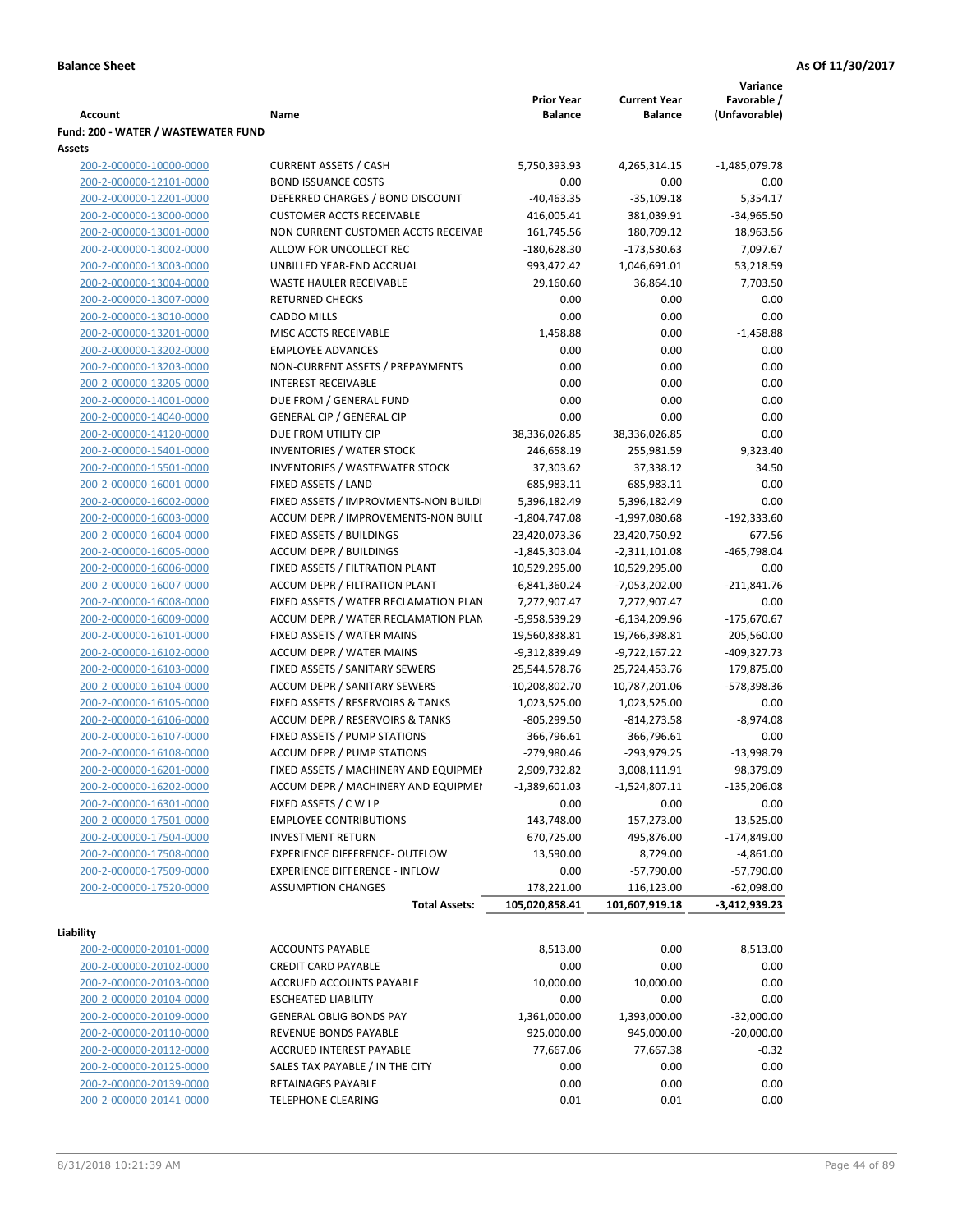|                                       |                                                          |                                     |                                       | Variance                     |
|---------------------------------------|----------------------------------------------------------|-------------------------------------|---------------------------------------|------------------------------|
| <b>Account</b>                        | Name                                                     | <b>Prior Year</b><br><b>Balance</b> | <b>Current Year</b><br><b>Balance</b> | Favorable /<br>(Unfavorable) |
| 200-2-000000-20160-0000               | <b>UNAPPLIED CREDIT</b>                                  | 0.00                                | 0.00                                  | 0.00                         |
| 200-2-000000-21001-0000               | <b>GENERAL FUND / GENERAL FUND</b>                       | 0.00                                | 0.00                                  | 0.00                         |
| 200-2-000000-21101-0000               | ENTERPRISE / WTR/WWTR UTILITY FUND                       | 0.00                                | 0.00                                  | 0.00                         |
| 200-2-000000-22001-0000               | <b>SALARIES PAYABLE</b>                                  | 72,876.25                           | 79,792.91                             | $-6,916.66$                  |
| 200-2-000000-22002-0000               | VACATION/SICK PAYABLE                                    | 184,856.65                          | 164,567.04                            | 20,289.61                    |
| 200-2-000000-23001-0000               | <b>CAPITAL LEASE PAYABLE</b>                             | 0.00                                | 0.00                                  | 0.00                         |
| 200-2-000000-24001-0000               | O/S CHECKS PAYABLE                                       | 0.00                                | 0.00                                  | 0.00                         |
| 200-2-000000-24002-0000               | <b>CUSTOMER DEPOSITS</b>                                 | 625,984.39                          | 749,205.93                            | $-123,221.54$                |
| 200-2-000000-24003-0000               | <b>CUSTOMER OVERPMT SUSPENSE</b>                         | 64,605.08                           | 75,183.34                             | $-10,578.26$                 |
| 200-2-000000-24004-0000               | <b>INTEREST PAYABLE ON DEP</b>                           | 0.00                                | 0.00                                  | 0.00                         |
| 200-2-000000-24005-0000               | <b>ACCRUED INT PAY ON DEP</b>                            | 0.00                                | 0.00                                  | 0.00                         |
| 200-2-000000-24006-0000               | <b>AWAITING CUSTOMER SETUP</b>                           | 1,955.61                            | 1,955.61                              | 0.00                         |
| 200-2-000000-24007-0000               | <b>BILLED DEPOSITS SUSPENSE</b>                          | 0.00                                | 0.00                                  | 0.00                         |
| 200-2-000000-26001-0000               | <b>COMPENSATED ABSENCES PAY</b>                          | 238,102.66                          | 253,640.85                            | $-15,538.19$                 |
| 200-2-000000-26101-0000               | <b>GENERAL OBLIG BONDS PAY</b>                           | 8,846,000.00                        | 7,453,000.00                          | 1,393,000.00                 |
| 200-2-000000-26102-0000               | <b>REVENUE BONDS PAYABLE</b>                             | 14,145,000.00                       | 13,200,000.00                         | 945,000.00                   |
| 200-2-000000-26103-0000               | DEFERRED LOSS/DEFEASEMENT                                | $-317,889.28$                       | $-272,476.43$                         | $-45,412.85$                 |
| 200-2-000000-27001-0000               | <b>CONTRIBUTED CAPITAL</b>                               | 0.00                                | 0.00                                  | 0.00                         |
| 200-2-000000-27002-0000               | CONTRIBUTED CAPITAL / DEVELOPERS                         | 0.00                                | 0.00                                  | 0.00                         |
| 200-2-000000-29300-0000               | <b>ENCUMBRANCE SUMMARY</b>                               | 0.00                                | 0.00                                  | 0.00                         |
| 200-2-000000-29400-0100               | RESERVED ACCOUNT / ENCUMBRANCES                          | 0.00                                | 0.00                                  | 0.00                         |
| 200-2-000000-29999-0000               | NET PENSION LIABILITY                                    | 1,133,409.00                        | 1,077,764.00                          | 55,645.00                    |
| 200-2-000000-92080-0000               | <b>GLTDAG</b>                                            | 0.00                                | 0.00                                  | 0.00                         |
|                                       | <b>Total Liability:</b>                                  | 27,377,080.43                       | 25,208,300.64                         | 2,168,779.79                 |
| <b>Equity</b>                         |                                                          |                                     |                                       |                              |
| 200-2-000000-39000-0000               | UNRESERVED-FUND BALANCE                                  | 0.00                                | 0.00                                  | 0.00                         |
| 200-2-000000-39100-0000               | UNRESERVED-RET. EARNINGS                                 | 77,527,044.89                       | 75,815,422.17                         | $-1,711,622.72$              |
| 200-2-000000-39150-0000               | RESERVED-RET. EARNINGS                                   | 0.00                                | 0.00                                  | 0.00                         |
| 200-2-000000-39500-0000               | <b>NET POSITION - PENSION</b>                            | $-965.00$                           | $-965.00$                             | 0.00                         |
|                                       | <b>Total Beginning Equity:</b>                           | 77,526,079.89                       | 75,814,457.17                         | $-1,711,622.72$              |
| <b>Total Revenue</b>                  |                                                          | 2,144,884.02                        | 2,358,286.88                          | 213,402.86                   |
| <b>Total Expense</b>                  |                                                          | 2,027,185.93                        | 1,773,125.50                          | 254,060.43                   |
| <b>Revenues Over/(Under) Expenses</b> |                                                          | 117,698.09                          | 585,161.38                            | 467,463.29                   |
|                                       | <b>Total Equity and Current Surplus (Deficit):</b>       | 77,643,777.98                       | 76,399,618.55                         | $-1,244,159.43$              |
|                                       | Total Liabilities, Equity and Current Surplus (Deficit): | 105,020,858.41                      | 101,607,919.19                        | $-3,412,939.22$              |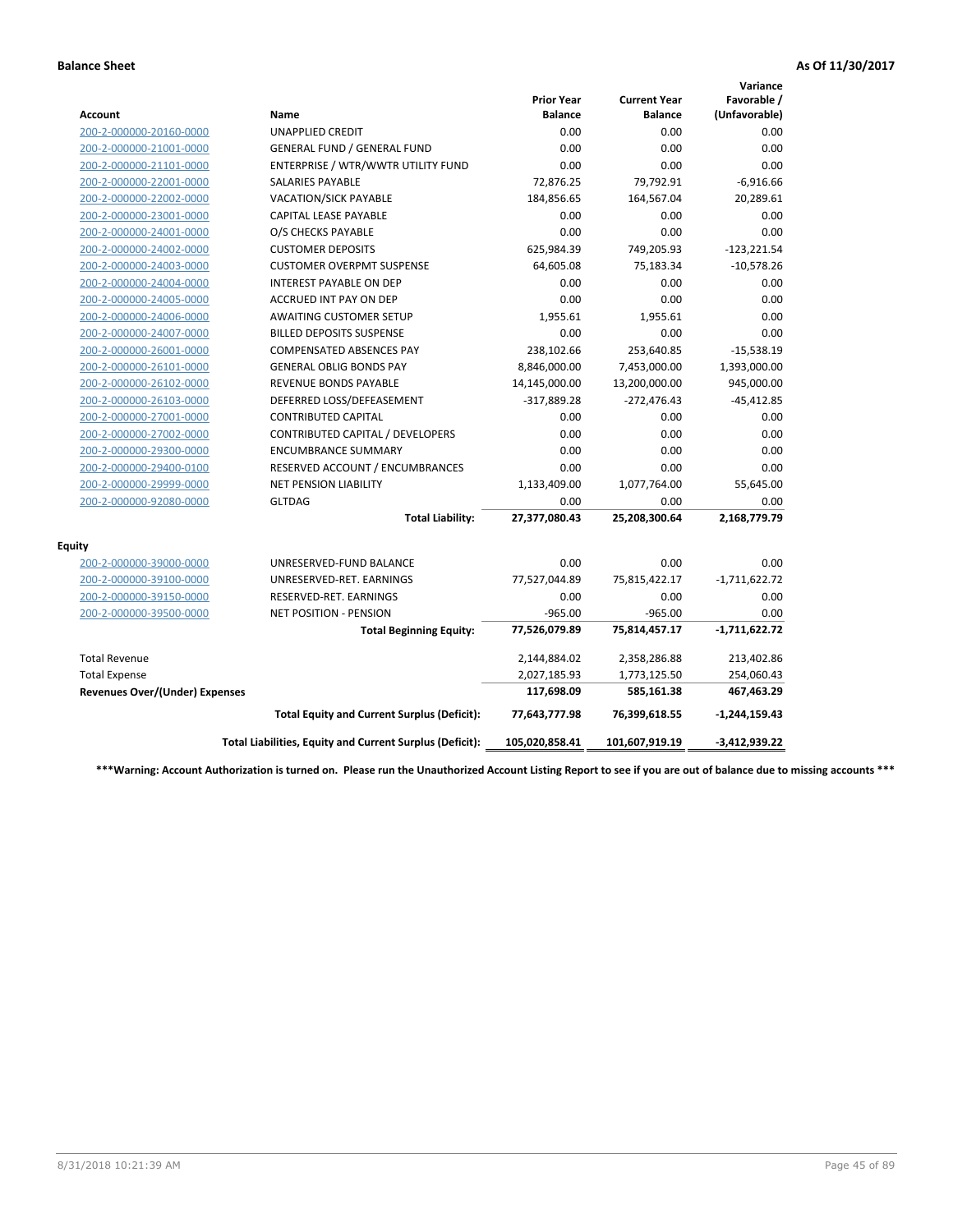| <b>Account</b>                        | Name                                                     | <b>Prior Year</b><br><b>Balance</b> | <b>Current Year</b><br><b>Balance</b> | Variance<br>Favorable /<br>(Unfavorable) |
|---------------------------------------|----------------------------------------------------------|-------------------------------------|---------------------------------------|------------------------------------------|
| <b>Fund: 210 - WATER IMPACT FEES</b>  |                                                          |                                     |                                       |                                          |
| <b>Assets</b>                         |                                                          |                                     |                                       |                                          |
| 210-2-000000-10000-0000               | <b>CURRENT ASSETS / CASH</b>                             | 36.75                               | 36.85                                 | 0.10                                     |
| 210-2-000000-13201-0000               | MISC ACCTS RECEIVABLE                                    | 0.00                                | 0.00                                  | 0.00                                     |
| 210-2-000000-13205-0000               | <b>INTEREST RECEIVABLE</b>                               | 0.00                                | 0.00                                  | 0.00                                     |
|                                       | <b>Total Assets:</b>                                     | 36.75                               | 36.85                                 | 0.10                                     |
| Liability                             |                                                          |                                     |                                       |                                          |
| 210-2-000000-20101-0000               | <b>ACCOUNTS PAYABLE</b>                                  | 0.00                                | 0.00                                  | 0.00                                     |
| 210-2-000000-20103-0000               | <b>ACCRUED ACCOUNTS PAYABLE</b>                          | 0.00                                | 0.00                                  | 0.00                                     |
| 210-2-000000-29300-0000               | <b>ENCUMBRANCE SUMMARY</b>                               | 0.00                                | 0.00                                  | 0.00                                     |
| 210-2-000000-29400-0000               | RESERVED ACCOUNT / ENCUMBRANCES                          | 0.00                                | 0.00                                  | 0.00                                     |
|                                       | <b>Total Liability:</b>                                  | 0.00                                | 0.00                                  | 0.00                                     |
| <b>Equity</b>                         |                                                          |                                     |                                       |                                          |
| 210-2-000000-39000-0000               | UNRESERVED-FUND BALANCE                                  | 0.00                                | 0.00                                  | 0.00                                     |
| 210-2-000000-39100-0000               | UNRESERVED-RET. EARNINGS                                 | 36.78                               | 36.86                                 | 0.08                                     |
|                                       | <b>Total Beginning Equity:</b>                           | 36.78                               | 36.86                                 | 0.08                                     |
| <b>Total Revenue</b>                  |                                                          | $-0.03$                             | $-0.01$                               | 0.02                                     |
| <b>Total Expense</b>                  |                                                          | 0.00                                | 0.00                                  | 0.00                                     |
| <b>Revenues Over/(Under) Expenses</b> |                                                          | $-0.03$                             | $-0.01$                               | 0.02                                     |
|                                       | <b>Total Equity and Current Surplus (Deficit):</b>       | 36.75                               | 36.85                                 | 0.10                                     |
|                                       | Total Liabilities, Equity and Current Surplus (Deficit): | 36.75                               | 36.85                                 | 0.10                                     |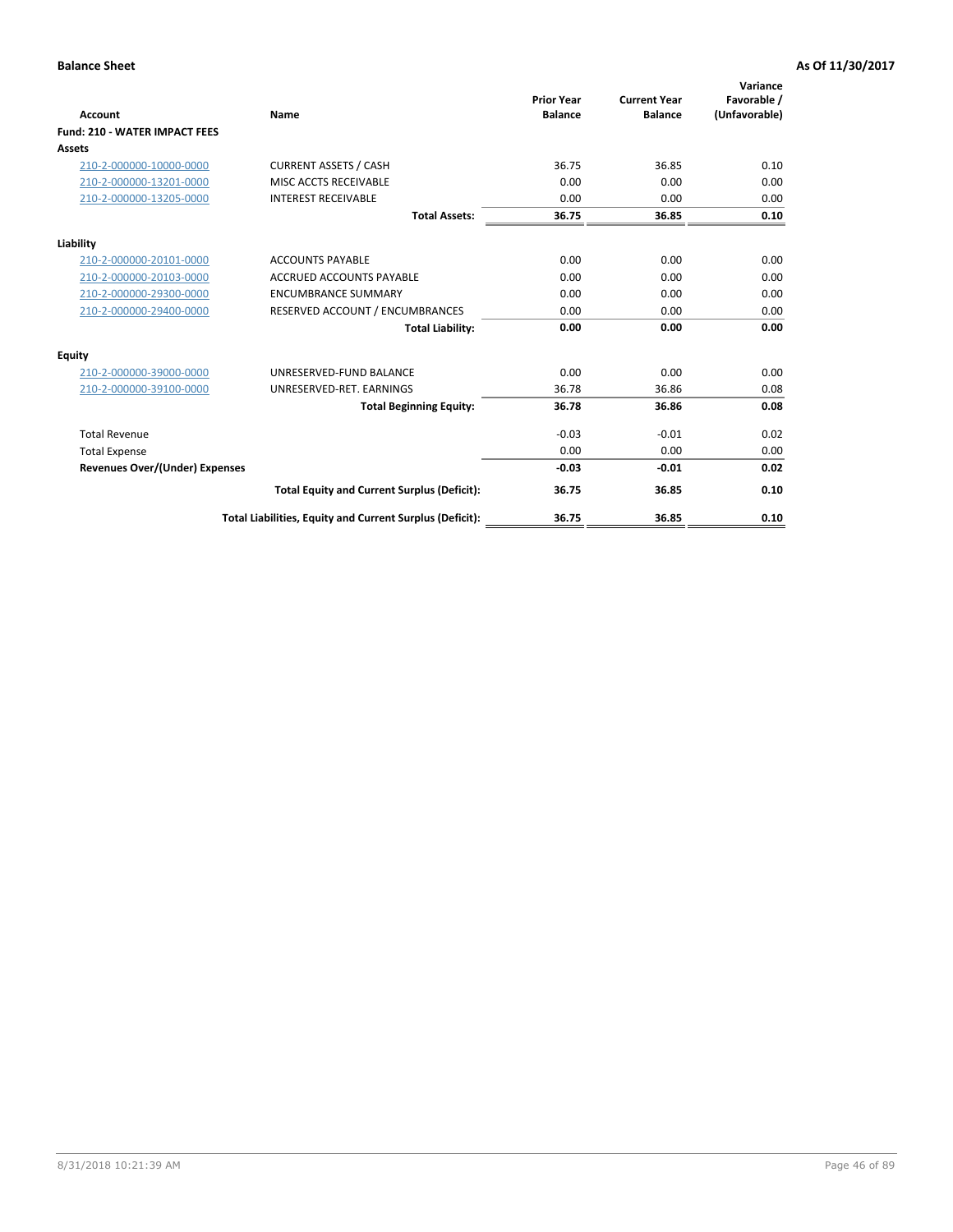| <b>Account</b>                            | Name                                                     | <b>Prior Year</b><br><b>Balance</b> | <b>Current Year</b><br><b>Balance</b> | Variance<br>Favorable /<br>(Unfavorable) |
|-------------------------------------------|----------------------------------------------------------|-------------------------------------|---------------------------------------|------------------------------------------|
| <b>Fund: 211 - WASTEWATER IMPACT FEES</b> |                                                          |                                     |                                       |                                          |
| <b>Assets</b>                             |                                                          |                                     |                                       |                                          |
| 211-2-000000-10000-0000                   | <b>CURRENT ASSETS / CASH</b>                             | 1,994.56                            | 1,862.90                              | $-131.66$                                |
| 211-2-000000-13201-0000                   | MISC ACCTS RECEIVABLE                                    | 0.00                                | 0.00                                  | 0.00                                     |
| 211-2-000000-13205-0000                   | <b>INTEREST RECEIVABLE</b>                               | 0.00                                | 0.00                                  | 0.00                                     |
|                                           | <b>Total Assets:</b>                                     | 1,994.56                            | 1,862.90                              | $-131.66$                                |
| Liability                                 |                                                          |                                     |                                       |                                          |
| 211-2-000000-20101-0000                   | <b>ACCOUNTS PAYABLE</b>                                  | 0.00                                | 0.00                                  | 0.00                                     |
| 211-2-000000-20103-0000                   | <b>ACCRUED ACCOUNTS PAYABLE</b>                          | 0.00                                | 0.00                                  | 0.00                                     |
|                                           | <b>Total Liability:</b>                                  | 0.00                                | 0.00                                  | 0.00                                     |
| <b>Equity</b>                             |                                                          |                                     |                                       |                                          |
| 211-2-000000-39000-0000                   | UNRESERVED-FUND BALANCE                                  | 0.00                                | 0.00                                  | 0.00                                     |
| 211-2-000000-39100-0000                   | UNRESERVED-RET. EARNINGS                                 | 1,996.75                            | 1,863.46                              | $-133.29$                                |
|                                           | <b>Total Beginning Equity:</b>                           | 1,996.75                            | 1.863.46                              | $-133.29$                                |
| <b>Total Revenue</b>                      |                                                          | $-1.90$                             | $-0.50$                               | 1.40                                     |
| <b>Total Expense</b>                      |                                                          | 0.29                                | 0.06                                  | 0.23                                     |
| <b>Revenues Over/(Under) Expenses</b>     |                                                          | $-2.19$                             | $-0.56$                               | 1.63                                     |
|                                           | <b>Total Equity and Current Surplus (Deficit):</b>       | 1,994.56                            | 1,862.90                              | $-131.66$                                |
|                                           | Total Liabilities, Equity and Current Surplus (Deficit): | 1,994.56                            | 1,862.90                              | $-131.66$                                |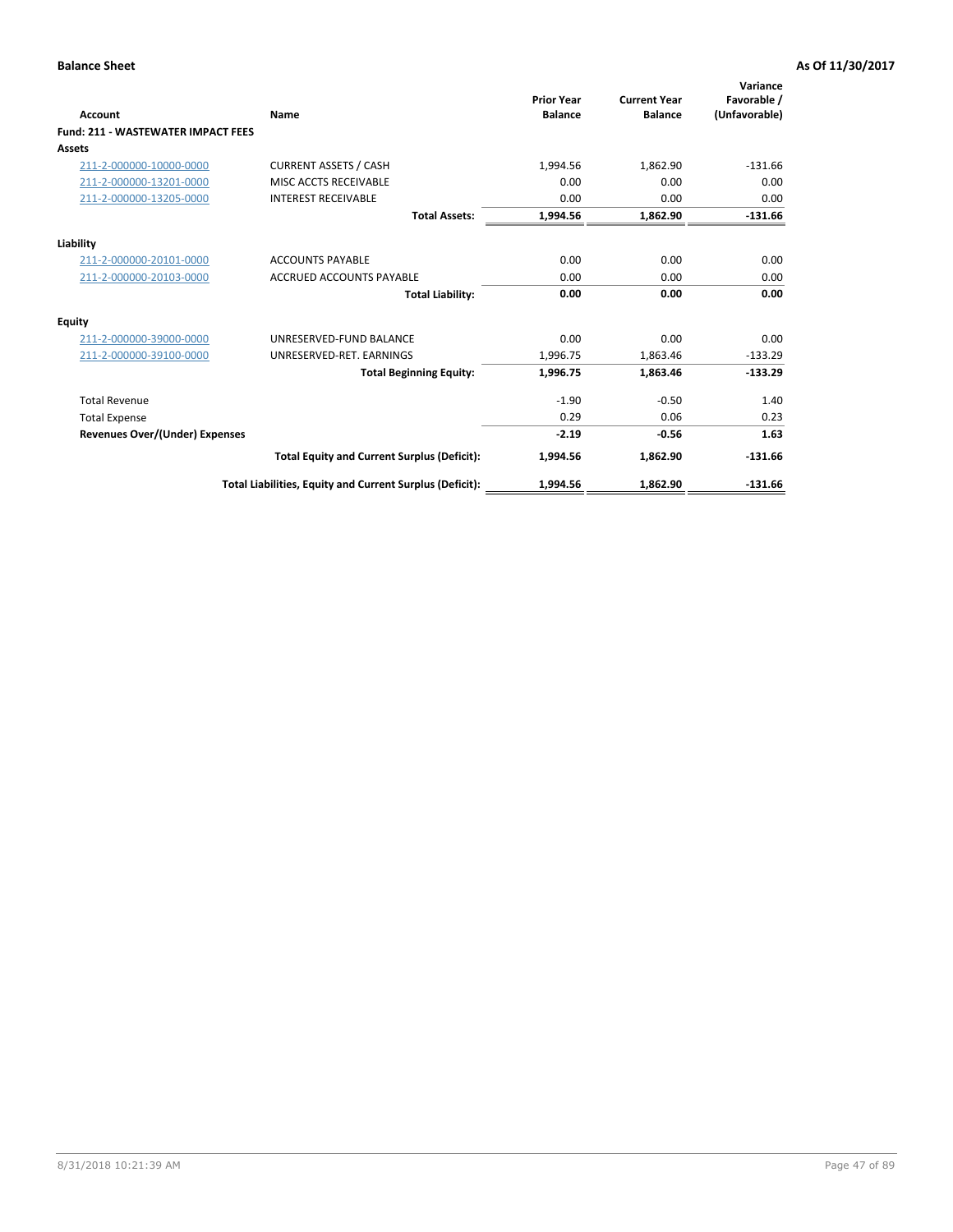| <b>Account</b>                        | Name                                                      | <b>Prior Year</b><br><b>Balance</b> | <b>Current Year</b><br><b>Balance</b> | Variance<br>Favorable /<br>(Unfavorable) |
|---------------------------------------|-----------------------------------------------------------|-------------------------------------|---------------------------------------|------------------------------------------|
|                                       | Fund: 212 - TX COMMUNITY DEV SWR SYSTEM IMPROV PROG GRANT |                                     |                                       |                                          |
| <b>Assets</b>                         |                                                           |                                     |                                       |                                          |
| 212-2-000000-10000-0000               | <b>CURRENT ASSETS / CASH</b>                              | 0.00                                | 0.00                                  | 0.00                                     |
| 212-2-000000-13201-0000               | MISC ACCTS RECEIVABLE                                     | 0.00                                | 0.00                                  | 0.00                                     |
| 212-2-000000-13205-0000               | <b>INTEREST RECEIVABLE</b>                                | 0.00                                | 0.00                                  | 0.00                                     |
| 212-2-000000-16301-0000               | FIXED ASSETS / C W I P                                    | 0.00                                | 0.00                                  | 0.00                                     |
|                                       | <b>Total Assets:</b>                                      | 0.00                                | 0.00                                  | 0.00                                     |
| Liability                             |                                                           |                                     |                                       |                                          |
| 212-2-000000-20101-0000               | <b>ACCOUNTS PAYABLE</b>                                   | 0.00                                | 0.00                                  | 0.00                                     |
| 212-2-000000-20102-0000               | <b>CREDIT CARD PAYABLE</b>                                | 0.00                                | 0.00                                  | 0.00                                     |
| 212-2-000000-20103-0000               | <b>ACCRUED ACCOUNTS PAYABLE</b>                           | 0.00                                | 0.00                                  | 0.00                                     |
| 212-2-000000-20139-0000               | <b>RETAINAGES PAYABLE</b>                                 | 0.00                                | 0.00                                  | 0.00                                     |
| 212-2-000000-20902-0000               | <b>DEFERRED GRANT REVENUE</b>                             | 0.00                                | 0.00                                  | 0.00                                     |
| 212-2-000000-21001-0000               | <b>GENERAL FUND / GENERAL FUND</b>                        | 0.00                                | 0.00                                  | 0.00                                     |
| 212-2-000000-29300-0000               | <b>ENCUMBRANCE SUMMARY</b>                                | 0.00                                | 0.00                                  | 0.00                                     |
| 212-2-000000-29400-0100               | RESERVED ACCOUNT / ENCUMBRANCES                           | 0.00                                | 0.00                                  | 0.00                                     |
|                                       | <b>Total Liability:</b>                                   | 0.00                                | 0.00                                  | 0.00                                     |
| Equity                                |                                                           |                                     |                                       |                                          |
| 212-2-000000-39100-0000               | UNRESERVED-RET. EARNINGS                                  | 0.00                                | 0.00                                  | 0.00                                     |
|                                       | <b>Total Beginning Equity:</b>                            | 0.00                                | 0.00                                  | 0.00                                     |
| <b>Total Revenue</b>                  |                                                           | 0.00                                | 0.00                                  | 0.00                                     |
| <b>Total Expense</b>                  |                                                           | 0.00                                | 0.00                                  | 0.00                                     |
| <b>Revenues Over/(Under) Expenses</b> |                                                           | 0.00                                | 0.00                                  | 0.00                                     |
|                                       | <b>Total Equity and Current Surplus (Deficit):</b>        | 0.00                                | 0.00                                  | 0.00                                     |
|                                       | Total Liabilities, Equity and Current Surplus (Deficit):  | 0.00                                | 0.00                                  | 0.00                                     |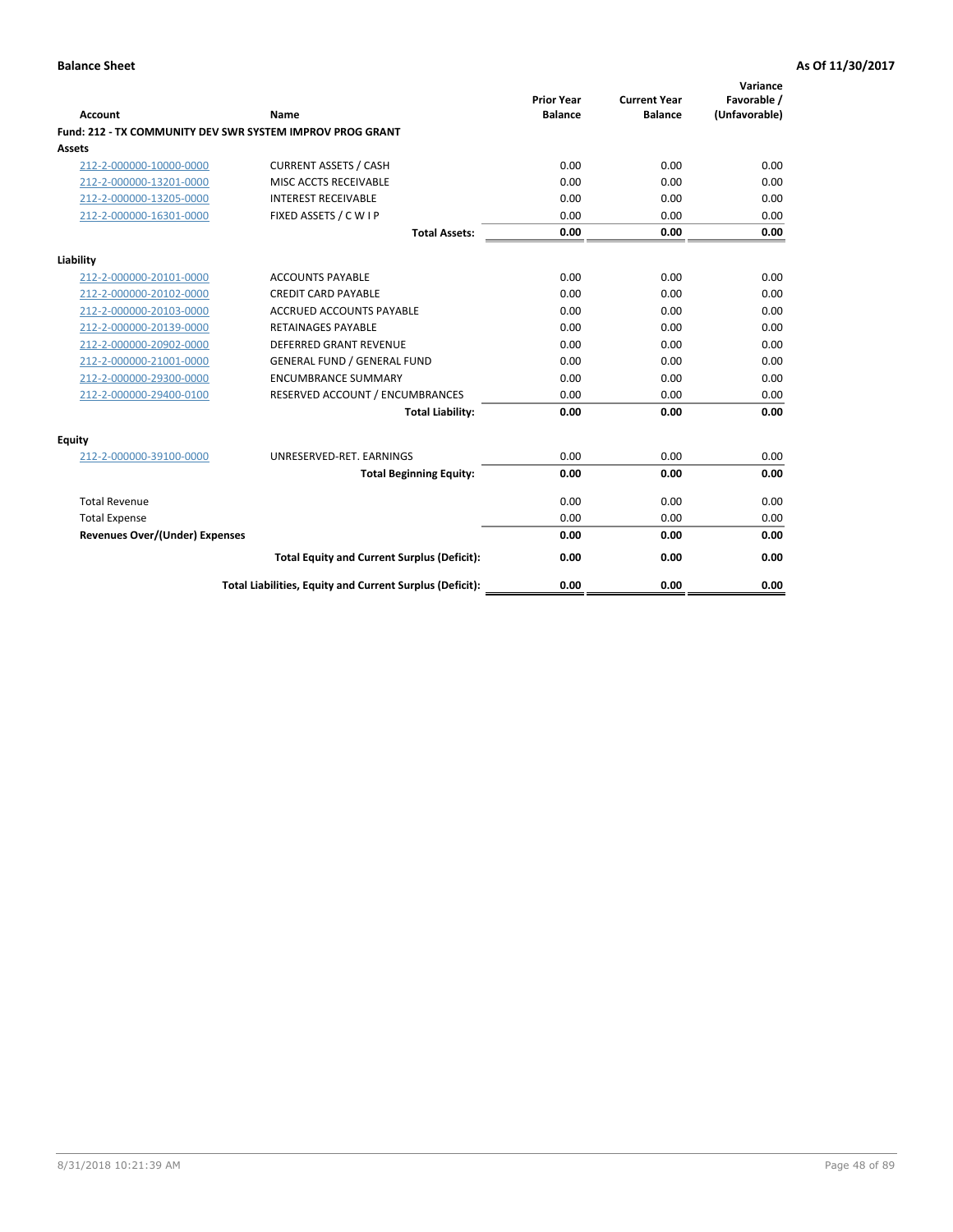| Account                               | Name                                                     | <b>Prior Year</b><br><b>Balance</b> | <b>Current Year</b><br><b>Balance</b> | Variance<br>Favorable /<br>(Unfavorable) |
|---------------------------------------|----------------------------------------------------------|-------------------------------------|---------------------------------------|------------------------------------------|
| Fund: 216 - UTILIITY CIP FUND         |                                                          |                                     |                                       |                                          |
| <b>Assets</b>                         |                                                          |                                     |                                       |                                          |
| 216-2-000000-10000-0000               | <b>CURRENT ASSETS / CASH</b>                             | 3,926,887.43                        | 5,934,396.51                          | 2,007,509.08                             |
| 216-2-000000-11101-0000               | MBIA ACCOUNTS / 2002 WSSR                                | 0.00                                | 0.00                                  | 0.00                                     |
| 216-2-000000-11103-0000               | <b>2005 WSSR</b>                                         | 0.00                                | 0.00                                  | 0.00                                     |
| 216-2-000000-11403-0000               | RESERVE FUND / 2003 WSSR                                 | 0.01                                | 0.00                                  | $-0.01$                                  |
| 216-2-000000-11503-0000               | 2008WSSR CONST 486000273                                 | 0.00                                | 0.00                                  | 0.00                                     |
| 216-2-000000-13000-0000               | <b>CUSTOMER ACCTS RECEIVABLE</b>                         | 0.00                                | 0.00                                  | 0.00                                     |
| 216-2-000000-13002-0000               | ALLOW FOR UNCOLLECT REC                                  | 0.00                                | 0.00                                  | 0.00                                     |
| 216-2-000000-13003-0000               | UNBILLED YEAR-END ACCRUAL                                | 0.00                                | 0.00                                  | 0.00                                     |
| 216-2-000000-13201-0000               | MISC ACCTS RECEIVABLE                                    | 0.00                                | 0.00                                  | 0.00                                     |
| 216-2-000000-13205-0000               | <b>INTEREST RECEIVABLE</b>                               | 0.00                                | 0.00                                  | 0.00                                     |
| 216-2-000000-16301-0000               | FIXED ASSETS / C W I P                                   | 342,655.91                          | 695,008.09                            | 352,352.18                               |
|                                       | <b>Total Assets:</b>                                     | 4,269,543.35                        | 6,629,404.60                          | 2,359,861.25                             |
| Liability                             |                                                          |                                     |                                       |                                          |
|                                       | <b>ACCOUNTS PAYABLE</b>                                  | 0.00                                | 0.00                                  |                                          |
| 216-2-000000-20101-0000               | <b>CREDIT CARD PAYABLE</b>                               | 0.00                                | 0.00                                  | 0.00<br>0.00                             |
| 216-2-000000-20102-0000               | ACCRUED ACCOUNTS PAYABLE                                 | 0.00                                | 0.00                                  | 0.00                                     |
| 216-2-000000-20103-0000               |                                                          |                                     |                                       |                                          |
| 216-2-000000-20113-0000               | <b>DEVELOPERS ESCROW</b>                                 | 0.00                                | 0.00                                  | 0.00                                     |
| 216-2-000000-20139-0000               | <b>RETAINAGES PAYABLE</b>                                | 0.00                                | 6,705.12                              | $-6,705.12$                              |
| 216-2-000000-21101-0000               | ENTERPRISE / WTR/WWTR UTILITY FUND                       | 18,939,652.64                       | 18,939,652.64                         | 0.00                                     |
| 216-2-000000-29300-0000               | <b>ENCUMBRANCE SUMMARY</b>                               | 0.00                                | 0.00                                  | 0.00                                     |
| 216-2-000000-29400-0100               | RESERVED ACCOUNT / ENCUMBRANCES                          | 0.00                                | 0.00                                  | 0.00                                     |
|                                       | <b>Total Liability:</b>                                  | 18,939,652.64                       | 18,946,357.76                         | -6,705.12                                |
| <b>Equity</b>                         |                                                          |                                     |                                       |                                          |
| 216-2-000000-39000-0000               | UNRESERVED-FUND BALANCE                                  | 0.00                                | 0.00                                  | 0.00                                     |
| 216-2-000000-39100-0000               | UNRESERVED-RET. EARNINGS                                 | -15,153,579.94                      | $-12,308,627.81$                      | 2,844,952.13                             |
|                                       | <b>Total Beginning Equity:</b>                           | $-15, 153, 579.94$                  | -12,308,627.81                        | 2,844,952.13                             |
| <b>Total Revenue</b>                  |                                                          | 489,835.48                          | 58,903.02                             | -430,932.46                              |
| <b>Total Expense</b>                  |                                                          | 6,364.83                            | 67,228.37                             | $-60,863.54$                             |
| <b>Revenues Over/(Under) Expenses</b> |                                                          | 483,470.65                          | $-8,325.35$                           | -491,796.00                              |
|                                       | <b>Total Equity and Current Surplus (Deficit):</b>       | -14,670,109.29                      | $-12,316,953.16$                      | 2,353,156.13                             |
|                                       | Total Liabilities, Equity and Current Surplus (Deficit): | 4,269,543.35                        | 6,629,404.60                          | 2,359,861.25                             |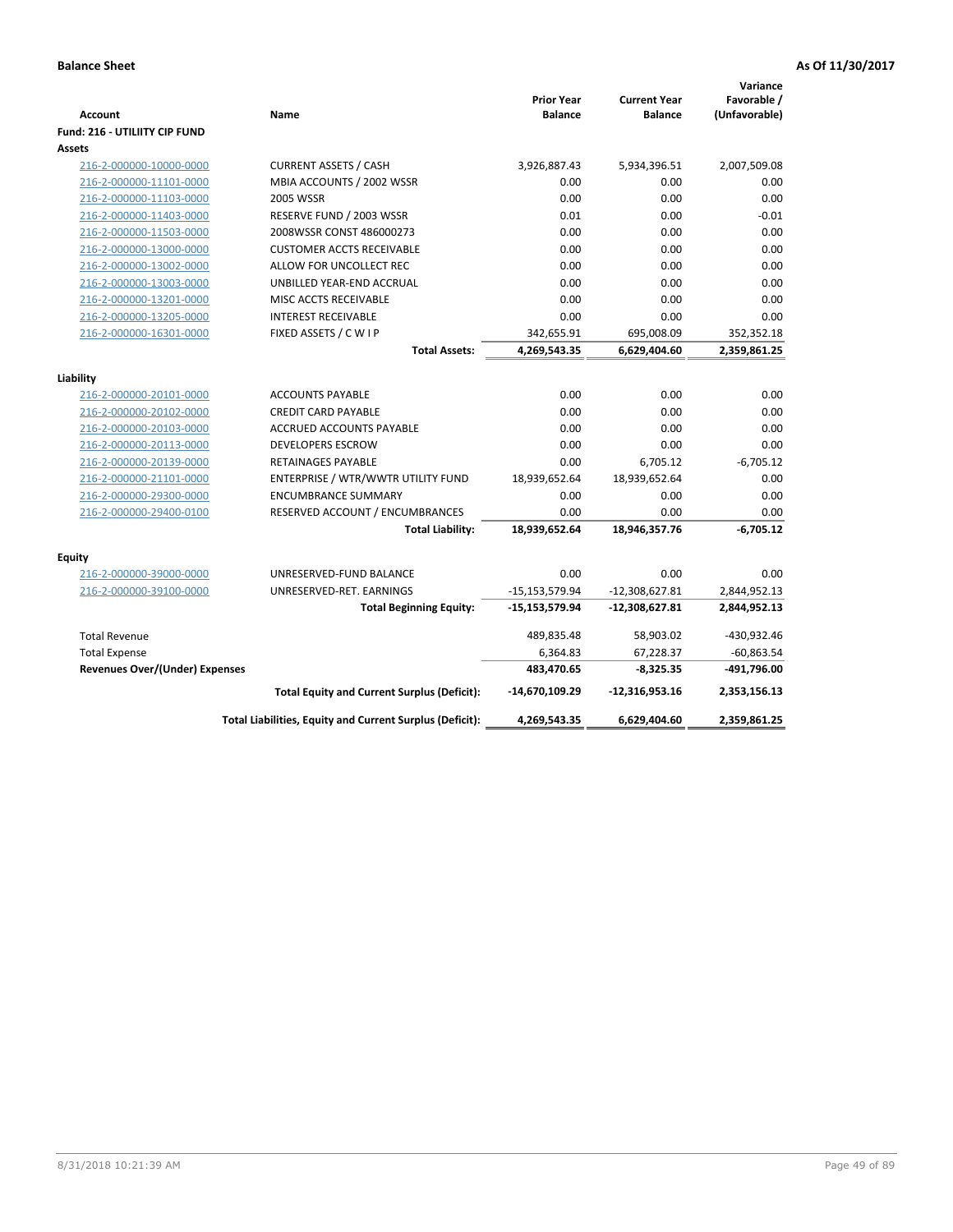| <b>Account</b>                                 | <b>Name</b>                                              | <b>Prior Year</b><br><b>Balance</b> | <b>Current Year</b><br><b>Balance</b> | Variance<br>Favorable /<br>(Unfavorable) |
|------------------------------------------------|----------------------------------------------------------|-------------------------------------|---------------------------------------|------------------------------------------|
| <b>Fund: 217 - WASTEWATER RECLAMATION FUND</b> |                                                          |                                     |                                       |                                          |
| Assets                                         |                                                          |                                     |                                       |                                          |
| 217-2-000000-10000-0000                        | <b>CURRENT ASSETS / CASH</b>                             | 0.00                                | 0.00                                  | 0.00                                     |
| 217-2-000000-11301-0000                        | TEXASTERM / 2008 WSSR REVENUE BOND                       | 0.00                                | 0.00                                  | 0.00                                     |
| 217-2-000000-11302-0000                        | 2008 WSSR REVENUE BOND                                   | 0.00                                | 0.00                                  | 0.00                                     |
| 217-2-000000-11503-0000                        | 2008WSSR CONST 486000273                                 | 736,657.66                          | 742,705.27                            | 6,047.61                                 |
| 217-2-000000-13000-0000                        | <b>CUSTOMER ACCTS RECEIVABLE</b>                         | 0.00                                | 0.00                                  | 0.00                                     |
| 217-2-000000-13002-0000                        | ALLOW FOR UNCOLLECT REC                                  | 0.00                                | 0.00                                  | 0.00                                     |
| 217-2-000000-13201-0000                        | MISC ACCTS RECEIVABLE                                    | 0.00                                | 0.00                                  | 0.00                                     |
| 217-2-000000-13205-0000                        | <b>INTEREST RECEIVABLE</b>                               | 0.00                                | 0.00                                  | 0.00                                     |
| 217-2-000000-16301-0000                        | FIXED ASSETS / C W I P                                   | 0.00                                | 0.00                                  | 0.00                                     |
|                                                | <b>Total Assets:</b>                                     | 736,657.66                          | 742,705.27                            | 6,047.61                                 |
|                                                |                                                          |                                     |                                       |                                          |
| Liability                                      |                                                          |                                     |                                       |                                          |
| 217-2-000000-20101-0000                        | <b>ACCOUNTS PAYABLE</b>                                  | 0.00                                | 0.00                                  | 0.00                                     |
| 217-2-000000-20102-0000                        | <b>CREDIT CARD PAYABLE</b>                               | 0.00                                | 0.00                                  | 0.00                                     |
| 217-2-000000-20103-0000                        | <b>ACCRUED ACCOUNTS PAYABLE</b>                          | 0.00                                | 0.00                                  | 0.00                                     |
| 217-2-000000-20139-0000                        | <b>RETAINAGES PAYABLE</b>                                | 0.00                                | 0.00                                  | 0.00                                     |
| 217-2-000000-21101-0000                        | ENTERPRISE / WTR/WWTR UTILITY FUND                       | 19,396,374.21                       | 19,396,374.21                         | 0.00                                     |
| 217-2-000000-29300-0000                        | <b>ENCUMBRANCE SUMMARY</b>                               | 0.00                                | 0.00                                  | 0.00                                     |
| 217-2-000000-29400-0100                        | RESERVED ACCOUNT / ENCUMBRANCES                          | 0.00                                | 0.00                                  | 0.00                                     |
|                                                | <b>Total Liability:</b>                                  | 19,396,374.21                       | 19,396,374.21                         | 0.00                                     |
| <b>Equity</b>                                  |                                                          |                                     |                                       |                                          |
| 217-2-000000-39100-0000                        | UNRESERVED-RET. EARNINGS                                 | $-18,660,279.37$                    | -18,654,993.80                        | 5,285.57                                 |
|                                                | <b>Total Beginning Equity:</b>                           | -18,660,279.37                      | $-18,654,993.80$                      | 5,285.57                                 |
| <b>Total Revenue</b>                           |                                                          | 562.82                              | 1,324.86                              | 762.04                                   |
| <b>Total Expense</b>                           |                                                          | 0.00                                | 0.00                                  | 0.00                                     |
| Revenues Over/(Under) Expenses                 |                                                          | 562.82                              | 1,324.86                              | 762.04                                   |
|                                                | <b>Total Equity and Current Surplus (Deficit):</b>       | $-18,659,716.55$                    | $-18,653,668.94$                      | 6,047.61                                 |
|                                                | Total Liabilities, Equity and Current Surplus (Deficit): | 736,657.66                          | 742,705.27                            | 6.047.61                                 |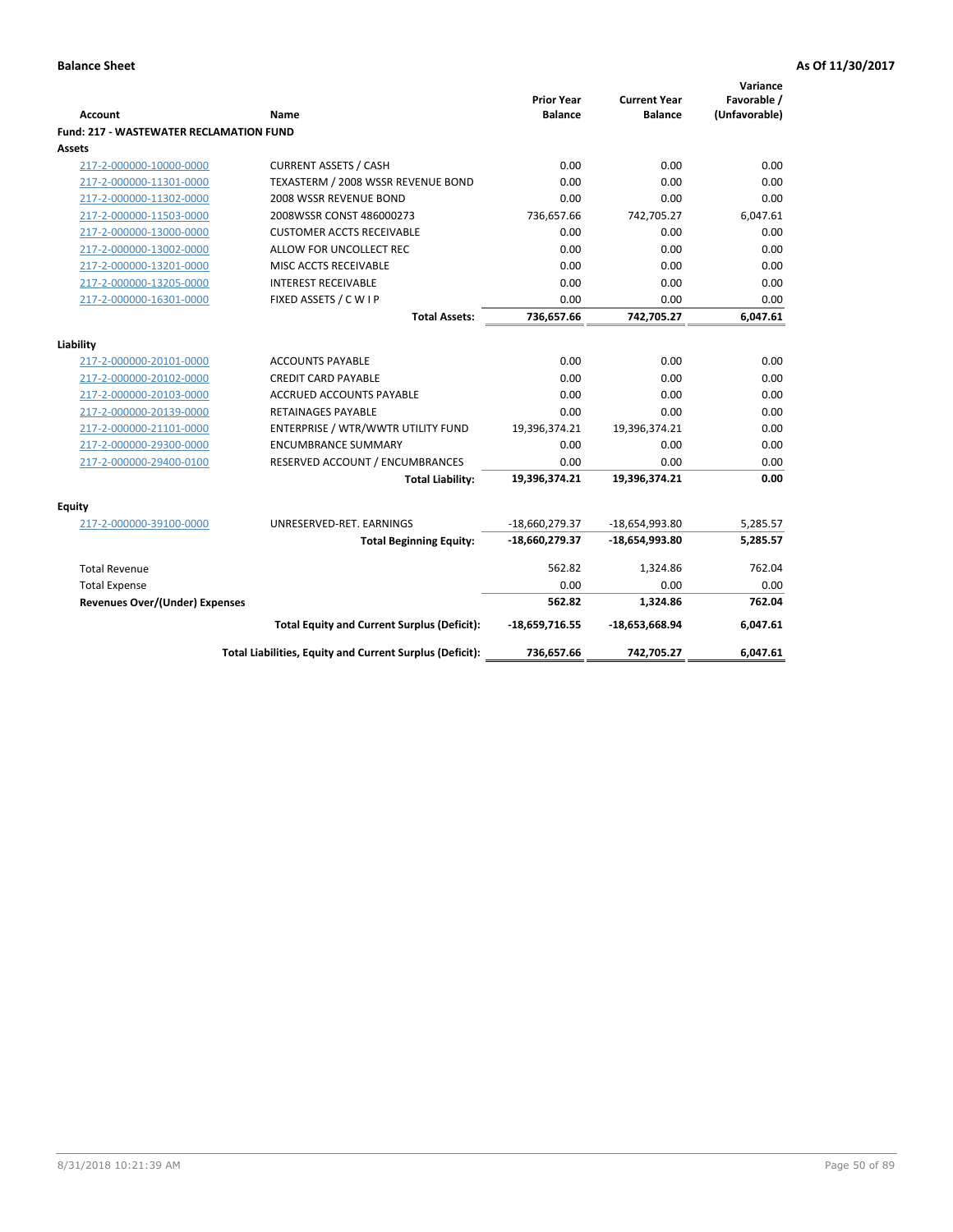|                                                    |                                                                    | <b>Prior Year</b>               | <b>Current Year</b>             | Variance<br>Favorable / |
|----------------------------------------------------|--------------------------------------------------------------------|---------------------------------|---------------------------------|-------------------------|
| <b>Account</b>                                     | Name                                                               | Balance                         | <b>Balance</b>                  | (Unfavorable)           |
| Fund: 300 - AIRPORT FUND                           |                                                                    |                                 |                                 |                         |
| Assets                                             |                                                                    |                                 |                                 |                         |
| 300-2-000000-10000-0000<br>300-2-000000-13201-0000 | <b>CURRENT ASSETS / CASH</b><br>MISC ACCTS RECEIVABLE              | 631,667.71<br>0.00              | 1,274,692.25                    | 643,024.54              |
|                                                    | <b>EMPLOYEE ADVANCES</b>                                           | 0.00                            | 50,566.01                       | 50,566.01<br>0.00       |
| 300-2-000000-13202-0000                            |                                                                    | 0.00                            | 0.00<br>0.00                    | 0.00                    |
| 300-2-000000-13203-0000<br>300-2-000000-13205-0000 | NON-CURRENT ASSETS / PREPAYMENTS<br><b>INTEREST RECEIVABLE</b>     | 0.00                            | 0.00                            | 0.00                    |
| 300-2-000000-14126-0000                            | <b>GRANT FUND / AIRPORT GRANT FUND</b>                             | 0.00                            | 0.00                            | 0.00                    |
| 300-2-000000-16001-0000                            | FIXED ASSETS / LAND                                                | 813,937.00                      | 813,937.00                      | 0.00                    |
| 300-2-000000-16002-0000                            |                                                                    |                                 |                                 | 0.00                    |
|                                                    | FIXED ASSETS / IMPROVMENTS-NON BUILDI                              | 71,096,300.51                   | 71,096,300.51                   |                         |
| 300-2-000000-16003-0000<br>300-2-000000-16004-0000 | ACCUM DEPR / IMPROVEMENTS-NON BUILI<br>FIXED ASSETS / BUILDINGS    | -34,642,939.56<br>60,824,408.10 | -36,570,663.72<br>60,824,408.10 | $-1,927,724.16$<br>0.00 |
| 300-2-000000-16005-0000                            | <b>ACCUM DEPR / BUILDINGS</b>                                      | -23,390,672.25                  |                                 | $-1,223,130.92$         |
| 300-2-000000-16201-0000                            | FIXED ASSETS / MACHINERY AND EQUIPMEN                              | 12,340.00                       | -24,613,803.17<br>12,340.00     | 0.00                    |
| 300-2-000000-16202-0000                            | ACCUM DEPR / MACHINERY AND EQUIPMEI                                | $-12,339.94$                    | $-12,339.94$                    | 0.00                    |
| 300-2-000000-16301-0000                            |                                                                    | 0.00                            |                                 |                         |
| 300-2-000000-17501-0000                            | FIXED ASSETS / C W I P<br><b>EMPLOYEE CONTRIBUTIONS</b>            | 0.00                            | 5,686,912.48<br>0.00            | 5,686,912.48<br>0.00    |
|                                                    | <b>INVESTMENT RETURN</b>                                           | 0.00                            | 0.00                            | 0.00                    |
| 300-2-000000-17504-0000                            | EXPERIENCE DIFFERENCE- OUTFLOW                                     | 0.00                            |                                 |                         |
| 300-2-000000-17508-0000                            |                                                                    |                                 | 0.00                            | 0.00                    |
| 300-2-000000-17509-0000                            | <b>EXPERIENCE DIFFERENCE - INFLOW</b><br><b>ASSUMPTION CHANGES</b> | 0.00                            | 0.00                            | 0.00                    |
| 300-2-000000-17520-0000                            |                                                                    | 0.00                            | 0.00                            | 0.00                    |
|                                                    | <b>Total Assets:</b>                                               | 75,332,701.57                   | 78,562,349.52                   | 3,229,647.95            |
| Liability                                          |                                                                    |                                 |                                 |                         |
| 300-2-000000-20101-0000                            | <b>ACCOUNTS PAYABLE</b>                                            | 0.00                            | 0.00                            | 0.00                    |
| 300-2-000000-20102-0000                            | <b>CREDIT CARD PAYABLE</b>                                         | 0.00                            | 0.00                            | 0.00                    |
| 300-2-000000-20103-0000                            | ACCRUED ACCOUNTS PAYABLE                                           | 0.00                            | 0.00                            | 0.00                    |
| 300-2-000000-20105-0000                            | <b>L-3 FUNDS PAYABLE</b>                                           | 0.00                            | 0.00                            | 0.00                    |
| 300-2-000000-20106-0000                            | <b>GRANT MATCH</b>                                                 | 0.00                            | 0.00                            | 0.00                    |
| 300-2-000000-20108-0000                            | MATURED BONDS PAYABLE                                              | 0.00                            | 0.00                            | 0.00                    |
| 300-2-000000-20110-0000                            | REVENUE BONDS PAYABLE                                              | 0.00                            | 0.00                            | 0.00                    |
| 300-2-000000-20111-0000                            | MATURED INTEREST PAYABLE                                           | 0.00                            | 0.00                            | 0.00                    |
| 300-2-000000-20112-0000                            | <b>ACCRUED INTEREST PAYABLE</b>                                    | 0.00                            | 0.00                            | 0.00                    |
| 300-2-000000-20139-0000                            | <b>RETAINAGES PAYABLE</b>                                          | 0.00                            | 0.00                            | 0.00                    |
| 300-2-000000-20141-0000                            | <b>TELEPHONE CLEARING</b>                                          | 0.00                            | 0.00                            | 0.00                    |
| 300-2-000000-20160-0000                            | <b>UNAPPLIED CREDIT</b>                                            | 0.00                            | 0.00                            | 0.00                    |
| 300-2-000000-20201-0000                            | <b>DEFERRED REVENUE</b>                                            | 16,671.00                       | 0.00                            | 16,671.00               |
| 300-2-000000-21001-0000                            | <b>GENERAL FUND / GENERAL FUND</b>                                 | 0.00                            | 0.00                            | 0.00                    |
| 300-2-000000-22001-0000                            | SALARIES PAYABLE                                                   | 2,099.43                        | 2,152.98                        | $-53.55$                |
| 300-2-000000-22002-0000                            | VACATION/SICK PAYABLE                                              | 3,722.00                        | 2,600.11                        | 1,121.89                |
| 300-2-000000-26001-0000                            | <b>COMPENSATED ABSENCES PAY</b>                                    | $-1.08$                         | 3,743.00                        | $-3,744.08$             |
| 300-2-000000-26101-0000                            | <b>GENERAL OBLIG BONDS PAY</b>                                     | 0.00                            | 0.00                            | 0.00                    |
| 300-2-000000-26102-0000                            | REVENUE BONDS PAYABLE                                              | 0.00                            | 0.00                            | 0.00                    |
| 300-2-000000-27001-0000                            | <b>CONTRIBUTED CAPITAL</b>                                         | $-3.39$                         | 5,686,912.61                    | $-5,686,916.00$         |
| 300-2-000000-29300-0000                            | <b>ENCUMBRANCE SUMMARY</b>                                         | 0.00                            | 0.00                            | 0.00                    |
| 300-2-000000-29400-0100                            | RESERVED ACCOUNT / ENCUMBRANCES                                    | 0.00                            | 0.00                            | 0.00                    |
| 300-2-000000-29999-0000                            | NET PENSION LIABILITY                                              | 0.00                            | 0.00                            | 0.00                    |
|                                                    | <b>Total Liability:</b>                                            | 22,487.96                       | 5,695,408.70                    | $-5,672,920.74$         |
|                                                    |                                                                    |                                 |                                 |                         |
| Equity                                             |                                                                    |                                 |                                 |                         |
| 300-2-000000-39000-0000                            | UNRESERVED-FUND BALANCE                                            | 0.00                            | 0.00                            | 0.00                    |
| 300-2-000000-39100-0000                            | UNRESERVED-RET. EARNINGS                                           | 75,282,016.64                   | 72,784,355.87                   | $-2,497,660.77$         |
| 300-2-000000-39500-0000                            | NET POSITION - PENSION                                             | 0.00                            | 0.00                            | 0.00                    |
|                                                    | <b>Total Beginning Equity:</b>                                     | 75,282,016.64                   | 72,784,355.87                   | $-2,497,660.77$         |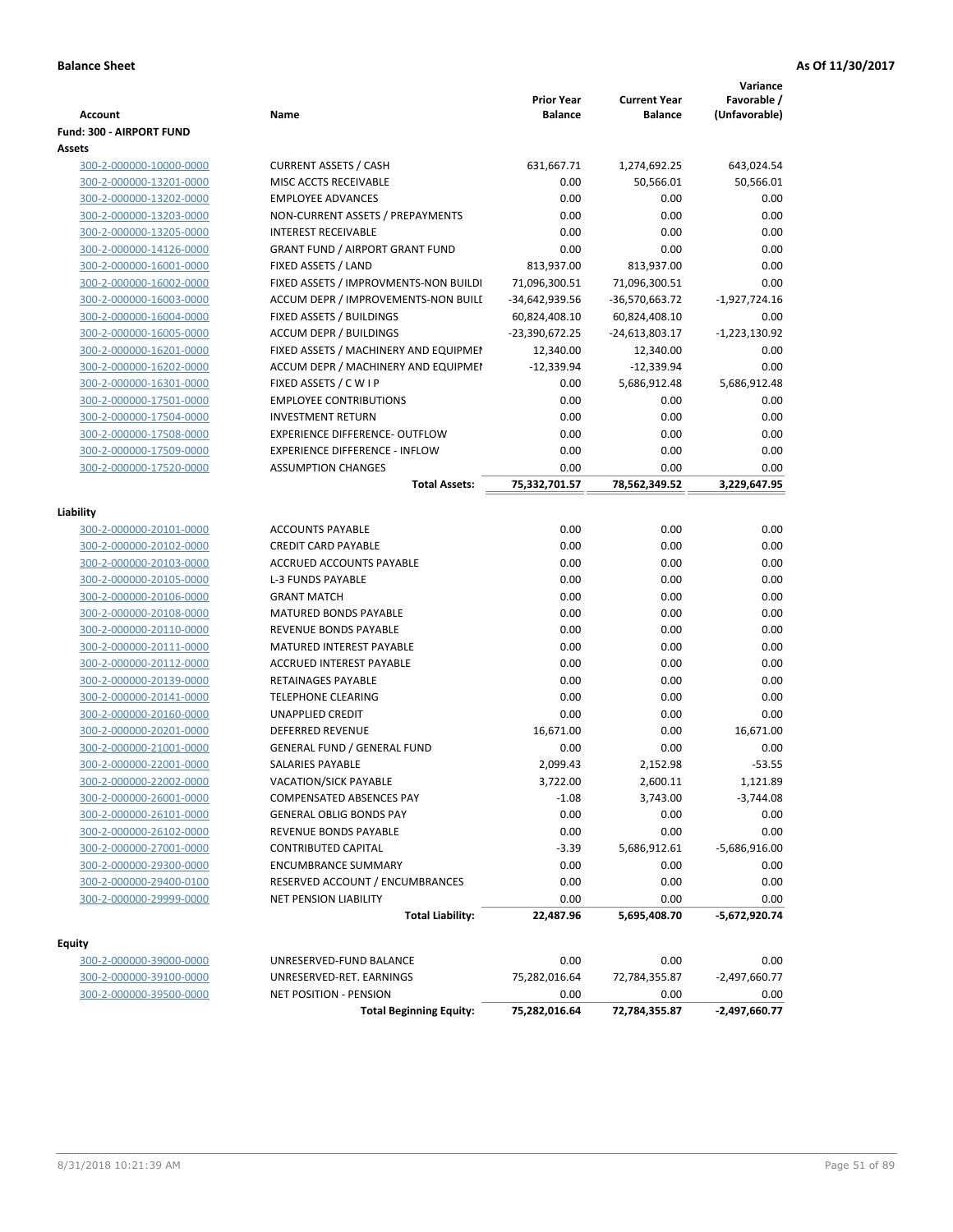| Account                        | <b>Name</b>                                              | <b>Prior Year</b><br><b>Balance</b> | <b>Current Year</b><br><b>Balance</b> | Variance<br>Favorable /<br>(Unfavorable) |
|--------------------------------|----------------------------------------------------------|-------------------------------------|---------------------------------------|------------------------------------------|
| Total Revenue                  |                                                          | 56,708.61                           | 111,425.16                            | 54,716.55                                |
| Total Expense                  |                                                          | 28,511.63                           | 28,840.20                             | $-328.57$                                |
| Revenues Over/(Under) Expenses |                                                          | 28,196.98                           | 82,584.96                             | 54,387.98                                |
|                                | <b>Total Equity and Current Surplus (Deficit):</b>       | 75.310.213.62                       | 72.866.940.83                         | $-2,443,272.79$                          |
|                                | Total Liabilities, Equity and Current Surplus (Deficit): | 75,332,701.58                       | 78,562,349.53                         | 3,229,647.95                             |
|                                | *** FUND 300 OUT OF BALANCE ***                          | $-0.01$                             | $-0.01$                               | 0.00                                     |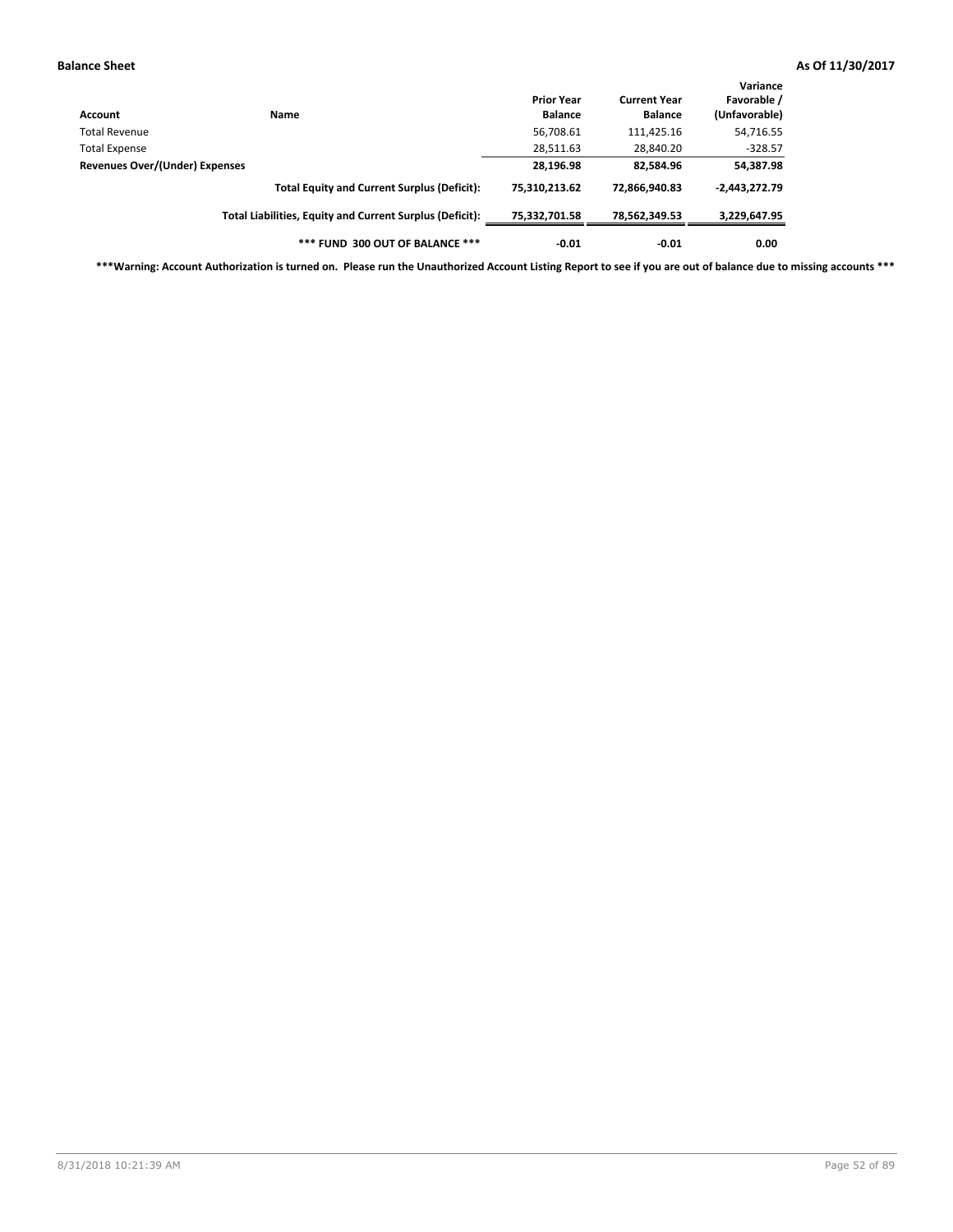|                                                   | Name                                                     | <b>Prior Year</b><br><b>Balance</b> | <b>Current Year</b><br><b>Balance</b> | Variance<br>Favorable / |
|---------------------------------------------------|----------------------------------------------------------|-------------------------------------|---------------------------------------|-------------------------|
| <b>Account</b><br>Fund: 320 - AIRPORT TXDOT GRANT |                                                          |                                     |                                       | (Unfavorable)           |
| Assets                                            |                                                          |                                     |                                       |                         |
| 320-2-000000-10000-0000                           | <b>CURRENT ASSETS / CASH</b>                             | 214,975.84                          | 214,975.84                            | 0.00                    |
| 320-2-000000-13201-0000                           | MISC ACCTS RECEIVABLE                                    | 0.00                                | 0.00                                  | 0.00                    |
| 320-2-000000-13205-0000                           | <b>INTEREST RECEIVABLE</b>                               | 0.00                                | 0.00                                  | 0.00                    |
|                                                   |                                                          |                                     |                                       |                         |
|                                                   | <b>Total Assets:</b>                                     | 214,975.84                          | 214,975.84                            | 0.00                    |
| Liability                                         |                                                          |                                     |                                       |                         |
| 320-2-000000-20101-0000                           | <b>ACCOUNTS PAYABLE</b>                                  | 0.00                                | 0.00                                  | 0.00                    |
| 320-2-000000-20102-0000                           | <b>CREDIT CARD PAYABLE</b>                               | 0.00                                | 0.00                                  | 0.00                    |
| 320-2-000000-20103-0000                           | <b>ACCRUED ACCOUNTS PAYABLE</b>                          | 0.00                                | 0.00                                  | 0.00                    |
| 320-2-000000-20902-0000                           | <b>DEFERRED GRANT REVENUE</b>                            | 0.00                                | 0.00                                  | 0.00                    |
| 320-2-000000-21125-0000                           | DUE TO / AIRPORT FUND                                    | 0.00                                | 0.00                                  | 0.00                    |
| 320-2-000000-29300-0000                           | <b>ENCUMBRANCE SUMMARY</b>                               | 0.00                                | 0.00                                  | 0.00                    |
| 320-2-000000-29400-0100                           | RESERVED ACCOUNT / ENCUMBRANCES                          | 0.00                                | 0.00                                  | 0.00                    |
|                                                   | <b>Total Liability:</b>                                  | 0.00                                | 0.00                                  | 0.00                    |
| <b>Equity</b>                                     |                                                          |                                     |                                       |                         |
| 320-2-000000-39000-0000                           | UNRESERVED-FUND BALANCE                                  | 14,975.84                           | 214,975.84                            | 200,000.00              |
|                                                   | <b>Total Beginning Equity:</b>                           | 14,975.84                           | 214,975.84                            | 200,000.00              |
| <b>Total Revenue</b>                              |                                                          | 200,000.00                          | 0.00                                  | $-200,000.00$           |
| <b>Total Expense</b>                              |                                                          | 0.00                                | 0.00                                  | 0.00                    |
| <b>Revenues Over/(Under) Expenses</b>             |                                                          | 200,000.00                          | 0.00                                  | $-200,000.00$           |
|                                                   | <b>Total Equity and Current Surplus (Deficit):</b>       | 214,975.84                          | 214,975.84                            | 0.00                    |
|                                                   | Total Liabilities, Equity and Current Surplus (Deficit): | 214,975.84                          | 214,975.84                            | 0.00                    |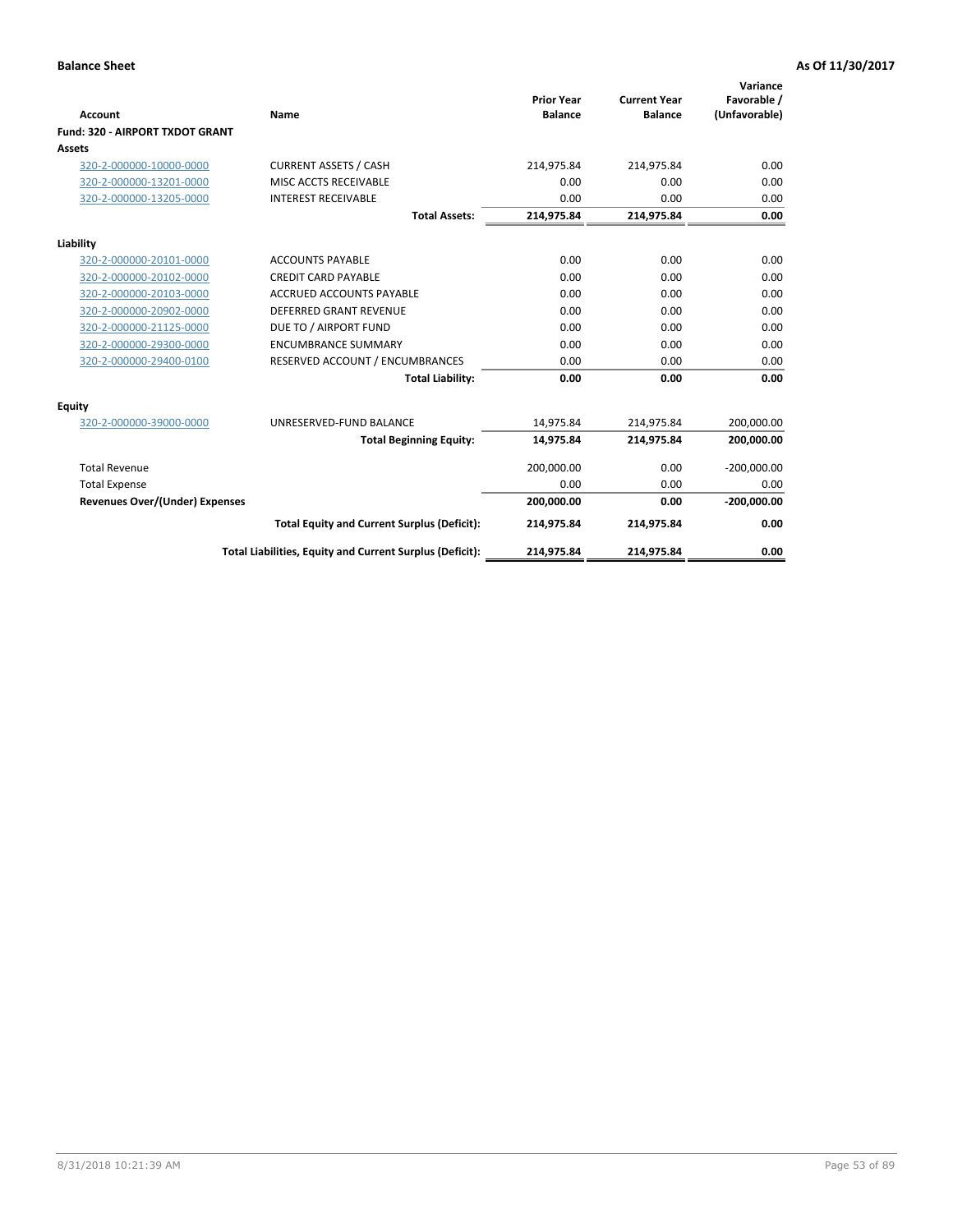| <b>Account</b>                        | Name                                                     | <b>Prior Year</b><br><b>Balance</b> | <b>Current Year</b><br><b>Balance</b> | Variance<br>Favorable /<br>(Unfavorable) |
|---------------------------------------|----------------------------------------------------------|-------------------------------------|---------------------------------------|------------------------------------------|
| Fund: 360 - AIRPORT CAPITAL FUND      |                                                          |                                     |                                       |                                          |
| Assets                                |                                                          |                                     |                                       |                                          |
| 360-2-000000-10000-0000               | <b>CURRENT ASSETS / CASH</b>                             | 1,248,436.51                        | 1,924,300.72                          | 675,864.21                               |
| 360-2-000000-13201-0000               | MISC ACCTS RECEIVABLE                                    | 0.00                                | 0.00                                  | 0.00                                     |
| 360-2-000000-13205-0000               | <b>INTEREST RECEIVABLE</b>                               | 0.00                                | 0.00                                  | 0.00                                     |
| 360-2-000000-16301-0000               | FIXED ASSETS / C W I P                                   | 132,616.88                          | 337,320.17                            | 204,703.29                               |
|                                       | <b>Total Assets:</b>                                     | 1,381,053.39                        | 2,261,620.89                          | 880,567.50                               |
| Liability                             |                                                          |                                     |                                       |                                          |
| 360-2-000000-20101-0000               | <b>ACCOUNTS PAYABLE</b>                                  | 0.00                                | 444,155.30                            | $-444, 155.30$                           |
| 360-2-000000-20102-0000               | <b>CREDIT CARD PAYABLE</b>                               | 0.00                                | 0.00                                  | 0.00                                     |
| 360-2-000000-20103-0000               | <b>ACCRUED ACCOUNTS PAYABLE</b>                          | 0.00                                | 0.00                                  | 0.00                                     |
| 360-2-000000-20125-0000               | SALES TAX PAYABLE / IN THE CITY                          | 0.00                                | 0.00                                  | 0.00                                     |
| 360-2-000000-20139-0000               | <b>RETAINAGES PAYABLE</b>                                | 0.00                                | 13,521.00                             | $-13,521.00$                             |
| 360-2-000000-21001-0000               | <b>GENERAL FUND / GENERAL FUND</b>                       | 0.00                                | 0.00                                  | 0.00                                     |
| 360-2-000000-27001-0000               | <b>CONTRIBUTED CAPITAL</b>                               | 0.00                                | 0.00                                  | 0.00                                     |
| 360-2-000000-29300-0000               | <b>ENCUMBRANCE SUMMARY</b>                               | 0.00                                | 0.00                                  | 0.00                                     |
| 360-2-000000-29400-0000               | RESERVED ACCOUNT / ENCUMBRANCES                          | 0.00                                | 0.00                                  | 0.00                                     |
|                                       | <b>Total Liability:</b>                                  | 0.00                                | 457,676.30                            | -457,676.30                              |
| Equity                                |                                                          |                                     |                                       |                                          |
| 360-2-000000-39000-0000               | UNRESERVED-FUND BALANCE                                  | 0.00                                | 0.00                                  | 0.00                                     |
| 360-2-000000-39100-0000               | UNRESERVED-RET. EARNINGS                                 | 1,382,000.62                        | 1,810,130.80                          | 428,130.18                               |
|                                       | <b>Total Beginning Equity:</b>                           | 1,382,000.62                        | 1,810,130.80                          | 428,130.18                               |
| <b>Total Revenue</b>                  |                                                          | $-821.70$                           | $-526.96$                             | 294.74                                   |
| <b>Total Expense</b>                  |                                                          | 125.53                              | 5,659.25                              | $-5,533.72$                              |
| <b>Revenues Over/(Under) Expenses</b> |                                                          | $-947.23$                           | $-6,186.21$                           | $-5,238.98$                              |
|                                       |                                                          |                                     |                                       |                                          |
|                                       | <b>Total Equity and Current Surplus (Deficit):</b>       | 1,381,053.39                        | 1,803,944.59                          | 422,891.20                               |
|                                       | Total Liabilities, Equity and Current Surplus (Deficit): | 1,381,053.39                        | 2,261,620.89                          | 880,567.50                               |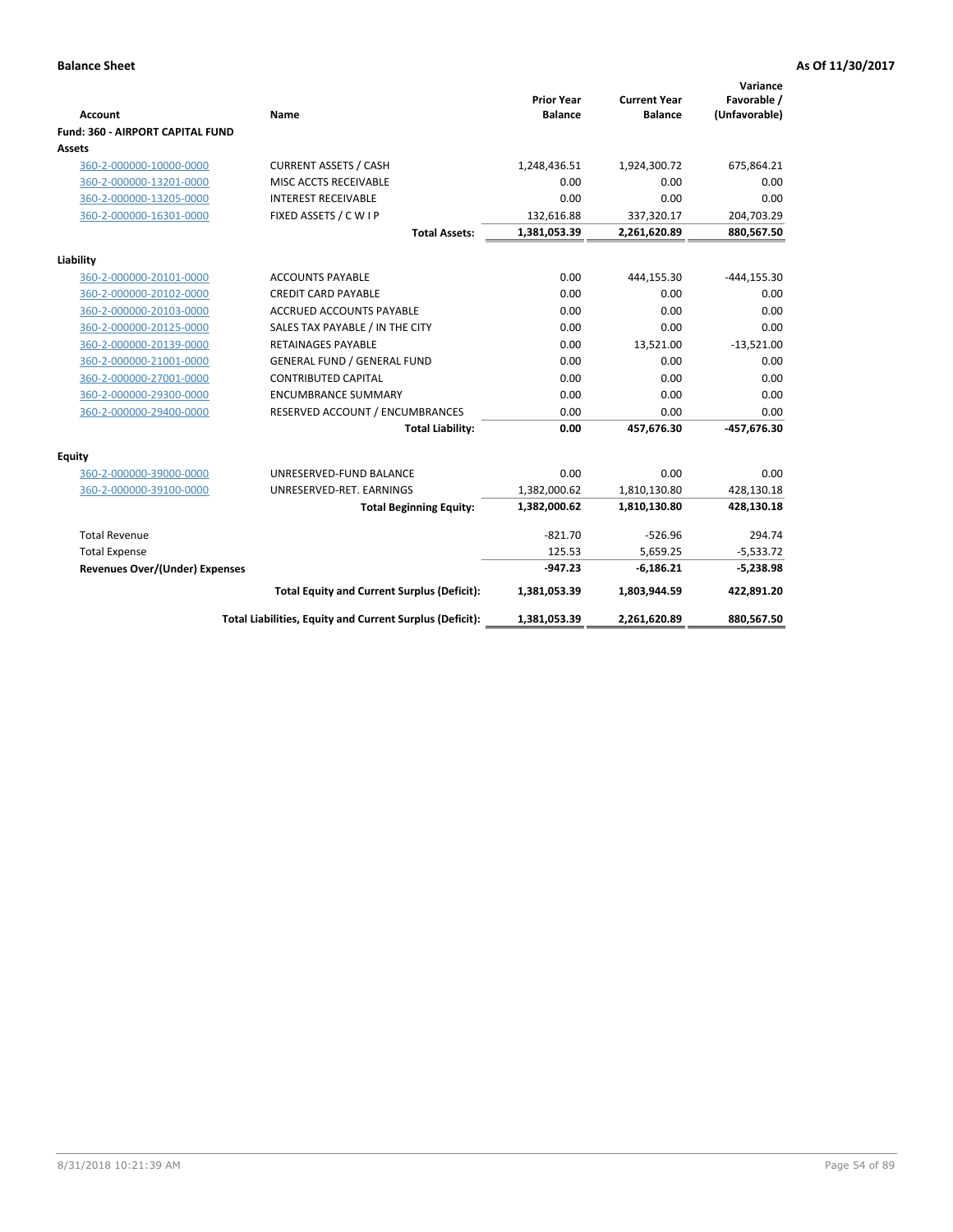| <b>Account</b>                        | Name                                                     | <b>Prior Year</b><br><b>Balance</b> | <b>Current Year</b><br><b>Balance</b> | Variance<br>Favorable /<br>(Unfavorable) |
|---------------------------------------|----------------------------------------------------------|-------------------------------------|---------------------------------------|------------------------------------------|
| <b>Fund: 361 - L3-IDC FUND</b>        |                                                          |                                     |                                       |                                          |
| Assets                                |                                                          |                                     |                                       |                                          |
| 361-2-000000-10000-0000               | <b>CURRENT ASSETS / CASH</b>                             | 0.00                                | 0.00                                  | 0.00                                     |
| 361-2-000000-13201-0000               | MISC ACCTS RECEIVABLE                                    | 0.00                                | 0.00                                  | 0.00                                     |
| 361-2-000000-13205-0000               | <b>INTEREST RECEIVABLE</b>                               | 0.00                                | 0.00                                  | 0.00                                     |
|                                       | <b>Total Assets:</b>                                     | 0.00                                | 0.00                                  | 0.00                                     |
| Liability                             |                                                          |                                     |                                       |                                          |
| 361-2-000000-20101-0000               | <b>ACCOUNTS PAYABLE</b>                                  | 0.00                                | 0.00                                  | 0.00                                     |
| 361-2-000000-20102-0000               | <b>CREDIT CARD PAYABLE</b>                               | 0.00                                | 0.00                                  | 0.00                                     |
| 361-2-000000-20103-0000               | <b>MISCELLANEOUS LIABILITIES</b>                         | 0.00                                | 0.00                                  | 0.00                                     |
| 361-2-000000-20108-0000               | <b>MATURED BONDS PAYABLE</b>                             | 0.00                                | 0.00                                  | 0.00                                     |
| 361-2-000000-20111-0000               | <b>MATURED INTEREST PAYABLE</b>                          | 0.00                                | 0.00                                  | 0.00                                     |
| 361-2-000000-20112-0000               | <b>ACCRUED INTEREST PAYABLE</b>                          | 0.00                                | 0.00                                  | 0.00                                     |
| 361-2-000000-20139-0000               | <b>RETAINAGES PAYABLE</b>                                | 0.00                                | 0.00                                  | 0.00                                     |
| 361-2-000000-21001-0000               | <b>GENERAL FUND / GENERAL FUND</b>                       | 0.00                                | 0.00                                  | 0.00                                     |
|                                       | <b>Total Liability:</b>                                  | 0.00                                | 0.00                                  | 0.00                                     |
| Equity                                |                                                          |                                     |                                       |                                          |
| 361-2-000000-39000-0000               | UNRESERVED-FUND BALANCE                                  | 0.00                                | 0.00                                  | 0.00                                     |
| 361-2-000000-39100-0000               | UNRESERVED-RET. EARNINGS                                 | $-2,881,924.85$                     | $-2,881,924.85$                       | 0.00                                     |
| 361-2-000000-39150-0000               | RESERVED-RET. EARNINGS                                   | 2,881,924.85                        | 2,881,924.85                          | 0.00                                     |
|                                       | <b>Total Beginning Equity:</b>                           | 0.00                                | 0.00                                  | 0.00                                     |
| <b>Total Revenue</b>                  |                                                          | 0.00                                | 0.00                                  | 0.00                                     |
| <b>Total Expense</b>                  |                                                          | 0.00                                | 0.00                                  | 0.00                                     |
| <b>Revenues Over/(Under) Expenses</b> |                                                          | 0.00                                | 0.00                                  | 0.00                                     |
|                                       | <b>Total Equity and Current Surplus (Deficit):</b>       | 0.00                                | 0.00                                  | 0.00                                     |
|                                       | Total Liabilities, Equity and Current Surplus (Deficit): | 0.00                                | 0.00                                  | 0.00                                     |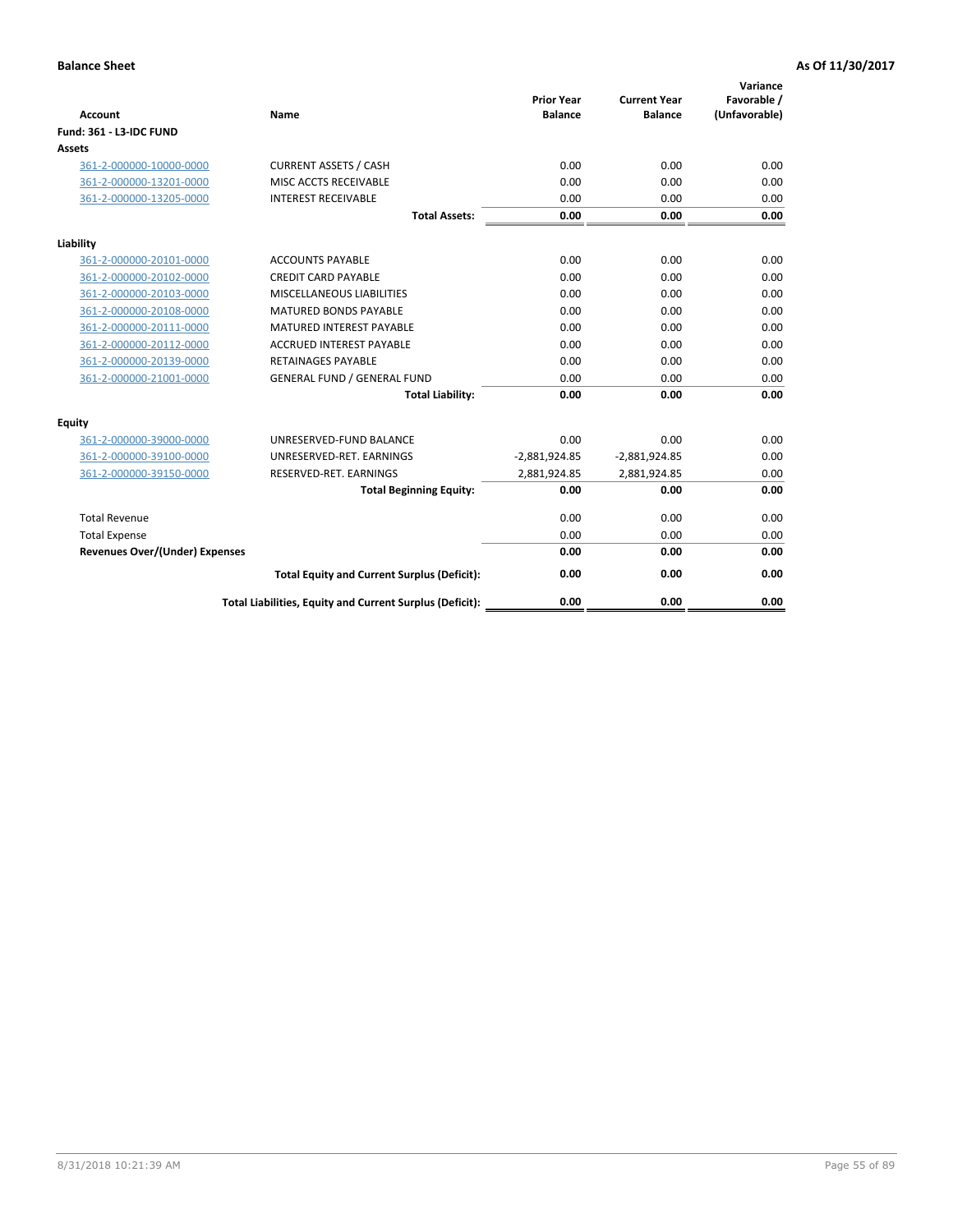|                                |                                                          |                                     |                                       | Variance                     |
|--------------------------------|----------------------------------------------------------|-------------------------------------|---------------------------------------|------------------------------|
| Account                        | Name                                                     | <b>Prior Year</b><br><b>Balance</b> | <b>Current Year</b><br><b>Balance</b> | Favorable /<br>(Unfavorable) |
| Fund: 362 - AIRPORT FBO FUEL   |                                                          |                                     |                                       |                              |
| Assets                         |                                                          |                                     |                                       |                              |
| 362-2-000000-10000-0000        | <b>CURRENT ASSETS / CASH</b>                             | 65,952.36                           | 76,618.24                             | 10,665.88                    |
| 362-2-000000-13201-0000        | MISC ACCTS RECEIVABLE                                    | 0.00                                | 0.00                                  | 0.00                         |
| 362-2-000000-13205-0000        | <b>INTEREST RECEIVABLE</b>                               | 0.00                                | 0.00                                  | 0.00                         |
|                                | <b>Total Assets:</b>                                     | 65,952.36                           | 76,618.24                             | 10,665.88                    |
| Liability                      |                                                          |                                     |                                       |                              |
| 362-2-000000-20101-0000        | <b>ACCOUNTS PAYABLE</b>                                  | 0.00                                | 0.00                                  | 0.00                         |
| 362-2-000000-20102-0000        | <b>CREDIT CARD PAYABLE</b>                               | 0.00                                | 0.00                                  | 0.00                         |
| 362-2-000000-20103-0000        | <b>ACCRUED ACCOUNTS PAYABLE</b>                          | 0.00                                | 0.00                                  | 0.00                         |
| 362-2-000000-20125-0000        | SALES TAX PAYABLE / IN THE CITY                          | 33.96                               | 29.54                                 | 4.42                         |
| 362-2-000000-29300-0000        | <b>ENCUMBRANCE SUMMARY</b>                               | 0.00                                | 0.00                                  | 0.00                         |
| 362-2-000000-29400-0000        | RESERVED ACCOUNT / ENCUMBRANCES                          | 0.00                                | 0.00                                  | 0.00                         |
|                                | <b>Total Liability:</b>                                  | 33.96                               | 29.54                                 | 4.42                         |
| Equity                         |                                                          |                                     |                                       |                              |
| 362-2-000000-39000-0000        | UNRESERVED-FUND BALANCE                                  | 0.00                                | 0.00                                  | 0.00                         |
| 362-2-000000-39100-0000        | UNRESERVED-RET. EARNINGS                                 | $-2.87$                             | $-41.31$                              | $-38.44$                     |
|                                | <b>Total Beginning Equity:</b>                           | $-2.87$                             | $-41.31$                              | $-38.44$                     |
| <b>Total Revenue</b>           |                                                          | 68,041.54                           | 80,530.49                             | 12,488.95                    |
| <b>Total Expense</b>           |                                                          | 2,120.27                            | 3,900.48                              | $-1,780.21$                  |
| Revenues Over/(Under) Expenses |                                                          | 65,921.27                           | 76,630.01                             | 10,708.74                    |
|                                | <b>Total Equity and Current Surplus (Deficit):</b>       | 65,918.40                           | 76,588.70                             | 10,670.30                    |
|                                | Total Liabilities, Equity and Current Surplus (Deficit): | 65,952.36                           | 76,618.24                             | 10,665.88                    |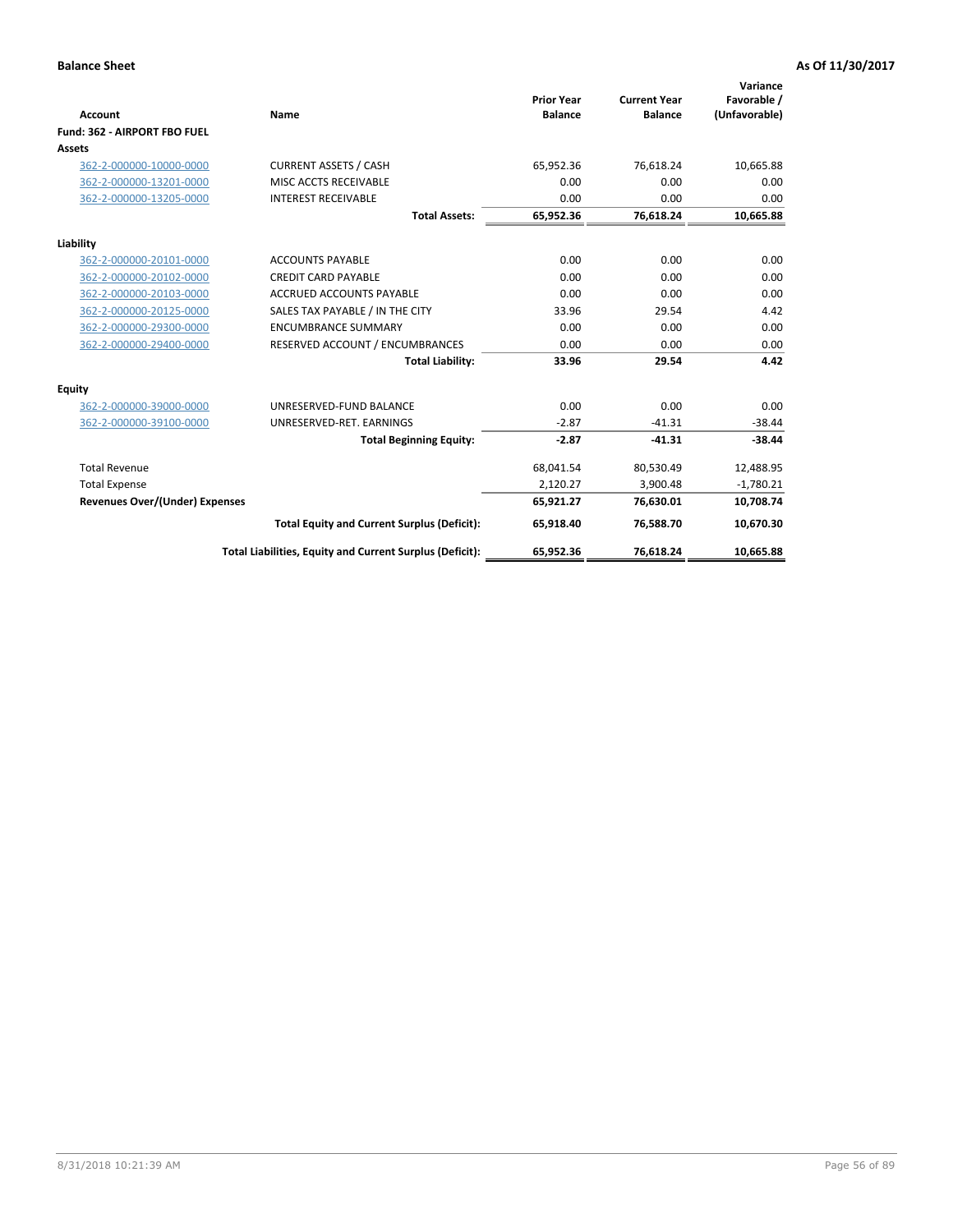| <b>Account</b>                  | Name                                  | <b>Prior Year</b><br><b>Balance</b> | <b>Current Year</b><br><b>Balance</b> | Variance<br>Favorable /<br>(Unfavorable) |
|---------------------------------|---------------------------------------|-------------------------------------|---------------------------------------|------------------------------------------|
| Fund: 400 - GOLF FUND<br>Assets |                                       |                                     |                                       |                                          |
| 400-2-000000-10000-0000         | <b>CURRENT ASSETS / CASH</b>          | $-322,011.40$                       | -350,453.20                           | $-28,441.80$                             |
| 400-2-000000-10304-0000         | CASH / PETTY CASH/CHANGE DRAWERS      | 200.00                              | 200.00                                | 0.00                                     |
| 400-2-000000-13007-0000         | <b>RETURNED CHECKS</b>                | 0.00                                | 0.00                                  | 0.00                                     |
| 400-2-000000-13201-0000         | MISC ACCTS RECEIVABLE                 | 3,541.36                            | 3,604.98                              | 63.62                                    |
| 400-2-000000-13202-0000         | <b>EMPLOYEE ADVANCES</b>              | 0.00                                | 0.00                                  | 0.00                                     |
| 400-2-000000-13203-0000         | NON-CURRENT ASSETS / PREPAYMENTS      | 0.00                                | 0.00                                  | 0.00                                     |
| 400-2-000000-13205-0000         | <b>INTEREST RECEIVABLE</b>            | 0.00                                | 0.00                                  | 0.00                                     |
| 400-2-000000-13206-0000         | <b>CHARGES RECEIVABLE</b>             | 7,318.65                            | 32,150.15                             | 24,831.50                                |
| 400-2-000000-15301-0000         | INVENTORIES / GOLF COURSE             | 8,380.12                            | 8,301.68                              | $-78.44$                                 |
| 400-2-000000-16001-0000         | FIXED ASSETS / LAND                   | 93,000.00                           | 93,000.00                             | 0.00                                     |
| 400-2-000000-16002-0000         | FIXED ASSETS / IMPROVMENTS-NON BUILDI | 521,160.58                          | 521,160.58                            | 0.00                                     |
| 400-2-000000-16003-0000         | ACCUM DEPR / IMPROVEMENTS-NON BUILI   | $-262,245.70$                       | -281,523.98                           | $-19,278.28$                             |
| 400-2-000000-16004-0000         | FIXED ASSETS / BUILDINGS              | 109,640.00                          | 109,640.00                            | 0.00                                     |
| 400-2-000000-16005-0000         | <b>ACCUM DEPR / BUILDINGS</b>         | $-107,771.86$                       | $-108,377.74$                         | $-605.88$                                |
| 400-2-000000-16201-0000         | FIXED ASSETS / MACHINERY AND EQUIPMEN | 51,957.00                           | 51,957.00                             | 0.00                                     |
| 400-2-000000-16202-0000         | ACCUM DEPR / MACHINERY AND EQUIPMEI   | $-51,957.00$                        | $-51,957.00$                          | 0.00                                     |
| 400-2-000000-16301-0000         | FIXED ASSETS / C W I P                | 0.00                                | 0.00                                  | 0.00                                     |
| 400-2-000000-17501-0000         | <b>EMPLOYEE CONTRIBUTIONS</b>         | 6,534.00                            | 7,149.00                              | 615.00                                   |
| 400-2-000000-17504-0000         | <b>INVESTMENT RETURN</b>              | 30,487.00                           | 22,540.00                             | $-7,947.00$                              |
| 400-2-000000-17508-0000         | <b>EXPERIENCE DIFFERENCE- OUTFLOW</b> | 618.00                              | 397.00                                | $-221.00$                                |
| 400-2-000000-17509-0000         | <b>EXPERIENCE DIFFERENCE - INFLOW</b> | 0.00                                | $-2,627.00$                           | $-2,627.00$                              |
| 400-2-000000-17520-0000         | <b>ASSUMPTION CHANGES</b>             | 8,101.00                            | 5,278.00                              | $-2,823.00$                              |
|                                 | <b>Total Assets:</b>                  | 96,951.75                           | 60,439.47                             | $-36,512.28$                             |
|                                 |                                       |                                     |                                       |                                          |
| Liability                       |                                       |                                     |                                       |                                          |
| 400-2-000000-20101-0000         | <b>ACCOUNTS PAYABLE</b>               | 0.00                                | 0.00                                  | 0.00                                     |
| 400-2-000000-20102-0000         | <b>CREDIT CARD PAYABLE</b>            | 0.00                                | 0.00                                  | 0.00                                     |
| 400-2-000000-20103-0000         | ACCRUED ACCOUNTS PAYABLE              | 0.00                                | 0.00                                  | 0.00                                     |
| 400-2-000000-20112-0000         | <b>ACCRUED INTEREST PAYABLE</b>       | 0.00                                | 0.00                                  | 0.00                                     |
| 400-2-000000-20124-0000         | <b>GOLF COURSE RESALE</b>             | 0.00                                | 0.00                                  | 0.00                                     |
| 400-2-000000-20125-0000         | SALES TAX PAYABLE / IN THE CITY       | 439.03                              | 452.25                                | $-13.22$                                 |
| 400-2-000000-20139-0000         | RETAINAGES PAYABLE                    | 0.00                                | 0.00                                  | 0.00                                     |
| 400-2-000000-20141-0000         | <b>TELEPHONE CLEARING</b>             | 0.00                                | 0.00                                  | 0.00                                     |
| 400-2-000000-20160-0000         | <b>UNAPPLIED CREDIT</b>               | 0.00                                | 0.00                                  | 0.00                                     |
| 400-2-000000-21001-0000         | <b>GENERAL FUND / GENERAL FUND</b>    | 0.00                                | 0.00                                  | 0.00                                     |
| 400-2-000000-21101-0000         | ENTERPRISE / WTR/WWTR UTILITY FUND    | 0.00                                | 0.00                                  | 0.00                                     |
| 400-2-000000-22001-0000         | <b>SALARIES PAYABLE</b>               | 4.793.59                            | 4,783.71                              | 9.88                                     |
| 400-2-000000-22002-0000         | VACATION/SICK PAYABLE                 | 9,962.69                            | 15,069.61                             | -5,106.92                                |
| 400-2-000000-23001-0000         | CAPITAL LEASE PAYABLE                 | 0.00                                | 0.00                                  | 0.00                                     |
| 400-2-000000-24001-0000         | O/S CHECKS PAYABLE                    | 0.00                                | 0.00                                  | 0.00                                     |
| 400-2-000000-26001-0000         | <b>COMPENSATED ABSENCES PAY</b>       | 36,211.40                           | 28,608.92                             | 7,602.48                                 |
| 400-2-000000-27001-0000         | <b>CONTRIBUTED CAPITAL</b>            | 0.00                                | 0.00                                  | 0.00                                     |
| 400-2-000000-27002-0000         | CONTRIBUTED CAPITAL / DEVELOPERS      | 0.00                                | 0.00                                  | 0.00                                     |
| 400-2-000000-29300-0000         | <b>ENCUMBRANCE SUMMARY</b>            | 0.00                                | 0.00                                  | 0.00                                     |
| 400-2-000000-29400-0100         | RESERVED ACCOUNT / ENCUMBRANCES       | 0.00                                | 0.00                                  | 0.00                                     |
| 400-2-000000-29999-0000         | <b>NET PENSION LIABILITY</b>          | 51,519.00                           | 48,989.00                             | 2,530.00                                 |
|                                 | <b>Total Liability:</b>               | 102,925.71                          | 97,903.49                             | 5,022.22                                 |
| <b>Equity</b>                   |                                       |                                     |                                       |                                          |
| 400-2-000000-39000-0000         | UNRESERVED-FUND BALANCE               | 0.00                                | 0.00                                  | 0.00                                     |
| 400-2-000000-39100-0000         | UNRESERVED-RET. EARNINGS              | $-13,008.54$                        | $-26,531.20$                          | $-13,522.66$                             |
| 400-2-000000-39500-0000         | NET POSITION - PENSION                | $-44.00$                            | $-44.00$                              | 0.00                                     |
|                                 | <b>Total Beginning Equity:</b>        | -13,052.54                          | -26,575.20                            | $-13,522.66$                             |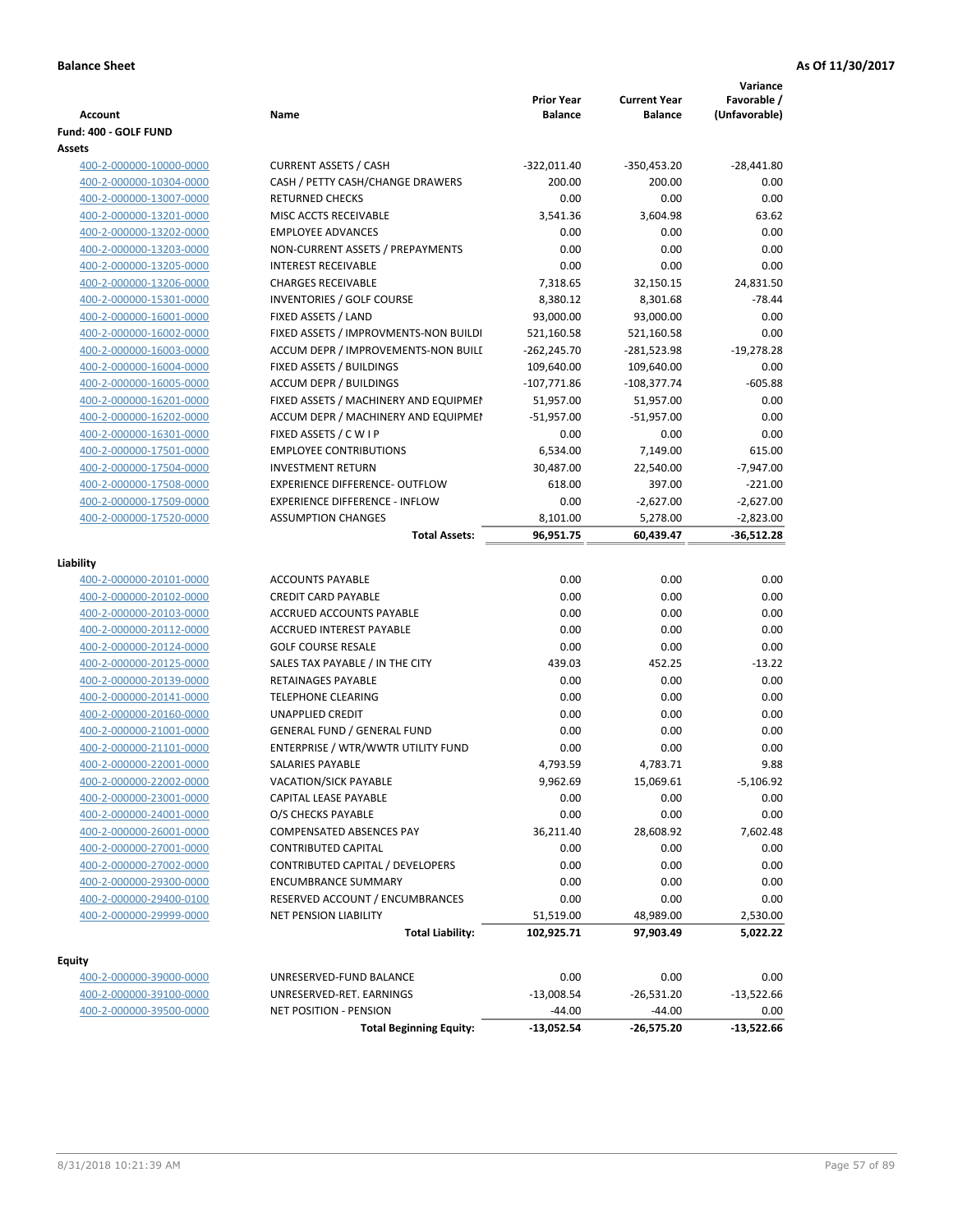| Account                               | Name                                                     | <b>Prior Year</b><br><b>Balance</b> | <b>Current Year</b><br><b>Balance</b> | Variance<br>Favorable /<br>(Unfavorable) |
|---------------------------------------|----------------------------------------------------------|-------------------------------------|---------------------------------------|------------------------------------------|
| Total Revenue                         |                                                          | 43,141.07                           | 37,100.88                             | $-6,040.19$                              |
| <b>Total Expense</b>                  |                                                          | 36,062.48                           | 47,989.69                             | $-11,927.21$                             |
| <b>Revenues Over/(Under) Expenses</b> |                                                          | 7,078.59                            | $-10,888.81$                          | $-17,967.40$                             |
|                                       | <b>Total Equity and Current Surplus (Deficit):</b>       | $-5.973.95$                         | $-37.464.01$                          | $-31,490.06$                             |
|                                       | Total Liabilities, Equity and Current Surplus (Deficit): | 96,951.76                           | 60,439.48                             | $-36,512.28$                             |
|                                       | *** FUND 400 OUT OF BALANCE ***                          | $-0.01$                             | $-0.01$                               | 0.00                                     |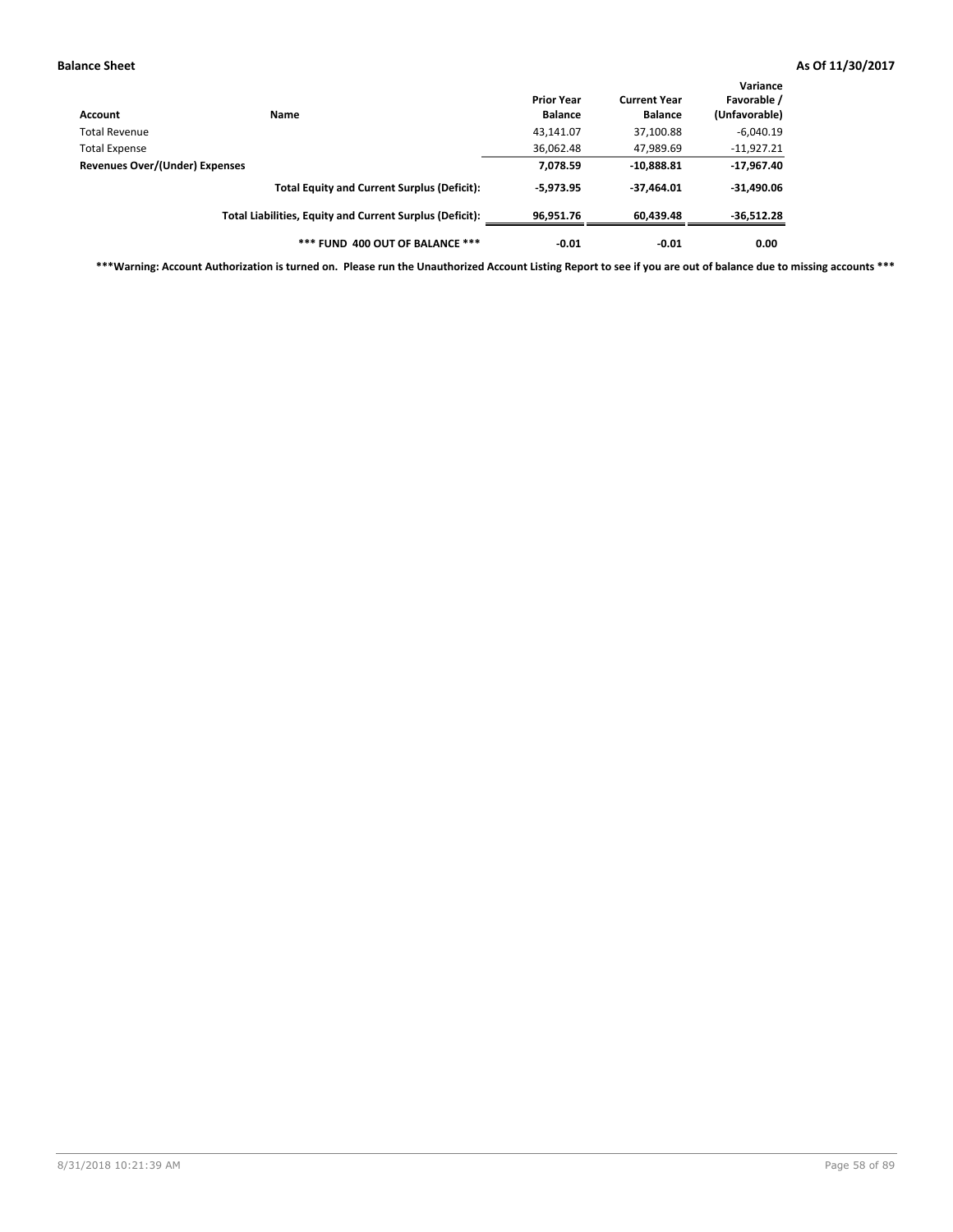|                                                    |                                                          |                                     |                                       | Variance                     |
|----------------------------------------------------|----------------------------------------------------------|-------------------------------------|---------------------------------------|------------------------------|
| <b>Account</b>                                     | Name                                                     | <b>Prior Year</b><br><b>Balance</b> | <b>Current Year</b><br><b>Balance</b> | Favorable /<br>(Unfavorable) |
| <b>Fund: 500 - SANITATION FUND</b>                 |                                                          |                                     |                                       |                              |
| Assets                                             |                                                          |                                     |                                       |                              |
| 500-2-000000-10000-0000                            | <b>CURRENT ASSETS / CASH</b>                             | 1,526,832.86                        | 2,199,592.01                          | 672,759.15                   |
| 500-2-000000-13000-0000                            | <b>CUSTOMER ACCTS RECEIVABLE</b>                         | 122,810.53                          | 122,099.22                            | $-711.31$                    |
| 500-2-000000-13001-0000                            | NON CURRENT CUSTOMER ACCTS RECEIVAE                      | 51,595.20                           | 56,933.19                             | 5,337.99                     |
| 500-2-000000-13002-0000                            | ALLOW FOR UNCOLLECT REC                                  | $-51,300.94$                        | $-56,852.74$                          | $-5,551.80$                  |
| 500-2-000000-13003-0000                            | UNBILLED YEAR-END ACCRUAL                                | 316,710.26                          | 314,317.28                            | $-2,392.98$                  |
| 500-2-000000-13201-0000                            | MISC ACCTS RECEIVABLE                                    | 185.00                              | 0.00                                  | $-185.00$                    |
| 500-2-000000-17501-0000                            | <b>EMPLOYEE CONTRIBUTIONS</b>                            | 6,534.00                            | 7,149.00                              | 615.00                       |
| 500-2-000000-17504-0000                            | <b>INVESTMENT RETURN</b>                                 | 30,487.00                           | 22,540.00                             | $-7,947.00$                  |
| 500-2-000000-17508-0000                            | <b>EXPERIENCE DIFFERENCE- OUTFLOW</b>                    | 618.00                              | 397.00                                | $-221.00$                    |
| 500-2-000000-17509-0000                            | <b>EXPERIENCE DIFFERENCE - INFLOW</b>                    | 0.00                                | $-2,627.00$                           | $-2,627.00$                  |
| 500-2-000000-17520-0000                            | <b>ASSUMPTION CHANGES</b>                                | 8,101.00                            | 5,278.00                              | $-2,823.00$                  |
|                                                    | <b>Total Assets:</b>                                     | 2,012,572.91                        | 2,668,825.96                          | 656,253.05                   |
|                                                    |                                                          |                                     |                                       |                              |
| Liability                                          |                                                          |                                     |                                       |                              |
| 500-2-000000-20101-0000                            | <b>ACCOUNTS PAYABLE</b><br><b>CREDIT CARD PAYABLE</b>    | 0.00                                | 0.00                                  | 0.00                         |
| 500-2-000000-20102-0000<br>500-2-000000-20103-0000 | ACCRUED ACCOUNTS PAYABLE                                 | 0.00<br>0.00                        | 0.00<br>0.00                          | 0.00<br>0.00                 |
| 500-2-000000-20125-0000                            | SALES TAX PAYABLE / IN THE CITY                          | 21,877.67                           | 20,331.09                             | 1,546.58                     |
| 500-2-000000-20126-0000                            | SALES TAX PAYABLE / OUT OF CITY                          | 0.00                                | 0.00                                  | 0.00                         |
| 500-2-000000-20133-0000                            | <b>GARBAGE CLEARING</b>                                  | 0.00                                | 0.00                                  | 0.00                         |
| 500-2-000000-20135-0000                            | GARBAGE CLEARING / BAD DEBT EXPENS                       | 7,874.59                            | 7,817.52                              | 57.07                        |
| 500-2-000000-20160-0000                            | <b>UNAPPLIED CREDIT</b>                                  | 0.00                                | 0.00                                  | 0.00                         |
| 500-2-000000-20201-0000                            | <b>DEFERRED REVENUE</b>                                  | 0.00                                | 0.00                                  | 0.00                         |
| 500-2-000000-21001-0000                            | <b>GENERAL FUND / GENERAL FUND</b>                       | 0.00                                | 0.00                                  | 0.00                         |
| 500-2-000000-22001-0000                            | SALARIES PAYABLE                                         | 2,316.20                            | 4,893.72                              | $-2,577.52$                  |
| 500-2-000000-22002-0000                            | <b>VACATION/SICK PAYABLE</b>                             | 5,358.50                            | 7,535.45                              | $-2,176.95$                  |
| 500-2-000000-24002-0000                            | <b>CUSTOMER DEPOSITS</b>                                 | 179,753.06                          | 221,777.77                            | $-42,024.71$                 |
| 500-2-000000-24007-0000                            | <b>BILLED DEPOSITS SUSPENSE</b>                          | 0.00                                | 0.00                                  | 0.00                         |
| 500-2-000000-26001-0000                            | <b>COMPENSATED ABSENCES PAY</b>                          | 2,594.17                            | 3,841.35                              | $-1,247.18$                  |
| 500-2-000000-29300-0000                            | <b>ENCUMBRANCE SUMMARY</b>                               | 0.00                                | 0.00                                  | 0.00                         |
| 500-2-000000-29400-0100                            | RESERVED ACCOUNT / ENCUMBRANCES                          | 0.00                                | 0.00                                  | 0.00                         |
| 500-2-000000-29999-0000                            | <b>NET PENSION LIABILITY</b>                             | 51,519.00                           | 48,989.00                             | 2,530.00                     |
|                                                    | <b>Total Liability:</b>                                  | 271,293.19                          | 315,185.90                            | $-43,892.71$                 |
|                                                    |                                                          |                                     |                                       |                              |
| <b>Equity</b><br>500-2-000000-39000-0000           | UNRESERVED-FUND BALANCE                                  | 0.00                                | 0.00                                  | 0.00                         |
| 500-2-000000-39100-0000                            | UNRESERVED-RET. EARNINGS                                 | 1,430,891.22                        | 1,890,622.70                          | 459,731.48                   |
| <u>500-2-000000-39500-0000</u>                     | NET POSITION - PENSION                                   | $-44.00$                            | $-44.00$                              | 0.00                         |
|                                                    | <b>Total Beginning Equity:</b>                           | 1,430,847.22                        | 1,890,578.70                          | 459,731.48                   |
|                                                    |                                                          |                                     |                                       |                              |
| <b>Total Revenue</b>                               |                                                          | 682,683.03                          | 678,261.38                            | $-4,421.65$                  |
| <b>Total Expense</b>                               |                                                          | 372,250.53                          | 215,200.02                            | 157,050.51                   |
| <b>Revenues Over/(Under) Expenses</b>              |                                                          | 310,432.50                          | 463,061.36                            | 152,628.86                   |
|                                                    | <b>Total Equity and Current Surplus (Deficit):</b>       | 1,741,279.72                        | 2,353,640.06                          | 612,360.34                   |
|                                                    | Total Liabilities, Equity and Current Surplus (Deficit): | 2,012,572.91                        | 2,668,825.96                          | 656,253.05                   |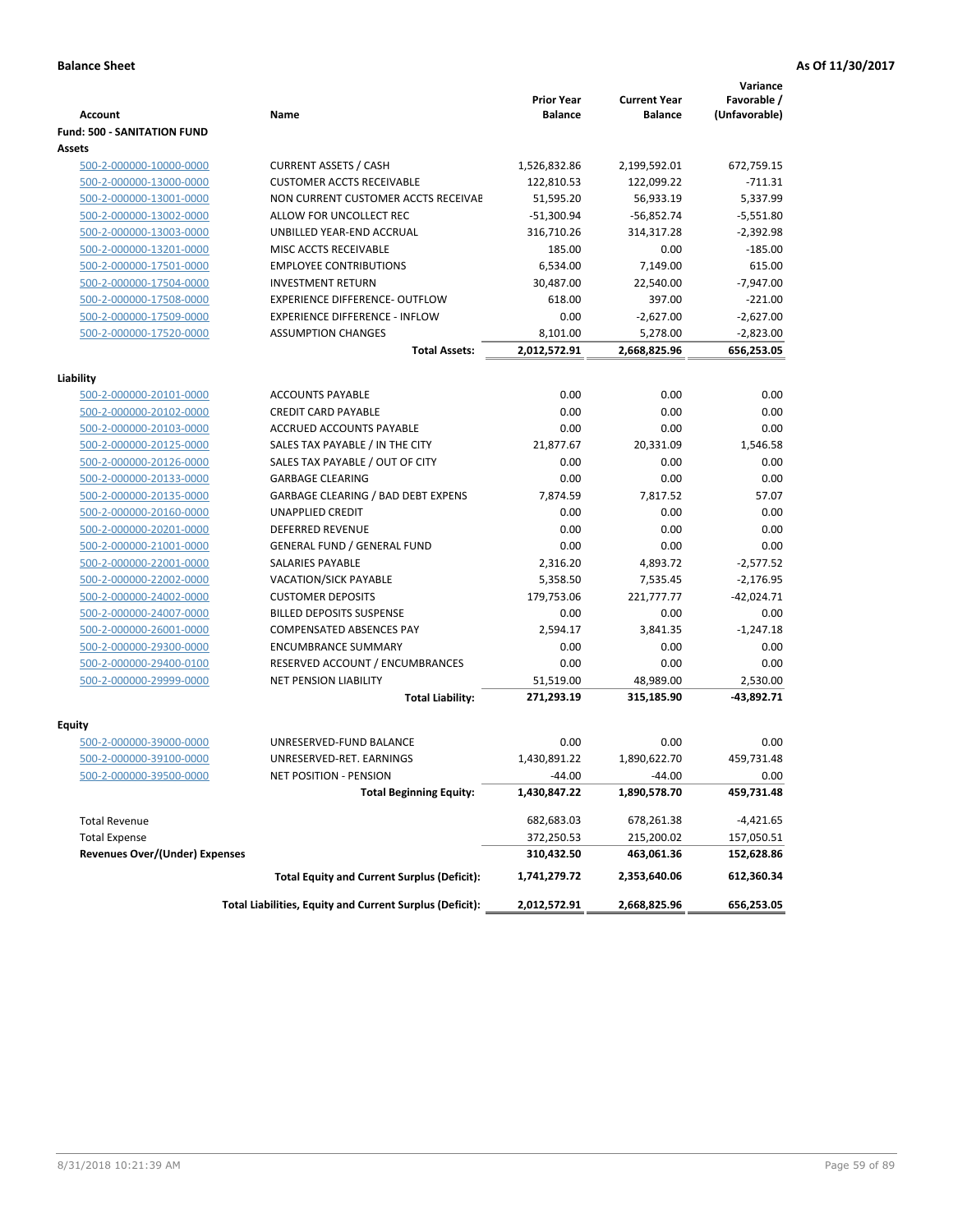| <b>Account</b>                        | Name                                                       | <b>Prior Year</b><br><b>Balance</b> | <b>Current Year</b><br><b>Balance</b> | Variance<br>Favorable /<br>(Unfavorable) |
|---------------------------------------|------------------------------------------------------------|-------------------------------------|---------------------------------------|------------------------------------------|
|                                       | <b>Fund: 561 - REGINAL HOUSEHOLD HAZARDOUS WASTE GRANT</b> |                                     |                                       |                                          |
| <b>Assets</b>                         |                                                            |                                     |                                       |                                          |
| 561-2-000000-10000-0000               | <b>CURRENT ASSETS / CASH</b>                               | 0.00                                | 0.00                                  | 0.00                                     |
| 561-2-000000-13201-0000               | MISC ACCTS RECEIVABLE                                      | 0.00                                | 0.00                                  | 0.00                                     |
| 561-2-000000-13205-0000               | <b>INTEREST RECEIVABLE</b>                                 | 0.00                                | 0.00                                  | 0.00                                     |
|                                       | <b>Total Assets:</b>                                       | 0.00                                | 0.00                                  | 0.00                                     |
| Liability                             |                                                            |                                     |                                       |                                          |
| 561-2-000000-20101-0000               | <b>ACCOUNTS PAYABLE</b>                                    | 0.00                                | 0.00                                  | 0.00                                     |
| 561-2-000000-20102-0000               | <b>CREDIT CARD PAYABLE</b>                                 | 0.00                                | 0.00                                  | 0.00                                     |
| 561-2-000000-20103-0000               | <b>ACCRUED ACCOUNTS PAYABLE</b>                            | 0.00                                | 0.00                                  | 0.00                                     |
| 561-2-000000-21140-0000               | DUE TO / SANITATION FUND                                   | 0.00                                | 0.00                                  | 0.00                                     |
| 561-2-000000-29300-0000               | <b>ENCUMBRANCE SUMMARY</b>                                 | 0.00                                | 0.00                                  | 0.00                                     |
| 561-2-000000-29400-0100               | RESERVED ACCOUNT / ENCUMBRANCES                            | 0.00                                | 0.00                                  | 0.00                                     |
|                                       | <b>Total Liability:</b>                                    | 0.00                                | 0.00                                  | 0.00                                     |
| <b>Equity</b>                         |                                                            |                                     |                                       |                                          |
| 561-2-000000-39100-0000               | UNRESERVED-RET. EARNINGS                                   | 0.00                                | 0.00                                  | 0.00                                     |
|                                       | <b>Total Beginning Equity:</b>                             | 0.00                                | 0.00                                  | 0.00                                     |
| <b>Total Revenue</b>                  |                                                            | 0.00                                | 0.00                                  | 0.00                                     |
| <b>Total Expense</b>                  |                                                            | 0.00                                | 0.00                                  | 0.00                                     |
| <b>Revenues Over/(Under) Expenses</b> |                                                            | 0.00                                | 0.00                                  | 0.00                                     |
|                                       | <b>Total Equity and Current Surplus (Deficit):</b>         | 0.00                                | 0.00                                  | 0.00                                     |
|                                       | Total Liabilities, Equity and Current Surplus (Deficit):   | 0.00                                | 0.00                                  | 0.00                                     |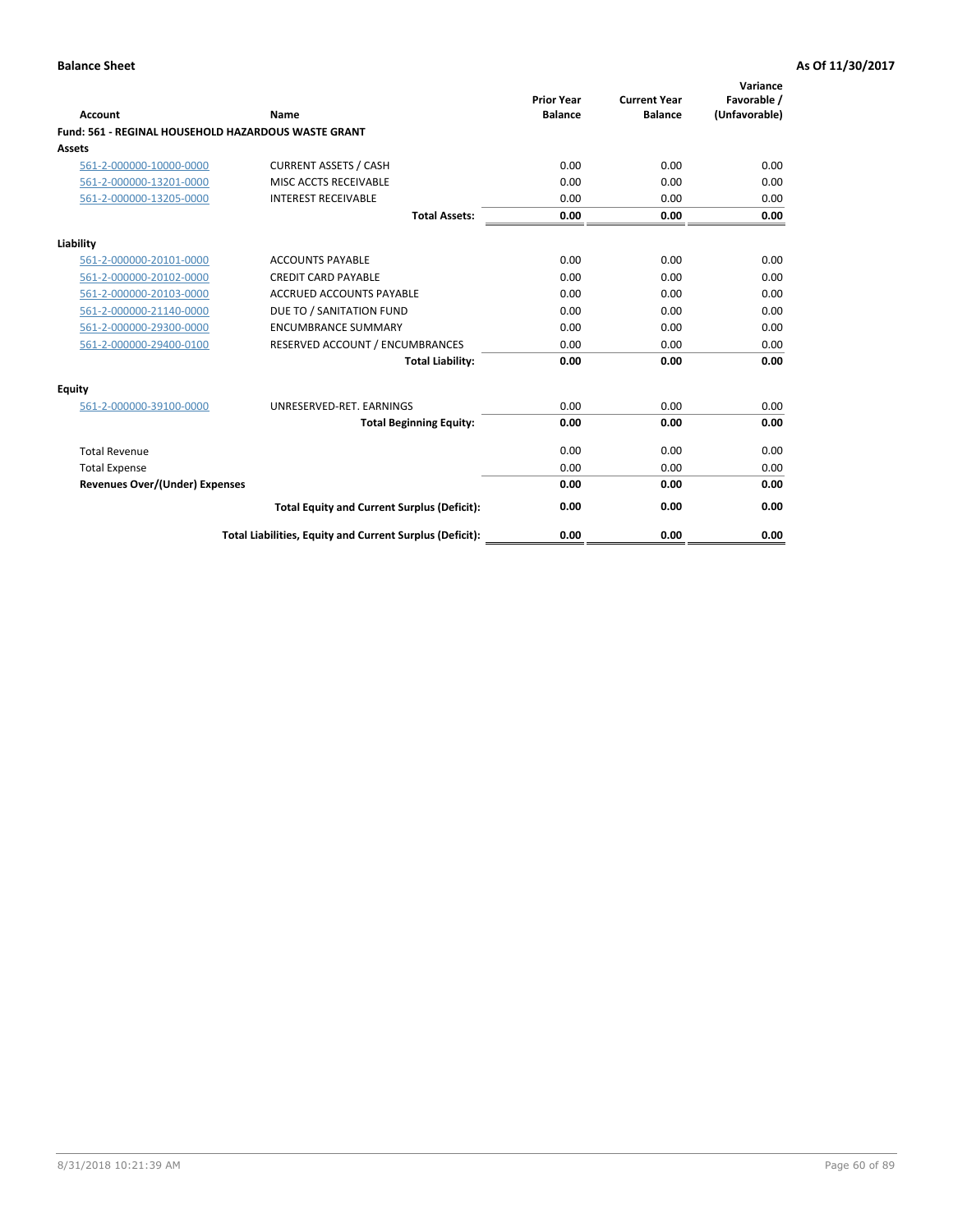| <b>Account</b>                          | Name                                      | <b>Prior Year</b><br><b>Balance</b> | <b>Current Year</b><br><b>Balance</b> | Variance<br>Favorable /<br>(Unfavorable) |
|-----------------------------------------|-------------------------------------------|-------------------------------------|---------------------------------------|------------------------------------------|
| <b>Fund: 601 - CENTRAL SERVICE FUND</b> |                                           |                                     |                                       |                                          |
| Assets                                  |                                           |                                     |                                       |                                          |
| 601-2-000000-10000-0000                 | <b>CURRENT ASSETS / CASH</b>              | 74,949.72                           | $-25,596.97$                          | $-100,546.69$                            |
| 601-2-000000-13201-0000                 | MISC ACCTS RECEIVABLE                     | 0.00                                | 0.00                                  | 0.00                                     |
| 601-2-000000-13203-0000                 | NON-CURRENT ASSETS / PREPAYMENTS          | 0.00                                | 0.00                                  | 0.00                                     |
| 601-2-000000-13204-0000                 | PREPAYMENTS / INSURANCE PREPAYMENT        | 0.00                                | 0.00                                  | 0.00                                     |
| 601-2-000000-13205-0000                 | <b>INTEREST RECEIVABLE</b>                | 0.00                                | 0.00                                  | 0.00                                     |
| 601-2-000000-15001-0000                 | INVENTORIES / POSTAGE                     | 0.00                                | 0.00                                  | 0.00                                     |
| 601-2-000000-15101-0000                 | <b>FACILITIES MAINT STOCK INVENTORIES</b> | 17,660.12                           | 14,085.18                             | $-3,574.94$                              |
| 601-2-000000-15201-0000                 | <b>INVENTORIES / GARAGE</b>               | 147,255.83                          | 220,166.02                            | 72,910.19                                |
| 601-2-000000-16001-0000                 | FIXED ASSETS / LAND                       | 0.00                                | 0.00                                  | 0.00                                     |
| 601-2-000000-16002-0000                 | FIXED ASSETS / IMPROVMENTS-NON BUILDI     | 0.00                                | 0.00                                  | 0.00                                     |
| 601-2-000000-16003-0000                 | ACCUM DEPR / IMPROVEMENTS-NON BUILI       | 0.00                                | 0.00                                  | 0.00                                     |
| 601-2-000000-16004-0000                 | FIXED ASSETS / BUILDINGS                  | 100,832.00                          | 100,832.00                            | 0.00                                     |
| 601-2-000000-16005-0000                 | <b>ACCUM DEPR / BUILDINGS</b>             | $-100,832.00$                       | $-100,832.00$                         | 0.00                                     |
| 601-2-000000-16201-0000                 | FIXED ASSETS / MACHINERY AND EQUIPMEN     | 166,476.00                          | 166,476.00                            | 0.00                                     |
| 601-2-000000-16202-0000                 | ACCUM DEPR / MACHINERY AND EQUIPMEI       | $-166,476.00$                       | $-166,476.00$                         | 0.00                                     |
| 601-2-000000-17501-0000                 | <b>EMPLOYEE CONTRIBUTIONS</b>             | 26,136.00                           | 28,595.00                             | 2,459.00                                 |
| 601-2-000000-17504-0000                 | <b>INVESTMENT RETURN</b>                  | 121,950.00                          | 90,159.00                             | $-31,791.00$                             |
| 601-2-000000-17508-0000                 | <b>EXPERIENCE DIFFERENCE- OUTFLOW</b>     | 2,471.00                            | 1,587.00                              | $-884.00$                                |
| 601-2-000000-17509-0000                 | <b>EXPERIENCE DIFFERENCE - INFLOW</b>     | 0.00                                | $-10,507.00$                          | $-10,507.00$                             |
| 601-2-000000-17520-0000                 | <b>ASSUMPTION CHANGES</b>                 | 32,404.00                           | 21,113.00                             | $-11,291.00$                             |
|                                         | <b>Total Assets:</b>                      | 422,826.67                          | 339,601.23                            | $-83,225.44$                             |
|                                         |                                           |                                     |                                       |                                          |
| Liability                               |                                           |                                     |                                       |                                          |
| 601-2-000000-20101-0000                 | <b>ACCOUNTS PAYABLE</b>                   | 0.00                                | 0.00                                  | 0.00                                     |
| 601-2-000000-20102-0000                 | <b>CREDIT CARD PAYABLE</b>                | 0.00                                | 0.00                                  | 0.00                                     |
| 601-2-000000-20103-0000                 | ACCRUED ACCOUNTS PAYABLE                  | 0.00                                | 0.00                                  | 0.00                                     |
| 601-2-000000-20115-0000                 | <b>DRINK SUPPLY</b>                       | 0.00                                | 0.00                                  | 0.00                                     |
| 601-2-000000-20141-0000                 | <b>TELEPHONE CLEARING</b>                 | 0.00                                | 0.00                                  | 0.00                                     |
| 601-2-000000-20148-0000                 | <b>FLEET FUEL CLEARING</b>                | 0.00                                | 0.00                                  | 0.00                                     |
| 601-2-000000-20149-0000                 | FLEET MAINTENANCE CLEARING                | $-16.48$                            | $-16.48$                              | 0.00                                     |
| 601-2-000000-20201-0000                 | <b>DEFERRED REVENUE</b>                   | 0.00                                | 0.00                                  | 0.00                                     |
| 601-2-000000-21001-0000                 | <b>GENERAL FUND / GENERAL FUND</b>        | 0.00                                | 0.00                                  | 0.00                                     |
| 601-2-000000-21101-0000                 | ENTERPRISE / WTR/WWTR UTILITY FUND        | 0.00                                | 0.00                                  | 0.00                                     |
| 601-2-000000-22001-0000                 | SALARIES PAYABLE                          | 16,959.79                           | 16,938.86                             | 20.93                                    |
| 601-2-000000-22002-0000                 | <b>VACATION/SICK PAYABLE</b>              | 31,596.43                           | 31,233.84                             | 362.59                                   |
| 601-2-000000-24011-0000                 | <b>CIVIC CENTER DEPOSITS</b>              | 0.00                                | 0.00                                  | 0.00                                     |
| 601-2-000000-24012-0000                 | <b>AUDITORIUM DEPOSITS</b>                | 0.00                                | 0.00                                  | 0.00                                     |
| 601-2-000000-26001-0000                 | COMPENSATED ABSENCES PAY                  | 47,153.34                           | 58,038.36                             | $-10,885.02$                             |
| 601-2-000000-27001-0000                 | <b>CONTRIBUTED CAPITAL</b>                | 0.00                                | 0.00                                  | 0.00                                     |
| 601-2-000000-29300-0000                 | <b>ENCUMBRANCE SUMMARY</b>                | 0.00                                | 0.00                                  | 0.00                                     |
| 601-2-000000-29400-0100                 | RESERVED ACCOUNT / ENCUMBRANCES           | 0.00                                | 0.00                                  | 0.00                                     |
| 601-2-000000-29999-0000                 | NET PENSION LIABILITY                     | 206,074.00                          | 195,957.00                            | 10,117.00                                |
|                                         | <b>Total Liability:</b>                   | 301,767.08                          | 302,151.58                            | -384.50                                  |
|                                         |                                           |                                     |                                       |                                          |
| <b>Equity</b>                           |                                           |                                     |                                       |                                          |
| 601-2-000000-39000-0000                 | UNRESERVED-FUND BALANCE                   | 0.00                                | 0.00                                  | 0.00                                     |
| 601-2-000000-39100-0000                 | UNRESERVED-RET. EARNINGS                  | 146,820.97                          | 51,003.70                             | -95,817.27                               |
| 601-2-000000-39500-0000                 | NET POSITION - PENSION                    | $-175.00$                           | $-175.00$                             | 0.00                                     |
|                                         | <b>Total Beginning Equity:</b>            | 146,645.97                          | 50,828.70                             | $-95,817.27$                             |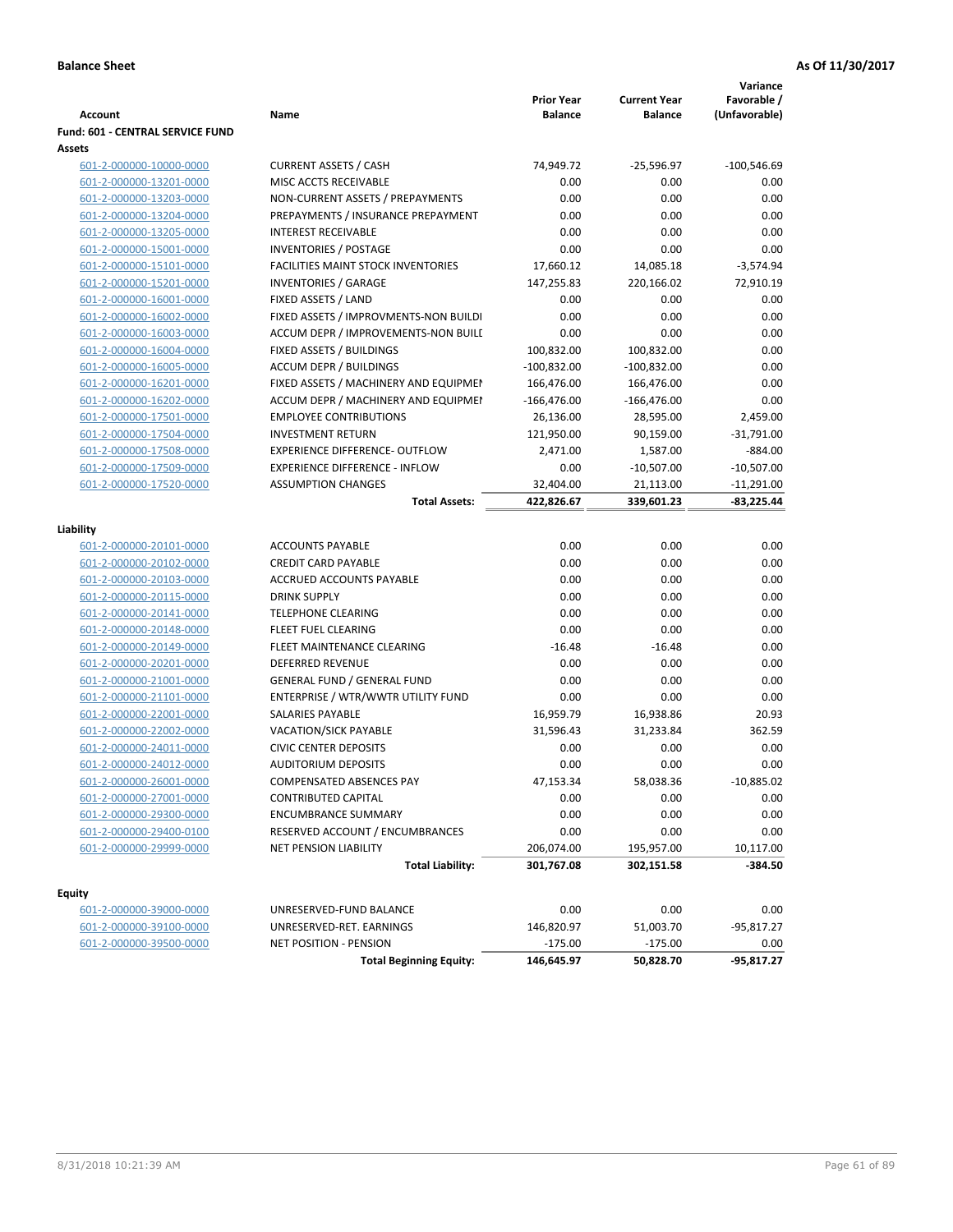| Account                        | Name                                                     | <b>Prior Year</b><br><b>Balance</b> | <b>Current Year</b><br><b>Balance</b> | Variance<br>Favorable /<br>(Unfavorable) |
|--------------------------------|----------------------------------------------------------|-------------------------------------|---------------------------------------|------------------------------------------|
| Total Revenue                  |                                                          | 135,534.34                          | 148,257.52                            | 12,723.18                                |
| <b>Total Expense</b>           |                                                          | 161,120.79                          | 161,636.74                            | $-515.95$                                |
| Revenues Over/(Under) Expenses |                                                          | $-25,586.45$                        | $-13,379.22$                          | 12,207.23                                |
|                                | <b>Total Equity and Current Surplus (Deficit):</b>       | 121,059.52                          | 37,449.48                             | $-83,610.04$                             |
|                                | Total Liabilities, Equity and Current Surplus (Deficit): | 422,826.60                          | 339,601.06                            | -83,225.54                               |
|                                | *** FUND 601 OUT OF BALANCE ***                          | 0.07                                | 0.17                                  | 0.10                                     |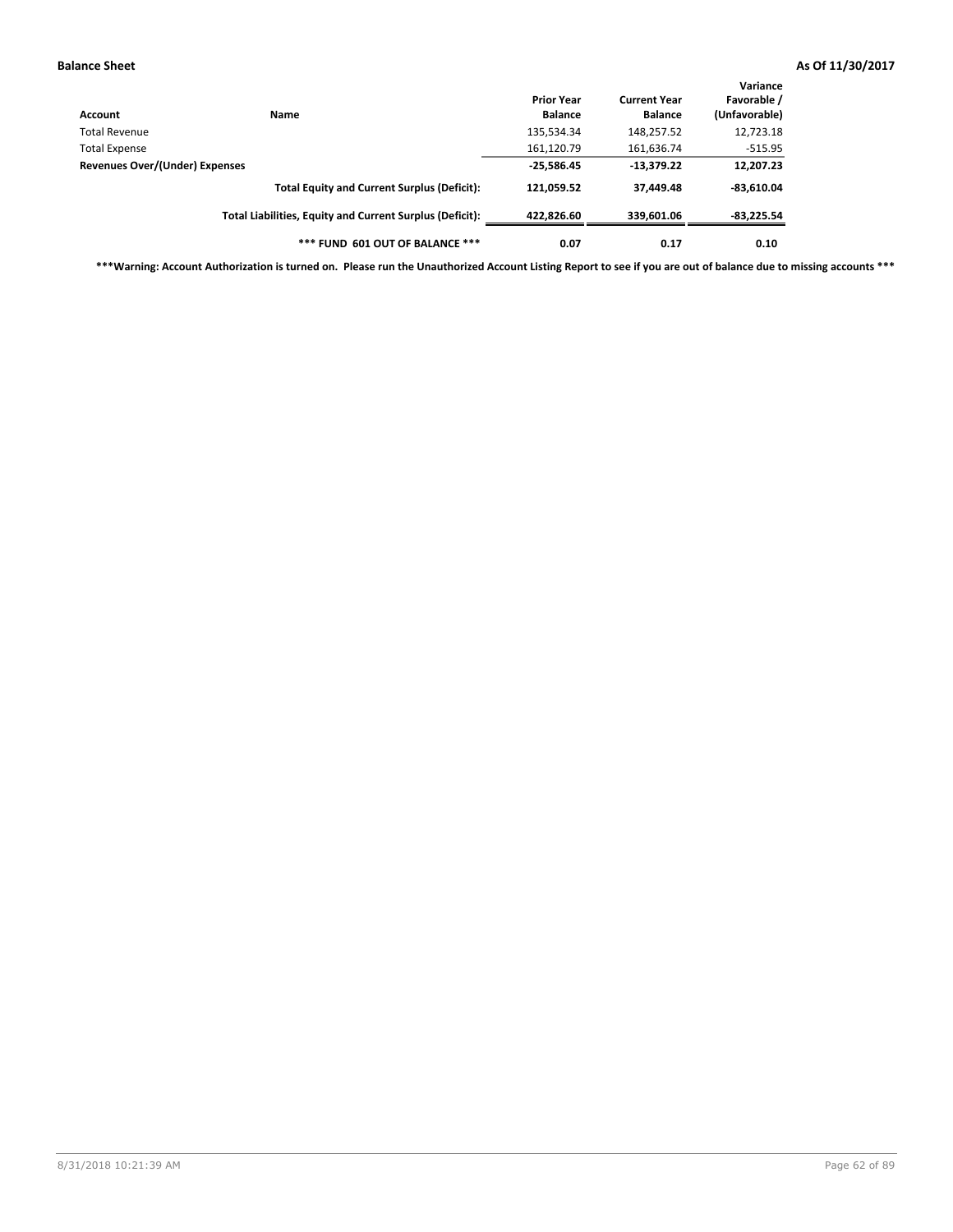| <b>Account</b>                        | Name                                                     | <b>Prior Year</b><br><b>Balance</b> | <b>Current Year</b><br><b>Balance</b> | Variance<br>Favorable /<br>(Unfavorable) |
|---------------------------------------|----------------------------------------------------------|-------------------------------------|---------------------------------------|------------------------------------------|
| <b>Fund: 602 - INSURANCE FUND</b>     |                                                          |                                     |                                       |                                          |
| <b>Assets</b>                         |                                                          |                                     |                                       |                                          |
| 602-2-000000-10000-0000               | <b>CURRENT ASSETS / CASH</b>                             | 40,137.75                           | $-1,224,711.92$                       | $-1,264,849.67$                          |
| 602-2-000000-13201-0000               | MISC ACCTS RECEIVABLE                                    | 0.00                                | 0.00                                  | 0.00                                     |
| 602-2-000000-13204-0000               | PREPAYMENTS / INSURANCE PREPAYMENT                       | 0.00                                | 0.00                                  | 0.00                                     |
| 602-2-000000-13205-0000               | <b>INTEREST RECEIVABLE</b>                               | 0.00                                | 0.00                                  | 0.00                                     |
|                                       | <b>Total Assets:</b>                                     | 40,137.75                           | $-1,224,711.92$                       | $-1,264,849.67$                          |
| Liability                             |                                                          |                                     |                                       |                                          |
| 602-2-000000-20101-0000               | <b>ACCOUNTS PAYABLE</b>                                  | 253.91                              | $-0.09$                               | 254.00                                   |
| 602-2-000000-20102-0000               | <b>CREDIT CARD PAYABLE</b>                               | 0.00                                | 0.00                                  | 0.00                                     |
| 602-2-000000-20103-0000               | <b>ACCRUED ACCOUNTS PAYABLE</b>                          | 0.00                                | 0.00                                  | 0.00                                     |
| 602-2-000000-20201-0000               | <b>DEFERRED REVENUE</b>                                  | 0.00                                | 0.00                                  | 0.00                                     |
| 602-2-000000-29300-0000               | <b>ENCUMBRANCE SUMMARY</b>                               | 0.00                                | 0.00                                  | 0.00                                     |
| 602-2-000000-29400-0100               | RESERVED ACCOUNT / ENCUMBRANCES                          | 0.00                                | 0.00                                  | 0.00                                     |
|                                       | <b>Total Liability:</b>                                  | 253.91                              | $-0.09$                               | 254.00                                   |
| <b>Equity</b>                         |                                                          |                                     |                                       |                                          |
| 602-2-000000-39000-0000               | UNRESERVED-FUND BALANCE                                  | 0.00                                | 0.00                                  | 0.00                                     |
| 602-2-000000-39100-0000               | UNRESERVED-RET. EARNINGS                                 | 632,449.20                          | $-253,836.31$                         | $-886,285.51$                            |
|                                       | <b>Total Beginning Equity:</b>                           | 632,449.20                          | $-253,836.31$                         | $-886,285.51$                            |
| <b>Total Revenue</b>                  |                                                          | 849,780.64                          | 907,412.66                            | 57,632.02                                |
| <b>Total Expense</b>                  |                                                          | 1,442,346.00                        | 1,878,288.18                          | $-435,942.18$                            |
| <b>Revenues Over/(Under) Expenses</b> |                                                          | $-592,565.36$                       | -970,875.52                           | $-378,310.16$                            |
|                                       | <b>Total Equity and Current Surplus (Deficit):</b>       | 39,883.84                           | $-1,224,711.83$                       | $-1,264,595.67$                          |
|                                       | Total Liabilities, Equity and Current Surplus (Deficit): | 40,137.75                           | $-1,224,711.92$                       | $-1,264,849.67$                          |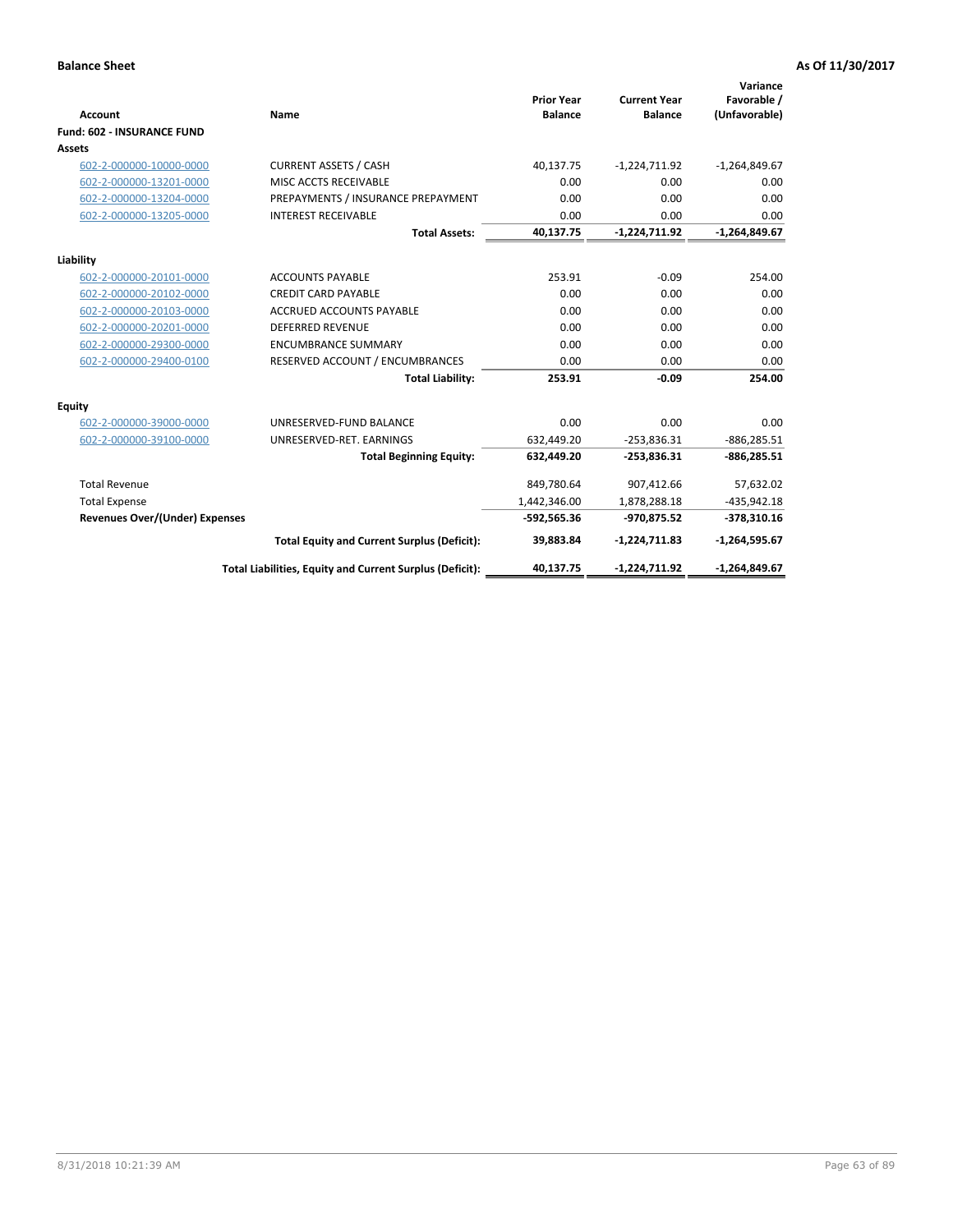| <b>Account</b>                        | <b>Name</b>                                              | <b>Prior Year</b><br><b>Balance</b> | <b>Current Year</b><br><b>Balance</b> | Variance<br>Favorable /<br>(Unfavorable) |
|---------------------------------------|----------------------------------------------------------|-------------------------------------|---------------------------------------|------------------------------------------|
| Fund: 604 - MIS FUND                  |                                                          |                                     |                                       |                                          |
| Assets                                |                                                          |                                     |                                       |                                          |
| 604-2-000000-10000-0000               | <b>CURRENT ASSETS / CASH</b>                             | 116,107.49                          | 147,866.17                            | 31,758.68                                |
| 604-2-000000-13201-0000               | MISC ACCTS RECEIVABLE                                    | 0.00                                | 0.00                                  | 0.00                                     |
| 604-2-000000-13202-1400               | <b>EMPLOYEE ADVANCES</b>                                 | 0.00                                | 0.00                                  | 0.00                                     |
| 604-2-000000-13203-0000               | NON-CURRENT ASSETS / PREPAYMENTS                         | 0.00                                | 0.00                                  | 0.00                                     |
| 604-2-000000-13205-0000               | <b>INTEREST RECEIVABLE</b>                               | 0.00                                | 0.00                                  | 0.00                                     |
| 604-2-000000-15601-0000               | IT NETWORK PRINTER SUPPLY INVENTORY                      | 0.00                                | 0.00                                  | 0.00                                     |
| 604-2-000000-16004-0000               | FIXED ASSETS / BUILDINGS                                 | 0.00                                | 0.00                                  | 0.00                                     |
| 604-2-000000-16005-0000               | <b>ACCUM DEPR / BUILDINGS</b>                            | 0.00                                | 0.00                                  | 0.00                                     |
| 604-2-000000-16201-0000               | FIXED ASSETS / MACHINERY AND EQUIPMEN                    | 1,587,000.47                        | 1,587,000.47                          | 0.00                                     |
| 604-2-000000-16202-0000               | ACCUM DEPR / MACHINERY AND EQUIPMEI                      | $-1,324,554.90$                     | $-1,415,037.83$                       | $-90,482.93$                             |
| 604-2-000000-16301-0000               | FIXED ASSETS / C W I P                                   | $-0.20$                             | $-0.20$                               | 0.00                                     |
| 604-2-000000-17501-0000               | <b>EMPLOYEE CONTRIBUTIONS</b>                            | 13,068.00                           | 14,298.00                             | 1,230.00                                 |
| 604-2-000000-17504-0000               | <b>INVESTMENT RETURN</b>                                 | 60,975.00                           | 45,080.00                             | $-15,895.00$                             |
| 604-2-000000-17508-0000               | <b>EXPERIENCE DIFFERENCE- OUTFLOW</b>                    | 1,235.00                            | 794.00                                | $-441.00$                                |
| 604-2-000000-17509-0000               | <b>EXPERIENCE DIFFERENCE - INFLOW</b>                    | 0.00                                | $-5,254.00$                           | $-5,254.00$                              |
| 604-2-000000-17520-0000               | <b>ASSUMPTION CHANGES</b>                                | 16,202.00                           | 10,557.00                             | $-5,645.00$                              |
|                                       | <b>Total Assets:</b>                                     | 470,032.86                          | 385,303.61                            | $-84,729.25$                             |
|                                       |                                                          |                                     |                                       |                                          |
| Liability                             |                                                          |                                     |                                       |                                          |
| 604-2-000000-20101-0000               | <b>ACCOUNTS PAYABLE</b>                                  | 0.00                                | 0.00                                  | 0.00                                     |
| 604-2-000000-20102-0000               | <b>CREDIT CARD PAYABLE</b>                               | 0.00                                | 0.00                                  | 0.00                                     |
| 604-2-000000-20103-0000               | <b>ACCRUED ACCOUNTS PAYABLE</b>                          | 0.00                                | 0.00                                  | 0.00                                     |
| 604-2-000000-20141-0000               | <b>TELEPHONE CLEARING</b>                                | 0.00                                | 0.00                                  | 0.00                                     |
| 604-2-000000-21035-0000               | DEBT SERVICE / DUE TO DEBT SERVICE                       | 0.00                                | 0.00                                  | 0.00                                     |
| 604-2-000000-22001-0000               | <b>SALARIES PAYABLE</b>                                  | 9,550.49                            | 9,756.01                              | $-205.52$                                |
| 604-2-000000-22002-0000               | VACATION/SICK PAYABLE                                    | 17,135.39                           | 25,471.59                             | $-8,336.20$                              |
| 604-2-000000-22208-0000               | INSURANCE / AMERICAN FIDELITY                            | 0.00                                | 0.00                                  | 0.00                                     |
| 604-2-000000-23001-0000               | CAPITAL LEASE PAYABLE                                    | 15,132.00                           | $-1.88$                               | 15,133.88                                |
| 604-2-000000-23101-0000               | CAPITAL LEASE PAYABLE                                    | $-0.40$                             | $-0.40$                               | 0.00                                     |
| 604-2-000000-26001-0000               | <b>COMPENSATED ABSENCES PAY</b>                          | 13,875.77                           | 9,692.17                              | 4,183.60                                 |
| 604-2-000000-27001-0000               | <b>CONTRIBUTED CAPITAL</b>                               | 0.00                                | 0.00                                  | 0.00                                     |
| 604-2-000000-29300-0000               | <b>ENCUMBRANCE SUMMARY</b>                               | 0.00                                | 0.00                                  | 0.00                                     |
| 604-2-000000-29400-0100               | RESERVED ACCOUNT / ENCUMBRANCES                          | 0.27                                | 0.27                                  | 0.00                                     |
| 604-2-000000-29999-0000               | NET PENSION LIABILITY                                    | 103,037.00                          | 97,979.00                             | 5,058.00                                 |
| 604-2-000000-92194-0101               | <b>BANK ONE / DIGITEC</b>                                | 0.00                                | 0.00                                  | 0.00                                     |
|                                       | <b>Total Liability:</b>                                  | 158,730.52                          | 142,896.76                            | 15,833.76                                |
|                                       |                                                          |                                     |                                       |                                          |
| Equity                                |                                                          |                                     |                                       |                                          |
| 604-2-000000-39000-0000               | UNRESERVED-FUND BALANCE                                  | 0.00                                | 0.00                                  | 0.00                                     |
| 604-2-000000-39100-0000               | UNRESERVED-RET. EARNINGS                                 | 335,832.26                          | 305,605.35                            | $-30,226.91$                             |
| 604-2-000000-39500-0000               | NET POSITION - PENSION                                   | $-88.00$                            | $-88.00$                              | 0.00                                     |
|                                       | <b>Total Beginning Equity:</b>                           | 335,744.26                          | 305,517.35                            | -30,226.91                               |
| <b>Total Revenue</b>                  |                                                          | 134,691.84                          | 138,518.84                            | 3,827.00                                 |
| <b>Total Expense</b>                  |                                                          | 159,133.76                          | 201,629.34                            | $-42,495.58$                             |
| <b>Revenues Over/(Under) Expenses</b> |                                                          | -24,441.92                          | -63,110.50                            | -38,668.58                               |
|                                       | <b>Total Equity and Current Surplus (Deficit):</b>       | 311,302.34                          | 242,406.85                            | -68,895.49                               |
|                                       | Total Liabilities, Equity and Current Surplus (Deficit): | 470,032.86                          | 385,303.61                            | -84,729.25                               |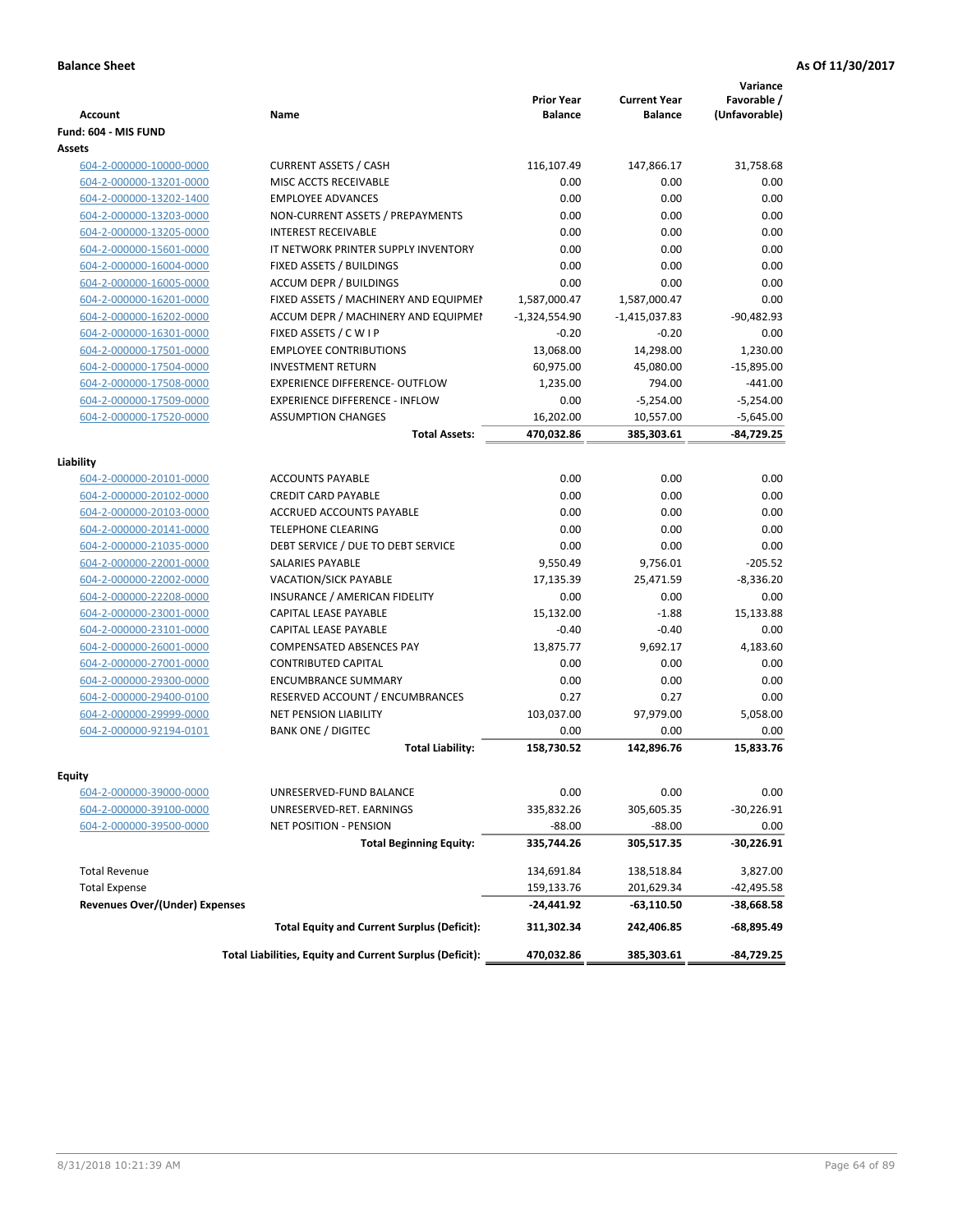|                                                    |                                                          | <b>Prior Year</b> | <b>Current Year</b> | Variance<br>Favorable / |
|----------------------------------------------------|----------------------------------------------------------|-------------------|---------------------|-------------------------|
| <b>Account</b>                                     | Name                                                     | <b>Balance</b>    | <b>Balance</b>      | (Unfavorable)           |
| <b>Fund: 660 - VEHICLE REPLACEMENT FUND</b>        |                                                          |                   |                     |                         |
| Assets                                             |                                                          |                   |                     |                         |
| 660-2-000000-10000-0000                            | <b>CURRENT ASSETS / CASH</b>                             | $-173,306.20$     | $-83,465.50$        | 89,840.70               |
| 660-2-000000-11309-0000                            | TAX ANTICIPATION NOTES                                   | 0.00              | 0.00                | 0.00                    |
| 660-2-000000-11510-0000                            | PUBLIC SAFETY VEHICLE REPLACEMENT                        | 54,962.96         | 864,161.12          | 809,198.16              |
| 660-2-000000-11520-0000                            | <b>CERTIFICATES OF DEPOSIT</b>                           | 0.00              | 0.00                | 0.00                    |
| 660-2-000000-11530-0000                            | TexasTERM CP                                             | 500,000.00        | 0.00                | $-500,000.00$           |
| 660-2-000000-13201-0000                            | MISC ACCTS RECEIVABLE                                    | 0.00              | 0.00                | 0.00                    |
| 660-2-000000-13205-0000                            | <b>INTEREST RECEIVABLE</b>                               | 0.00              | 0.00                | 0.00                    |
| 660-2-000000-16201-0000                            | FIXED ASSETS / MACHINERY AND EQUIPMEN                    | 8,406,982.85      | 8,049,045.98        | $-357,936.87$           |
| 660-2-000000-16202-0000                            | ACCUM DEPR / MACHINERY AND EQUIPMEI                      | $-6,432,077.07$   | $-6,345,562.78$     | 86,514.29               |
| 660-2-000000-16301-0000                            | FIXED ASSETS / C W I P                                   | 0.00              | 0.00                | 0.00                    |
| 660-2-000000-39300-0000                            | RESERVED ACCOUNT / ESCROW BALANCE                        | 0.00              | 0.00                | 0.00                    |
|                                                    | <b>Total Assets:</b>                                     | 2,356,562.54      | 2,484,178.82        | 127,616.28              |
|                                                    |                                                          |                   |                     |                         |
| Liability                                          |                                                          | 0.00              | 0.00                | 0.00                    |
| 660-2-000000-20101-0000                            | <b>ACCOUNTS PAYABLE</b><br><b>CREDIT CARD PAYABLE</b>    | 0.00              | 0.00                | 0.00                    |
| 660-2-000000-20102-0000                            | <b>ACCRUED ACCOUNTS PAYABLE</b>                          | 0.00              | 0.00                | 0.00                    |
| 660-2-000000-20103-0000<br>660-2-000000-21001-0000 | <b>GENERAL FUND / GENERAL FUND</b>                       | 0.00              | 0.00                | 0.00                    |
|                                                    |                                                          |                   |                     |                         |
| 660-2-000000-23001-0000                            | <b>CAPITAL LEASE PAYABLE</b>                             | 58,323.01         | 61,063.17           | $-2,740.16$             |
| 660-2-000000-23101-0000                            | <b>CAPITAL LEASE PAYABLE</b>                             | 114,135.17        | 53,071.82           | 61,063.35               |
| 660-2-000000-27001-0000                            | <b>CONTRIBUTED CAPITAL</b><br><b>ENCUMBRANCE SUMMARY</b> | 0.00<br>0.00      | 0.00<br>0.00        | 0.00<br>0.00            |
| 660-2-000000-29300-0000                            |                                                          | 0.00              | 0.00                | 0.00                    |
| 660-2-000000-29400-0100                            | RESERVED ACCOUNT / ENCUMBRANCES                          |                   |                     |                         |
|                                                    | <b>Total Liability:</b>                                  | 172,458.18        | 114,134.99          | 58,323.19               |
| <b>Equity</b>                                      |                                                          |                   |                     |                         |
| 660-2-000000-39000-0000                            | UNRESERVED-FUND BALANCE                                  | 0.00              | 0.00                | 0.00                    |
| 660-2-000000-39100-0000                            | UNRESERVED-RET. EARNINGS                                 | 2,259,983.96      | 2,239,163.84        | $-20,820.12$            |
|                                                    | <b>Total Beginning Equity:</b>                           | 2,259,983.96      | 2,239,163.84        | $-20,820.12$            |
| <b>Total Revenue</b>                               |                                                          | $-65,038.05$      | 141,722.37          | 206,760.42              |
| <b>Total Expense</b>                               |                                                          | 10,841.55         | 10,842.38           | $-0.83$                 |
| <b>Revenues Over/(Under) Expenses</b>              |                                                          | -75,879.60        | 130,879.99          | 206,759.59              |
|                                                    | <b>Total Equity and Current Surplus (Deficit):</b>       | 2,184,104.36      | 2,370,043.83        | 185,939.47              |
|                                                    | Total Liabilities, Equity and Current Surplus (Deficit): | 2,356,562.54      | 2,484,178.82        | 127,616.28              |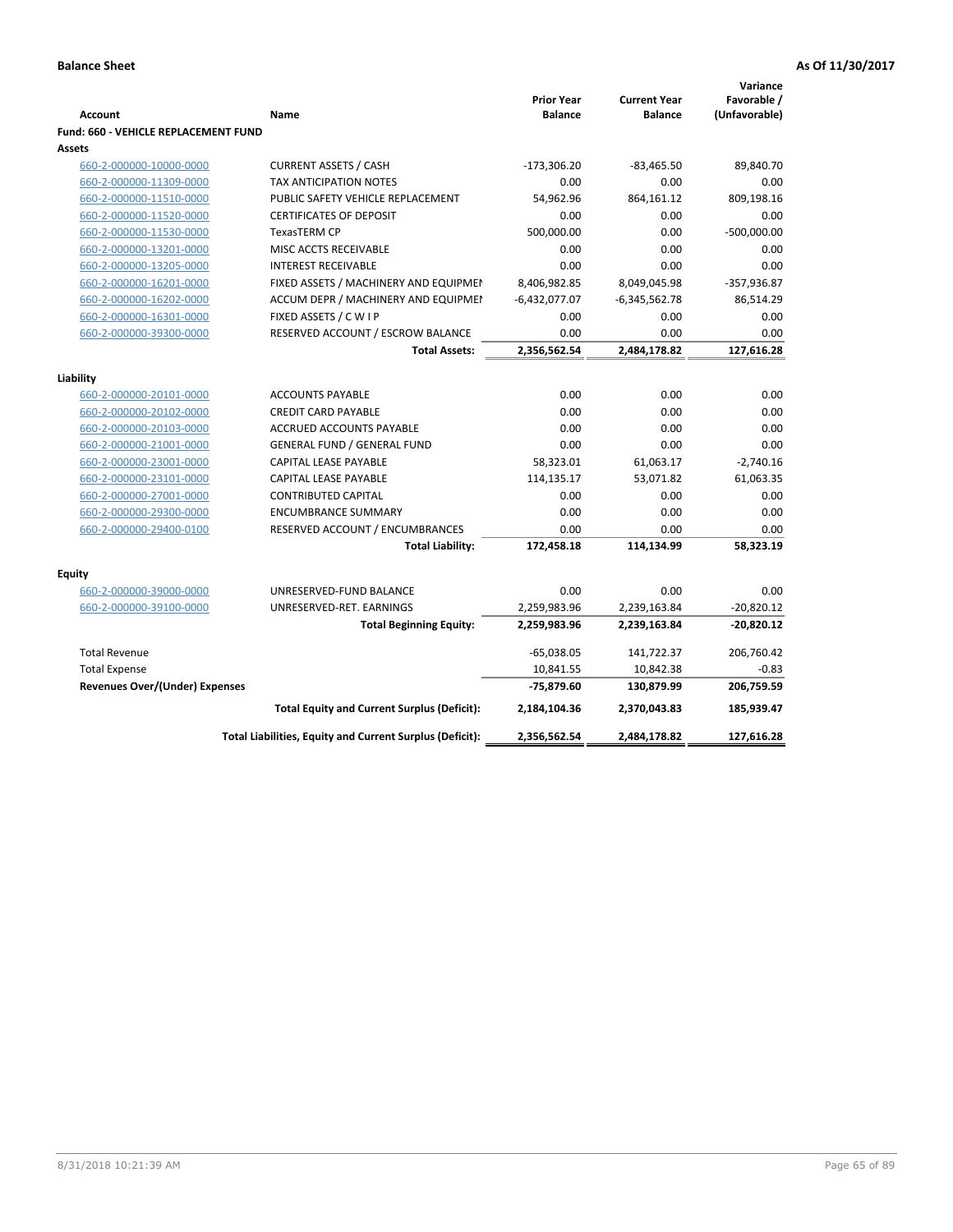| Account                              | Name                                                     | <b>Prior Year</b><br><b>Balance</b> | <b>Current Year</b><br><b>Balance</b> | Variance<br>Favorable /<br>(Unfavorable) |
|--------------------------------------|----------------------------------------------------------|-------------------------------------|---------------------------------------|------------------------------------------|
| <b>Fund: 701 - FIREMEN'S PENSION</b> |                                                          |                                     |                                       |                                          |
| <b>Assets</b>                        |                                                          |                                     |                                       |                                          |
| 701-1-000000-10000-0000              | <b>CURRENT ASSETS / CASH</b>                             | 0.00                                | 0.00                                  | 0.00                                     |
|                                      | <b>Total Assets:</b>                                     | 0.00                                | 0.00                                  | 0.00                                     |
| Liability                            |                                                          |                                     |                                       |                                          |
| 701-1-000000-20103-0000              | <b>ACCOUNTS PAYABLE</b>                                  | 0.00                                | 0.00                                  | 0.00                                     |
| 701-1-000000-22306-1000              | UNREALIZED GAIN/LOSS                                     | 543,546.00                          | 0.00                                  | 543,546.00                               |
|                                      | <b>Total Liability:</b>                                  | 543,546.00                          | 0.00                                  | 543,546.00                               |
| <b>Equity</b>                        |                                                          |                                     |                                       |                                          |
| 701-1-000000-39000-0000              | UNRESERVED-FUND BALANCE                                  | $-543,546.00$                       | 0.00                                  | 543,546.00                               |
|                                      | <b>Total Beginning Equity:</b>                           | $-543,546.00$                       | 0.00                                  | 543,546.00                               |
| <b>Total Expense</b>                 |                                                          | 0.00                                | 0.00                                  | 0.00                                     |
| Revenues Over/(Under) Expenses       |                                                          | 0.00                                | 0.00                                  | 0.00                                     |
|                                      | <b>Total Equity and Current Surplus (Deficit):</b>       | $-543,546.00$                       | 0.00                                  | 543,546.00                               |
|                                      | Total Liabilities, Equity and Current Surplus (Deficit): | 0.00                                | 0.00                                  | 0.00                                     |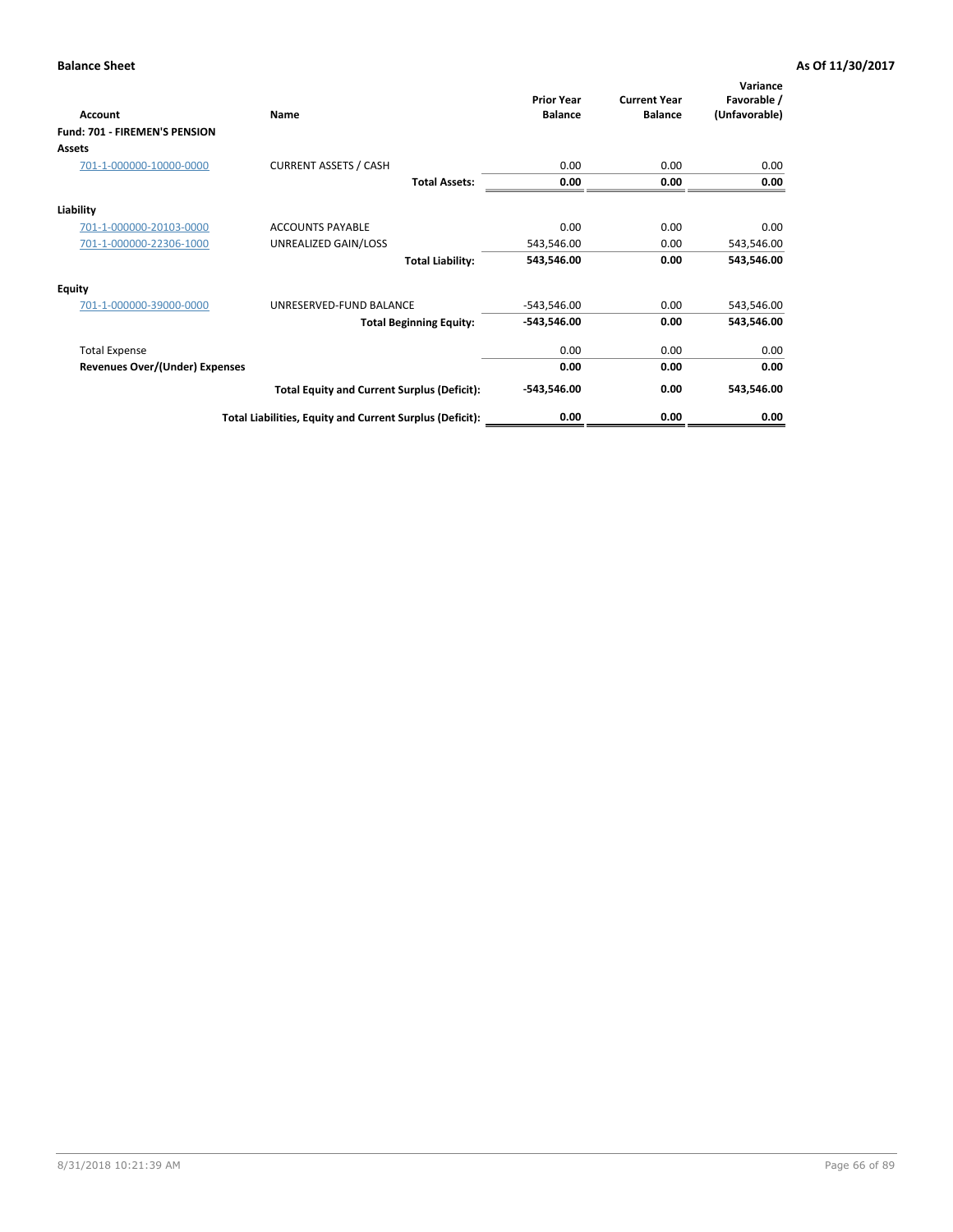|                                       |                                                          |                                     |                                       | Variance                     |
|---------------------------------------|----------------------------------------------------------|-------------------------------------|---------------------------------------|------------------------------|
| <b>Account</b>                        | <b>Name</b>                                              | <b>Prior Year</b><br><b>Balance</b> | <b>Current Year</b><br><b>Balance</b> | Favorable /<br>(Unfavorable) |
| <b>Fund: 800 - SPENCE FUND</b>        |                                                          |                                     |                                       |                              |
| Assets                                |                                                          |                                     |                                       |                              |
| 800-3-000000-10000-0000               | <b>CURRENT ASSETS / CASH</b>                             | $-98.38$                            | $-1,716.38$                           | $-1,618.00$                  |
| 800-3-000000-11507-0000               | <b>SPENCE ENDOWMENT</b>                                  | 71,343.23                           | 574.883.38                            | 503,540.15                   |
| 800-3-000000-11520-0000               | <b>CERTIFICATES OF DEPOSIT</b>                           | 494,000.00                          | 0.00                                  | $-494,000.00$                |
| 800-3-000000-11605-0000               | SPENCE ENDOWMENT                                         | 0.00                                | 0.00                                  | 0.00                         |
| 800-3-000000-13205-0000               | <b>INTEREST RECEIVABLE</b>                               | 1,337.43                            | 0.00                                  | $-1,337.43$                  |
|                                       | <b>Total Assets:</b>                                     | 566,582.28                          | 573,167.00                            | 6,584.72                     |
|                                       |                                                          |                                     |                                       |                              |
| Liability                             |                                                          |                                     |                                       |                              |
| 800-3-000000-20101-0000               | <b>ACCOUNTS PAYABLE</b>                                  | 0.00                                | 0.00                                  | 0.00                         |
| 800-3-000000-20102-0000               | <b>CREDIT CARD PAYABLE</b>                               | 0.00                                | 0.00                                  | 0.00                         |
| 800-3-000000-20103-0000               | <b>ACCRUED ACCOUNTS PAYABLE</b>                          | 0.00                                | 0.00                                  | 0.00                         |
| 800-3-000000-20139-0000               | <b>RETAINAGES PAYABLE</b>                                | 0.00                                | 0.00                                  | 0.00                         |
| 800-3-000000-21001-0000               | <b>GENERAL FUND / GENERAL FUND</b>                       | 0.00                                | 0.00                                  | 0.00                         |
| 800-3-000000-29300-0000               | <b>ENCUMBRANCE SUMMARY</b>                               | 0.00                                | 0.00                                  | 0.00                         |
| 800-3-000000-29400-0000               | RESERVED ACCOUNT / ENCUMBRANCES                          | 0.00                                | 0.00                                  | 0.00                         |
|                                       | <b>Total Liability:</b>                                  | 0.00                                | 0.00                                  | 0.00                         |
| Equity                                |                                                          |                                     |                                       |                              |
| 800-3-000000-39000-0000               | UNRESERVED-FUND BALANCE                                  | 566,627.77                          | 572,241.50                            | 5,613.73                     |
|                                       | <b>Total Beginning Equity:</b>                           | 566,627.77                          | 572,241.50                            | 5,613.73                     |
| <b>Total Revenue</b>                  |                                                          | 54.51                               | 1,025.50                              | 970.99                       |
| <b>Total Expense</b>                  |                                                          | 100.00                              | 100.00                                | 0.00                         |
| <b>Revenues Over/(Under) Expenses</b> |                                                          | $-45.49$                            | 925.50                                | 970.99                       |
|                                       | <b>Total Equity and Current Surplus (Deficit):</b>       | 566,582.28                          | 573,167.00                            | 6,584.72                     |
|                                       | Total Liabilities, Equity and Current Surplus (Deficit): | 566,582.28                          | 573,167.00                            | 6,584.72                     |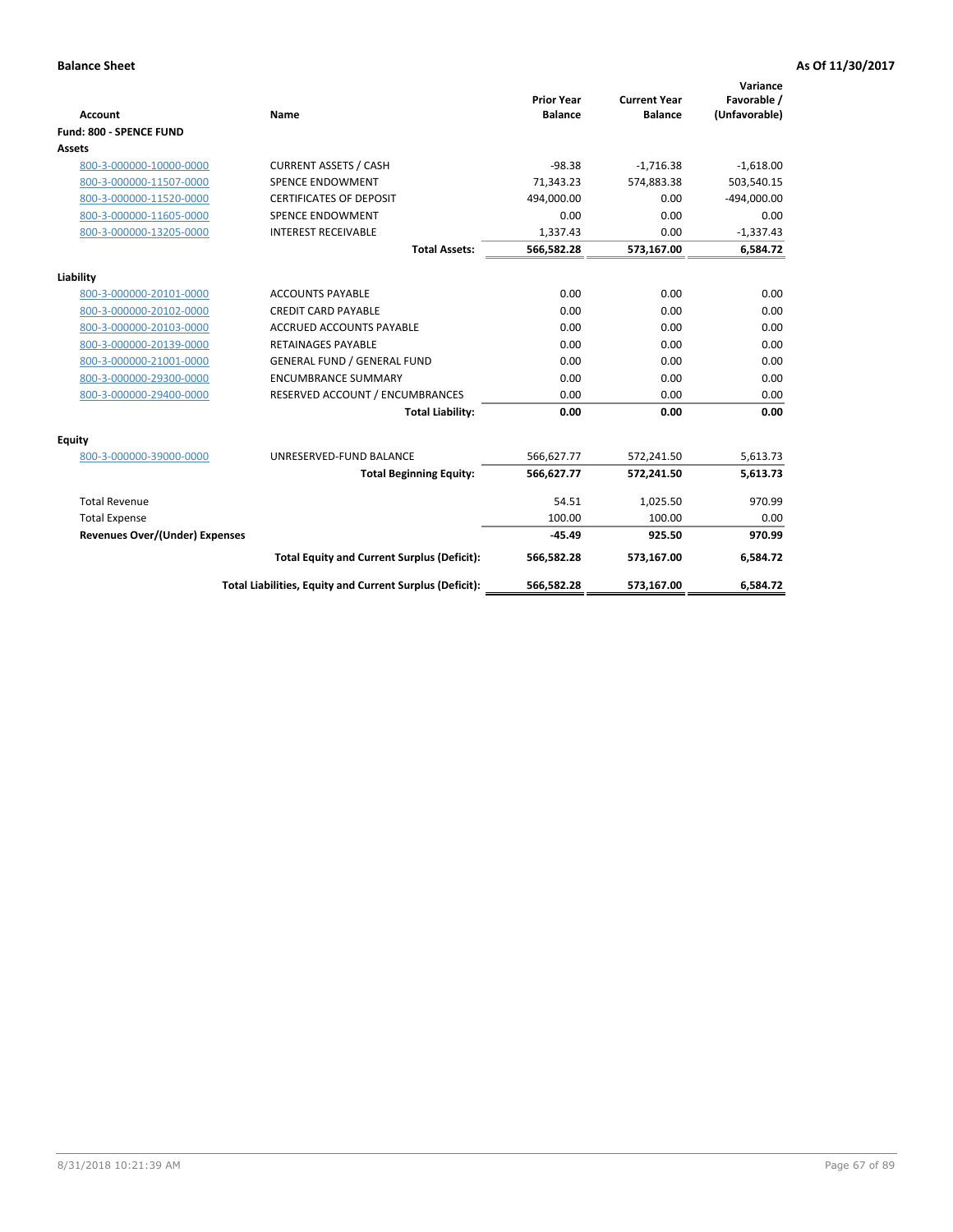|                                        |                                                          | <b>Prior Year</b> | <b>Current Year</b> | Variance<br>Favorable / |
|----------------------------------------|----------------------------------------------------------|-------------------|---------------------|-------------------------|
| Account                                | Name                                                     | <b>Balance</b>    | <b>Balance</b>      | (Unfavorable)           |
| <b>Fund: 801 - JONES LIBRARY TRUST</b> |                                                          |                   |                     |                         |
| Assets                                 |                                                          |                   |                     |                         |
| 801-3-000000-10000-0000                | <b>CURRENT ASSETS / CASH</b>                             | 15,390.48         | 15,419.58           | 29.10                   |
| 801-3-000000-13201-0000                | MISC ACCTS RECEIVABLE                                    | 0.00              | 0.00                | 0.00                    |
| 801-3-000000-13205-0000                | <b>INTEREST RECEIVABLE</b>                               | 0.00              | 0.00                | 0.00                    |
|                                        | <b>Total Assets:</b>                                     | 15,390.48         | 15,419.58           | 29.10                   |
| Liability                              |                                                          |                   |                     |                         |
| 801-3-000000-20101-0000                | <b>ACCOUNTS PAYABLE</b>                                  | 0.00              | 0.00                | 0.00                    |
| 801-3-000000-20102-0000                | <b>CREDIT CARD PAYABLE</b>                               | 0.00              | 0.00                | 0.00                    |
| 801-3-000000-20103-0000                | <b>ACCRUED ACCOUNTS PAYABLE</b>                          | 0.00              | 0.00                | 0.00                    |
|                                        | <b>Total Liability:</b>                                  | 0.00              | 0.00                | 0.00                    |
| Equity                                 |                                                          |                   |                     |                         |
| 801-3-000000-39000-0000                | UNRESERVED-FUND BALANCE                                  | 15,407.38         | 15,424.19           | 16.81                   |
|                                        | <b>Total Beginning Equity:</b>                           | 15,407.38         | 15,424.19           | 16.81                   |
| <b>Total Revenue</b>                   |                                                          | $-14.66$          | $-4.22$             | 10.44                   |
| <b>Total Expense</b>                   |                                                          | 2.24              | 0.39                | 1.85                    |
| Revenues Over/(Under) Expenses         |                                                          | $-16.90$          | $-4.61$             | 12.29                   |
|                                        | <b>Total Equity and Current Surplus (Deficit):</b>       | 15,390.48         | 15,419.58           | 29.10                   |
|                                        | Total Liabilities, Equity and Current Surplus (Deficit): | 15,390.48         | 15,419.58           | 29.10                   |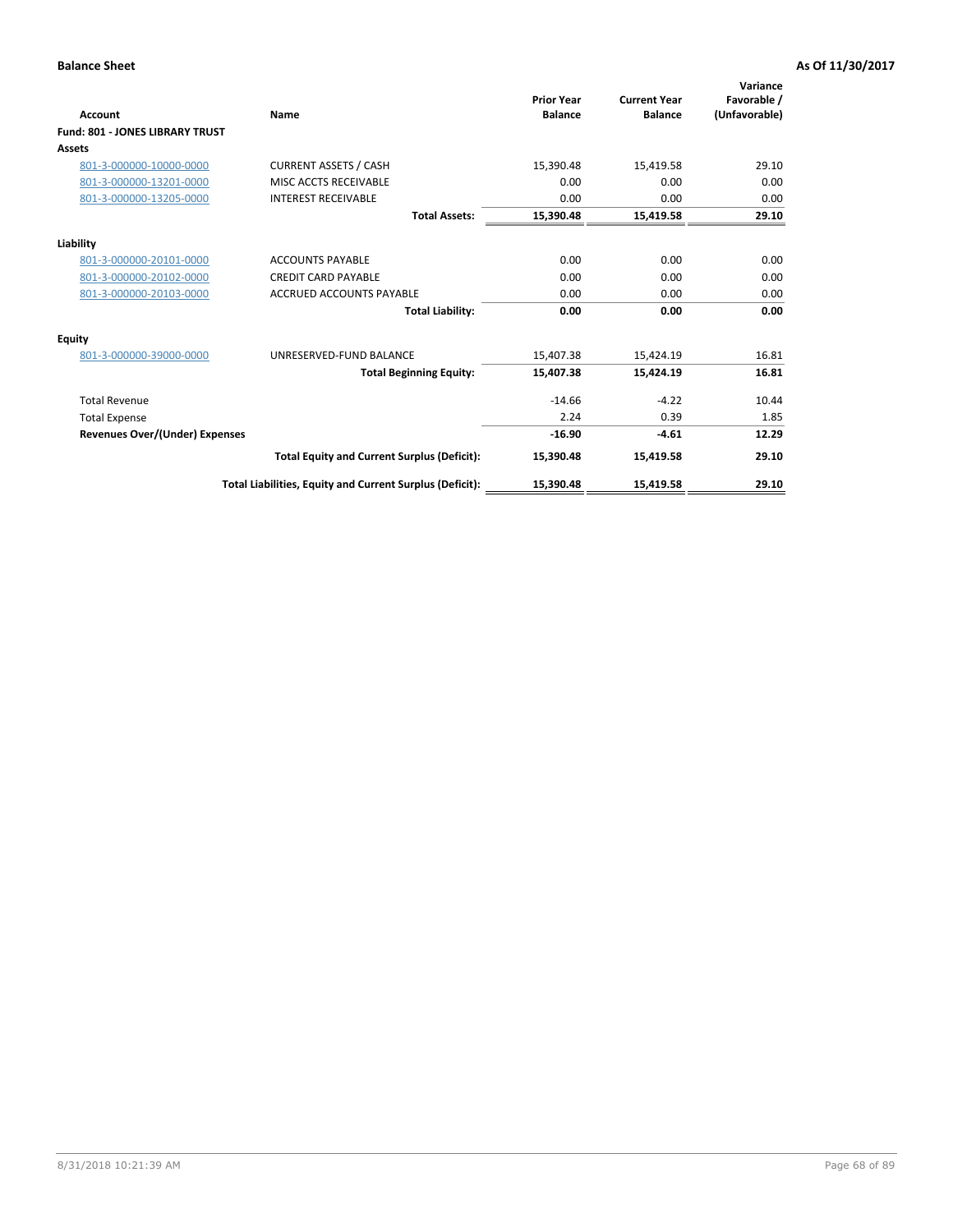| <b>Account</b>                              | Name                                                     | <b>Prior Year</b><br><b>Balance</b> | <b>Current Year</b><br><b>Balance</b> | Variance<br>Favorable /<br>(Unfavorable) |
|---------------------------------------------|----------------------------------------------------------|-------------------------------------|---------------------------------------|------------------------------------------|
| Fund: 803 - GREENVILLE BOARD OF DEVELOPMENT |                                                          |                                     |                                       |                                          |
| Assets                                      |                                                          |                                     |                                       |                                          |
| 803-3-000000-10000-0000                     | <b>CURRENT ASSETS / CASH</b>                             | 0.00                                | 0.00                                  | 0.00                                     |
| 803-3-000000-13201-0000                     | MISC ACCTS RECEIVABLE                                    | 0.00                                | 0.00                                  | 0.00                                     |
| 803-3-000000-13203-0000                     | NON-CURRENT ASSETS / PREPAYMENTS                         | 0.00                                | 0.00                                  | 0.00                                     |
|                                             | <b>Total Assets:</b>                                     | 0.00                                | 0.00                                  | 0.00                                     |
| Liability                                   |                                                          |                                     |                                       |                                          |
| 803-3-000000-20101-0000                     | <b>ACCOUNTS PAYABLE</b>                                  | 0.00                                | 0.00                                  | 0.00                                     |
| 803-3-000000-20102-0000                     | <b>ACCOUNTS PAYABLE</b>                                  | 0.00                                | 0.00                                  | 0.00                                     |
| 803-3-000000-20103-0000                     | <b>ACCRUED ACCOUNTS PAYABLE</b>                          | 0.00                                | 0.00                                  | 0.00                                     |
| 803-3-000000-20139-0000                     | <b>RETAINAGES PAYABLE</b>                                | 0.00                                | 0.00                                  | 0.00                                     |
| 803-3-000000-20141-0000                     | <b>TELEPHONE CLEARING</b>                                | 0.00                                | 0.00                                  | 0.00                                     |
| 803-3-000000-21400-0000                     | <b>ELECTRIC OPERATING FUND</b>                           | 0.00                                | 0.00                                  | 0.00                                     |
| 803-3-000000-22001-0000                     | ACCRUED SALARIES/WAGES                                   | 0.00                                | 0.00                                  | 0.00                                     |
| 803-3-000000-22002-0000                     | <b>ACCRUED SALARIES/WAGES</b>                            | 0.00                                | 0.00                                  | 0.00                                     |
| 803-3-000000-26001-0000                     | <b>COMPENSATED ABSENCES PAY</b>                          | 0.00                                | 0.00                                  | 0.00                                     |
| 803-3-000000-29300-0000                     | <b>ENCUMBRANCE SUMMARY</b>                               | 0.00                                | 0.00                                  | 0.00                                     |
| 803-3-000000-29400-0100                     | RESERVED ACCOUNT / ENCUMBRANCES                          | 103,228.62                          | 0.00                                  | 103,228.62                               |
|                                             | <b>Total Liability:</b>                                  | 103,228.62                          | 0.00                                  | 103,228.62                               |
| Equity                                      |                                                          |                                     |                                       |                                          |
| 803-3-000000-39000-0000                     | UNRESERVED-FUND BALANCE                                  | $-103,228.62$                       | 0.00                                  | 103,228.62                               |
|                                             | <b>Total Beginning Equity:</b>                           | $-103,228.62$                       | 0.00                                  | 103,228.62                               |
| <b>Total Revenue</b>                        |                                                          | 0.00                                | 0.00                                  | 0.00                                     |
| <b>Total Expense</b>                        |                                                          | 0.00                                | 0.00                                  | 0.00                                     |
| <b>Revenues Over/(Under) Expenses</b>       |                                                          | 0.00                                | 0.00                                  | 0.00                                     |
|                                             | <b>Total Equity and Current Surplus (Deficit):</b>       | $-103,228.62$                       | 0.00                                  | 103,228.62                               |
|                                             | Total Liabilities, Equity and Current Surplus (Deficit): | 0.00                                | 0.00                                  | 0.00                                     |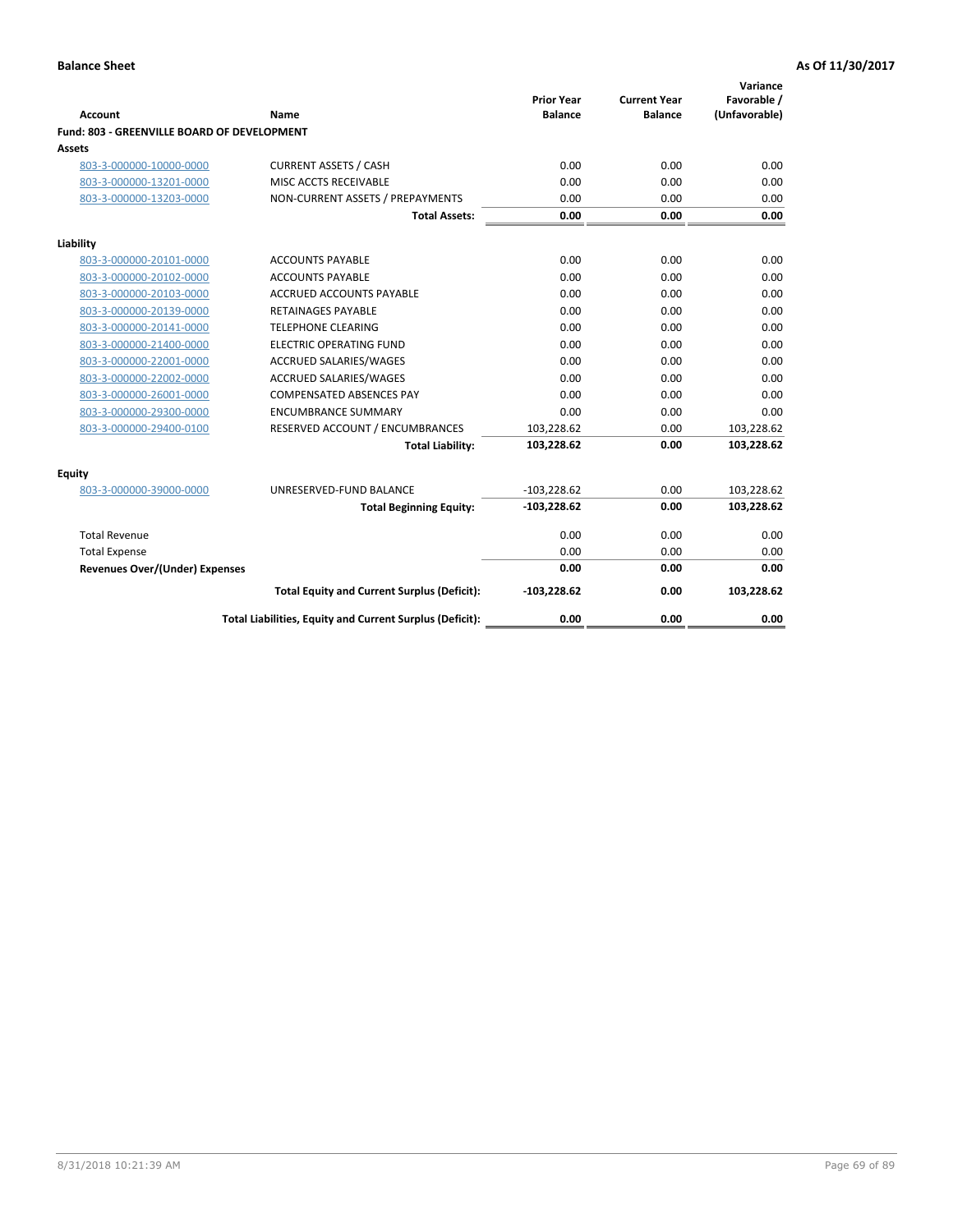| <b>Account</b>                        | Name                                                     | <b>Prior Year</b><br><b>Balance</b> | <b>Current Year</b><br><b>Balance</b> | Variance<br>Favorable /<br>(Unfavorable) |
|---------------------------------------|----------------------------------------------------------|-------------------------------------|---------------------------------------|------------------------------------------|
| <b>Fund: 807 - 4A-EDC</b>             |                                                          |                                     |                                       |                                          |
| <b>Assets</b>                         |                                                          |                                     |                                       |                                          |
| 807-3-000000-10000-0000               | <b>CURRENT ASSETS / CASH</b>                             | 0.00                                | 0.00                                  | 0.00                                     |
| 807-3-000000-13201-0000               | MISC ACCTS RECEIVABLE                                    | 0.00                                | 0.00                                  | 0.00                                     |
| 807-3-000000-16301-0000               | FIXED ASSETS / C W I P                                   | 0.00                                | 0.00                                  | 0.00                                     |
|                                       | <b>Total Assets:</b>                                     | 0.00                                | 0.00                                  | 0.00                                     |
| Liability                             |                                                          |                                     |                                       |                                          |
| 807-3-000000-20101-0000               | <b>ACCOUNTS PAYABLE</b>                                  | 0.00                                | 0.00                                  | 0.00                                     |
| 807-3-000000-20103-0000               | <b>ACCOUNTS PAYABLE</b>                                  | 0.00                                | 0.00                                  | 0.00                                     |
| 807-3-000000-20139-0000               | <b>RETAINAGES PAYABLE</b>                                | 0.00                                | 0.00                                  | 0.00                                     |
| 807-3-000000-26105-0000               | INV NET OF RELATED DEBT                                  | 305,846.00                          | 0.00                                  | 305,846.00                               |
| 807-3-000000-29300-0000               | <b>ENCUMBRANCE SUMMARY</b>                               | 0.00                                | 0.00                                  | 0.00                                     |
| 807-3-000000-29400-0100               | RESERVED ACCOUNT / ENCUMBRANCES                          | 18,078.76                           | 0.00                                  | 18,078.76                                |
| 807-3-495000-20180-0000               | <b>CURRENT DEBT</b>                                      | 0.00                                | 0.00                                  | 0.00                                     |
| 807-3-495000-26002-0000               | CA - LONG-TERM DEBT / AMT TO BE PROVIL                   | 0.00                                | 0.00                                  | 0.00                                     |
|                                       | <b>Total Liability:</b>                                  | 323,924.76                          | 0.00                                  | 323,924.76                               |
| Equity                                |                                                          |                                     |                                       |                                          |
| 807-3-000000-39000-0000               | UNRESERVED-FUND BALANCE                                  | $-323,924.76$                       | 0.00                                  | 323,924.76                               |
|                                       | <b>Total Beginning Equity:</b>                           | $-323,924.76$                       | 0.00                                  | 323,924.76                               |
| <b>Total Revenue</b>                  |                                                          | 0.00                                | 0.00                                  | 0.00                                     |
| <b>Total Expense</b>                  |                                                          | 0.00                                | 0.00                                  | 0.00                                     |
| <b>Revenues Over/(Under) Expenses</b> |                                                          | 0.00                                | 0.00                                  | 0.00                                     |
|                                       | <b>Total Equity and Current Surplus (Deficit):</b>       | $-323,924.76$                       | 0.00                                  | 323,924.76                               |
|                                       | Total Liabilities, Equity and Current Surplus (Deficit): | 0.00                                | 0.00                                  | 0.00                                     |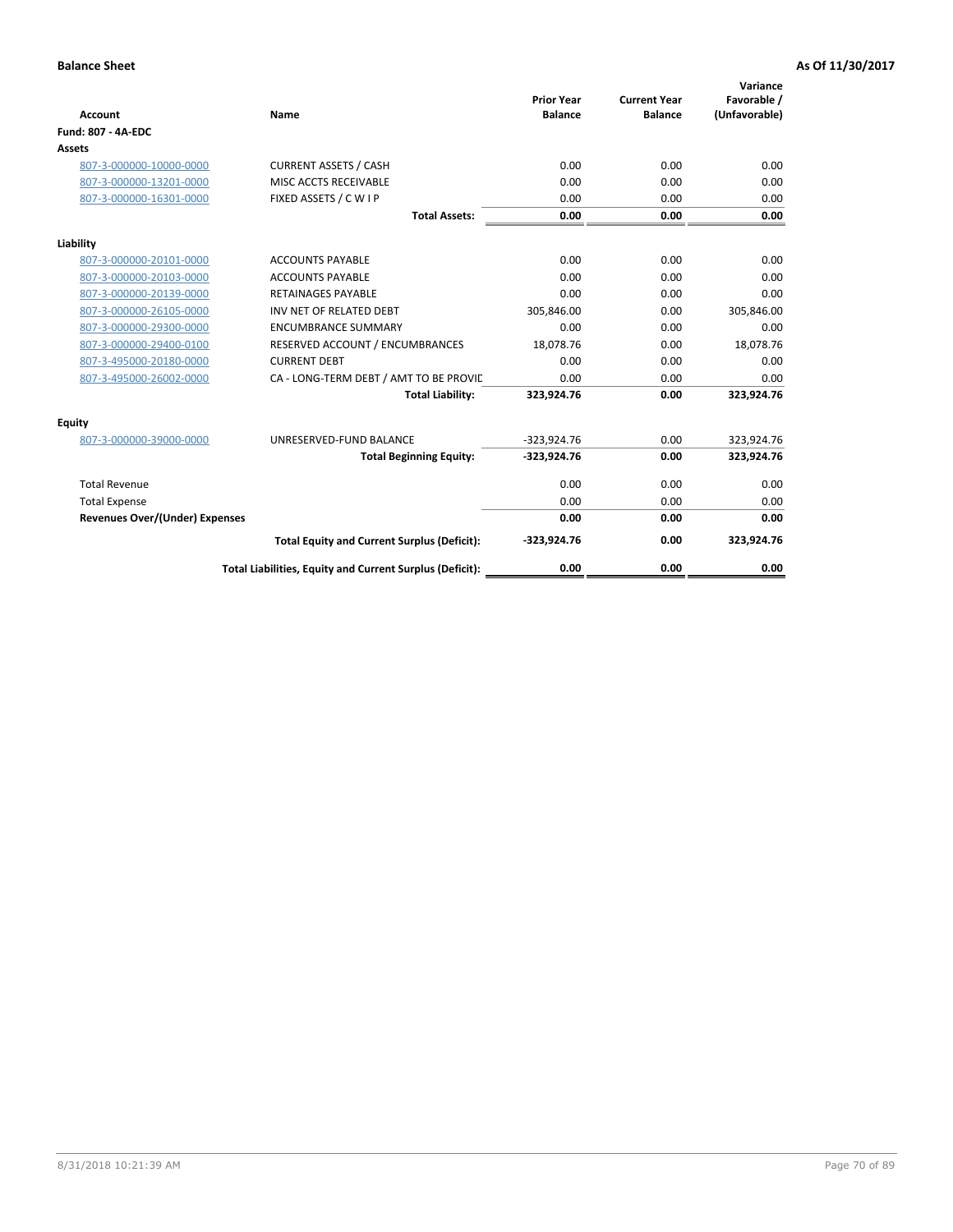|                                       |                                                          |                                     |                                       | Variance                     |
|---------------------------------------|----------------------------------------------------------|-------------------------------------|---------------------------------------|------------------------------|
| Account                               | Name                                                     | <b>Prior Year</b><br><b>Balance</b> | <b>Current Year</b><br><b>Balance</b> | Favorable /<br>(Unfavorable) |
| Fund: 809 - GREENVILLE IDC (L-3)      |                                                          |                                     |                                       |                              |
| <b>Assets</b>                         |                                                          |                                     |                                       |                              |
| 809-3-000000-10000-0000               | <b>CURRENT ASSETS / CASH</b>                             | 0.40                                | 0.40                                  | 0.00                         |
| 809-3-000000-13201-0000               | MISC ACCTS RECEIVABLE                                    | 0.00                                | 0.00                                  | 0.00                         |
|                                       | <b>Total Assets:</b>                                     | 0.40                                | 0.40                                  | 0.00                         |
| Liability                             |                                                          |                                     |                                       |                              |
| 809-3-000000-20101-0000               | <b>ACCOUNTS PAYABLE</b>                                  | 0.00                                | 0.00                                  | 0.00                         |
| 809-3-000000-20103-0000               | <b>ACCRUED ACCOUNTS PAYABLE</b>                          | 0.00                                | 0.00                                  | 0.00                         |
| 809-3-000000-21001-0000               | <b>GENERAL FUND / GENERAL FUND</b>                       | 0.00                                | 0.00                                  | 0.00                         |
|                                       | <b>Total Liability:</b>                                  | 0.00                                | 0.00                                  | 0.00                         |
| <b>Equity</b>                         |                                                          |                                     |                                       |                              |
| 809-3-000000-39000-0000               | UNRESERVED-FUND BALANCE                                  | 0.40                                | 0.40                                  | 0.00                         |
| 809-3-000000-39100-0000               | UNRESERVED-RET, EARNINGS                                 | 0.00                                | 0.00                                  | 0.00                         |
| 809-3-000000-39150-0000               | RESERVED-RET. EARNINGS                                   | 0.00                                | 0.00                                  | 0.00                         |
|                                       | <b>Total Beginning Equity:</b>                           | 0.40                                | 0.40                                  | 0.00                         |
| <b>Total Revenue</b>                  |                                                          | 238,173.19                          | 507,154.35                            | 268,981.16                   |
| <b>Total Expense</b>                  |                                                          | 238,173.19                          | 507,154.35                            | $-268,981.16$                |
| <b>Revenues Over/(Under) Expenses</b> |                                                          | 0.00                                | 0.00                                  | 0.00                         |
|                                       | <b>Total Equity and Current Surplus (Deficit):</b>       | 0.40                                | 0.40                                  | 0.00                         |
|                                       | Total Liabilities, Equity and Current Surplus (Deficit): | 0.40                                | 0.40                                  | 0.00                         |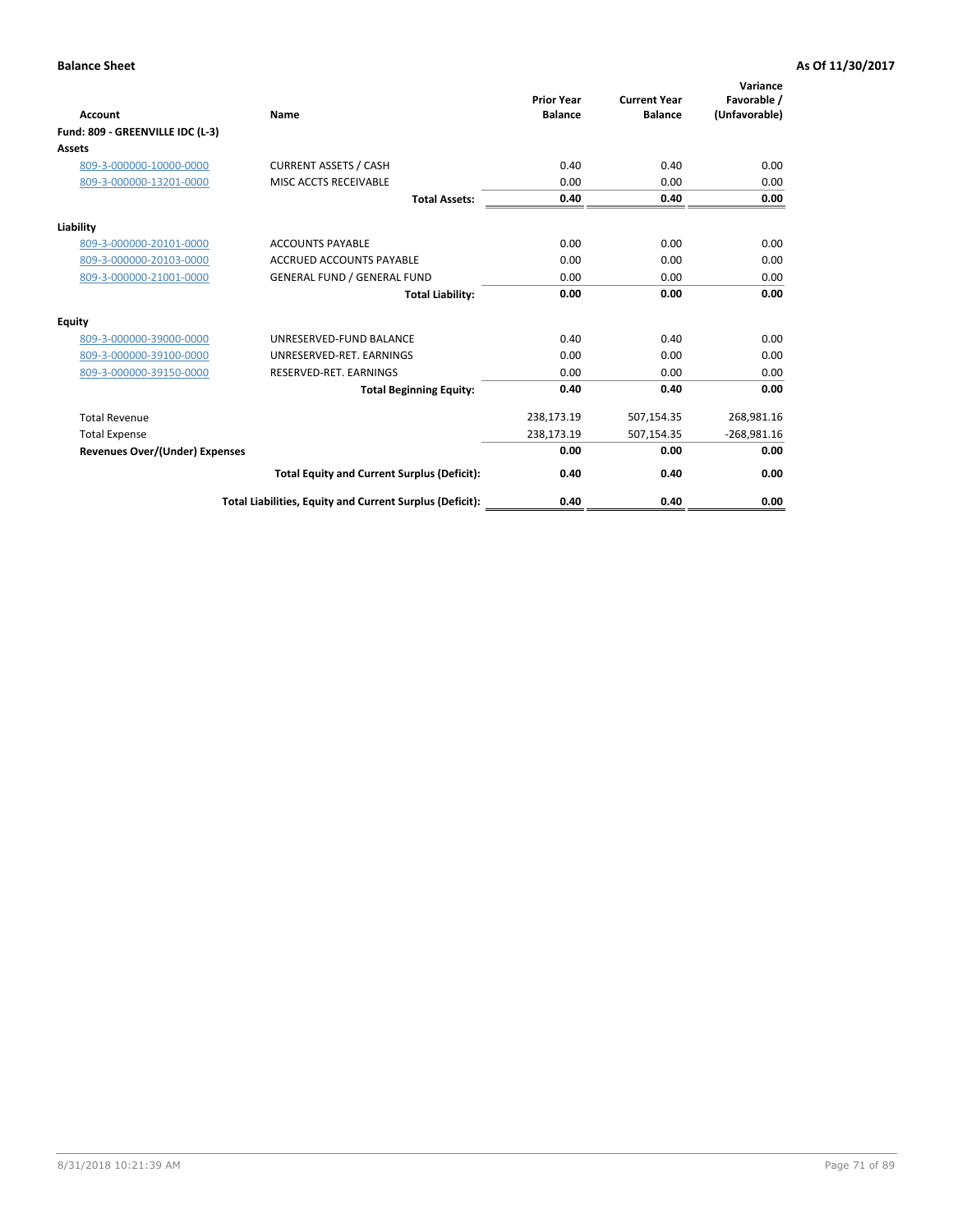| <b>Account</b>                          | Name                                                     | <b>Prior Year</b><br><b>Balance</b> | <b>Current Year</b><br><b>Balance</b> | Variance<br>Favorable /<br>(Unfavorable) |
|-----------------------------------------|----------------------------------------------------------|-------------------------------------|---------------------------------------|------------------------------------------|
| Fund: 810 - SEIZURE FUNDS - STATE RULES |                                                          |                                     |                                       |                                          |
| Assets                                  |                                                          |                                     |                                       |                                          |
| 810-3-000000-10000-0000                 | <b>CURRENT ASSETS / CASH</b>                             | 328,376.06                          | 263,466.14                            | $-64,909.92$                             |
| 810-3-000000-13201-0000                 | MISC ACCTS RECEIVABLE                                    | 0.00                                | 0.00                                  | 0.00                                     |
| 810-3-000000-13202-1400                 | <b>EMPLOYEE ADVANCES</b>                                 | 0.00                                | 0.00                                  | 0.00                                     |
| 810-3-000000-13205-0000                 | <b>INTEREST RECEIVABLE</b>                               | 0.00                                | 0.00                                  | 0.00                                     |
| 810-3-000000-16201-0000                 | MACHINERY AND EQUIPMENT                                  | 0.00                                | 0.00                                  | 0.00                                     |
| 810-3-000000-16202-0000                 | ACCUMULATED DEPRECATION                                  | 0.00                                | 0.00                                  | 0.00                                     |
|                                         | <b>Total Assets:</b>                                     | 328,376.06                          | 263,466.14                            | $-64,909.92$                             |
|                                         |                                                          |                                     |                                       |                                          |
| Liability                               |                                                          |                                     |                                       |                                          |
| 810-3-000000-20101-0000                 | <b>ACCOUNTS PAYABLE</b>                                  | 0.00                                | 0.00                                  | 0.00                                     |
| 810-3-000000-20102-0000                 | <b>CREDIT CARD PAYABLE</b>                               | 0.00                                | 0.00                                  | 0.00                                     |
| 810-3-000000-20103-0000                 | <b>ACCRUED ACCOUNTS PAYABLE</b>                          | 0.00                                | 0.00                                  | 0.00                                     |
| 810-3-000000-29300-0000                 | <b>ENCUMBRANCE SUMMARY</b>                               | 0.00                                | 0.00                                  | 0.00                                     |
| 810-3-000000-29400-0100                 | RESERVED ACCOUNT / ENCUMBRANCES                          | 0.00                                | 0.00                                  | 0.00                                     |
| 810-3-000000-92520-0600                 | RESERVED ACCOUNT/HB65 SIEZURES                           | 0.00                                | 0.00                                  | 0.00                                     |
|                                         | <b>Total Liability:</b>                                  | 0.00                                | 0.00                                  | 0.00                                     |
| <b>Equity</b>                           |                                                          |                                     |                                       |                                          |
| 810-3-000000-39000-0000                 | UNRESERVED-FUND BALANCE                                  | 328,736.81                          | 262,591.46                            | $-66, 145.35$                            |
|                                         | <b>Total Beginning Equity:</b>                           | 328,736.81                          | 262,591.46                            | $-66, 145.35$                            |
| <b>Total Revenue</b>                    |                                                          | $-312.95$                           | 892.64                                | 1,205.59                                 |
| <b>Total Expense</b>                    |                                                          | 47.80                               | 17.96                                 | 29.84                                    |
| <b>Revenues Over/(Under) Expenses</b>   |                                                          | $-360.75$                           | 874.68                                | 1,235.43                                 |
|                                         | <b>Total Equity and Current Surplus (Deficit):</b>       | 328,376.06                          | 263,466.14                            | $-64,909.92$                             |
|                                         | Total Liabilities, Equity and Current Surplus (Deficit): | 328,376.06                          | 263,466.14                            | $-64,909.92$                             |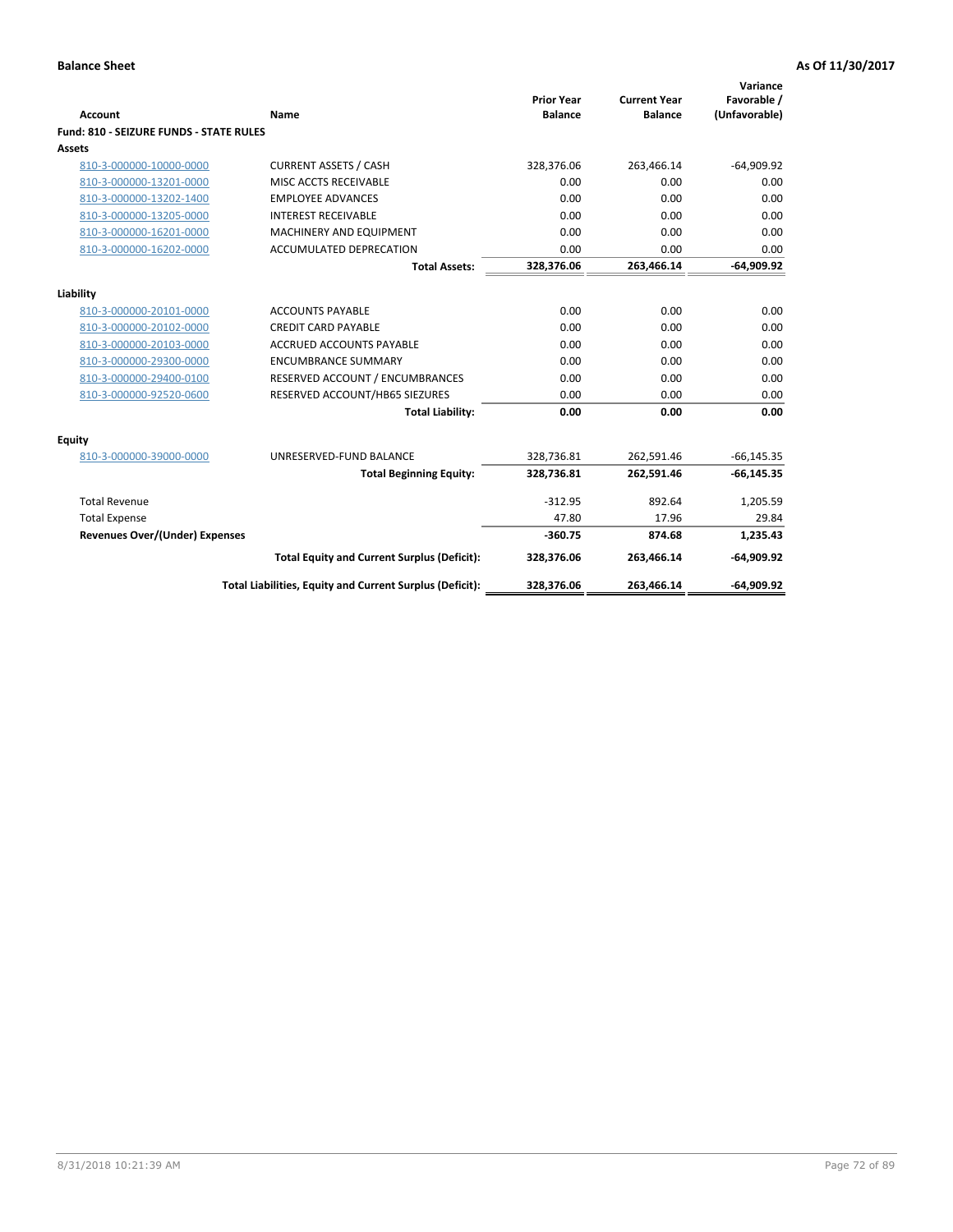| <b>Account</b>                        | Name                                                     | <b>Prior Year</b><br><b>Balance</b> | <b>Current Year</b><br><b>Balance</b> | Variance<br>Favorable /<br>(Unfavorable) |
|---------------------------------------|----------------------------------------------------------|-------------------------------------|---------------------------------------|------------------------------------------|
| Fund: 811 - SEIZURE FUNDS - FED RULES |                                                          |                                     |                                       |                                          |
| <b>Assets</b>                         |                                                          |                                     |                                       |                                          |
| 811-3-000000-10000-0000               | <b>CURRENT ASSETS / CASH</b>                             | 147,052.20                          | 156,591.87                            | 9,539.67                                 |
| 811-3-000000-13201-0000               | MISC ACCTS RECEIVABLE                                    | 0.00                                | 0.00                                  | 0.00                                     |
| 811-3-000000-13205-0000               | <b>INTEREST RECEIVABLE</b>                               | 0.00                                | 0.00                                  | 0.00                                     |
| 811-3-000000-16201-0000               | MACHINERY AND EQUIPMENT                                  | 0.00                                | 0.00                                  | 0.00                                     |
| 811-3-000000-16202-0000               | ACCUMULATED DEPRECATION                                  | 0.00                                | 0.00                                  | 0.00                                     |
|                                       | <b>Total Assets:</b>                                     | 147,052.20                          | 156,591.87                            | 9,539.67                                 |
| Liability                             |                                                          |                                     |                                       |                                          |
| 811-3-000000-20101-0000               | <b>ACCOUNTS PAYABLE</b>                                  | 0.00                                | 0.00                                  | 0.00                                     |
| 811-3-000000-20102-0000               | <b>CREDIT CARD PAYABLE</b>                               | 0.00                                | 0.00                                  | 0.00                                     |
| 811-3-000000-20103-0000               | <b>ACCRUED ACCOUNTS PAYABLE</b>                          | 0.00                                | 0.00                                  | 0.00                                     |
| 811-3-000000-29300-0000               | <b>ENCUMBRANCE SUMMARY</b>                               | 0.00                                | 0.00                                  | 0.00                                     |
|                                       |                                                          |                                     |                                       | 0.00                                     |
| 811-3-000000-29400-0100               | RESERVED ACCOUNT / ENCUMBRANCES                          | 0.00                                | 0.00                                  |                                          |
| 811-3-000000-92521-0700               | RESERVED ACCOUNT/FED SIEZURES                            | 0.00                                | 0.00                                  | 0.00                                     |
|                                       | <b>Total Liability:</b>                                  | 0.00                                | 0.00                                  | 0.00                                     |
| Equity                                |                                                          |                                     |                                       |                                          |
| 811-3-000000-39000-0000               | UNRESERVED-FUND BALANCE                                  | 139,835.09                          | 156,639.33                            | 16,804.24                                |
|                                       | <b>Total Beginning Equity:</b>                           | 139,835.09                          | 156,639.33                            | 16,804.24                                |
| <b>Total Revenue</b>                  |                                                          | 7.237.96                            | $-42.79$                              | $-7.280.75$                              |
| <b>Total Expense</b>                  |                                                          | 20.85                               | 4.67                                  | 16.18                                    |
| <b>Revenues Over/(Under) Expenses</b> |                                                          | 7,217.11                            | $-47.46$                              | $-7,264.57$                              |
|                                       | <b>Total Equity and Current Surplus (Deficit):</b>       | 147,052.20                          | 156,591.87                            | 9,539.67                                 |
|                                       | Total Liabilities, Equity and Current Surplus (Deficit): | 147,052.20                          | 156,591.87                            | 9,539.67                                 |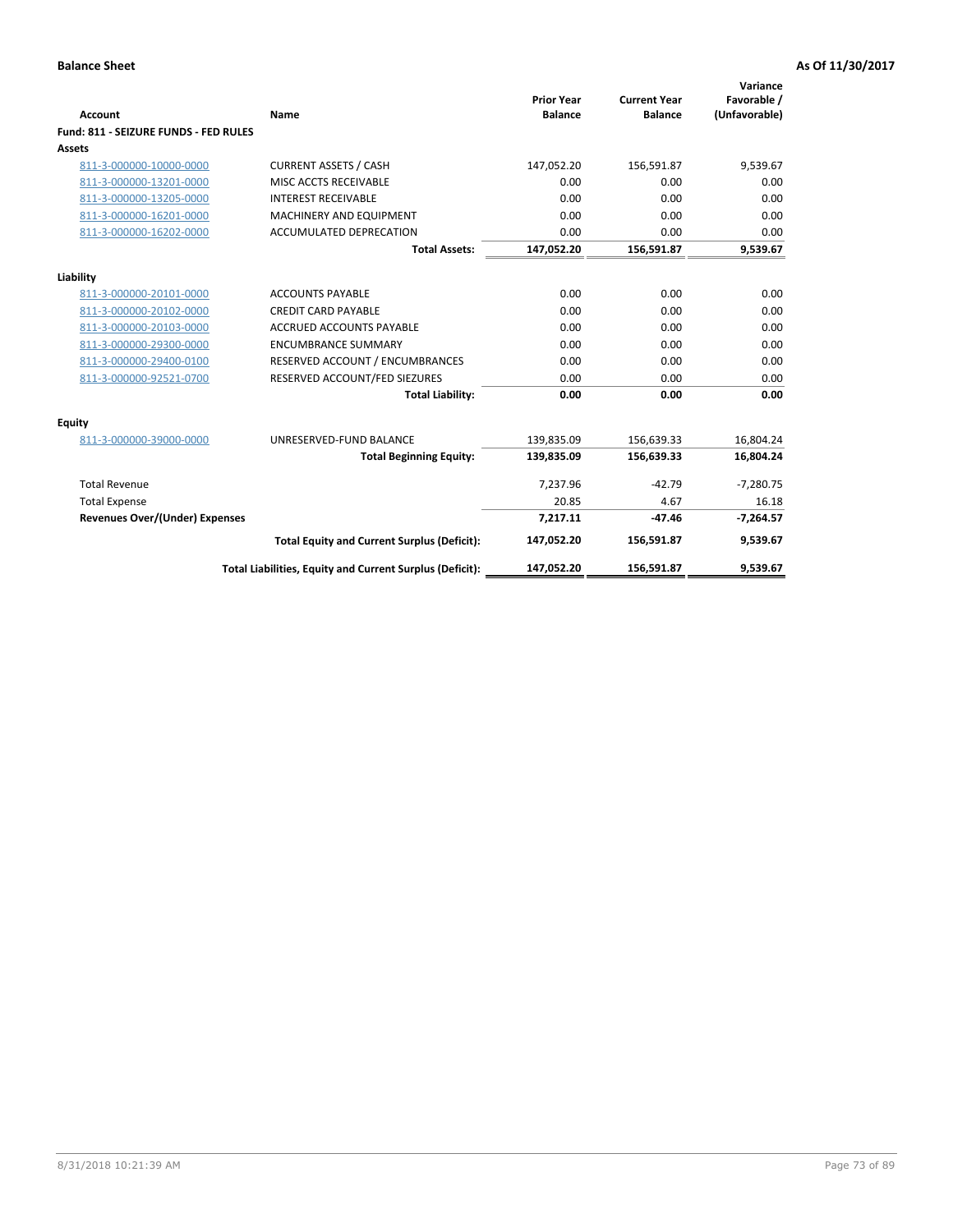| <b>Account</b>                                          | Name                                                     | <b>Prior Year</b><br><b>Balance</b> | <b>Current Year</b><br><b>Balance</b> | Variance<br>Favorable /<br>(Unfavorable) |
|---------------------------------------------------------|----------------------------------------------------------|-------------------------------------|---------------------------------------|------------------------------------------|
| Fund: 820 - TIRZ FUND (Tax Increment Reinvestment Zone) |                                                          |                                     |                                       |                                          |
| <b>Assets</b>                                           |                                                          |                                     |                                       |                                          |
| 820-3-000000-10000-0000                                 | <b>CURRENT ASSETS / CASH</b>                             | 1,033,074.40                        | 1,279,806.66                          | 246,732.26                               |
| 820-3-000000-13101-0000                                 | <b>TAX RECEIVABLE-CURRENT</b>                            | 690.92                              | $-2,884.96$                           | $-3,575.88$                              |
| 820-3-000000-13102-0000                                 | <b>TAXES REC-DELINQUENT</b>                              | 2.268.91                            | $-491.67$                             | $-2,760.58$                              |
| 820-3-000000-13103-0000                                 | ALLOW FOR UNCOLLECT TAXES                                | $-524.83$                           | $-1,375.55$                           | $-850.72$                                |
| 820-3-000000-13201-0000                                 | MISC ACCTS RECEIVABLE                                    | 0.00                                | 0.00                                  | 0.00                                     |
| 820-3-000000-13205-0000                                 | <b>INTEREST RECEIVABLE</b>                               | 0.00                                | 0.00                                  | 0.00                                     |
| 820-3-000000-13221-0000                                 | MISC A/R - PROPERTY TAXES                                | 0.00                                | 103.69                                | 103.69                                   |
|                                                         | <b>Total Assets:</b>                                     | 1,035,509.40                        | 1,275,158.17                          | 239,648.77                               |
| Liability                                               |                                                          |                                     |                                       |                                          |
| 820-3-000000-20101-0000                                 | <b>ACCOUNTS PAYABLE</b>                                  | 0.00                                | 0.00                                  | 0.00                                     |
| 820-3-000000-20103-0000                                 | <b>ACCRUED ACCOUNTS PAYABLE</b>                          | 0.00                                | 0.00                                  | 0.00                                     |
| 820-3-000000-20203-0000                                 | <b>DEFERRED TAX REVENUE</b>                              | 3,858.84                            | $-3,328.34$                           | 7,187.18                                 |
| 820-3-000000-29300-0000                                 | <b>ENCUMBRANCE SUMMARY</b>                               | 0.00                                | 0.00                                  | 0.00                                     |
| 820-3-000000-29400-0100                                 | RESERVED ACCOUNT / ENCUMBRANCES                          | 0.00                                | 0.00                                  | 0.00                                     |
|                                                         | <b>Total Liability:</b>                                  | 3,858.84                            | $-3,328.34$                           | 7,187.18                                 |
| <b>Equity</b>                                           |                                                          |                                     |                                       |                                          |
| 820-3-000000-39000-0000                                 | UNRESERVED-FUND BALANCE                                  | 1,070,780.75                        | 1,268,317.16                          | 197,536.41                               |
| 820-3-000000-39100-0000                                 | UNRESERVED-RET. EARNINGS                                 | 0.00                                | 0.00                                  | 0.00                                     |
|                                                         | <b>Total Beginning Equity:</b>                           | 1,070,780.75                        | 1,268,317.16                          | 197,536.41                               |
| <b>Total Revenue</b>                                    |                                                          | 476.67                              | 10,207.21                             | 9,730.54                                 |
| <b>Total Expense</b>                                    |                                                          | 39,606.86                           | 37.86                                 | 39,569.00                                |
| <b>Revenues Over/(Under) Expenses</b>                   |                                                          | $-39,130.19$                        | 10,169.35                             | 49,299.54                                |
|                                                         | <b>Total Equity and Current Surplus (Deficit):</b>       | 1,031,650.56                        | 1,278,486.51                          | 246,835.95                               |
|                                                         | Total Liabilities, Equity and Current Surplus (Deficit): | 1,035,509.40                        | 1,275,158.17                          | 239,648.77                               |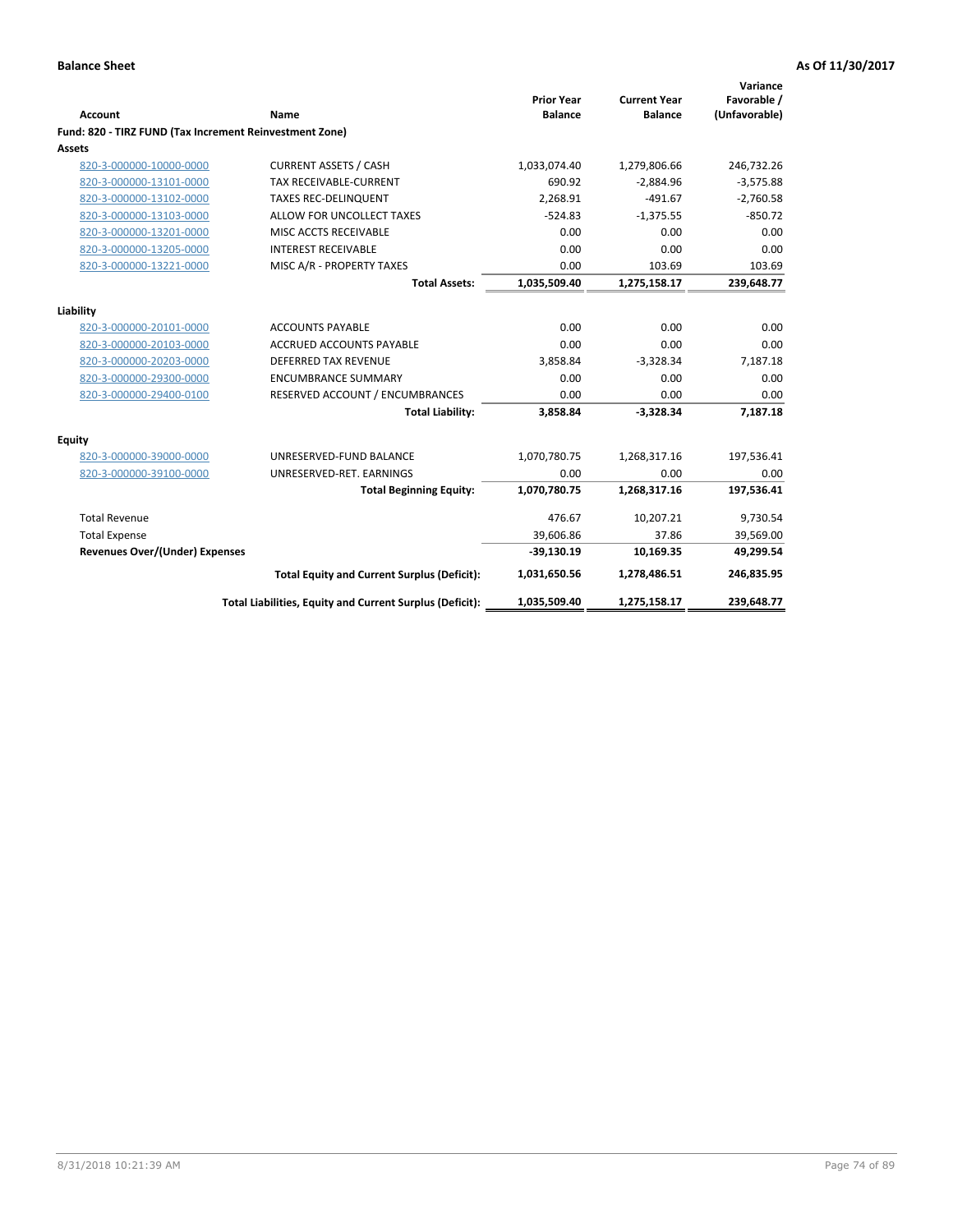| <b>Account</b>                           | Name                                                     | <b>Prior Year</b><br><b>Balance</b> | <b>Current Year</b><br><b>Balance</b> | Variance<br>Favorable /<br>(Unfavorable) |
|------------------------------------------|----------------------------------------------------------|-------------------------------------|---------------------------------------|------------------------------------------|
| Fund: 890 - GRNVL IDC (L-3) FIXED ASSETS |                                                          |                                     |                                       |                                          |
| <b>Assets</b>                            |                                                          |                                     |                                       |                                          |
| 890-3-000000-10000-0000                  | <b>CURRENT ASSETS / CASH</b>                             | $-0.18$                             | $-0.18$                               | 0.00                                     |
| 890-3-000000-16004-0000                  | FIXED ASSETS / BUILDINGS                                 | 0.00                                | 0.00                                  | 0.00                                     |
| 890-3-000000-16005-0000                  | <b>ACCUMULATED DEPRECIATION</b>                          | 0.00                                | 0.00                                  | 0.00                                     |
| 890-3-000000-16301-0000                  | FIXED ASSETS / C W I P                                   | 0.25                                | 0.25                                  | 0.00                                     |
|                                          | <b>Total Assets:</b>                                     | 0.07                                | 0.07                                  | 0.00                                     |
| Liability                                |                                                          |                                     |                                       |                                          |
| 890-3-000000-20101-0000                  | <b>ACCOUNTS PAYABLE</b>                                  | 0.00                                | 0.00                                  | 0.00                                     |
| 890-3-000000-27001-0000                  | <b>CONTRIBUTED CAPITAL</b>                               | 0.00                                | 0.00                                  | 0.00                                     |
| 890-3-000000-27101-0000                  | INVESTMENT IN GFA / GENERAL FUND                         | 0.00                                | 0.00                                  | 0.00                                     |
| 890-3-000000-27102-0000                  | <b>SPECIAL REVENUE FUNDS</b>                             | 0.00                                | 0.00                                  | 0.00                                     |
| 890-3-000000-27103-0000                  | <b>GENERAL CIP FUND</b>                                  | 0.00                                | 0.00                                  | 0.00                                     |
| 890-3-000000-27104-0000                  | PROPRIETARY FUNDS                                        | 0.07                                | 0.07                                  | 0.00                                     |
| 890-3-000000-27201-0000                  | CAFR USE / MUNICIPAL BUILDINGS                           | 0.00                                | 0.00                                  | 0.00                                     |
| 890-3-000000-27202-0000                  | CAFR USE / OTHER GENERAL GOVERNMEN                       | 0.00                                | 0.00                                  | 0.00                                     |
| 890-3-000000-27205-0000                  | CAFR USE / PUBLIC WORKS                                  | 0.00                                | 0.00                                  | 0.00                                     |
| 890-3-000000-27210-0000                  | CAFR USE / INVESTMENT IN GFA                             | 0.00                                | 0.00                                  | 0.00                                     |
| 890-3-000000-27301-0000                  | DONATIONS/GRANTS                                         | 0.00                                | 0.00                                  | 0.00                                     |
|                                          | <b>Total Liability:</b>                                  | 0.07                                | 0.07                                  | 0.00                                     |
| Equity                                   |                                                          |                                     |                                       |                                          |
| 890-3-000000-39000-0000                  | UNRESERVED-FUND BALANCE                                  | 0.00                                | 0.00                                  | 0.00                                     |
|                                          | <b>Total Beginning Equity:</b>                           | 0.00                                | 0.00                                  | 0.00                                     |
| <b>Total Expense</b>                     |                                                          | 0.00                                | 0.00                                  | 0.00                                     |
| <b>Revenues Over/(Under) Expenses</b>    |                                                          | 0.00                                | 0.00                                  | 0.00                                     |
|                                          | <b>Total Equity and Current Surplus (Deficit):</b>       | 0.00                                | 0.00                                  | 0.00                                     |
|                                          | Total Liabilities, Equity and Current Surplus (Deficit): | 0.07                                | 0.07                                  | 0.00                                     |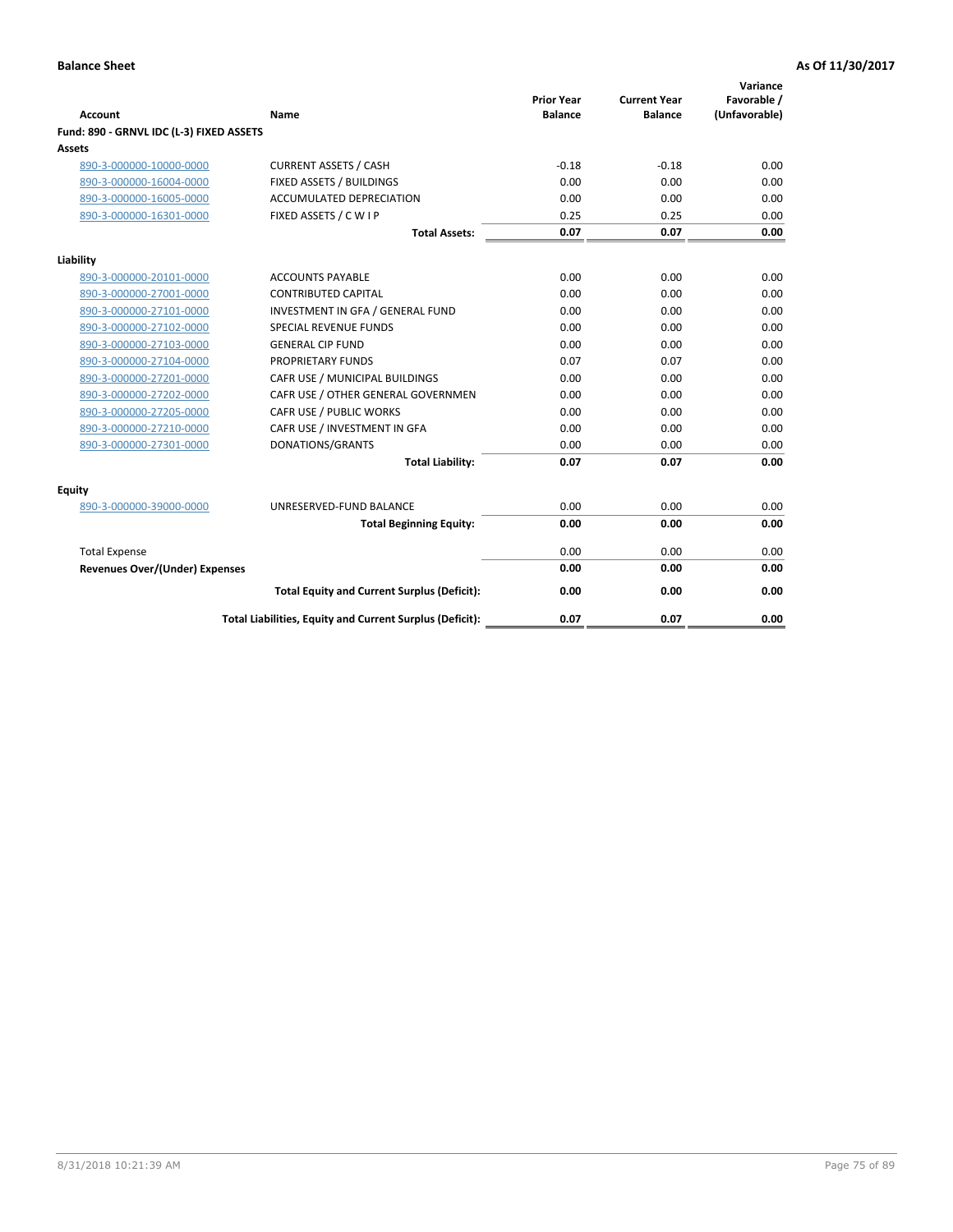|                                                    |                                                      |                                     |                                       | Variance                     |
|----------------------------------------------------|------------------------------------------------------|-------------------------------------|---------------------------------------|------------------------------|
| <b>Account</b>                                     | Name                                                 | <b>Prior Year</b><br><b>Balance</b> | <b>Current Year</b><br><b>Balance</b> | Favorable /<br>(Unfavorable) |
| Fund: 899 - POOLED CASH                            |                                                      |                                     |                                       |                              |
| Assets                                             |                                                      |                                     |                                       |                              |
| 899-8-000000-10000-0000                            | <b>CURRENT ASSETS / CASH</b>                         | 0.00                                | 0.00                                  | 0.00                         |
| 899-8-000000-10101-0000                            | <b>CHASE OUTBOUND OPERATING</b>                      | $-135, 124.73$                      | $-971,131.52$                         | $-836,006.79$                |
| 899-8-000000-10102-0000                            | CHASE INBOUND OPERATING                              | 18,718,459.04                       | 8,771,962.33                          | $-9,946,496.71$              |
| 899-8-000000-10103-0000                            | OPERATING ACCOUNT / CLAIMS ACCOUNT                   | 0.00                                | $-600,000.00$                         | $-600,000.00$                |
| 899-8-000000-10105-0000                            | CHASE BANK / SAVINGS - 3003113077                    | 1,539,001.32                        | 1,541,198.61                          | 2,197.29                     |
| 899-8-000000-10106-0000                            | CHASE BANK / SAVINGS - 2911913371                    | 1,613,517.56                        | 1,615,821.21                          | 2,303.65                     |
| 899-8-000000-10107-0000                            | CHASE TASC FLEX SPENDING                             | 7,436.78                            | 0.00                                  | $-7,436.78$                  |
| 899-8-000000-10401-0000                            | <b>CURRENT ASSETS / INTERNAL CLEARING</b>            | 0.00                                | 0.00                                  | 0.00                         |
| 899-8-000000-10402-0000                            | <b>CREDIT CARD CLEARING</b>                          | 0.00                                | 0.00                                  | 0.00                         |
| 899-8-000000-10403-0000                            | <b>NET BILL PAYMENTS</b>                             | 0.00                                | 0.00                                  | 0.00                         |
| 899-8-000000-11101-0000                            | TX CLASS / OPERATING                                 | 0.00                                | 1,002,076.95                          | 1,002,076.95                 |
| 899-8-000000-11201-0000                            | LOGIC INVESTMENTS / OPERATING                        | 1,008,227.58                        | 1,019,609.56                          | 11,381.98                    |
| 899-8-000000-11401-0000                            | <b>TEXSTAR ACCT - OPERATING</b>                      | 0.00                                | 0.01                                  | 0.01                         |
| 899-8-000000-11601-0000<br>899-8-000000-11801-0000 | <b>TEXPOOL ACCT - OPERATING</b>                      | 1,005,567.38                        | 1,014,705.54                          | 9,138.16                     |
| 899-8-000000-12001-0000                            | TX GEN TERM OPERATING<br>AMERICAN NATIONAL OPERATING | 0.00<br>0.00                        | 15,691,551.95<br>0.00                 | 15,691,551.95<br>0.00        |
| 899-8-000000-12002-0000                            | PFM ACCT OPERATING                                   | 16,710,230.75                       | 17,424,179.97                         | 713,949.22                   |
| 899-8-000000-12003-0000                            | TREASURIES - CITY ONLY                               | 0.00                                | 0.00                                  | 0.00                         |
| 899-8-000000-12301-0000                            | <b>BOND PROCEEDS / PURCHASED INTEREST</b>            | 0.00                                | 0.00                                  | 0.00                         |
| 899-8-000000-13205-0000                            | <b>INTEREST RECEIVABLE</b>                           | 53,720.30                           | $-540,142.72$                         | -593,863.02                  |
| 899-8-000000-14100-0000                            | DUE FROM FUND 100                                    | $-15,533.40$                        | 63.00                                 | 15,596.40                    |
| 899-8-000000-14101-0000                            | DUE FROM FUND 101                                    | 0.00                                | 0.00                                  | 0.00                         |
| 899-8-000000-14102-0000                            | DUE FROM FUND 102                                    | 0.00                                | 0.00                                  | 0.00                         |
| 899-8-000000-14103-0000                            | DUE FROM FUND 103                                    | 0.00                                | 0.00                                  | 0.00                         |
| 899-8-000000-14110-0000                            | DUE FROM FUND 110                                    | 0.00                                | 0.00                                  | 0.00                         |
| 899-8-000000-14111-0000                            | DUE FROM FUND 111                                    | 0.00                                | 0.00                                  | 0.00                         |
| 899-8-000000-14112-0000                            | DUE FROM FUND 112                                    | 0.00                                | 0.00                                  | 0.00                         |
| 899-8-000000-14113-0000                            | DUE FROM FUND 113                                    | 0.00                                | 0.00                                  | 0.00                         |
| 899-8-000000-14114-0000                            | DUE FROM FUND 114                                    | 0.00                                | $-5,075.00$                           | $-5,075.00$                  |
| 899-8-000000-14115-0000                            | DUE FROM FUND 115                                    | 0.00                                | 0.00                                  | 0.00                         |
| 899-8-000000-14116-0000                            | DUE FROM FUND 116                                    | 0.00                                | 0.00                                  | 0.00                         |
| 899-8-000000-14117-0000                            | DUE FROM FUND 117                                    | 0.00                                | 0.00                                  | 0.00                         |
| 899-8-000000-14118-0000                            | DUE FROM FUND 118                                    | 0.00                                | 0.00                                  | 0.00                         |
| 899-8-000000-14119-0000                            | DUE FROM FUND 119                                    | 0.00                                | 0.00                                  | 0.00                         |
| 899-8-000000-14120-0000                            | DUE FROM FUND 120                                    | 0.00                                | 0.00                                  | 0.00                         |
| 899-8-000000-14121-0000                            | DUE FROM FUND 121                                    | 0.00                                | 0.00                                  | 0.00                         |
| 899-8-000000-14122-0000                            | DUE FROM FUND 122                                    | 0.00<br>0.00                        | 0.00<br>0.00                          | 0.00                         |
| 899-8-000000-14123-0000<br>899-8-000000-14124-0000 | DUE FROM FUND 123<br>DUE FROM FUND 124               | 0.00                                | 0.00                                  | 0.00<br>0.00                 |
| 899-8-000000-14125-0000                            | DUE FROM FUND 125                                    | 0.00                                | 0.00                                  | 0.00                         |
| 899-8-000000-14126-0000                            | DUE FROM FUND 126                                    | 0.00                                | 0.00                                  | 0.00                         |
| 899-8-000000-14140-0000                            | DUE FROM FUND 140                                    | 0.00                                | 0.00                                  | 0.00                         |
| 899-8-000000-14160-0000                            | DUE FROM FUND 160                                    | 0.00                                | $-13,257.50$                          | $-13,257.50$                 |
| 899-8-000000-14161-0000                            | DUE FROM FUND 161                                    | 0.00                                | 0.00                                  | 0.00                         |
| 899-8-000000-14162-0000                            | DUE FROM FUND 162                                    | 0.00                                | 0.00                                  | 0.00                         |
| 899-8-000000-14163-0000                            | DUE FROM FUND 163                                    | 0.00                                | 0.00                                  | 0.00                         |
| 899-8-000000-14164-0000                            | DUE FROM FUND 164                                    | 0.00                                | 0.00                                  | 0.00                         |
| 899-8-000000-14165-0000                            | DUE FROM FUND 165                                    | 0.00                                | 0.00                                  | 0.00                         |
| 899-8-000000-14170-0000                            | DUE FROM FUND 170                                    | 0.00                                | 0.00                                  | 0.00                         |
| 899-8-000000-14171-0000                            | DUE FROM FUND 171                                    | 0.00                                | 0.00                                  | 0.00                         |
| 899-8-000000-14172-0000                            | DUE FROM FUND 172                                    | 0.00                                | 0.00                                  | 0.00                         |
| 899-8-000000-14173-0000                            | DUE FROM FUND 173                                    | 0.00                                | 0.00                                  | 0.00                         |
| 899-8-000000-14174-0000                            | DUE FROM FUND 174                                    | 0.00                                | 0.00                                  | 0.00                         |
| 899-8-000000-14175-0000                            | DUE FROM FUND 175                                    | 0.00                                | 0.00                                  | 0.00                         |
| 899-8-000000-14176-0000                            | DUE FROM FUND 176                                    | 0.00                                | 0.00                                  | 0.00                         |
| 899-8-000000-14177-0000                            | DUE FROM FUND 177                                    | 0.00                                | 0.00                                  | 0.00                         |
| 899-8-000000-14190-0000                            | DUE FROM FUND 190                                    | 0.00                                | 0.00                                  | 0.00                         |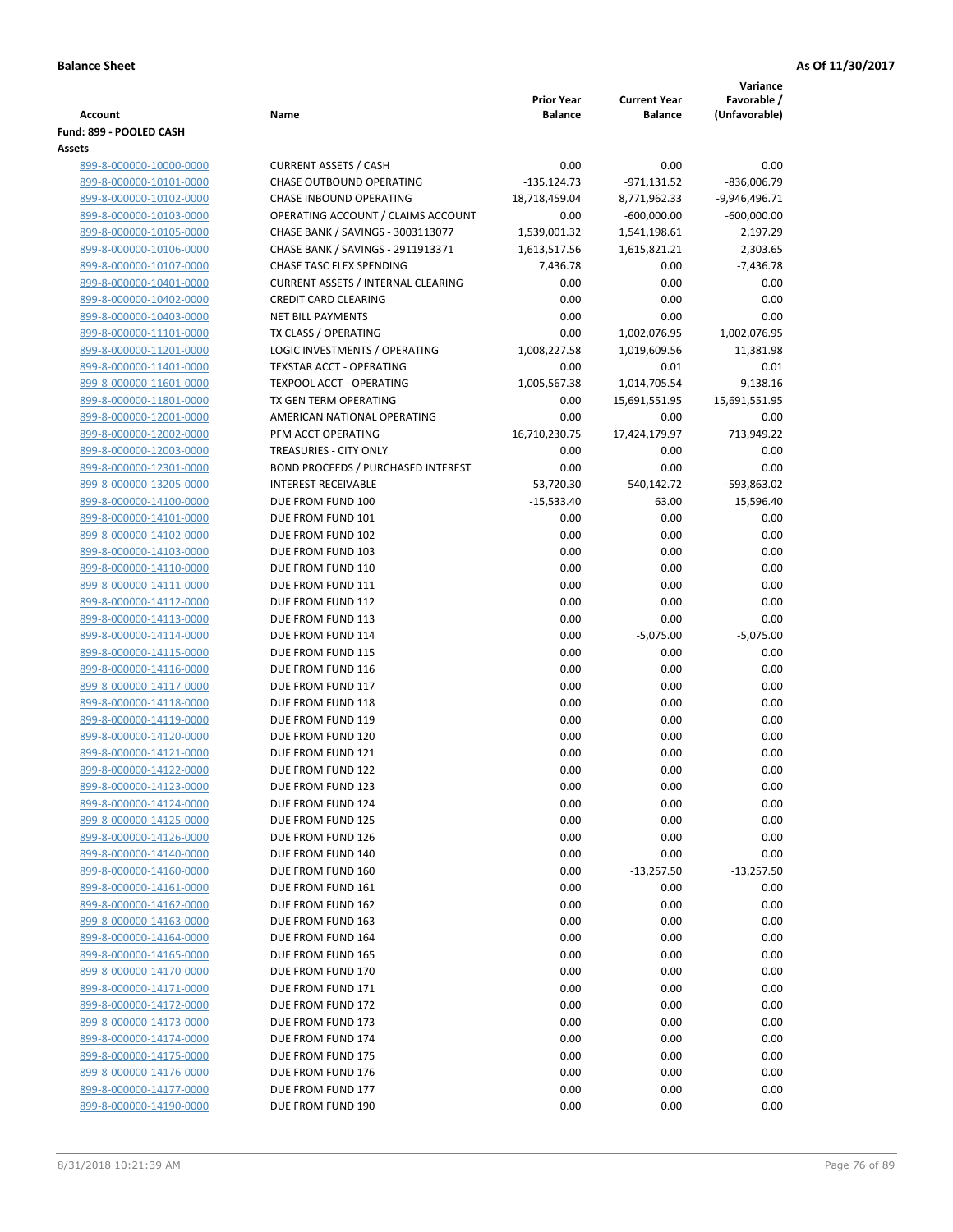|                                      |                                        |                   |                     | Variance        |
|--------------------------------------|----------------------------------------|-------------------|---------------------|-----------------|
|                                      |                                        | <b>Prior Year</b> | <b>Current Year</b> | Favorable /     |
| <b>Account</b>                       | Name                                   | <b>Balance</b>    | <b>Balance</b>      | (Unfavorable)   |
| 899-8-000000-14192-0000              | DUE FROM FUND 192                      | $-7,436.78$       | $-63,533.54$        | $-56,096.76$    |
| 899-8-000000-14200-0000              | DUE FROM FUND 200                      | 8,513.00          | 0.00                | $-8,513.00$     |
| 899-8-000000-14210-0000              | DUE FROM FUND 210                      | 0.00              | 0.00                | 0.00            |
| 899-8-000000-14211-0000              | DUE FROM FUND 211                      | 0.00              | 0.00                | 0.00            |
| 899-8-000000-14212-0000              | DUE FROM FUND 212                      | 0.00              | 0.00                | 0.00            |
| 899-8-000000-14216-0000              | DUE FROM FUND 216                      | 0.00              | 0.00                | 0.00            |
| 899-8-000000-14217-0000              | DUE FROM FUND 217                      | 0.00              | 0.00                | 0.00            |
| 899-8-000000-14300-0000              | DUE FROM FUND 300                      | 0.00              | 0.00                | 0.00            |
| 899-8-000000-14320-0000              | DUE FROM FUND 320                      | 0.00              | 0.00                | 0.00            |
| 899-8-000000-14360-0000              | DUE FROM FUND 360                      | 0.00              | 444,155.30          | 444,155.30      |
| 899-8-000000-14361-0000              | DUE FROM FUND 361                      | 0.00              | 0.00                | 0.00            |
| 899-8-000000-14400-0000              | DUE FROM FUND 400                      | 0.00              | 0.00                | 0.00            |
| 899-8-000000-14500-0000              | DUE FROM FUND 500                      | 0.00              | 0.00                | 0.00            |
| 899-8-000000-14561-0000              | DUE FROM FUND 561                      | 0.00              | 0.00                | 0.00            |
| 899-8-000000-14601-0000              | DUE FROM FUND 601                      | 0.00              | 0.00                | 0.00            |
| 899-8-000000-14602-0000              | DUE FROM FUND 602                      | 253.91            | $-0.09$             | $-254.00$       |
| 899-8-000000-14604-0000              | DUE FROM FUND 604                      | 0.00              | 0.00                | 0.00            |
| 899-8-000000-14660-0000              | DUE FROM FUND 660                      | 0.00              | 0.00                | 0.00            |
|                                      |                                        | 0.00              | 0.00                | 0.00            |
| 899-8-000000-14800-0000              | DUE FROM FUND 800<br>DUE FROM FUND 801 |                   |                     |                 |
| 899-8-000000-14801-0000              |                                        | 0.00              | 0.00                | 0.00            |
| 899-8-000000-14802-0000              | DUE FROM FUND 802                      | 0.00              | 0.00                | 0.00            |
| 899-8-000000-14803-0000              | DUE FROM FUND 803                      | 0.00              | 0.00                | 0.00            |
| 899-8-000000-14807-0000              | DUE FROM FUND 807                      | 0.00              | 0.00                | 0.00            |
| 899-8-000000-14809-0000              | DUE FROM FUND 809                      | 0.00              | 0.00                | 0.00            |
| 899-8-000000-14810-0000              | DUE FROM FUND 810                      | 0.00              | 0.00                | 0.00            |
| 899-8-000000-14811-0000              | DUE FROM FUND 811                      | 0.00              | 0.00                | 0.00            |
| 899-8-000000-14820-0000              | DUE FROM TIRZ FUND                     | 0.00              | 0.00                | 0.00            |
| 899-8-000000-14890-0000              | DUE FROM GRNVL IDC (L-3) FIXED ASSETS  | 0.00              | 0.00                | 0.00            |
| 899-8-000000-14910-0000              | DUE FROM FUND 910                      | 24,934.78         | 3,558.99            | $-21,375.79$    |
| 899-8-000000-14911-0000              | DUE FROM FUND 911                      | 0.00              | 0.00                | 0.00            |
| 899-8-000000-14912-0000              | DUE FROM FUND 912                      | 0.00              | 0.00                | 0.00            |
| 899-8-000000-14913-0000              | DUE FROM FUND 913                      | 0.00              | 0.00                | 0.00            |
| 899-8-000000-14916-0000              | DUE FROM FUND 916                      | 0.00              | 0.00                | 0.00            |
| 899-8-000000-14950-0000              | DUE FROM FUND 950                      | 9,064.38          | 12,336.86           | 3,272.48        |
| 899-8-000000-91011-1001              | <b>BANK OF AMERICA</b>                 | 0.00              | 0.00                | 0.00            |
|                                      | <b>Total Assets:</b>                   | 40,540,831.87     | 46,348,079.91       | 5,807,248.04    |
|                                      |                                        |                   |                     |                 |
| Liability<br>899-8-000000-20101-0000 | <b>ACCOUNTS PAYABLE</b>                | 19,795.89         | 378,248.02          | $-358,452.13$   |
|                                      |                                        |                   |                     |                 |
| 899-8-000000-20102-0000              | <b>CREDIT CARD PAYABLE</b>             | 0.00              | 0.00                | 0.00            |
| 899-8-000000-21040-0000              | DUE TO OTHER FUNDS                     | 40,521,036.00     | 45,969,831.92       | $-5,448,795.92$ |
|                                      | <b>Total Liability:</b>                | 40,540,831.89     | 46,348,079.94       | -5,807,248.05   |
| <b>Equity</b>                        |                                        |                   |                     |                 |
| 899-3-000000-39000-0000              | UNRESERVED-FUND BALANCE                | $-0.02$           | $-0.04$             | $-0.02$         |
| 899-8-000000-14362-0000              | DUE FROM FUND 362                      | 0.00              | 0.00                | 0.00            |
| 899-8-000000-39200-0101              | EQUITY IN POOLED CASH                  | 0.00              | 0.00                | 0.00            |
| 899-8-000000-39200-0110              | EQUITY IN POOLED CASH                  | 0.00              | 0.00                | 0.00            |
| 899-8-000000-39200-0111              | EQUITY IN POOLED CASH                  | 0.00              | 0.00                | 0.00            |
|                                      | EQUITY IN POOLED CASH                  | 0.00              |                     |                 |
| 899-8-000000-39200-0112              |                                        |                   | 0.00                | 0.00            |
| 899-8-000000-39200-0190              | EQUITY IN POOLED CASH                  | 0.00              | 0.00                | 0.00            |
| 899-8-000000-39200-0201              | EQUITY IN POOLED CASH                  | 0.00              | 0.00                | 0.00            |
| 899-8-000000-39200-0202              | EQUITY IN POOLED CASH                  | 0.00              | 0.00                | 0.00            |
| 899-8-000000-39200-0203              | EQUITY IN POOLED CASH                  | 0.00              | 0.00                | 0.00            |
| 899-8-000000-39200-0204              | EQUITY IN POOLED CASH                  | 0.00              | 0.00                | 0.00            |
| 899-8-000000-39200-0205              | EQUITY IN POOLED CASH                  | 0.00              | 0.00                | 0.00            |
| 899-8-000000-39200-0206              | EQUITY IN POOLED CASH                  | 0.00              | 0.00                | 0.00            |
| 899-8-000000-39200-0207              | EQUITY IN POOLED CASH                  | 0.00              | 0.00                | 0.00            |
| 899-8-000000-39200-0208              | EQUITY IN POOLED CASH                  | 0.00              | 0.00                | 0.00            |
| 899-8-000000-39200-0209              | EQUITY IN POOLED CASH                  | 0.00              | 0.00                | 0.00            |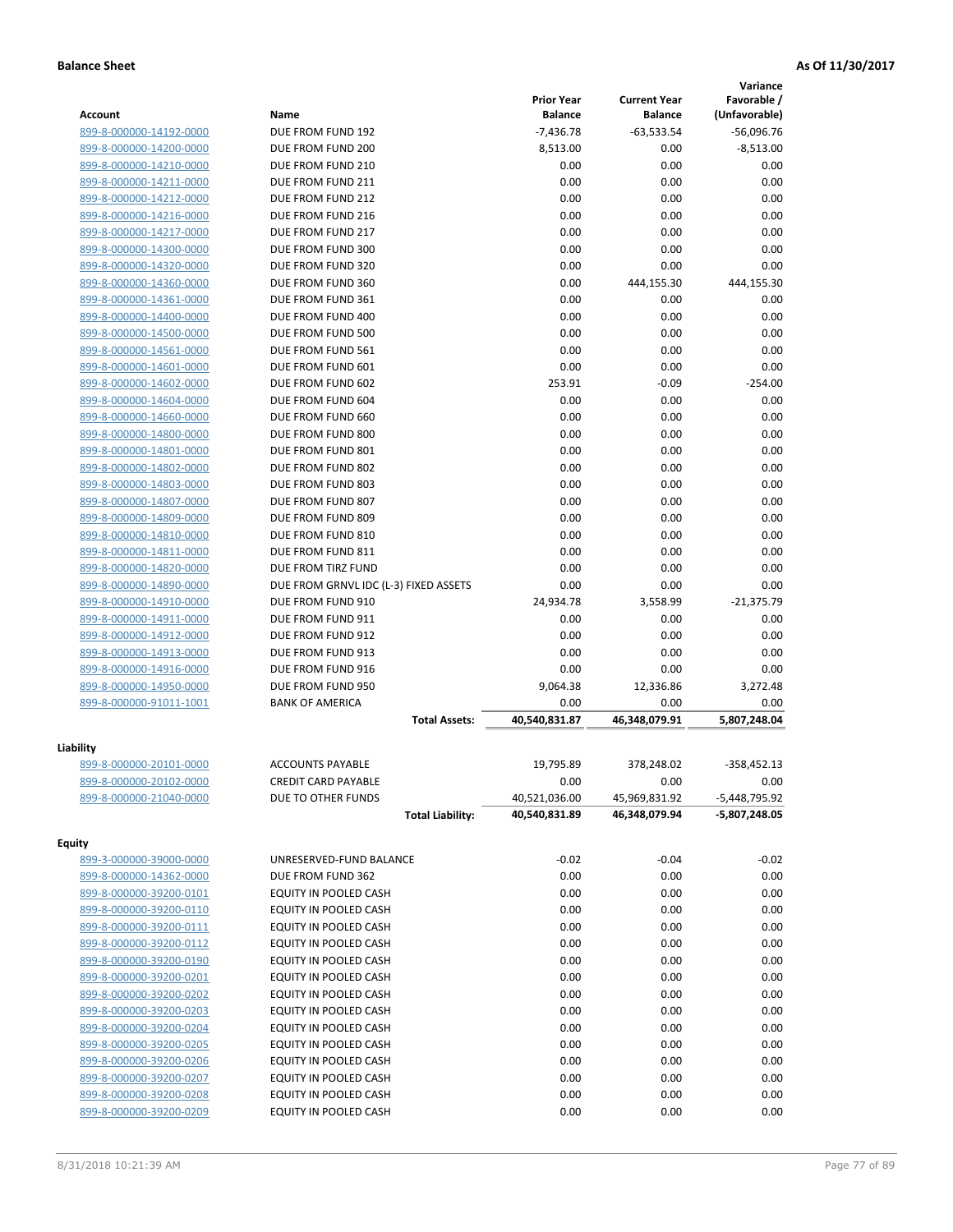**Variance**

| Account                                            | Name                                           | <b>Prior Year</b><br><b>Balance</b> | <b>Current Year</b><br><b>Balance</b> | Favorable /<br>(Unfavorable) |
|----------------------------------------------------|------------------------------------------------|-------------------------------------|---------------------------------------|------------------------------|
| 899-8-000000-39200-0210                            | EQUITY IN POOLED CASH                          | 0.00                                | 0.00                                  | 0.00                         |
| 899-8-000000-39200-0211                            | EQUITY IN POOLED CASH                          | 0.00                                | 0.00                                  | 0.00                         |
| 899-8-000000-39200-0212                            | EQUITY IN POOLED CASH                          | 0.00                                | 0.00                                  | 0.00                         |
| 899-8-000000-39200-0213                            | EQUITY IN POOLED CASH                          | 0.00                                | 0.00                                  | 0.00                         |
| 899-8-000000-39200-0214                            | <b>EQUITY IN POOLED CASH</b>                   | 0.00                                | 0.00                                  | 0.00                         |
| 899-8-000000-39200-0215                            | EQUITY IN POOLED CASH                          | 0.00                                | 0.00                                  | 0.00                         |
| 899-8-000000-39200-0216                            | EQUITY IN POOLED CASH                          | 0.00                                | 0.00                                  | 0.00                         |
| 899-8-000000-39200-0217                            | EQUITY IN POOLED CASH                          | 0.00                                | 0.00                                  | 0.00                         |
| 899-8-000000-39200-0218                            | EQUITY IN POOLED CASH                          | 0.00                                | 0.00                                  | 0.00                         |
| 899-8-000000-39200-0219                            | EQUITY IN POOLED CASH                          | 0.00                                | 0.00                                  | 0.00                         |
| 899-8-000000-39200-0220                            | EQUITY IN POOLED CASH                          | 0.00                                | 0.00                                  | 0.00                         |
| 899-8-000000-39200-0221                            | EQUITY IN POOLED CASH                          | 0.00                                | 0.00                                  | 0.00                         |
| 899-8-000000-39200-0222                            | EQUITY IN POOLED CASH                          | 0.00                                | 0.00                                  | 0.00                         |
| 899-8-000000-39200-0223                            | EQUITY IN POOLED CASH                          | 0.00                                | 0.00                                  | 0.00                         |
| 899-8-000000-39200-0224                            | EQUITY IN POOLED CASH                          | 0.00                                | 0.00                                  | 0.00                         |
| 899-8-000000-39200-0225                            | EQUITY IN POOLED CASH                          | 0.00                                | 0.00                                  | 0.00                         |
| 899-8-000000-39200-0226                            | EQUITY IN POOLED CASH                          | 0.00                                | 0.00                                  | 0.00                         |
| 899-8-000000-39200-0227                            | EQUITY IN POOLED CASH                          | 0.00                                | 0.00                                  | 0.00                         |
| 899-8-000000-39200-0228                            | EQUITY IN POOLED CASH                          | 0.00                                | 0.00                                  | 0.00                         |
| 899-8-000000-39200-0229                            | <b>EQUITY IN POOLED CASH</b>                   | 0.00                                | 0.00                                  | 0.00                         |
| 899-8-000000-39200-0231                            | <b>EQUITY IN POOLED CASH</b>                   | 0.00                                | 0.00                                  | 0.00                         |
| 899-8-000000-39200-0232                            | EQUITY IN POOLED CASH                          | 0.00                                | 0.00                                  | 0.00                         |
| 899-8-000000-39200-0233                            | <b>EQUITY IN POOLED CASH</b>                   | 0.00                                | 0.00                                  | 0.00                         |
| 899-8-000000-39200-0234                            | EQUITY IN POOLED CASH                          | 0.00                                | 0.00                                  | 0.00                         |
| 899-8-000000-39200-0235                            | EQUITY IN POOLED CASH                          | 0.00                                | 0.00                                  | 0.00                         |
| 899-8-000000-39200-0236                            | EQUITY IN POOLED CASH                          | 0.00                                | 0.00                                  | 0.00                         |
| 899-8-000000-39200-0241                            | EQUITY IN POOLED CASH                          | 0.00                                | 0.00                                  | 0.00                         |
| 899-8-000000-39200-0247                            | EQUITY IN POOLED CASH                          | 0.00                                | 0.00                                  | 0.00                         |
| 899-8-000000-39200-0250                            | EQUITY IN POOLED CASH                          | 0.00                                | 0.00                                  | 0.00                         |
| 899-8-000000-39200-0251                            | EQUITY IN POOLED CASH                          | 0.00                                | 0.00                                  | 0.00                         |
| 899-8-000000-39200-0252                            | EQUITY IN POOLED CASH                          | 0.00<br>0.00                        | 0.00<br>0.00                          | 0.00<br>0.00                 |
| 899-8-000000-39200-0253<br>899-8-000000-39200-0254 | EQUITY IN POOLED CASH<br>EQUITY IN POOLED CASH | 0.00                                | 0.00                                  | 0.00                         |
| 899-8-000000-39200-0301                            | EQUITY IN POOLED CASH                          | 0.00                                | 0.00                                  | 0.00                         |
| 899-8-000000-39200-0302                            | EQUITY IN POOLED CASH                          | 0.00                                | 0.00                                  | 0.00                         |
| 899-8-000000-39200-0401                            | EQUITY IN POOLED CASH                          | 0.00                                | 0.00                                  | 0.00                         |
| 899-8-000000-39200-0402                            | EQUITY IN POOLED CASH                          | 0.00                                | 0.00                                  | 0.00                         |
| 899-8-000000-39200-0403                            | EQUITY IN POOLED CASH                          | 0.00                                | 0.00                                  | 0.00                         |
| 899-8-000000-39200-0405                            | <b>EQUITY IN POOLED CASH</b>                   | 0.00                                | 0.00                                  | 0.00                         |
| 899-8-000000-39200-0406                            | EQUITY IN POOLED CASH                          | 0.00                                | 0.00                                  | 0.00                         |
| 899-8-000000-39200-0410                            | EQUITY IN POOLED CASH                          | 0.00                                | 0.00                                  | 0.00                         |
| 899-8-000000-39200-0411                            | EQUITY IN POOLED CASH                          | 0.00                                | 0.00                                  | 0.00                         |
| 899-8-000000-39200-0501                            | EQUITY IN POOLED CASH                          | 0.00                                | 0.00                                  | 0.00                         |
| 899-8-000000-39200-0502                            | EQUITY IN POOLED CASH                          | 0.00                                | 0.00                                  | 0.00                         |
| 899-8-000000-39200-0503                            | EQUITY IN POOLED CASH                          | 0.00                                | 0.00                                  | 0.00                         |
| 899-8-000000-39200-0504                            | EQUITY IN POOLED CASH                          | 0.00                                | 0.00                                  | 0.00                         |
| 899-8-000000-39200-0505                            | EQUITY IN POOLED CASH                          | 0.00                                | 0.00                                  | 0.00                         |
| 899-8-000000-39200-0506                            | EQUITY IN POOLED CASH                          | 0.00                                | 0.00                                  | 0.00                         |
| 899-8-000000-39200-0507                            | EQUITY IN POOLED CASH                          | 0.00                                | 0.00                                  | 0.00                         |
| 899-8-000000-39200-0511                            | <b>EQUITY IN POOLED CASH</b>                   | 0.00                                | 0.00                                  | 0.00                         |
| 899-8-000000-39200-0513                            | EQUITY IN POOLED CASH                          | 0.00                                | 0.00                                  | 0.00                         |
| 899-8-000000-39200-0521                            | EQUITY IN POOLED CASH                          | 0.00                                | 0.00                                  | 0.00                         |
| 899-8-000000-39200-0522                            | EQUITY IN POOLED CASH                          | 0.00                                | 0.00                                  | 0.00                         |
| 899-8-000000-39200-0523                            | EQUITY IN POOLED CASH                          | 0.00                                | 0.00                                  | 0.00                         |
| 899-8-000000-39200-0601                            | EQUITY IN POOLED CASH                          | 0.00                                | 0.00                                  | 0.00                         |
| 899-8-000000-39200-0602                            | EQUITY IN POOLED CASH                          | 0.00                                | 0.00                                  | 0.00                         |
| 899-8-000000-39200-0603<br>899-8-000000-39200-0604 | EQUITY IN POOLED CASH                          | 0.00                                | 0.00                                  | 0.00                         |
| 899-8-000000-39200-0702                            | EQUITY IN POOLED CASH<br>EQUITY IN POOLED CASH | 0.00<br>0.00                        | 0.00<br>0.00                          | 0.00<br>0.00                 |
|                                                    |                                                |                                     |                                       |                              |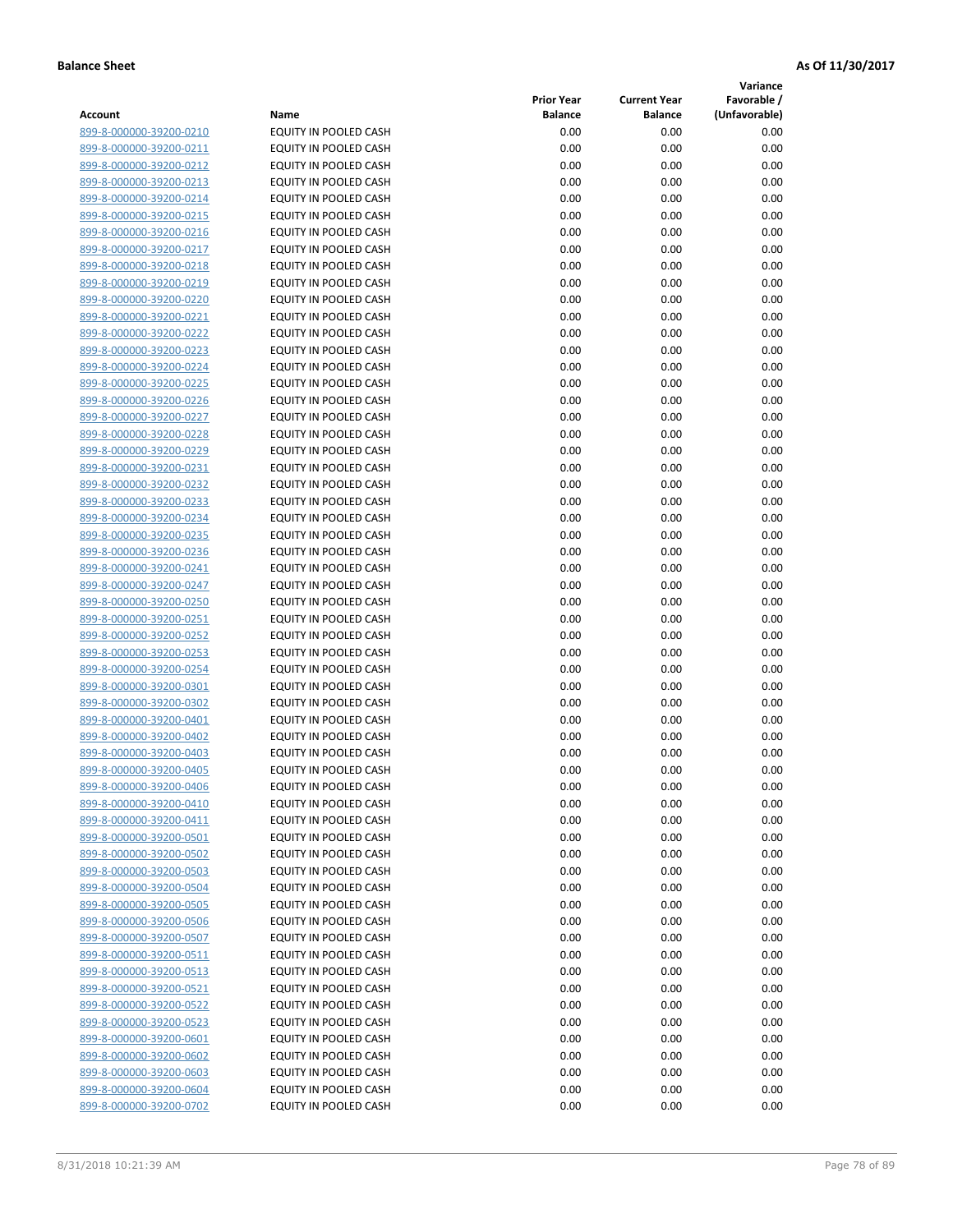| <b>Account</b>                        | Name                                                     | <b>Prior Year</b><br><b>Balance</b> | <b>Current Year</b><br><b>Balance</b> | Variance<br>Favorable /<br>(Unfavorable) |
|---------------------------------------|----------------------------------------------------------|-------------------------------------|---------------------------------------|------------------------------------------|
| 899-8-000000-39200-0703               | <b>EQUITY IN POOLED CASH</b>                             | 0.00                                | 0.00                                  | 0.00                                     |
| 899-8-000000-39200-0704               | EQUITY IN POOLED CASH                                    | 0.00                                | 0.00                                  | 0.00                                     |
| 899-8-000000-39200-0705               | EQUITY IN POOLED CASH                                    | 0.00                                | 0.00                                  | 0.00                                     |
| 899-8-000000-39200-0706               | <b>EQUITY IN POOLED CASH</b>                             | 0.00                                | 0.00                                  | 0.00                                     |
| 899-8-000000-39200-0707               | EQUITY IN POOLED CASH                                    | 0.00                                | 0.00                                  | 0.00                                     |
| 899-8-000000-39200-0708               | <b>EQUITY IN POOLED CASH</b>                             | 0.00                                | 0.00                                  | 0.00                                     |
| 899-8-000000-39200-0710               | <b>EQUITY IN POOLED CASH</b>                             | 0.00                                | 0.00                                  | 0.00                                     |
| 899-8-000000-39200-0721               | EQUITY IN POOLED CASH                                    | 0.00                                | 0.00                                  | 0.00                                     |
| 899-8-000000-39200-0722               | EQUITY IN POOLED CASH                                    | 0.00                                | 0.00                                  | 0.00                                     |
| 899-8-000000-39200-0723               | <b>EQUITY IN POOLED CASH</b>                             | 0.00                                | 0.00                                  | 0.00                                     |
| 899-8-000000-39200-0731               | EQUITY IN POOLED CASH                                    | 0.00                                | 0.00                                  | 0.00                                     |
| 899-8-000000-39200-0825               | <b>EQUITY IN POOLED CASH</b>                             | 0.00                                | 0.00                                  | 0.00                                     |
| 899-8-000000-39200-0901               | <b>EQUITY IN POOLED CASH</b>                             | 0.00                                | 0.00                                  | 0.00                                     |
| 899-8-000000-39200-0902               | EQUITY IN POOLED CASH                                    | 0.00                                | 0.00                                  | 0.00                                     |
| 899-8-000000-39200-0903               | <b>EQUITY IN POOLED CASH</b>                             | 0.00                                | 0.00                                  | 0.00                                     |
| 899-8-000000-39200-0904               | <b>EQUITY IN POOLED CASH</b>                             | 0.00                                | 0.00                                  | 0.00                                     |
| 899-8-000000-39200-0905               | EQUITY IN POOLED CASH                                    | 0.00                                | 0.00                                  | 0.00                                     |
| 899-8-000000-39200-0909               | EQUITY IN POOLED CASH                                    | 0.00                                | 0.00                                  | 0.00                                     |
| 899-8-000000-39200-0910               | <b>EQUITY IN POOLED CASH</b>                             | 0.00                                | 0.00                                  | 0.00                                     |
| 899-8-000000-39200-0960               | <b>EQUITY IN POOLED CASH</b>                             | 0.00                                | 0.00                                  | 0.00                                     |
| 899-8-000000-39200-9999               | EQUITY IN POOLED CASH                                    | 0.00                                | 0.00                                  | 0.00                                     |
|                                       | <b>Total Beginning Equity:</b>                           | $-0.02$                             | $-0.04$                               | $-0.02$                                  |
| <b>Total Revenue</b>                  |                                                          | 0.00                                | 0.01                                  | 0.01                                     |
| <b>Revenues Over/(Under) Expenses</b> |                                                          | 0.00                                | 0.01                                  | 0.01                                     |
|                                       | <b>Total Equity and Current Surplus (Deficit):</b>       | $-0.02$                             | $-0.03$                               | $-0.01$                                  |
|                                       | Total Liabilities, Equity and Current Surplus (Deficit): | 40,540,831.87                       | 46,348,079.91                         | 5.807.248.04                             |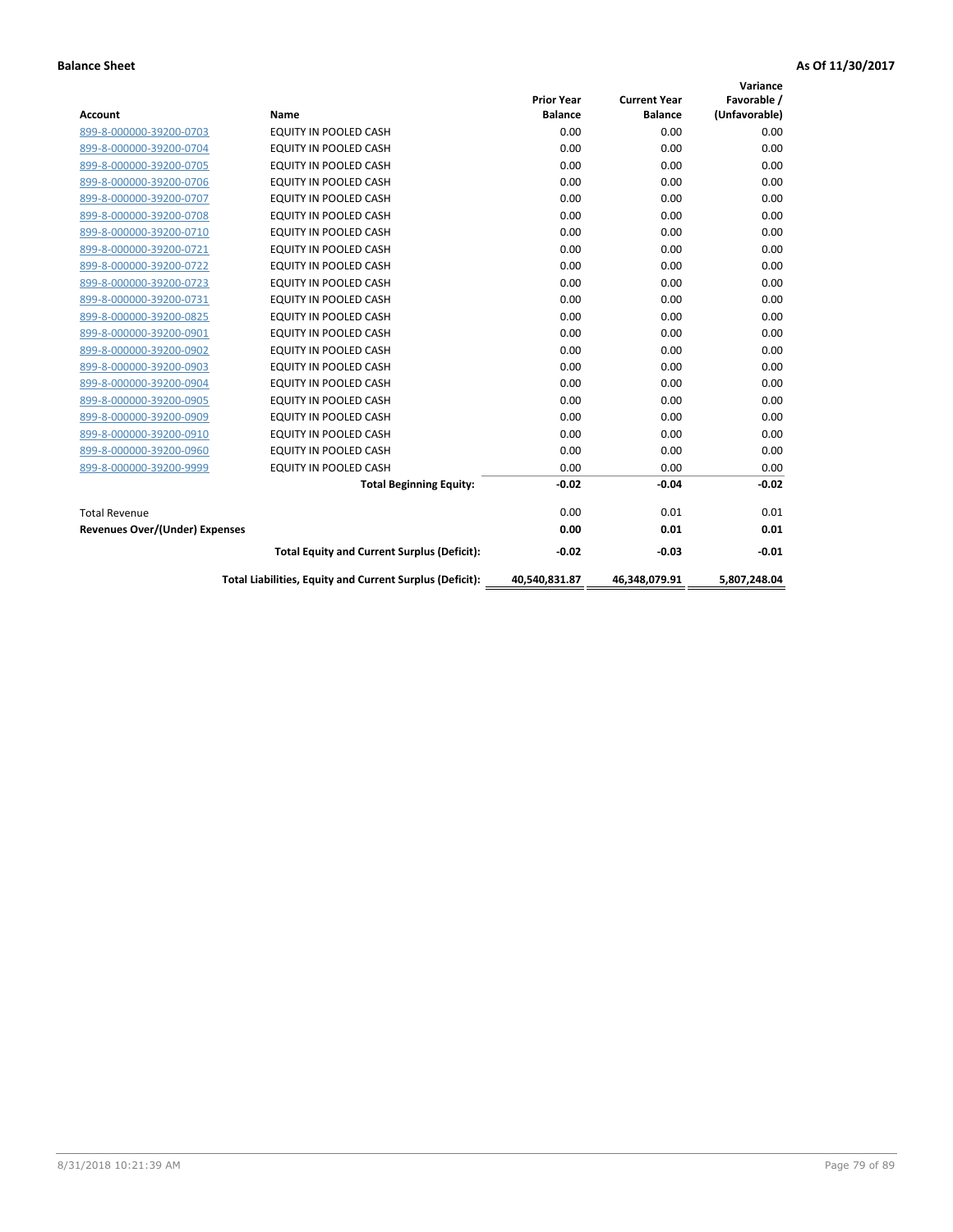| <b>Account</b>                                     | Name                                         | <b>Prior Year</b><br><b>Balance</b> | <b>Current Year</b><br><b>Balance</b> | Variance<br>Favorable /<br>(Unfavorable) |
|----------------------------------------------------|----------------------------------------------|-------------------------------------|---------------------------------------|------------------------------------------|
| <b>Fund: 910 - ELECTRIC OPERATING FUND</b>         |                                              |                                     |                                       |                                          |
| Assets                                             |                                              |                                     |                                       |                                          |
| 910-9-000000-10000-1300                            | CASH                                         | 12,462,170.28                       | 12,789,421.55                         | 327,251.27                               |
| 910-9-000000-10209-1300                            | <b>ADMIN PETTY CASH</b>                      | 658.89                              | 658.89                                | 0.00                                     |
| 910-9-000000-10308-1300                            | <b>GEUS SERVICE CENTER CHANGE</b>            | 849.90                              | 849.90                                | 0.00                                     |
| 910-9-000000-10309-1300                            | <b>GEUS DOWNTOWN CHANGE</b>                  | 1,650.00                            | 1,650.00                              | 0.00                                     |
| 910-9-000000-12190-1810                            | DEFERRED ISSUANCE COSTS 2001                 | 0.00                                | 0.00                                  | 0.00                                     |
| 910-9-000000-12191-1810                            | DEFERRED ISSUANCE COST 2008 ENGINE PR        | 0.00                                | 0.00                                  | 0.00                                     |
| 910-9-000000-12192-1810                            | DEFERRED ISSUANCE COSTS 2010 BOA ENGI        | 0.00                                | 0.00                                  | 0.00                                     |
| 910-9-000000-12193-1810                            | DEFERRED ISSUANCE COSTS 2010 SCRUBBEH        | 0.00                                | 0.00                                  | 0.00                                     |
| 910-9-000000-12194-1810                            | DEFERRED ISSUANCE COSTS 2010 TMPA DEI        | 0.00                                | 0.00                                  | 0.00                                     |
| 910-9-000000-12201-1810                            | <b>BOND DISCOUNT</b>                         | 124,995.74                          | 113,851.33                            | $-11,144.41$                             |
| 910-9-000000-13000-1420                            | <b>CUSTOMER ACCOUNTS RECEIVABLE</b>          | 1,579,081.76                        | 1,025,840.46                          | $-553,241.30$                            |
| 910-9-000000-13001-1420                            | NON CURRENT CUSTOMER ACCTS RECEIVAE          | 434,011.42                          | 480,985.31                            | 46,973.89                                |
| 910-9-000000-13002-1440                            | ALLOWANCE FOR UNCOLLECTABLE                  | $-486,011.78$                       | $-554,203.11$                         | $-68,191.33$                             |
| 910-9-000000-13003-1422                            | UNBILLED YEAR-END ACCRUAL                    | 3,919,838.73                        | 4,061,587.22                          | 141,748.49                               |
| 910-9-000000-13009-1423                            | FUEL ADJUSTMENT - UNDER/OVER                 | $-240,024.36$                       | 630,529.35                            | 870,553.71                               |
| 910-9-000000-13011-1420                            | AMP RECEIVABLE                               | $-51,851.99$                        | $-60,836.56$                          | $-8,984.57$                              |
| 910-9-000000-13066-1421                            | AMPY CUSTOMER ACCOUNTS RECEIVABLE            | 0.00                                | 0.00                                  | 0.00                                     |
| 910-9-000000-13067-1421                            | AMPY ARREARS ACCOUNTS RECEIVABLE             | $-4,662.69$                         | $-3,455.66$                           | 1,207.03                                 |
| 910-9-000000-13068-1421                            | AMPY Customers Left With Balance A/R         | 40,351.83                           | 47,284.34                             | 6,932.51                                 |
| 910-9-000000-13201-1430                            | MISCELLANEOUS ACCOUNTS RECEIVABLE            | 0.00                                | 0.00                                  | 0.00                                     |
| 910-9-000000-13205-1710                            | <b>INTEREST RECEIVABLE</b><br>PREPAYMENTS    | 0.00                                | 0.00                                  | 0.00                                     |
| 910-9-000000-13290-1650                            | TMPA SCRUBBER PREPAYMENT                     | 0.00                                | 0.00                                  | 0.00                                     |
| 910-9-000000-13291-1651<br>910-9-000000-13293-1653 | TMPA FIXED COSTS PREPAYMENT                  | 7,572,849.08<br>29,344,309.64       | 7,255,107.08<br>28,129,517.64         | $-317,742.00$<br>$-1,214,792.00$         |
| 910-9-000000-13294-1654                            | TMPA DEMAND COSTS ESCROW                     | 0.00                                | 0.00                                  | 0.00                                     |
| 910-9-000000-13297-1657                            | <b>ERCOT CRR PREPAYMENTS</b>                 | 97,954.20                           | 52,694.91                             | $-45,259.29$                             |
| 910-9-000000-13299-1655                            | <b>ERCOT COLLATERAL</b>                      | 111,550.00                          | 111,550.00                            | 0.00                                     |
| 910-9-000000-14001-1461                            | DUE FROM COG - GENERAL FUND                  | 0.00                                | 0.00                                  | 0.00                                     |
| 910-9-000000-14402-1469                            | DUE FROM DEBT SERVICE FUND                   | 4,625,445.97                        | 4,625,445.97                          | 0.00                                     |
| 910-9-000000-14501-1467                            | DUE FROM GBOD                                | 0.00                                | 0.00                                  | 0.00                                     |
| 910-9-000000-14916-1469                            | DUE FROM FUND 916                            | 0.00                                | 0.00                                  | 0.00                                     |
| 910-9-000000-14999-1910                            | DUE FROM 906                                 | 0.00                                | 0.00                                  | 0.00                                     |
| 910-9-000000-15900-1540                            | <b>INVENTORY</b>                             | 2,234,615.66                        | 2,505,401.26                          | 270,785.60                               |
| 910-9-000000-15901-1541                            | GEUS UNLEADED GASOLINE                       | $-1,607.04$                         | $-241.12$                             | 1,365.92                                 |
| 910-9-000000-15902-1542                            | <b>GEUS DIESEL GASOLINE</b>                  | 750.06                              | 2,675.77                              | 1,925.71                                 |
| 910-9-000000-15903-1543                            | <b>INVENTORY - SUBSTATION</b>                | 7,771.80                            | 7,771.80                              | 0.00                                     |
| 910-9-000000-15909-1510                            | STEAM PLANT FUEL OIL INVENTORY               | 580,808.00                          | 579,780.55                            | $-1,027.45$                              |
| 910-9-000000-16301-1070                            | <b>CWIP</b>                                  | 0.00                                | 72,260.35                             | 72,260.35                                |
| 910-9-000000-17501-1860                            | <b>EMPLOYEE CONTRIBUTIONS</b>                | 457,380.00                          | 457,380.00                            | 0.00                                     |
| 910-9-000000-17504-1860                            | <b>INVESTMENT RETURN</b>                     | 2,134,124.00                        | 2,134,124.00                          | 0.00                                     |
| 910-9-000000-17508-1860                            | <b>EXPERIENCE DIFFERENCE- OUTFLOW</b>        | 43,240.00                           | 43,240.00                             | 0.00                                     |
| 910-9-000000-17509-1860                            | <b>EXPERIENCE DIFFERENCE - INFLOW</b>        | 0.00                                | 0.00                                  | 0.00                                     |
| 910-9-000000-17520-1860                            | <b>ASSUMPTION CHANGES</b>                    | 567,066.00                          | 567,066.00                            | 0.00                                     |
| 910-9-000000-19000-3100                            | STEAM - LAND                                 | 117,340.90                          | 117,340.90                            | 0.00                                     |
| 910-9-000000-19001-3110                            | STEAM PLANT - STRUCTURES                     | 1,082,096.04                        | 1,082,096.04                          | 0.00                                     |
| 910-9-000000-19002-3120                            | STEAM PLANT - BOILER PLANT EQUIPMENT         | 4,865,386.86                        | 4,886,434.29                          | 21,047.43                                |
| 910-9-000000-19003-3130                            | STEAM PLANT - ENGINES                        | 0.00                                | 0.00                                  | 0.00                                     |
| 910-9-000000-19004-3140                            | STEAM PLANT - GENERATORS                     | 9,067,106.70                        | 9,067,106.70                          | 0.00                                     |
| 910-9-000000-19005-3150                            | STEAM PLANT - ACCESSORY ELECTRIC EQUIF       | 1,066,062.56                        | 990,833.75                            | $-75,228.81$                             |
| 910-9-000000-19006-3160                            | STEAM PLANT - MISC POWER PLANT EQUIPI        | 12,912.88                           | 12,912.88                             | 0.00                                     |
| 910-9-000000-19100-3400                            | <b>ENGINE PLANT - LAND</b>                   | 43,850.00                           | 43,850.00                             | 0.00                                     |
| 910-9-000000-19101-3410                            | <b>ENGINE PLANT - STRUCTURES</b>             | 4,655,874.20                        | 4,655,874.20                          | 0.00                                     |
| 910-9-000000-19101-3411                            | <b>ENGINE PLANT - STRUCTURES</b>             | 0.00                                | 0.00                                  | 0.00                                     |
| 910-9-000000-19104-3440                            | <b>ENGINE PLANT - ENGINE PLANT GENERATOF</b> | 28,654,263.02                       | 28,633,940.73                         | $-20,322.29$                             |
| 910-9-000000-19105-3450                            | ENGINE PLANT - ACCESSORY ELECTRIC EQUI       | 216,217.48                          | 216,217.48                            | 0.00                                     |
| 910-9-000000-19106-3460                            | ENGINE PLANT - MISCELLANEOUS POWER P         | 24,458.10                           | 24,458.10                             | 0.00                                     |
| 910-9-000000-19204-3442                            | ENGINE PLANT - RENEWABLE GENERATORS          | 245,000.01                          | 245,000.01                            | 0.00                                     |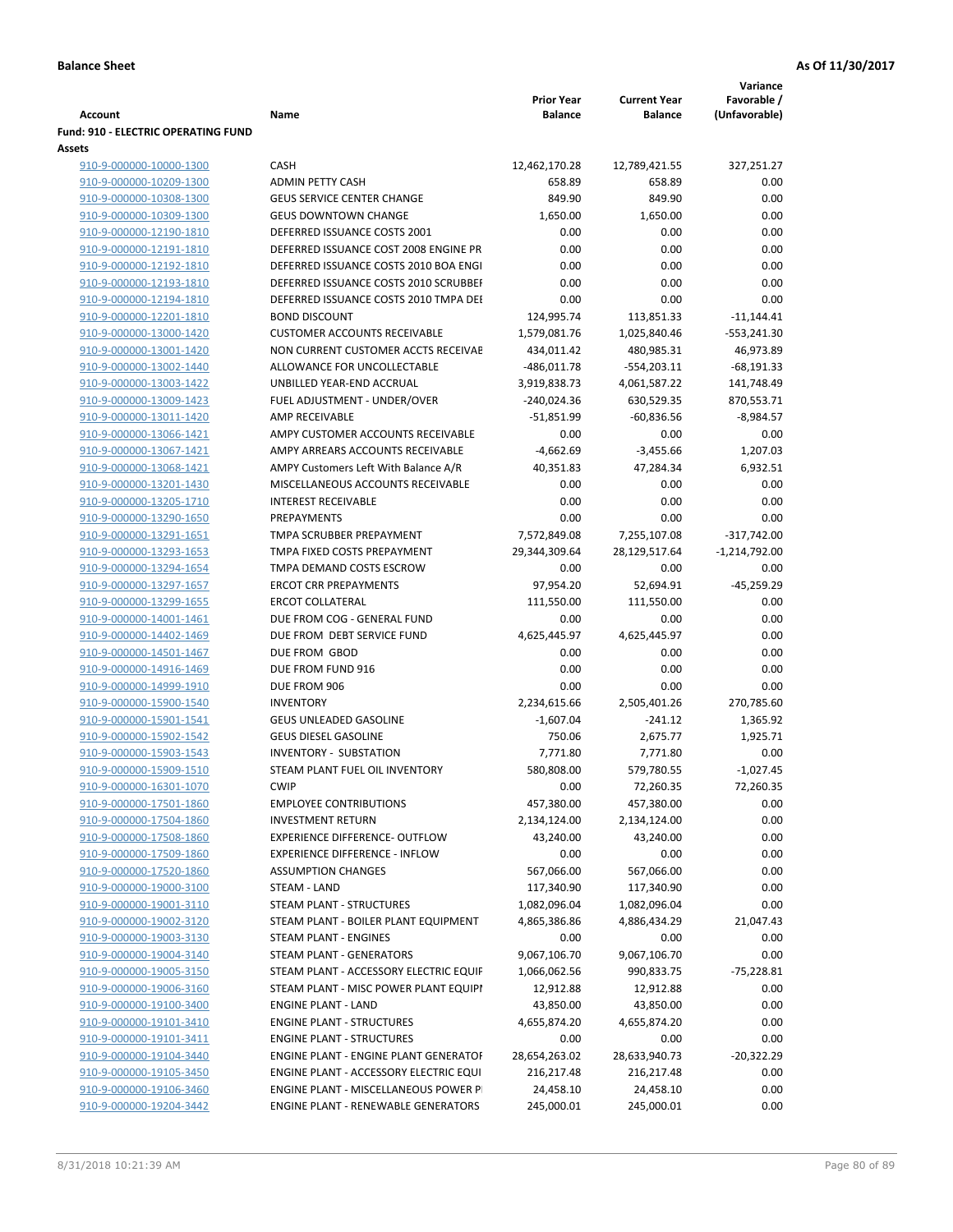**Variance**

|                         |                                                  | <b>Prior Year</b> | <b>Current Year</b> | Favorable /     |
|-------------------------|--------------------------------------------------|-------------------|---------------------|-----------------|
| <b>Account</b>          | Name                                             | <b>Balance</b>    | <b>Balance</b>      | (Unfavorable)   |
| 910-9-000000-19301-3500 | <b>TRANSMISSION - LAND</b>                       | 53,501.21         | 53,501.21           | 0.00            |
| 910-9-000000-19302-3530 | <b>TRANSMISSION - SUBSTATIONS</b>                | 5,699,742.99      | 5,714,413.54        | 14,670.55       |
| 910-9-000000-19303-3572 | TRANSMISSION - TMPA LINES                        | 1,156,631.80      | 1,156,631.80        | 0.00            |
| 910-9-000000-19304-3571 | TRANSMISSION - GEUS LINES                        | 3,661,064.79      | 3,709,927.39        | 48,862.60       |
| 910-9-000000-19401-3600 | <b>DISTRIBUTION - LAND</b>                       | 218,418.15        | 218,418.15          | 0.00            |
| 910-9-000000-19402-3620 | <b>DISTRIBUTION - SUBSTATIONS</b>                | 6,010,987.00      | 6,166,201.55        | 155,214.55      |
| 910-9-000000-19403-3640 | <b>DISTRIBUTION - POLES</b>                      | 4,360,010.49      | 4,441,832.25        | 81,821.76       |
| 910-9-000000-19404-3650 | DISTRIBUTION - OH CONDUCTOR & DEVICES            | 3,596,762.98      | 3,789,682.68        | 192,919.70      |
| 910-9-000000-19405-3660 | DISTRIBUTION - UNDERGROUND CONDUIT               | 1,515,741.11      | 1,627,405.55        | 111,664.44      |
| 910-9-000000-19406-3670 | DISTRIBUTION - UG CONDUCTOR & DEVICES            | 2,942,593.48      | 2,988,077.35        | 45,483.87       |
| 910-9-000000-19407-3680 | <b>DISTRIBUTION - TRANSFORMERS</b>               | 4,349,000.32      | 4,298,515.53        | $-50,484.79$    |
| 910-9-000000-19408-3690 | DISTRIBUTION - SERVICE CONNECTIONS               | 601,984.40        | 588,547.03          | $-13,437.37$    |
| 910-9-000000-19409-3700 | <b>DISTRIBUTION - METERS</b>                     | 1,873,933.82      | 1,892,735.62        | 18,801.80       |
| 910-9-000000-19410-3710 | <b>DISTRIBUTION - VAPOR LIGHTS</b>               | 86,117.21         | 87,306.38           | 1,189.17        |
| 910-9-000000-19411-3750 | DISTRIBUTION - STREET LIGHTS & SIGNALS           | 92,156.68         | 93,927.69           | 1,771.01        |
| 910-9-000000-19501-3890 | <b>GENERAL - LAND</b>                            | 110,503.10        | 110,503.10          | 0.00            |
| 910-9-000000-19502-3900 | <b>GENERAL - STRUCTURES</b>                      | 5,945,156.47      | 5,945,156.47        | 0.00            |
|                         |                                                  |                   |                     |                 |
| 910-9-000000-19503-3910 | <b>GENERAL - FURNITURE &amp; OFFICE EQUIPMEN</b> | 583,464.65        | 540,997.72          | $-42,466.93$    |
| 910-9-000000-19504-3941 | <b>GENERAL - METER READING ASSETS</b>            | 38,482.00         | 38,482.00           | 0.00            |
| 910-9-000000-19505-3911 | <b>GENERAL - CUSTOMER SERVICE EQUIPMENT</b>      | 11,750.00         | 11,750.00           | 0.00            |
| 910-9-000000-19506-3914 | <b>GENERAL - BILLING EQUIPMENT</b>               | 0.00              | 0.00                | 0.00            |
| 910-9-000000-19507-3915 | GENERAL - CASHIERING EQUIPMENT                   | 7,033.54          | 7,033.54            | 0.00            |
| 910-9-000000-19508-3920 | <b>GENERAL - TRANSPORTATION EQUIPMENT</b>        | 2,472,187.38      | 2,561,103.63        | 88,916.25       |
| 910-9-000000-19509-3930 | GENERAL - WAREHOUSE EQUIPMENT                    | 69,324.02         | 69,324.02           | 0.00            |
| 910-9-000000-19510-3940 | <b>GENERAL - TOOLS</b>                           | 13,918.37         | 13,918.37           | 0.00            |
| 910-9-000000-19511-3950 | GENERAL - LABORATORY EQUIPMENT                   | 336,291.99        | 336,291.99          | 0.00            |
| 910-9-000000-19512-3960 | <b>GENERAL - POWER OPERATED EQUIPMENT</b>        | 343,749.03        | 349,755.28          | 6,006.25        |
| 910-9-000000-19513-3970 | GENERAL - COMMUNICATIONS EQUIPMENT               | 47,808.65         | 47,808.65           | 0.00            |
| 910-9-000000-19514-3980 | <b>GENERAL - MISCELLANEOUS EQUIPMENT</b>         | 0.00              | 0.00                | 0.00            |
| 910-9-000000-19999-1080 | ACCUMULATED DEPRECIATION                         | -40,495,017.48    | -42,390,504.18      | $-1,895,486.70$ |
|                         | <b>Total Assets:</b>                             | 121,311,182.00    | 119,522,746.62      | -1,788,435.38   |
|                         |                                                  |                   |                     |                 |
| Liability               |                                                  |                   |                     |                 |
| 910-9-000000-20101-2320 | <b>ACCOUNTS PAYABLE</b>                          | 24,934.78         | 3,558.99            | 21,375.79       |
| 910-9-000000-20102-2321 | <b>CREDIT CARD PAYABLE</b>                       | $-7,272.36$       | $-7,886.41$         | 614.05          |
| 910-9-000000-20103-2322 | ACCRUED ACCOUNTS PAYABLE                         | 0.00              | 0.00                | 0.00            |
| 910-9-000000-20139-2323 | <b>RETAINAGES PAYABLE</b>                        | 0.00              | 0.00                | 0.00            |
| 910-9-000000-20141-0000 | <b>TELEPHONE CLEARING</b>                        | 0.00              | 0.00                | 0.00            |
| 910-9-000000-20142-0000 | <b>ESCROW</b>                                    | 0.00              | 0.00                | 0.00            |
| 910-9-000000-20815-2410 | SALES TAX PAYABLE - IN THE CITY                  | 69,350.82         | 67,419.38           | 1,931.44        |
| 910-9-000000-20816-2411 | SALES TAX PAYABLE - OUT OF CITY                  | 3,026.14          | 3,432.95            | $-406.81$       |
| 910-9-000000-21001-2341 | DUE TO COG - GEN FUND                            | 0.00              | 0.00                | 0.00            |
| 910-9-000000-21406-2329 | <b>DUE TO 906</b>                                | 0.00              | 0.00                | 0.00            |
| 910-9-000000-21507-2347 | DUE TO GBOD                                      | 0.00              | 0.00                | 0.00            |
| 910-9-000000-22001-2327 | SALARIES PAYABLE                                 | 293,173.93        | 311,677.92          | $-18,503.99$    |
| 910-9-000000-22002-2328 | PTO PAYABLE                                      | 448,558.72        | 488,765.12          | $-40,206.40$    |
| 910-9-000000-23011-2211 | <b>REVENUE BONDS</b>                             | 475,000.00        | 490,000.00          | $-15,000.00$    |
| 910-9-000000-24000-2350 | <b>CUSTOMER DEPOSITS</b>                         | 2,139,145.35      | 2,389,823.28        | -250,677.93     |
| 910-9-000000-24014-2359 | <b>CUSTOMER DEPOSITS / AMPY EQUIPMENT</b>        | 105,578.33        | 108,134.23          | $-2,555.90$     |
| 910-9-000000-24015-2350 | <b>AMP RESERVE</b>                               | -51,851.99        | $-60,836.56$        | 8,984.57        |
| 910-9-000000-25069-2530 | PREPAID ELECTRICITY - AMPY                       | 240,884.20        | $-37,684.34$        | 278,568.54      |
| 910-9-000000-26001-2283 | <b>OBLIGATION FOR COMPENSATED ABSENCES</b>       | 404,816.69        | 448,710.12          | $-43,893.43$    |
|                         | REVENUE BONDS PAYABLE                            |                   |                     |                 |
| 910-9-000000-26102-2210 |                                                  | 38,288,000.00     | 37,798,000.00       | 490,000.00      |
| 910-9-000000-26107-2250 | PREMIUM ON 2010 ISSUE                            | 203,298.46        | 188,365.62          | 14,932.84       |
| 910-9-000000-26108-2250 | SCRUBBER DEBT - 2010                             | 10,395,000.00     | 10,395,000.00       | 0.00            |
| 910-9-000000-26109-2250 | PREMIUM ON SCRUBBER                              | 172,831.89        | 160,136.91          | 12,694.98       |
| 910-9-000000-26110-2250 | TMPA DEBT - 2010                                 | 20,640,000.00     | 20,640,000.00       | 0.00            |
| 910-9-000000-26111-2250 | PREMIUM ON TMPA DEBT                             | 342,781.61        | 317,603.37          | 25,178.24       |
| 910-9-000000-29300-0000 | <b>ENCUMBRANCE SUMMARY</b>                       | 0.00              | 0.00                | 0.00            |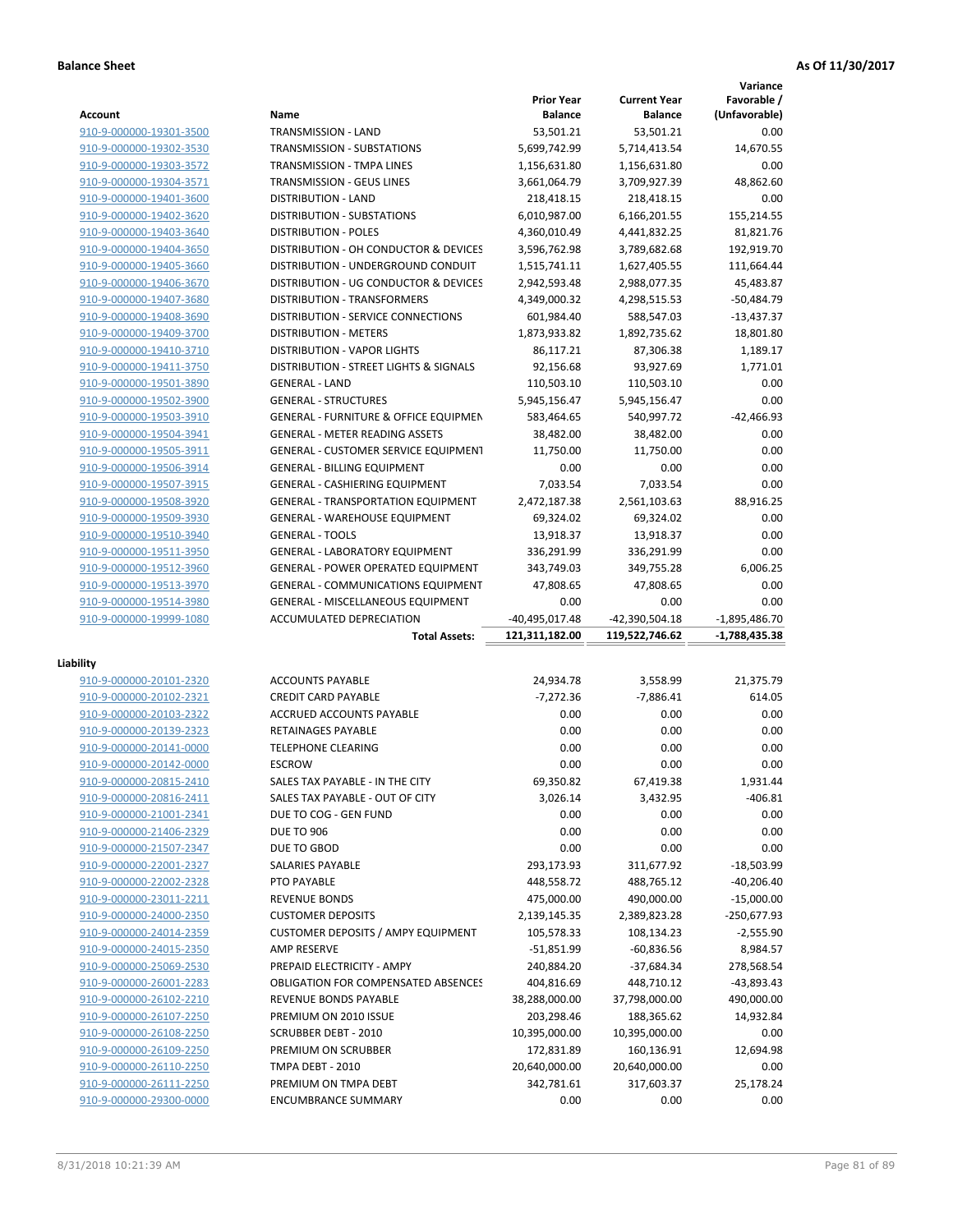| <b>Account</b>                        | Name                                                     | <b>Prior Year</b><br><b>Balance</b> | <b>Current Year</b><br><b>Balance</b> | Variance<br>Favorable /<br>(Unfavorable) |
|---------------------------------------|----------------------------------------------------------|-------------------------------------|---------------------------------------|------------------------------------------|
| 910-9-000000-29400-0100               | <b>RESERVED ACCOUNT / ENCUMBRANCES</b>                   | 0.00                                | 0.00                                  | 0.00                                     |
| 910-9-000000-29999-2283               | <b>NET PENSION LIABILITY</b>                             | 3,606,302.00                        | 3,606,302.00                          | 0.00                                     |
|                                       | <b>Total Liability:</b>                                  | 77,793,558.57                       | 77,310,522.58                         | 483,035.99                               |
| Equity                                |                                                          |                                     |                                       |                                          |
| 910-9-000000-39100-2160               | UNRESERVED RETAINED EARNINGS                             | 43,006,089.64                       | 40,416,193.05                         | -2,589,896.59                            |
| 910-9-000000-39500-4210               | <b>NET POSITION - PENSION</b>                            | $-3,070.00$                         | $-3,070.00$                           | 0.00                                     |
|                                       | <b>Total Beginning Equity:</b>                           | 43,003,019.64                       | 40,413,123.05                         | -2,589,896.59                            |
| <b>Total Revenue</b>                  |                                                          | 7,671,408.71                        | 8,772,732.64                          | 1,101,323.93                             |
| <b>Total Expense</b>                  |                                                          | 7,156,804.92                        | 6,973,631.65                          | 183,173.27                               |
| <b>Revenues Over/(Under) Expenses</b> |                                                          | 514,603.79                          | 1,799,100.99                          | 1,284,497.20                             |
|                                       | <b>Total Equity and Current Surplus (Deficit):</b>       | 43,517,623.43                       | 42,212,224.04                         | $-1,305,399.39$                          |
|                                       | Total Liabilities, Equity and Current Surplus (Deficit): | 121,311,182.00                      | 119,522,746.62                        | $-1,788,435.38$                          |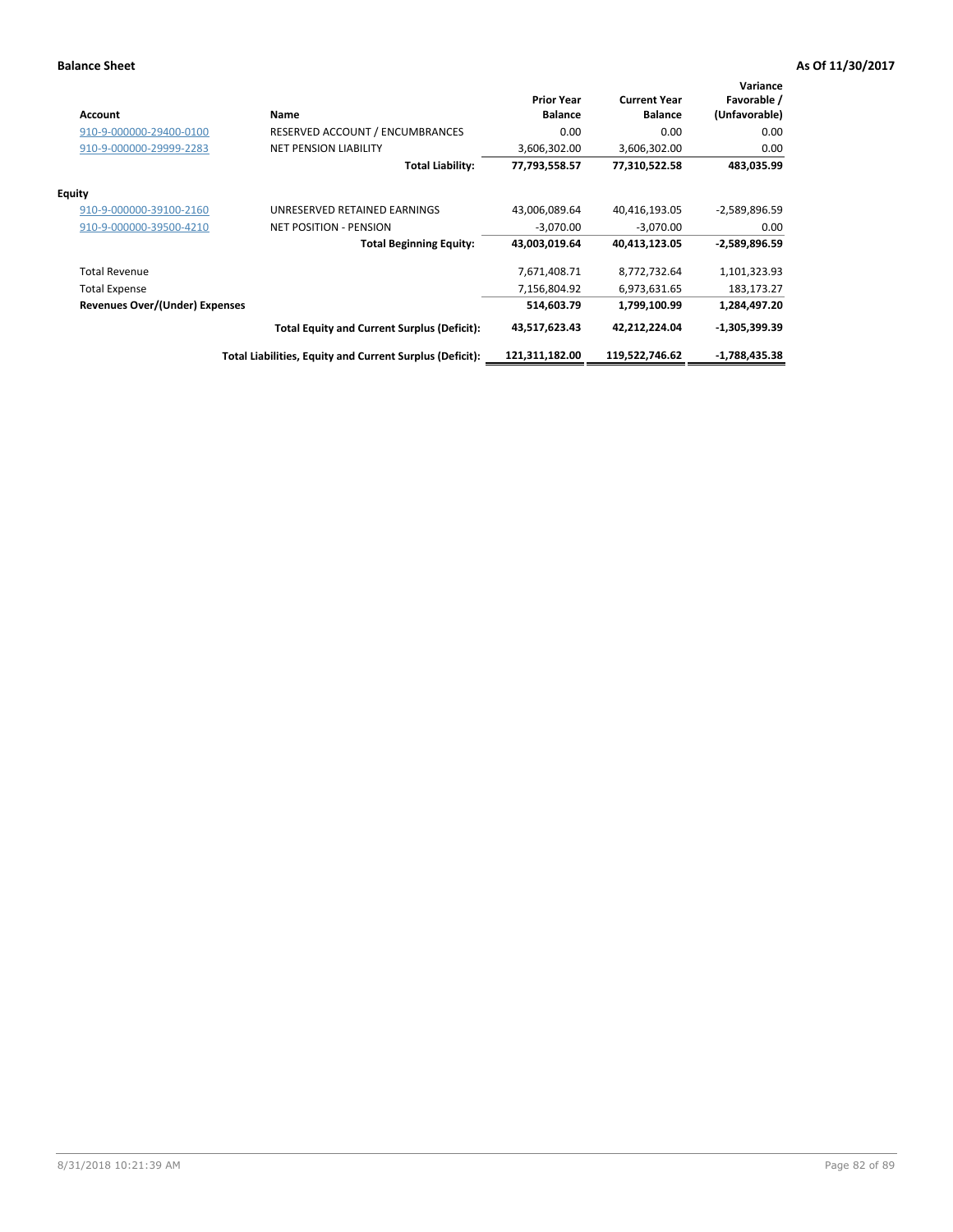| <b>Account</b>                             | Name                                                     | <b>Prior Year</b><br><b>Balance</b> | <b>Current Year</b><br><b>Balance</b> | Variance<br>Favorable /<br>(Unfavorable) |
|--------------------------------------------|----------------------------------------------------------|-------------------------------------|---------------------------------------|------------------------------------------|
| <b>Fund: 911 - ELECTRIC DEBT REDUCTION</b> |                                                          |                                     |                                       |                                          |
| Assets                                     |                                                          |                                     |                                       |                                          |
| 911-9-000000-10000-1300                    | CASH                                                     | 3,021,219.32                        | 3,026,994.82                          | 5,775.50                                 |
| 911-9-000000-12002-0000                    | <b>GOVERNMENT OBLIGATIONS / AGENCIES</b>                 | 0.00                                | 0.00                                  | 0.00                                     |
| 911-9-000000-13201-1430                    | MISCELLANEOUS ACCOUNTS RECEIVABLE                        | 0.00                                | 0.00                                  | 0.00                                     |
| 911-9-000000-13205-1710                    | <b>INTEREST RECEIVABLE</b>                               | 0.00                                | 0.00                                  | 0.00                                     |
|                                            | <b>Total Assets:</b>                                     | 3,021,219.32                        | 3,026,994.82                          | 5,775.50                                 |
| Liability                                  |                                                          |                                     |                                       |                                          |
| 911-9-000000-20101-0000                    | <b>ACCOUNTS PAYABLE</b>                                  | 0.00                                | 0.00                                  | 0.00                                     |
| 911-9-000000-20103-0100                    | <b>ACCRUED ACCOUNTS PAYABLE</b>                          | 0.00                                | 0.00                                  | 0.00                                     |
| 911-9-000000-Z2430-0000                    | RESERVED ACCOUNT / ENCUMBRANCE SUM                       | 0.00                                | 0.00                                  | 0.00                                     |
| 911-9-000000-Z2520-0100                    | RESERVED ACCOUNT / ENCUMBRANCES                          | 0.00                                | 0.00                                  | 0.00                                     |
|                                            | <b>Total Liability:</b>                                  | 0.00                                | 0.00                                  | 0.00                                     |
| Equity                                     |                                                          |                                     |                                       |                                          |
| 911-9-000000-39100-2160                    | UNRESERVED RETAINED EARNINGS                             | 3,024,538.46                        | 3,027,912.28                          | 3,373.82                                 |
|                                            | <b>Total Beginning Equity:</b>                           | 3,024,538.46                        | 3,027,912.28                          | 3,373.82                                 |
| <b>Total Revenue</b>                       |                                                          | $-3,319.14$                         | $-917.46$                             | 2,401.68                                 |
| <b>Total Expense</b>                       |                                                          | 0.00                                | 0.00                                  | 0.00                                     |
| <b>Revenues Over/(Under) Expenses</b>      |                                                          | $-3,319.14$                         | $-917.46$                             | 2,401.68                                 |
|                                            | <b>Total Equity and Current Surplus (Deficit):</b>       | 3,021,219.32                        | 3,026,994.82                          | 5,775.50                                 |
|                                            | Total Liabilities, Equity and Current Surplus (Deficit): | 3,021,219.32                        | 3,026,994.82                          | 5,775.50                                 |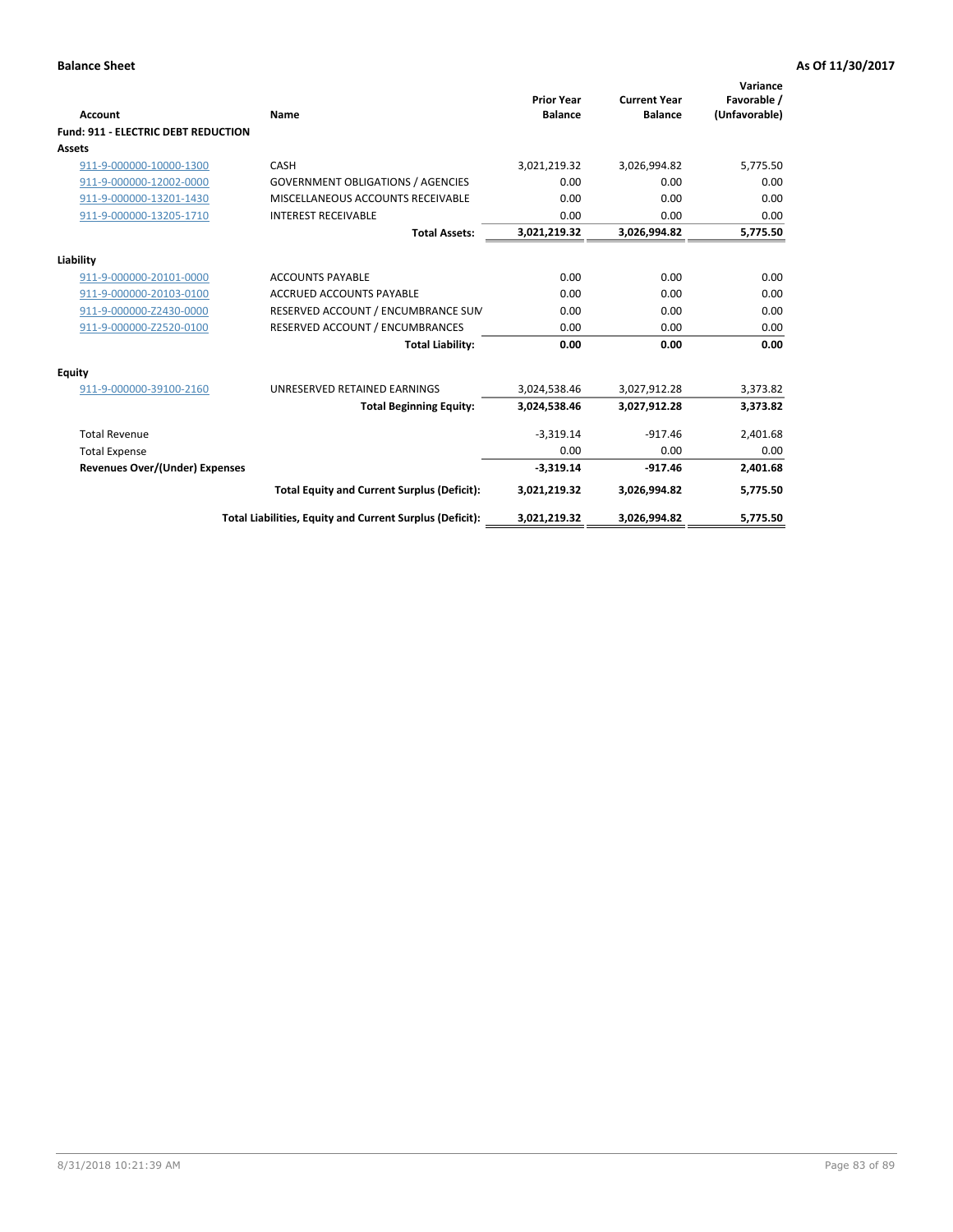| <b>Account</b>                           | Name                                                     | <b>Prior Year</b><br><b>Balance</b> | <b>Current Year</b><br><b>Balance</b> | Variance<br>Favorable /<br>(Unfavorable) |
|------------------------------------------|----------------------------------------------------------|-------------------------------------|---------------------------------------|------------------------------------------|
| <b>Fund: 912 - ELECTRIC DEBT SERVICE</b> |                                                          |                                     |                                       |                                          |
| <b>Assets</b>                            |                                                          |                                     |                                       |                                          |
| 912-9-000000-10000-1300                  | CASH                                                     | 2,683,680.08                        | 2,704,071.04                          | 20,390.96                                |
| 912-9-000000-11504-1301                  | RESERVE FUND - 2008 BOND ISSUE                           | 1,138,088.83                        | 1,148,503.30                          | 10,414.47                                |
| 912-9-000000-11506-1301                  | RESERVE FUND - 2010 BOND ISSUE                           | 3,325,795.49                        | 3,356,306.32                          | 30,510.83                                |
| 912-9-000000-11515-1301                  | RESERVE FUND - 2015 BOND ISSUE                           | 136,748.76                          | 137,871.39                            | 1,122.63                                 |
| 912-9-000000-11516-1301                  | RESERVE FUND - 2015 TAXABLE BONDS                        | 44.483.87                           | 44,849.05                             | 365.18                                   |
| 912-9-000000-13205-1710                  | <b>INTEREST RECEIVABLE</b>                               | 0.00                                | 0.00                                  | 0.00                                     |
|                                          | <b>Total Assets:</b>                                     | 7,328,797.03                        | 7,391,601.10                          | 62,804.07                                |
| Liability                                |                                                          |                                     |                                       |                                          |
| 912-9-000000-20101-2320                  | <b>ACCOUNTS PAYABLE</b>                                  | 0.00                                | 0.00                                  | 0.00                                     |
| 912-9-000000-20107-2370                  | <b>ACCRUED INTEREST PAYABLE</b>                          | 449,969.98                          | 492,383.09                            | $-42,413.11$                             |
| 912-9-000000-21400-2999                  | DUE TO GEUS 910 - ELECTRIC OPERATING                     | 4,625,445.97                        | 4,625,445.97                          | 0.00                                     |
| 912-9-000000-Z2430-0000                  | <b>ENCUMBRANCE SUMMARY</b>                               | 0.00                                | 0.00                                  | 0.00                                     |
| 912-9-000000-Z2520-0100                  | RESERVED ACCOUNT / ENCUMBRANCES                          | 0.00                                | 0.00                                  | 0.00                                     |
|                                          | <b>Total Liability:</b>                                  | 5,075,415.95                        | 5,117,829.06                          | $-42,413.11$                             |
| <b>Equity</b>                            |                                                          |                                     |                                       |                                          |
| 912-9-000000-39100-2150                  | SEMI RESERVED RETAINED EARNINGS                          | 1,613,381.08                        | 1,633,772.04                          | 20,390.96                                |
|                                          | <b>Total Beginning Equity:</b>                           | 1,613,381.08                        | 1,633,772.04                          | 20,390.96                                |
| <b>Total Revenue</b>                     |                                                          | 640,000.00                          | 640,000.00                            | 0.00                                     |
| <b>Total Expense</b>                     |                                                          | 0.00                                | 0.00                                  | 0.00                                     |
| <b>Revenues Over/(Under) Expenses</b>    |                                                          | 640,000.00                          | 640,000.00                            | 0.00                                     |
|                                          | <b>Total Equity and Current Surplus (Deficit):</b>       | 2,253,381.08                        | 2,273,772.04                          | 20,390.96                                |
|                                          | Total Liabilities, Equity and Current Surplus (Deficit): | 7,328,797.03                        | 7,391,601.10                          | 62,804.07                                |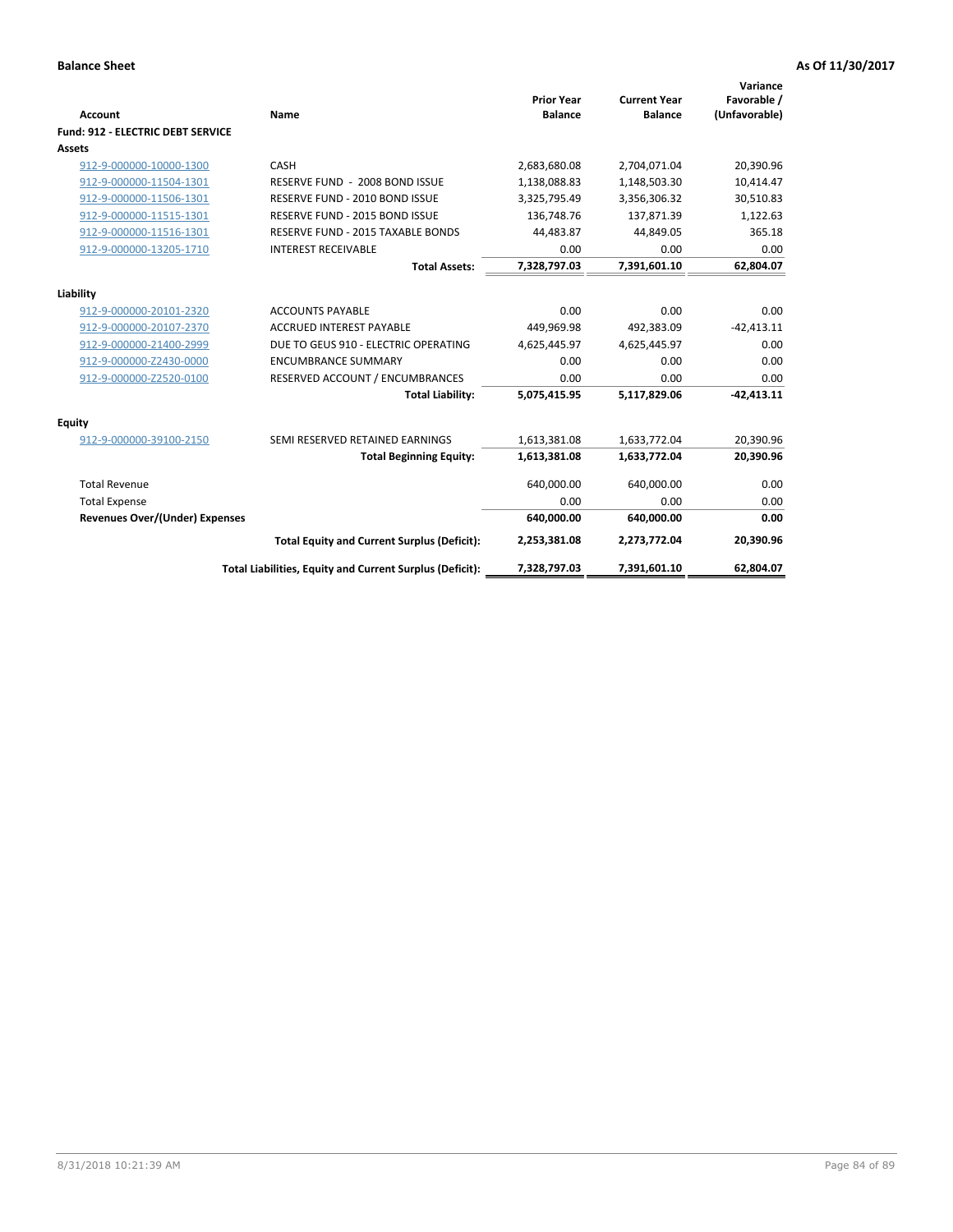| Account                                       | Name                                                     | <b>Prior Year</b><br><b>Balance</b> | <b>Current Year</b><br><b>Balance</b> | Variance<br>Favorable /<br>(Unfavorable) |
|-----------------------------------------------|----------------------------------------------------------|-------------------------------------|---------------------------------------|------------------------------------------|
| <b>Fund: 913 - ELECTRIC CONSTRUCTION FUND</b> |                                                          |                                     |                                       |                                          |
| <b>Assets</b>                                 |                                                          |                                     |                                       |                                          |
| 913-9-000000-10000-1300                       | CASH                                                     | 100,815.26                          | 101,007.97                            | 192.71                                   |
| 913-9-000000-13201-1430                       | MISCELLANEOUS ACCOUNTS RECEIVABLE                        | 0.00                                | 0.00                                  | 0.00                                     |
| 913-9-000000-13205-1710                       | <b>INTEREST RECEIVABLE</b>                               | 0.00                                | 0.00                                  | 0.00                                     |
|                                               | <b>Total Assets:</b>                                     | 100,815.26                          | 101,007.97                            | 192.71                                   |
| Liability                                     |                                                          |                                     |                                       |                                          |
| 913-9-000000-20101-2320                       | <b>ACCOUNTS PAYABLE</b>                                  | 0.00                                | 0.00                                  | 0.00                                     |
| 913-9-000000-20102-2321                       | <b>CREDIT CARD PAYABLE</b>                               | 0.00                                | 0.00                                  | 0.00                                     |
| 913-9-000000-20103-0000                       | <b>ACCRUED ACCOUNTS PAYABLE</b>                          | 0.00                                | 0.00                                  | 0.00                                     |
| 913-9-000000-29300-0000                       | <b>ENCUMBRANCE SUMMARY</b>                               | 0.00                                | 0.00                                  | 0.00                                     |
| 913-9-000000-29400-0100                       | RESERVED ACCOUNT / ENCUMBRANCES                          | 0.00                                | 0.00                                  | 0.00                                     |
|                                               | <b>Total Liability:</b>                                  | 0.00                                | 0.00                                  | 0.00                                     |
| <b>Equity</b>                                 |                                                          |                                     |                                       |                                          |
| 913-9-000000-39100-2160                       | SEMI RESERVED RETAINED EARNINGS                          | 100,926.02                          | 101,038.59                            | 112.57                                   |
|                                               | <b>Total Beginning Equity:</b>                           | 100,926.02                          | 101,038.59                            | 112.57                                   |
| <b>Total Revenue</b>                          |                                                          | $-110.76$                           | $-30.62$                              | 80.14                                    |
| <b>Total Expense</b>                          |                                                          | 0.00                                | 0.00                                  | 0.00                                     |
| <b>Revenues Over/(Under) Expenses</b>         |                                                          | $-110.76$                           | $-30.62$                              | 80.14                                    |
|                                               | <b>Total Equity and Current Surplus (Deficit):</b>       | 100,815.26                          | 101.007.97                            | 192.71                                   |
|                                               | Total Liabilities, Equity and Current Surplus (Deficit): | 100,815.26                          | 101,007.97                            | 192.71                                   |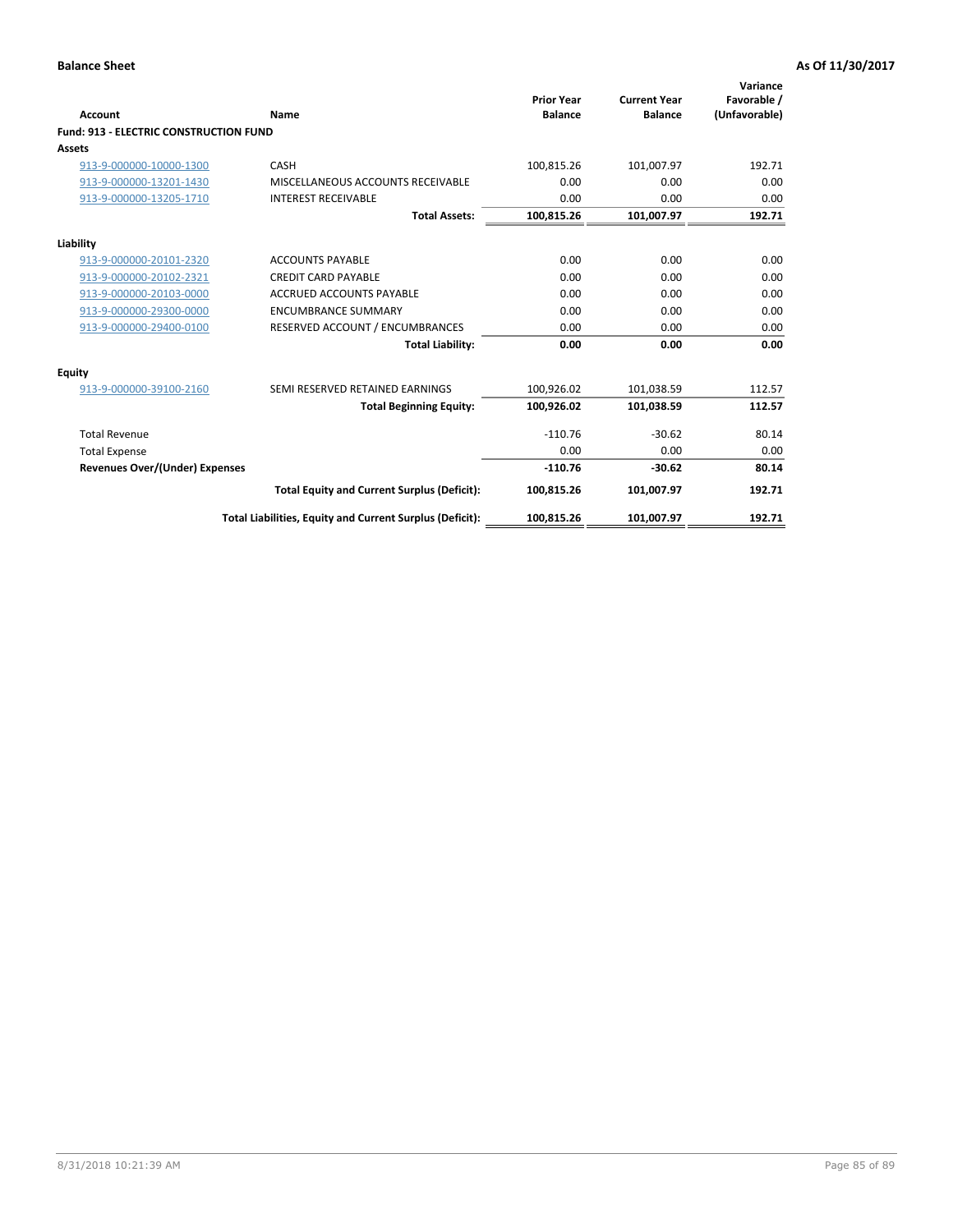| <b>Account</b>                        | Name                                                     | <b>Prior Year</b><br><b>Balance</b> | <b>Current Year</b><br><b>Balance</b> | Variance<br>Favorable /<br>(Unfavorable) |
|---------------------------------------|----------------------------------------------------------|-------------------------------------|---------------------------------------|------------------------------------------|
| Fund: 916 - 08 ENGINE BOND PROCEEDS   |                                                          |                                     |                                       |                                          |
| Assets                                |                                                          |                                     |                                       |                                          |
| 916-9-000000-10000-1300               | CASH                                                     | 0.00                                | 0.00                                  | 0.00                                     |
| 916-9-000000-12189-0000               | 08 ENGINE BOND PROCEEDS                                  | 0.00                                | 0.00                                  | 0.00                                     |
| 916-9-000000-13201-1430               | MISCELLANOEUS ACCOUNTS RECEIVABLE                        | 0.00                                | 0.00                                  | 0.00                                     |
| 916-9-000000-13205-1710               | <b>INTEREST RECEIVABLE</b>                               | 0.00                                | 0.00                                  | 0.00                                     |
| 916-9-000000-Z1030-1202               | 2008 GEUS REVENUE BOND - TEXAS TERM                      | 0.00                                | 0.00                                  | 0.00                                     |
| 916-9-000000-Z1030-1401               | 2008 GEUS REVENUE BOND - PFM                             | 0.00                                | 0.00                                  | 0.00                                     |
| 916-9-000000-Z1030-1402               | 2009 GEUS REVENUE BOND - PFM                             | 0.00                                | 0.00                                  | 0.00                                     |
| 916-9-000000-Z1030-3123               | 2009 GEUS REVENUE BOND - TEXAS TERM                      | 0.00                                | 0.00                                  | 0.00                                     |
|                                       | <b>Total Assets:</b>                                     | 0.00                                | 0.00                                  | 0.00                                     |
| Liability                             |                                                          |                                     |                                       |                                          |
| 916-9-000000-20101-2320               | <b>ACCOUNTS PAYABLE</b>                                  | 0.00                                | 0.00                                  | 0.00                                     |
| 916-9-000000-20139-2323               | <b>RETAINAGES PAYABLE</b>                                | 0.00                                | 0.00                                  | 0.00                                     |
| 916-9-000000-21401-2330               | DUE TO ELECTRIC OPERATING                                | 0.00                                | 0.00                                  | 0.00                                     |
| 916-9-000000-29300-0000               | <b>ENCUMBRANCE SUMMARY</b>                               | 0.00                                | 0.00                                  | 0.00                                     |
| 916-9-000000-29400-0100               | RESERVED ACCOUNT / ENCUMBRANCES                          | 0.00                                | 0.00                                  | 0.00                                     |
|                                       | <b>Total Liability:</b>                                  | 0.00                                | 0.00                                  | 0.00                                     |
|                                       |                                                          |                                     |                                       |                                          |
| Equity                                |                                                          |                                     |                                       |                                          |
| 916-9-000000-39100-2150               | <b>RESERVED RETAINED EARNINGS</b>                        | 0.00                                | 0.00                                  | 0.00                                     |
|                                       | <b>Total Beginning Equity:</b>                           | 0.00                                | 0.00                                  | 0.00                                     |
| <b>Total Revenue</b>                  |                                                          | 0.00                                | 0.00                                  | 0.00                                     |
| <b>Total Expense</b>                  |                                                          | 0.00                                | 0.00                                  | 0.00                                     |
| <b>Revenues Over/(Under) Expenses</b> |                                                          | 0.00                                | 0.00                                  | 0.00                                     |
|                                       | <b>Total Equity and Current Surplus (Deficit):</b>       | 0.00                                | 0.00                                  | 0.00                                     |
|                                       | Total Liabilities, Equity and Current Surplus (Deficit): | 0.00                                | 0.00                                  | 0.00                                     |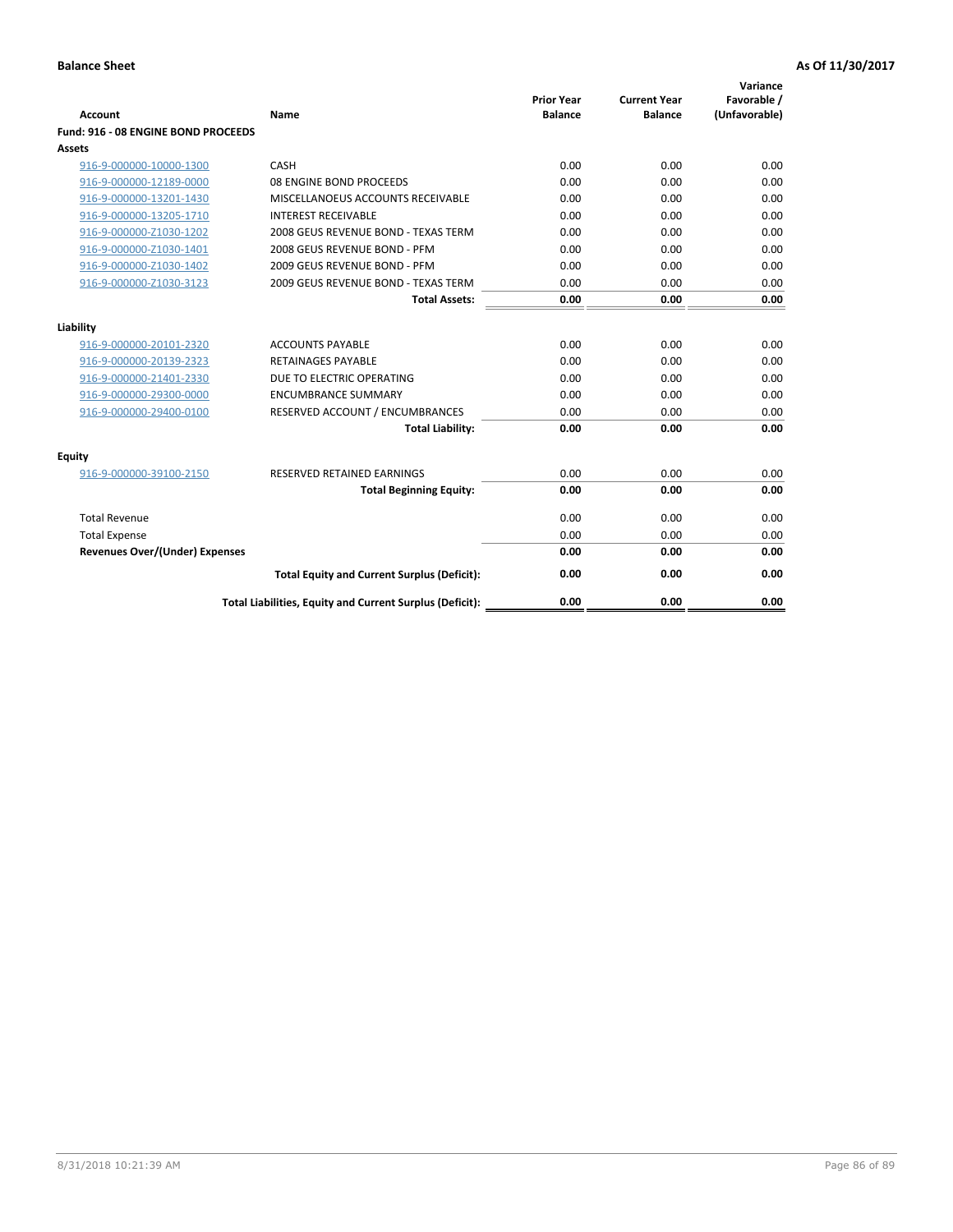| <b>Account</b>                                     | Name                                       | <b>Prior Year</b><br><b>Balance</b> | <b>Current Year</b><br><b>Balance</b> | Variance<br>Favorable /<br>(Unfavorable) |
|----------------------------------------------------|--------------------------------------------|-------------------------------------|---------------------------------------|------------------------------------------|
| Fund: 950 - CABLE / INTERNET                       |                                            |                                     |                                       |                                          |
| Assets                                             |                                            |                                     |                                       |                                          |
| 950-9-000000-10000-1300                            | CASH                                       | 1,006,026.96                        | 1,064,904.44                          | 58,877.48                                |
| 950-9-000000-13000-1420                            | <b>CUSTOMER ACCOUNTS RECEIVABLE</b>        | 271,286.60                          | 256,701.54                            | $-14,585.06$                             |
| 950-9-000000-13001-1420                            | NON CURRENT CUSTOMER ACCTS RECEIVAE        | 205,055.56                          | 245,644.84                            | 40,589.28                                |
| 950-9-000000-13002-1440                            | ALLOWANCE FOR UNCOLLECTABLE                | $-173,526.51$                       | $-186,953.66$                         | $-13,427.15$                             |
| 950-9-000000-13003-1421                            | UNBILLED YEAR-END ACCRUAL                  | 453,890.27                          | 444,091.98                            | $-9,798.29$                              |
| 950-9-000000-13201-1430                            | MISCELLANEOUS ACCOUNTS RECEIVABLE          | 0.00                                | 0.00                                  | 0.00                                     |
| 950-9-000000-13205-1710                            | <b>INTEREST RECEIVABLE</b>                 | 0.00                                | 0.00<br>182,397.12                    | 0.00                                     |
| 950-9-000000-15801-1540                            | <b>INVENTORY</b><br><b>CWIP</b>            | 173,582.73                          |                                       | 8,814.39                                 |
| 950-9-000000-16301-1070<br>950-9-000000-17501-1860 | <b>EMPLOYEE CONTRIBUTIONS</b>              | 0.00<br>65,340.00                   | 13,937.94                             | 13,937.94<br>0.00                        |
| 950-9-000000-17504-1860                            | <b>INVESTMENT RETURN</b>                   | 304,875.00                          | 65,340.00<br>304,875.00               | 0.00                                     |
| 950-9-000000-17508-1860                            | <b>EXPERIENCE DIFFERENCE- OUTFLOW</b>      | 6,177.00                            | 6,177.00                              | 0.00                                     |
| 950-9-000000-17509-1860                            | <b>EXPERIENCE DIFFERENCE - INFLOW</b>      | 0.00                                | 0.00                                  | 0.00                                     |
| 950-9-000000-17520-1860                            | <b>ASSUMPTION CHANGES</b>                  | 81,009.00                           | 81,009.00                             | 0.00                                     |
| 950-9-000000-18001-5110                            | HEADEND, TRUNK & DISTRIBUTION SYSTEM       | 9,813,629.64                        | 9,898,485.39                          | 84,855.75                                |
| 950-9-000000-18002-5111                            | <b>HEADEND EQUIPMENT</b>                   | 1,290,975.52                        | 1,339,980.56                          | 49,005.04                                |
| 950-9-000000-18003-5120                            | <b>DROPS</b>                               | 3,201,165.34                        | 2,810,572.22                          | -390,593.12                              |
| 950-9-000000-18101-5130                            | <b>CUSTOMER PREMISES EQUIPMENT</b>         | 1,234,540.00                        | 1,267,770.00                          | 33,230.00                                |
| 950-9-000000-18102-5140                            | PRODUCTION EQUIPMENT                       | 69,984.90                           | 69,984.90                             | 0.00                                     |
| 950-9-000000-18201-5210                            | CENTRAL INTERNET EQUIPMENT                 | 422,769.46                          | 422,769.46                            | 0.00                                     |
| 950-9-000000-18202-5220                            | <b>CUSTOMER INTERFACE EQUIPMENT</b>        | 230,582.09                          | 256,575.29                            | 25,993.20                                |
| 950-9-000000-18301-5000                            | <b>FIBER OPTICS</b>                        | 744,208.60                          | 744,208.60                            | 0.00                                     |
| 950-9-000000-18501-5901                            | <b>STRUCTURES &amp; IMPROVEMENTS</b>       | 608,729.19                          | 608,729.19                            | 0.00                                     |
| 950-9-000000-18502-5910                            | <b>FURNITURE &amp; OFFICE EQUIPMENT</b>    | 137,419.19                          | 137,419.19                            | 0.00                                     |
| 950-9-000000-18503-5920                            | <b>TRANSPORTATION EQUIPMENT</b>            | 373,895.50                          | 373,895.50                            | 0.00                                     |
| 950-9-000000-18504-5950                            | LABORATORY EQUIPMENT                       | 163,348.67                          | 163,348.67                            | 0.00                                     |
| 950-9-000000-18505-5960                            | POWER OPERATED EQUIPMENT                   | 5,500.00                            | 5,500.00                              | 0.00                                     |
| 950-9-000000-18506-5980                            | MISCELLANEOUS EQUIPMENT                    | 0.00                                | 0.00                                  | 0.00                                     |
| 950-9-000000-18999-1080                            | ACCUMULATED DEPRECIATION                   | -10,600,059.27                      | -10,996,400.95                        | -396,341.68                              |
|                                                    | <b>Total Assets:</b>                       | 10,090,405.44                       | 9,580,963.22                          | -509,442.22                              |
|                                                    |                                            |                                     |                                       |                                          |
| Liability<br>950-9-000000-20101-2320               | <b>ACCOUNTS PAYABLE</b>                    | 9,064.38                            | 12,336.86                             | $-3,272.48$                              |
| 950-9-000000-20102-2321                            | <b>CREDIT CARD PAYABLE</b>                 | 7,272.36                            | 7,886.41                              | $-614.05$                                |
| 950-9-000000-20103-2322                            | ACCRUED ACCOUNTS PAYABLE                   | 0.00                                | 0.00                                  | 0.00                                     |
| 950-9-000000-20815-2410                            | SALES TAX PAYABLE - IN THE CITY            | 31,669.07                           | 30,279.07                             | 1,390.00                                 |
| 950-9-000000-20816-2411                            | SALES TAX PAYABLE - OUT OF CITY            | 0.00                                | 0.00                                  | 0.00                                     |
| 950-9-000000-21001-1101                            | DUE TO COG - GEN FUND                      | 0.00                                | 0.00                                  | 0.00                                     |
| 950-9-000000-21507-2347                            | DUE TO GBOD                                | 0.00                                | 0.00                                  | 0.00                                     |
| 950-9-000000-22001-2327                            | SALARIES PAYABLE                           | 43,791.74                           | 45,167.97                             | -1,376.23                                |
| 950-9-000000-22002-2328                            | PTO PAYABLE                                | 58,535.74                           | 59,949.64                             | $-1,413.90$                              |
| 950-9-000000-24000-2350                            | <b>CUSTOMER DEPOSITS</b>                   | 12,767.27                           | 11,292.27                             | 1,475.00                                 |
| 950-9-000000-26001-2283                            | <b>OBLIGATION FOR COMPENSATED ABSENCES</b> | 13,908.37                           | 20,920.81                             | $-7,012.44$                              |
| 950-9-000000-29300-0000                            | <b>ENCUMBRANCE SUMMARY</b>                 | 0.00                                | 0.00                                  | 0.00                                     |
| 950-9-000000-29400-0100                            | RESERVED ACCOUNT / ENCUMBRANCES            | 0.00                                | 0.00                                  | 0.00                                     |
| 950-9-000000-29999-2283                            | <b>NET PENSION LIABILITY</b>               | 515,186.00                          | 515,186.00                            | 0.00                                     |
|                                                    | <b>Total Liability:</b>                    | 692,194.93                          | 703,019.03                            | -10,824.10                               |
| Equity                                             |                                            |                                     |                                       |                                          |
| 950-9-000000-39100-2160                            | UNRESERVED RETAINED EARNINGS               | 9,128,980.69                        | 8,586,520.47                          | -542,460.22                              |
| 950-9-000000-39500-4210                            | <b>NET POSITION - PENSION</b>              | $-438.00$                           | $-438.00$                             | 0.00                                     |
|                                                    | <b>Total Beginning Equity:</b>             | 9,128,542.69                        | 8,586,082.47                          | -542,460.22                              |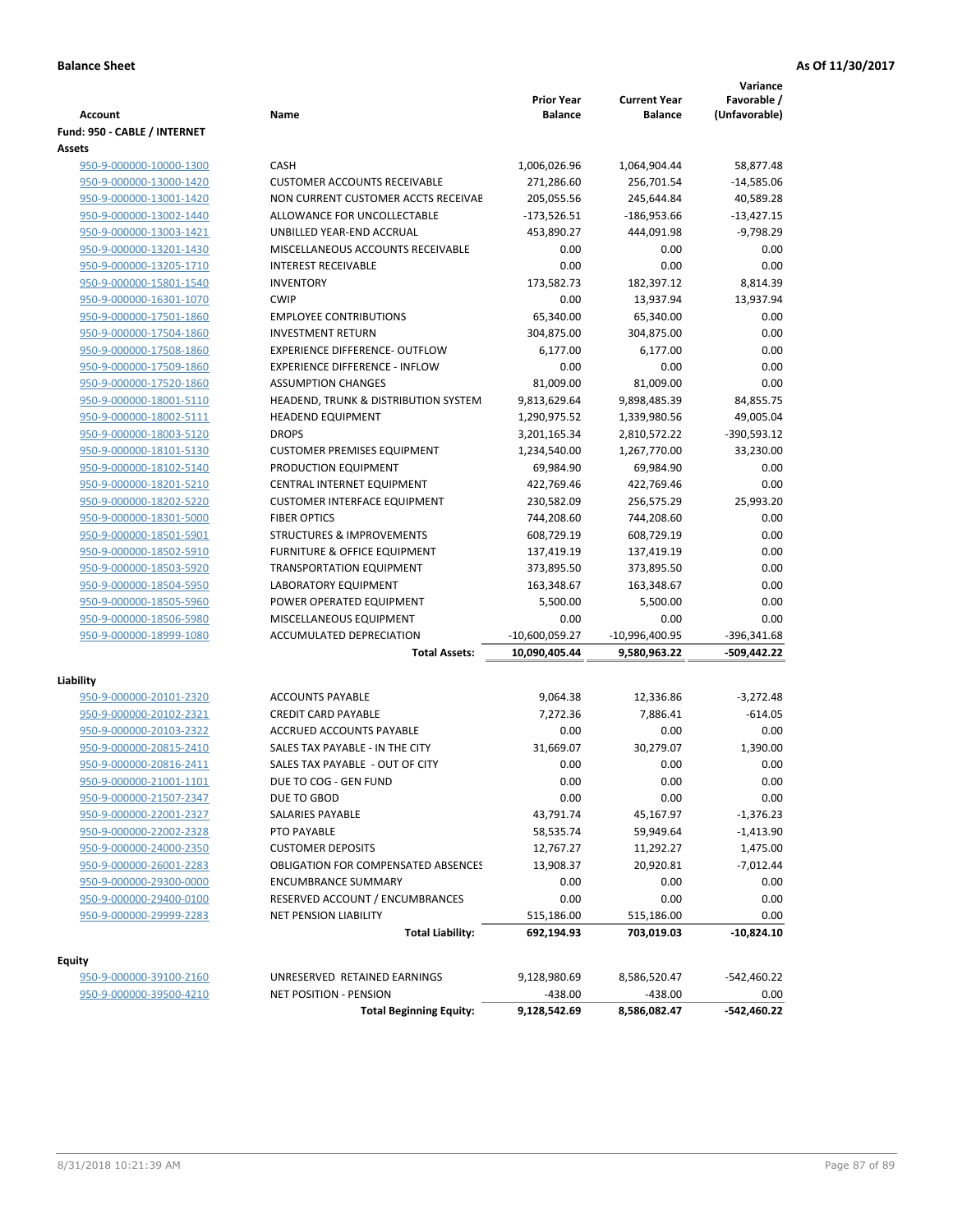| Account                        | Name                                                     | <b>Prior Year</b><br><b>Balance</b> | <b>Current Year</b><br><b>Balance</b> | Variance<br>Favorable /<br>(Unfavorable) |
|--------------------------------|----------------------------------------------------------|-------------------------------------|---------------------------------------|------------------------------------------|
| <b>Total Revenue</b>           |                                                          | 1,099,641.87                        | 1,071,971.87                          | $-27,670.00$                             |
| <b>Total Expense</b>           |                                                          | 829.974.05                          | 780.110.15                            | 49,863.90                                |
| Revenues Over/(Under) Expenses |                                                          | 269.667.82                          | 291.861.72                            | 22,193.90                                |
|                                | <b>Total Equity and Current Surplus (Deficit):</b>       | 9.398.210.51                        | 8.877.944.19                          | $-520.266.32$                            |
|                                | Total Liabilities, Equity and Current Surplus (Deficit): | 10.090.405.44                       | 9,580,963.22                          | $-509.442.22$                            |